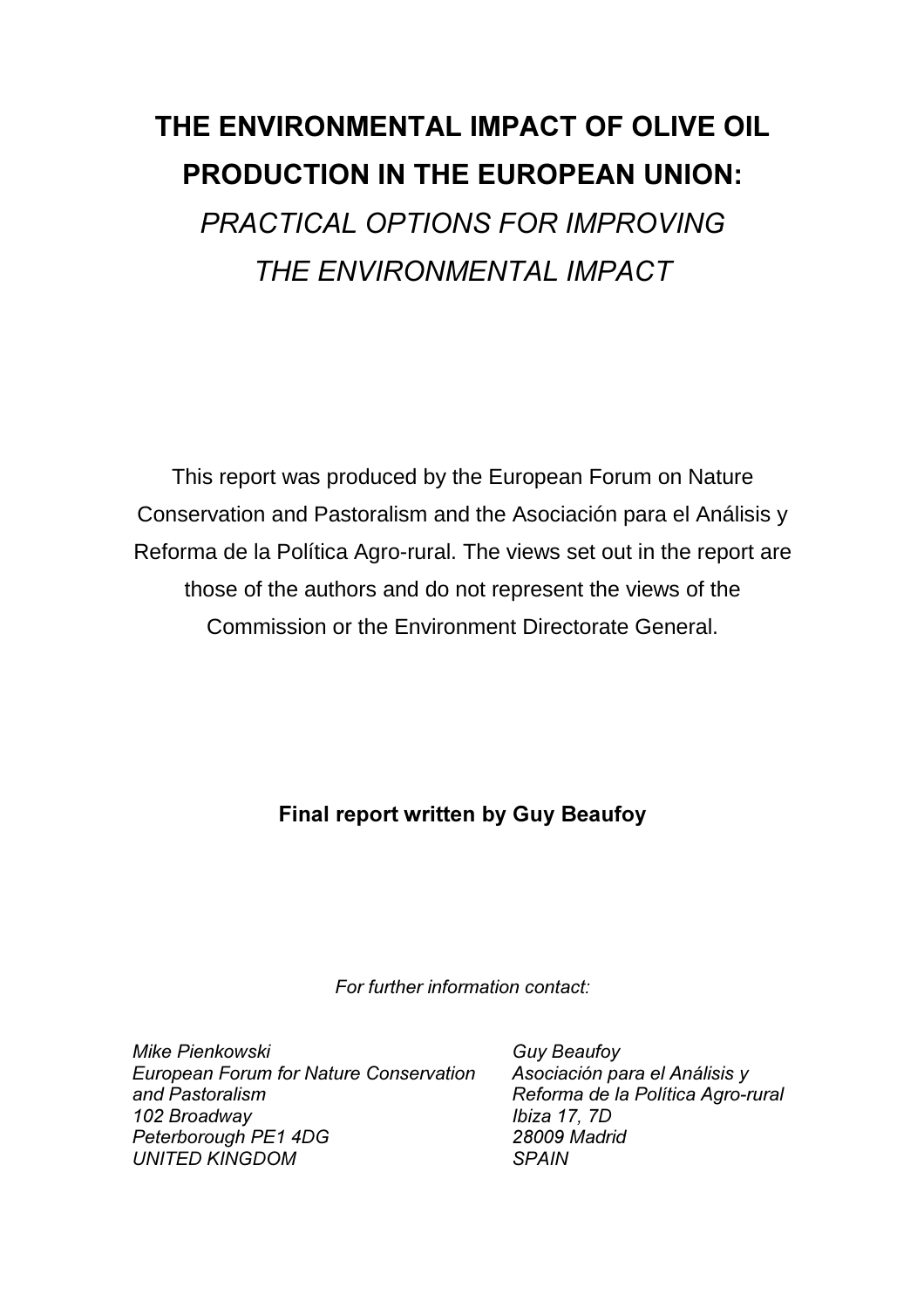# **INDEX**

| $\bf{0}$       |                                        |                                                               |  |
|----------------|----------------------------------------|---------------------------------------------------------------|--|
|                | 0.1<br>0.2<br>0.3<br>0.4<br>0.5<br>0.6 |                                                               |  |
| 1              |                                        |                                                               |  |
|                |                                        |                                                               |  |
| $\overline{2}$ |                                        |                                                               |  |
|                | 2.1                                    |                                                               |  |
|                | 2.2                                    |                                                               |  |
|                | 2.3                                    |                                                               |  |
| $\mathbf{3}$   |                                        |                                                               |  |
|                |                                        |                                                               |  |
|                | 3.1.1<br>3.1.2                         |                                                               |  |
|                | 3.1.3                                  |                                                               |  |
|                | 3.1.4                                  |                                                               |  |
|                | 3.1.5                                  |                                                               |  |
|                | 3.1.6                                  |                                                               |  |
|                | 3.1.7                                  |                                                               |  |
|                | 3.2                                    |                                                               |  |
|                | 3.2.1                                  |                                                               |  |
|                | 3.2.2                                  |                                                               |  |
|                | 3.2.3<br>$3.3^{\circ}$                 |                                                               |  |
|                | 3.4                                    |                                                               |  |
|                |                                        |                                                               |  |
| 4              |                                        |                                                               |  |
|                | 4.1                                    |                                                               |  |
|                | 4.2                                    |                                                               |  |
|                | 4.3<br>4.4                             |                                                               |  |
|                |                                        |                                                               |  |
| 5              |                                        | <b>ENVIRONMENTAL EFFECTS OF OLIVE PRODUCTION IN THE EU 30</b> |  |
|                | 5.1                                    |                                                               |  |
|                | 5.2                                    |                                                               |  |
|                | 5.2.1                                  |                                                               |  |
|                | 5.2.2                                  |                                                               |  |
|                | 5.2.3                                  |                                                               |  |
|                | 5.2.4<br>5.3                           |                                                               |  |
|                | 5.4                                    |                                                               |  |
|                | 5.5                                    |                                                               |  |
|                | 5.6                                    |                                                               |  |
| 6              |                                        | KEY ISSUES FOR IMPROVING THE ENVIRONMENTAL EFFECTS OF OLIVE   |  |
|                |                                        |                                                               |  |
|                |                                        |                                                               |  |
|                | 6.1                                    |                                                               |  |
|                | 6.1.1                                  |                                                               |  |
|                | 6.1.2                                  |                                                               |  |
|                | 6.1.3                                  |                                                               |  |
|                | 6.1.4                                  |                                                               |  |
|                | 6.1.5<br>6.1.6                         |                                                               |  |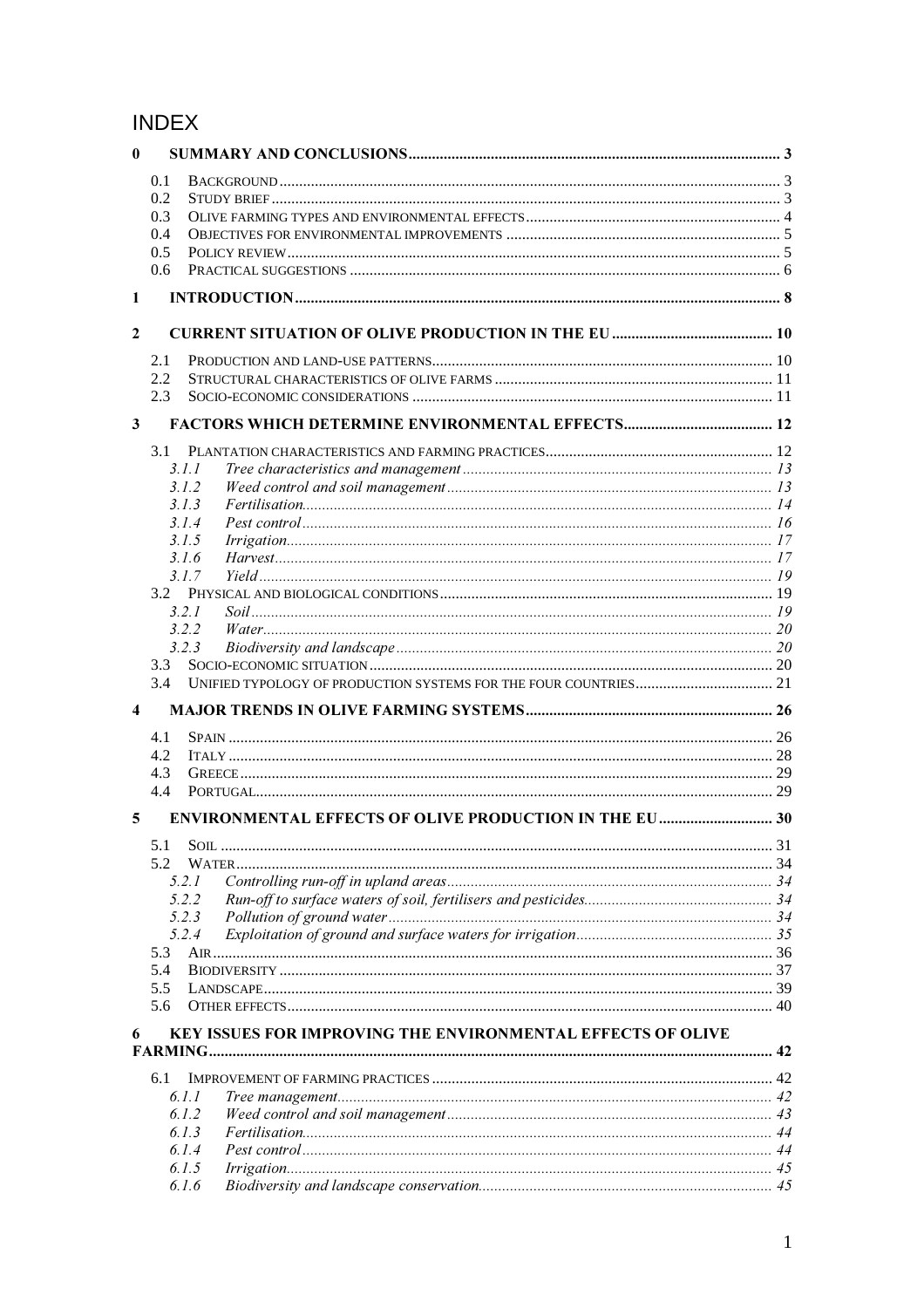| 6.2.1                                                                                        |  |
|----------------------------------------------------------------------------------------------|--|
| 6.2.2                                                                                        |  |
| 6.2.3                                                                                        |  |
| 6.3                                                                                          |  |
| 6.4                                                                                          |  |
| OPTIONS FOR IMPROVING THE ENVIRONMENTAL EFFECTS OF OLIVE FARMING<br>7                        |  |
|                                                                                              |  |
| REVIEW OF THE EXISTING POLICY FRAMEWORK AFFECTING OLIVE FARMING  48<br>71                    |  |
| 72                                                                                           |  |
| 7.2.1                                                                                        |  |
| Options for improving the environmental consequences of the olive support regime 51<br>7.2.2 |  |
| ARTICLE 3 OF REGULATION 1259/1999 AND PROPOSALS FOR GOOD AGRICULTURAL AND<br>73              |  |
|                                                                                              |  |
| 731                                                                                          |  |
| Practical application of environmental conditions to olive support payments 59<br>7.3.2      |  |
|                                                                                              |  |
| 7.4.1                                                                                        |  |
| 7.4.2                                                                                        |  |
| PRACTICAL SUGGESTIONS FOR INTEGRATING ENVIRONMENTAL PROTECTION<br>8                          |  |
|                                                                                              |  |
|                                                                                              |  |
| 9                                                                                            |  |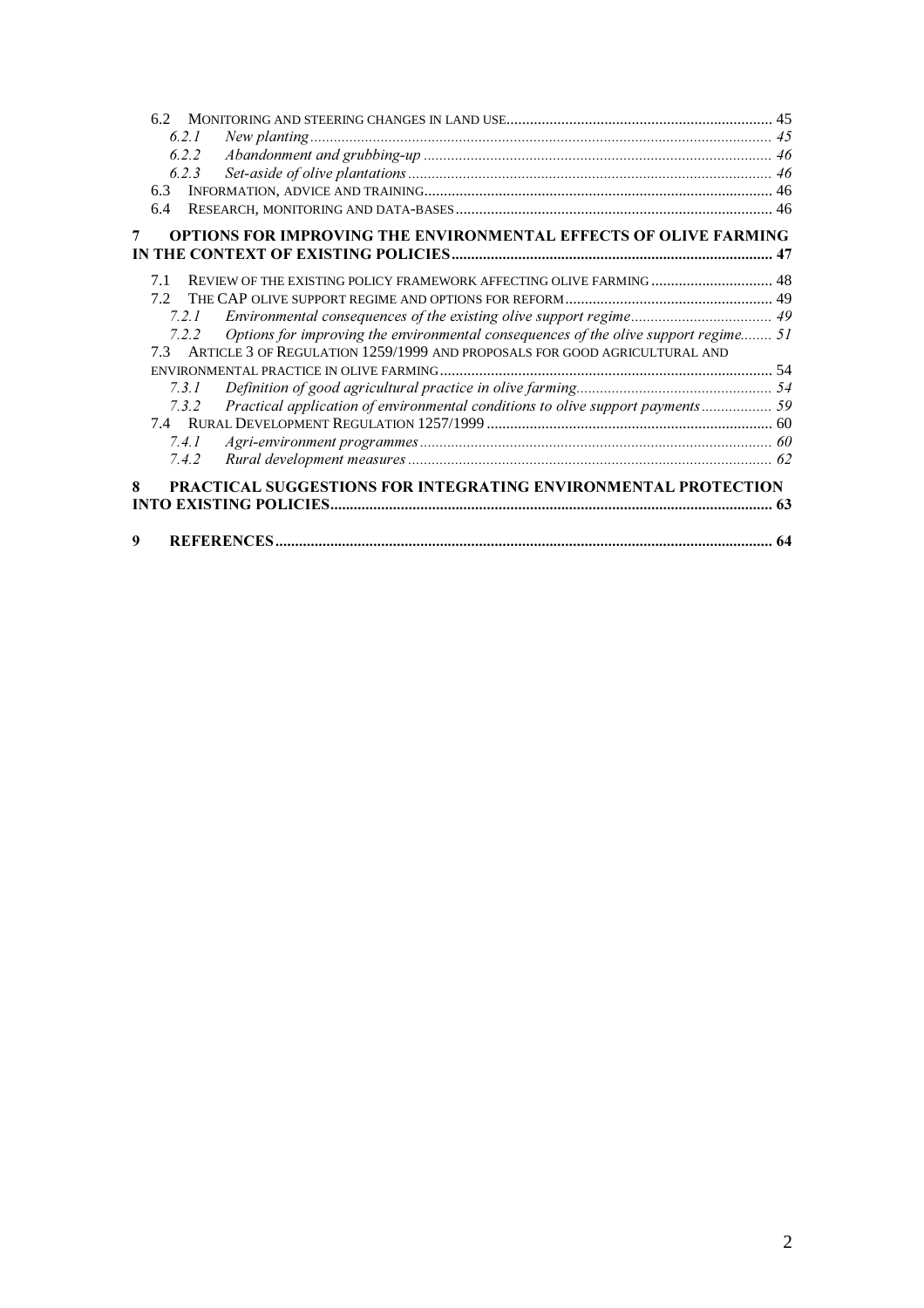*This report was produced by the European Forum on Nature Conservation and* Pastoralism and the Asociación para el Análisis y Reforma de la Política Agro*rural. The views set out in the report are those of the authors and do not Tepresent the views of the Commission or the Environment Directorate General.* 

# 0 SUMMARY AND CONCLUSIONS

#### 0.1 Background

Olive production is a significant land use in the southern Member States of the EU with important environmental, social and economic considerations. The main areas of olive oil production are in Spain (2.4 million ha), followed by Italy (1.4 million ha), Greece (1 million ha) and Portugal (0.5 million ha). France is a very much smaller producer, with 40,000 ha.

The requirement to integrate environmental concerns into Community policies, including agriculture policy, is enshrined in the European Union (EU) Treaties. However, until now there have been considerable obstacles to achieving this integration, including a lack of clear and comprehensive information concerning the environmental affects of particular agricultural sectors and systems, and an absence of research into practical policy options.

These absences are particularly apparent in the case of certain farming systems characteristic of the Mediterranean region, such as olive production, whose environmental effects have been studied less than farming systems more characteristic of central and northern Europe.

The olive regime of the Common Agricultural Policy (CAP) supports production by means of an annual budget of currently around Euro 2,250 million and has a strong influence on the sector. In 1997, the European Commission (EC) released an "options paper" highlighting the need to reform the olive support regime. This lead to a simplified "interim" regime for the period 1998-2001 which retained production support as the principal measure.

The European Commission (EC) is due to present a proposal during 2000 for a new regime to be implemented from November 2001.

#### 0.2 Study brief

With a view to integrating environmental concerns into agricultural policies affecting olive production, the EC commissioned the present study with the aim of providing a detailed description of the environmental impact (problems and benefits) of olive production in the EU and producing practical suggestions of how to reduce or eliminate any identified negative environmental effects.

The contractor was requested to consider the definition of codes of "good agricultural practice" in relation to olive farming, incorporating basic environmental protection, as well as identifying environmental services which could be considered to go beyond good agricultural practice.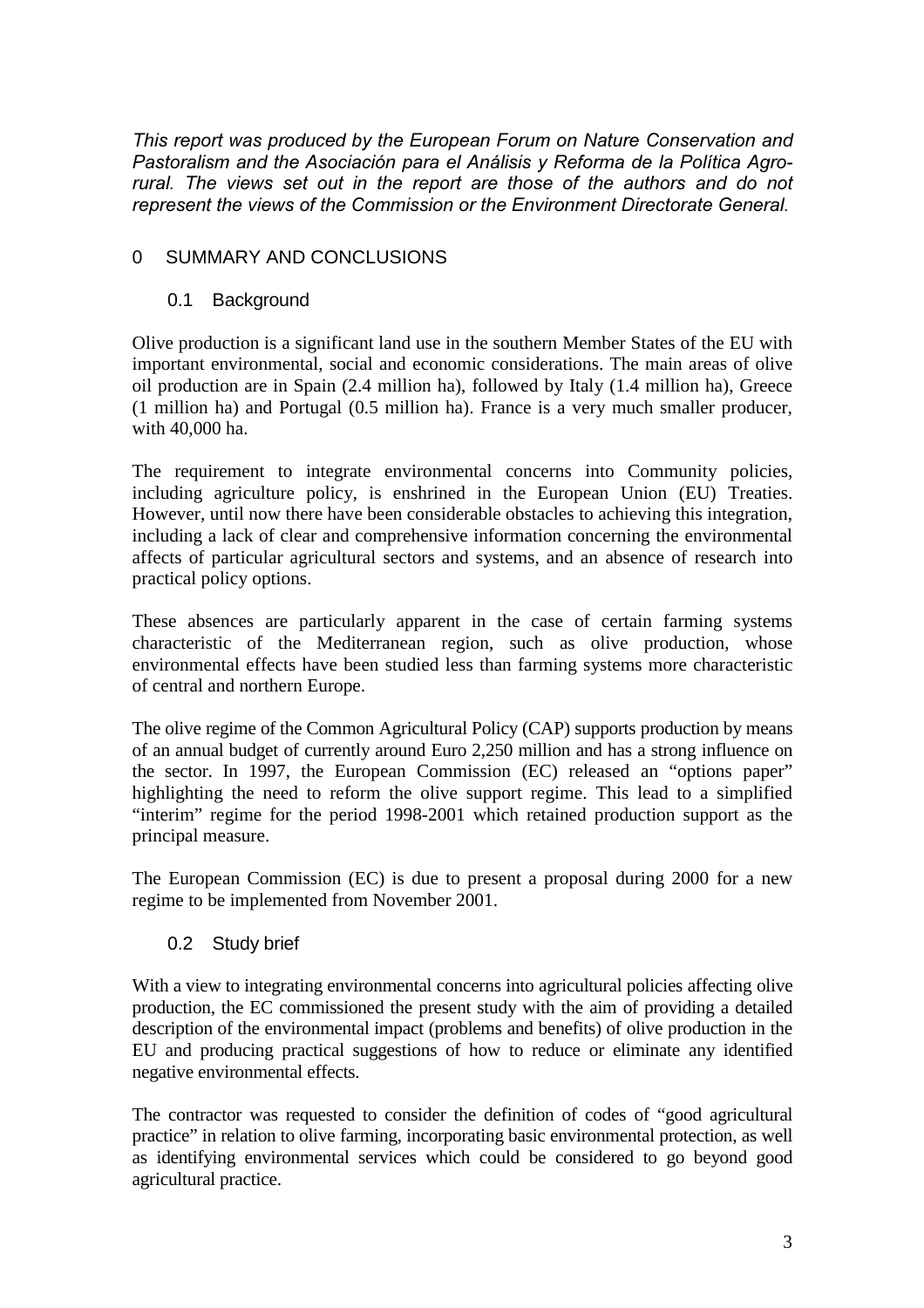### 0.3 Olive farming types and environmental effects

This study revealed considerable differences between olive farming areas and, in some cases, between different farms within a given area. These differences are strongly apparent in the physical characteristics of the plantations, management practices, socioeconomic situation and environmental effects. Olive farms in the EU range from the very small  $(<0.5ha$ ) to the very large  $(>500ha)$  and from the traditional, low-intensity grove to the intensive, highly mechanised plantation.

Overall, three broad types of plantation were identified:

- Low-input traditional plantations and scattered trees, often with ancient trees and typically planted on terraces, which are managed with few or no chemical inputs, but with a high labour input.
- Intensified traditional plantations which to some extent follow traditional patterns but are under more intensive management making systematic use of artificial fertilisers and pesticides and with more intensive weed control and soil management. There is a tendency to intensify further by means of irrigation, increased tree density and mechanical harvesting.
- Intensive modern plantations of smaller tree varieties, planted at high densities and managed under an intensive and highly mechanised system, usually with irrigation.

As a result of their particular plantation characteristics and farming practices, the lowinput traditional plantations have potentially the highest natural value (biodiversity and landscape value) and most positive effects (such as water management in upland areas) as well as the least negative effects on the environment. These plantations are also the least viable in economic terms and hence most vulnerable to abandonment.

The intensified traditional and modern intensive systems are inherently of least natural value and have potentially, and in practice, the greatest negative environmental impacts, particularly in the form of soil erosion, run-off to water bodies, degradation of habitats and landscapes and exploitation of scarce water resources.

Soil erosion is probably the most serious environmental problem associated with olive farming (as distinct from olive processing, which is not covered by this study). Inappropriate weed-control and soil-management practices, combined with the inherently high risk of erosion in many olive farming areas, is leading to desertification on a wide scale in some of the main producing regions, as well as considerable run-off of soils and agro-chemicals into water bodies.

The broad picture for the olive sector is of intensified production leading to certain negative effects on the environment, reflecting similar conclusions for European agriculture in general over recent decades in numerous studies, including the recent EC report on sustainable agriculture (EC, 1999).

However, the present study concludes that, at least in the olive sector, the negative environmental effects of intensification could be reduced considerably by means of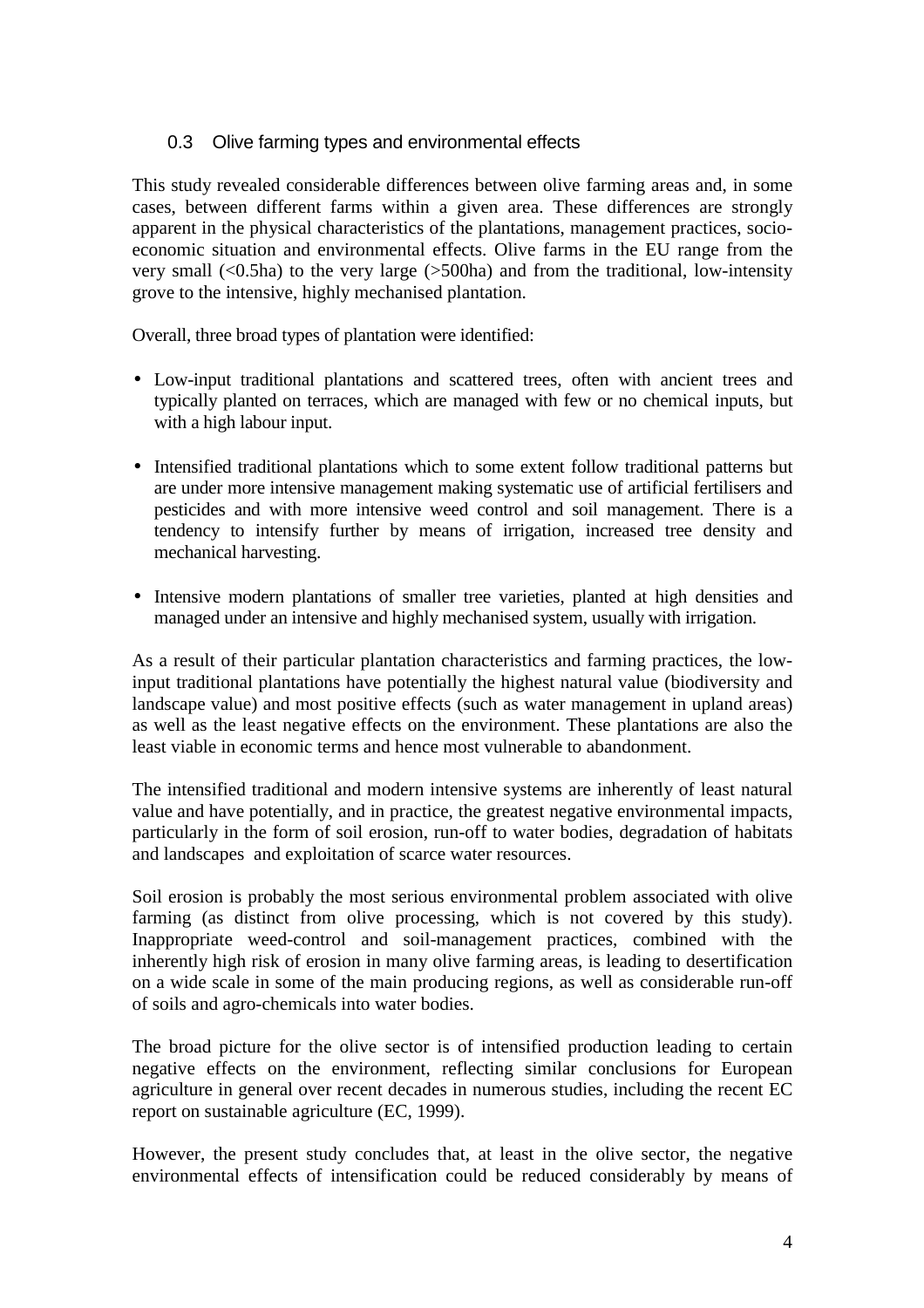appropriate farming practices; and that, with appropriate support, traditional low-input plantations could continue to maintain important natural and social values in marginal areas.

# 0.4 Objectives for environmental improvements

The study concludes that the following aims need to be addressed in order to improve the environmental effects of olive farming:

#### Reducing negative effects in traditional-intensified and modern-intensive systems:

- To reduce currently high levels of soil erosion and run-off to water courses, mainly in intensified-traditional and modern-intensive systems, by promoting changes in management practices or, in extreme cases, a change in land use (maintaining olive trees and introducing grazing and/or afforestation).
- To promote a more rational use of agro-chemicals in order to reduce impacts on flora and fauna (biodiversity) and reduce the risks of pollution, especially of soil and water.
- To promote a more sustainable exploitation of water resources for irrigation and control the spread of irrigation in areas with sensitive water resources.
- To prevent the further expansion of olive plantations onto valuable habitats (natural and semi-natural) and soils that are vulnerable to erosion.

#### Maintaining and improving positive effects:

- To prevent the abandonment of olive plantations where these make a positive contribution to natural and landscape values, mainly low-input traditional systems.
- To further develop and promote sustainable and environmentally-favourable olive farming systems, such as organic and integrated production systems.
- To promote the maintenance and improvement of natural values in olive plantations (maintenance and restoration of habitats and landscape features).

Action is required in four key areas in order to promote the above aims, namely:

- Improving farming practices.
- Monitoring and steering changes in land use (abandonment, expansion and set-aside).
- Information, advice and training for farmers.
- Research, monitoring and the development of data-bases which integrate agronomic, environmental and land-use criteria.

#### 0.5 Policy review

Until now, EU policies have not promoted, at a general level, either sustainable olive farming or the effective integration of environmental concerns into the sector.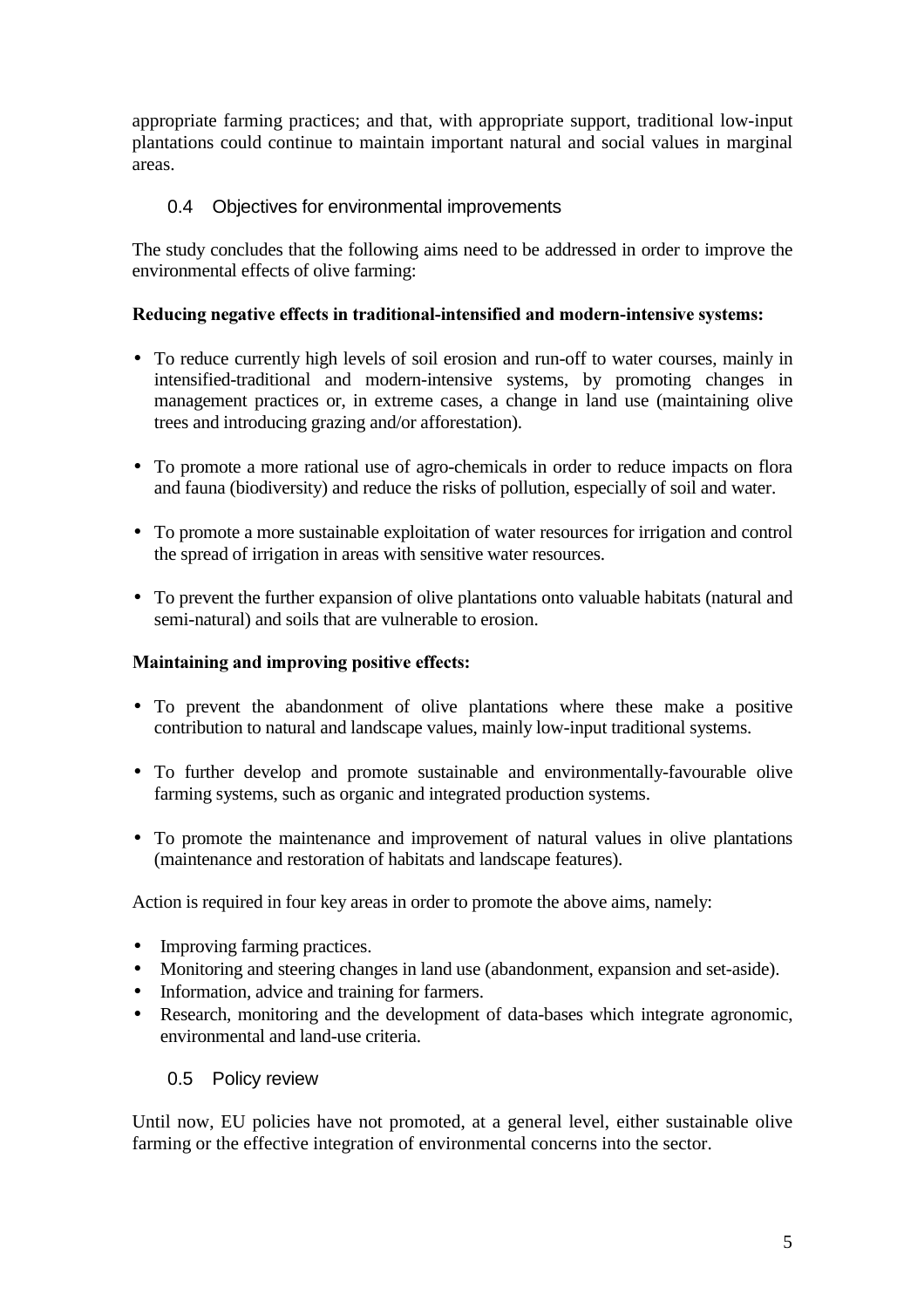This study concludes that the existing system of production support produces negative environmental effects by rewarding intensification and expansion. Whilst most notable in the more productive areas, in the form of developments such as new plantations, irrigation and intensive use of inputs, intensification is also apparent in many marginal areas.

By operating in direct proportion to production, the olive regime offers relatively little support for low-input olive plantations in marginal areas which generally are those of most environmental value. At the same time, the support regime currently includes no specific mechanism for improving the environmental effects of olive production.

Apart from the CAP olive regime, other EU policies of relevance to the study include FEOGA structural measures (e.g. for grubbing-out old groves, for investments in replanting and irrigation and for setting up young farmers), aid for farmers in Less Favoured Areas and, since the mid-1990s, agri-environment programmes established under Regulation 2078/92.

In the framework of these policies, measures to reduce environmental impacts or maintain environmental values have been on an extremely small scale, compared with the resources devoted to production support and production-orientated structural objectives. In particular, agri-environmental schemes under Regulation 2078/92 have had very little impact on olive farming to date (with the exception of Portugal) and have failed to address the scale and range of environmental issues identified in the present study.

Nevertheless, the study revealed examples of positive initiatives in several of the olive producing regions, developed in different cases by agricultural authorities, farmer associations and NGOs, and supported in some instances by EU policies such as Objective 1 rural development programmes and agri-environment schemes. These examples illustrate the great opportunities which exist to promote environmental improvements in olive farming and which could produce benefits on a considerable scale if greater resources were made available for targeted measures with clear environmental objectives.

Significant lessons could also be learned from policy experience in the USA, where soil erosion in arable farming has been tackled successfully over extensive areas by means of "cross-compliance" measures (attaching environmental conditions to support payments).

# 0.6 Practical suggestions

Important opportunities exist within the current policy framework for promoting environmental improvements in olive farming, notably:

- The CAP olive support regime, due to be reformed during 2000 for the implementation of a new regime from November 2001.
- New environmental measures provided for under Article 3 of the "common rules" Regulation 1259/1999, including the possibility for attaching environmental conditions to CAP support payments.
- Agri-environment measures, previously Regulation 2078/92 and now under Chapter VI of the "rural development" Regulation 1257/1999; and measures for less-favoured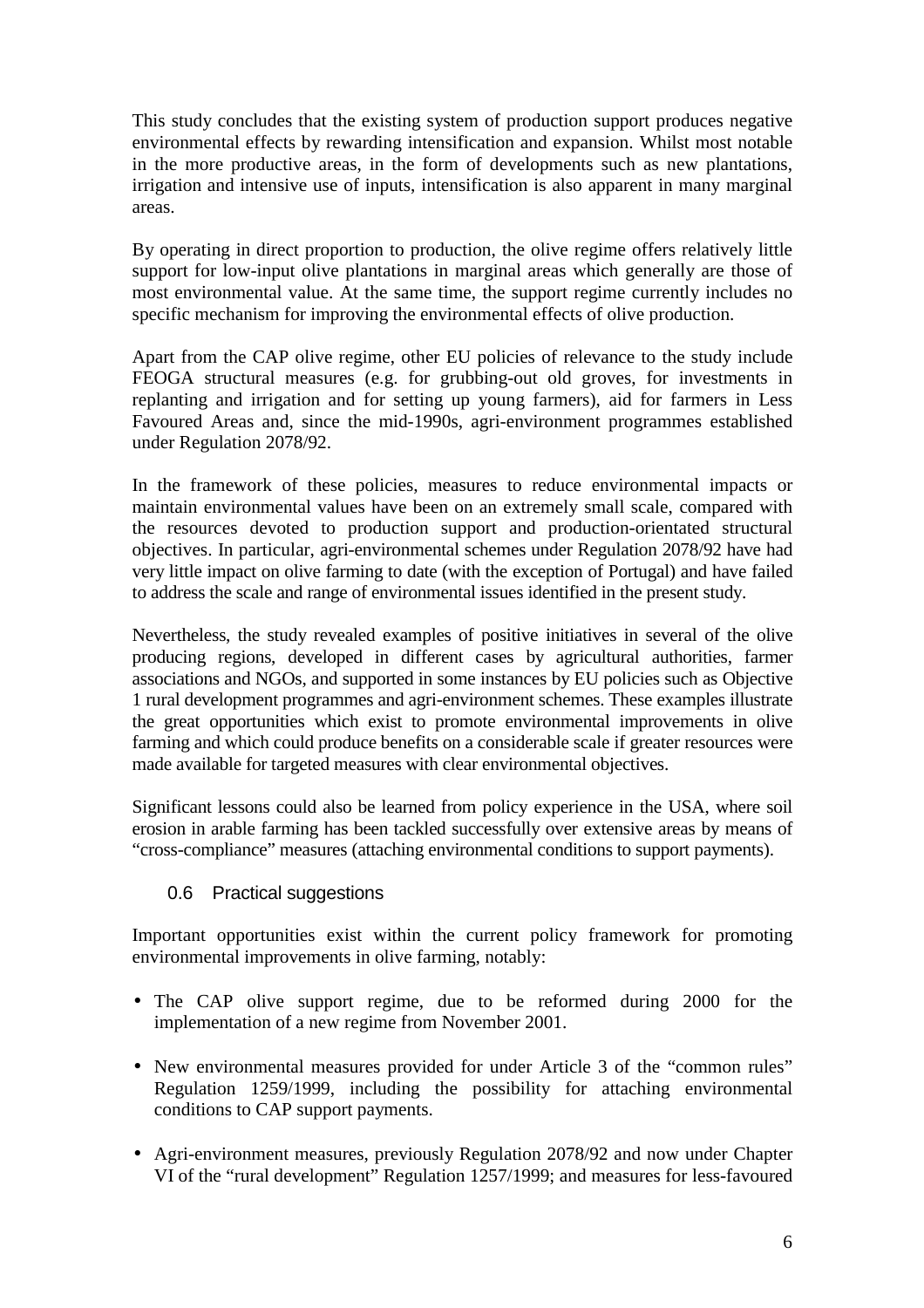areas and areas with environmental restrictions, under Chapter V of Regulation 1257/1999.

• The rural development measures established under Regulation 1257/1999, particularly in Chapter IX (adaptation and development of rural areas) and in Chapter I (investment in agricultural holdings.

Based on the information provided by all of the national and case studies, this report makes the following practical suggestions for integrating environmental protection into the main policies affecting olive farming and in order to promote sustainable practices in the sector:

- The change from production support to a flat-rate area payment unrelated to production or yields. A minimum number of trees per hectare should be established, low enough to allow very extensive, traditional plantations to benefit (e.g. 40-50 trees per hectare). Scattered trees not in plantations and with an overall density below this limit could be paid the same level of aid, but converted to a tree-basis.
- All olive producers receiving CAP support should be required to comply with locally-established codes of Good Agricultural Practice (GAP) incorporating basic environmental protection, within an EU framework.
- A higher level of area payment could be introduced (for example under the Less Favoured Areas scheme or within the proposed area-payment support scheme) for plantations in environmentally very sensitive areas and for which GAP is more demanding and implies a higher cost than in other areas.
- The application of agri-environment programmes to olive farming should be greatly expanded in order to offer payments to all olive farmers in return for additional environmental services which go beyond GAP, under schemes designed to address specific environmental priorities in the region or area.

The authors believe that the policy recommendations made in this study could, if implemented effectively, result in a considerable reduction in the environmental impacts of olive farming, as well as providing significant benefits in terms of the conservation of soil and water resources and of biodiversity and landscape values. Potentially, the proposed measures could also lead to improved viability and employment on olive farms in marginal rural areas.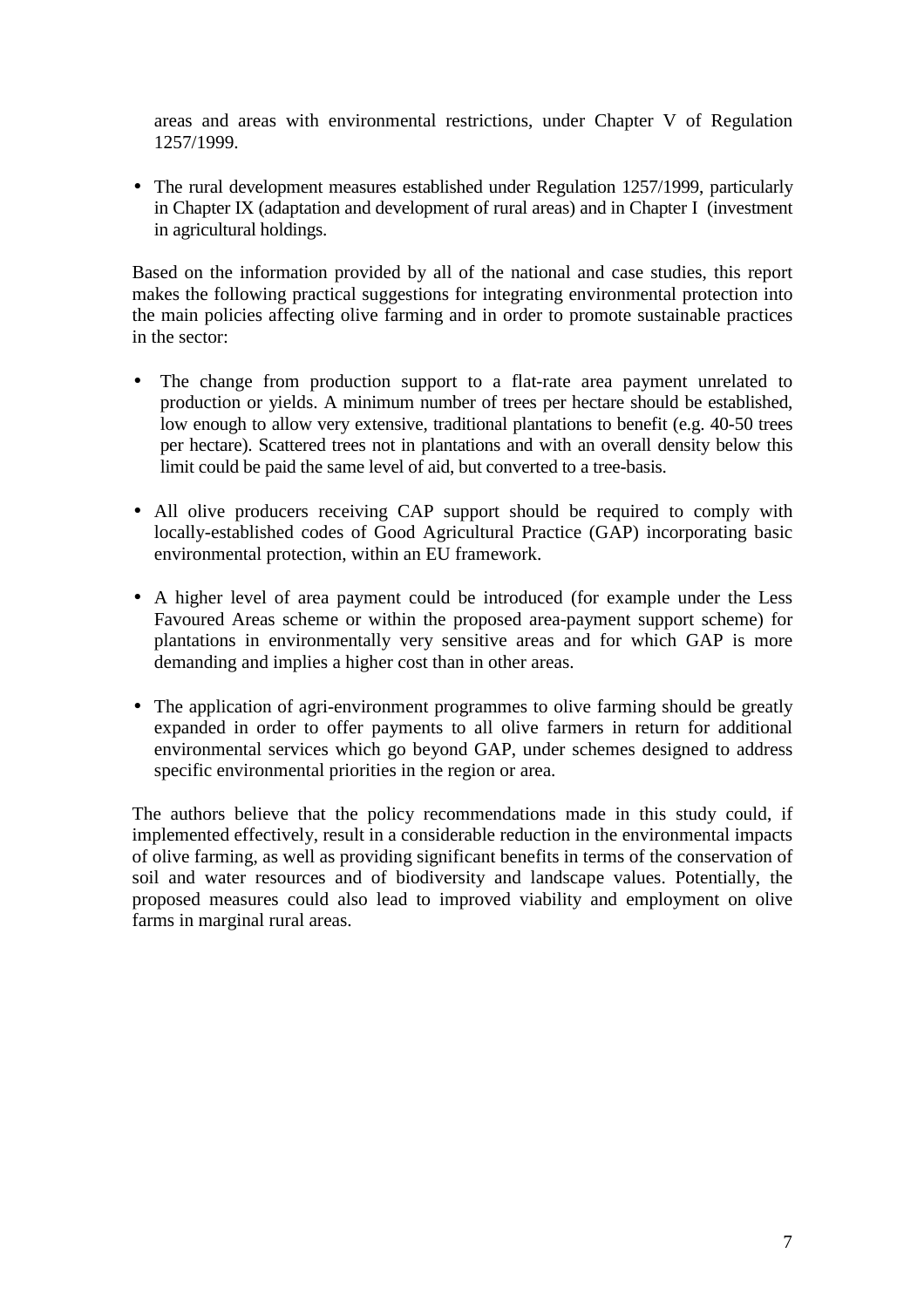*This report was produced by the European Forum on Nature Conservation and* Pastoralism and the Asociación para el Análisis y Reforma de la Política Agrorural. The views set out in the report are those of the authors and do not *Tepresent the views of the Commission or the Environment Directorate General.* 

#### 1 INTRODUCTION

The requirement to integrate environmental concerns into Community policies, including agriculture policy, is enshrined in the European Union (EU) Treaties. However, until now there have been considerable obstacles to achieving this integration, including a lack of clear and comprehensive information concerning the environmental affects of particular agricultural sectors and systems, and an absence of research into practical policy options.

These absences are particularly apparent in the case of certain farming systems characteristic of the Mediterranean region, such as olive production, whose environmental effects have been studied less than farming systems more characteristic of central and northern Europe.

Olive production is a significant land use in the southern Member States of the EU with important environmental, social and economic considerations. This study covers the four main producing countries: Spain, Italy, Greece and Portugal.

The olive regime of the Common Agricultural Policy (CAP) was introduced in 1966 (Regulation 136/66), when Italy was the only significant producing Member State. It supports production by means of an annual budget of currently around Euro 2,250 million and has a strong influence on the sector.

In 1997, the European Commission (EC) released an "options paper" (COM(97)57) highlighting the need to reform the olive support regime and considering different options for this reform. This subsequently lead to a simplified "interim" regime for the period 1998-2001 under which several elements of the original regime were abolished leaving the production subsidy as the principal measure.

A lack of reliable data, particularly concerning olive-tree numbers, area and yields, was cited as the main reason for not being able to undertake an appropriate long-term reform in 1998. Also apparent in many of the public and political debates which took place before and after the release of the EC's options paper was a lack of information and understanding concerning the environmental effects of olive farming.

The Regulation introducing the interim olive regime (Regulation 1638/98) committed the EC to presenting a proposal during 2000 for a new regime to be implemented from November 2001, replacing the one introduced in 1966. Basic olive data has been improved during the past two years by means of aerial and satellite imagery in order to facilitate the design of an appropriate regime.

With a view to integrating environmental concerns into agricultural policies affecting olive production, the EC commissioned the present study with the following specific objectives: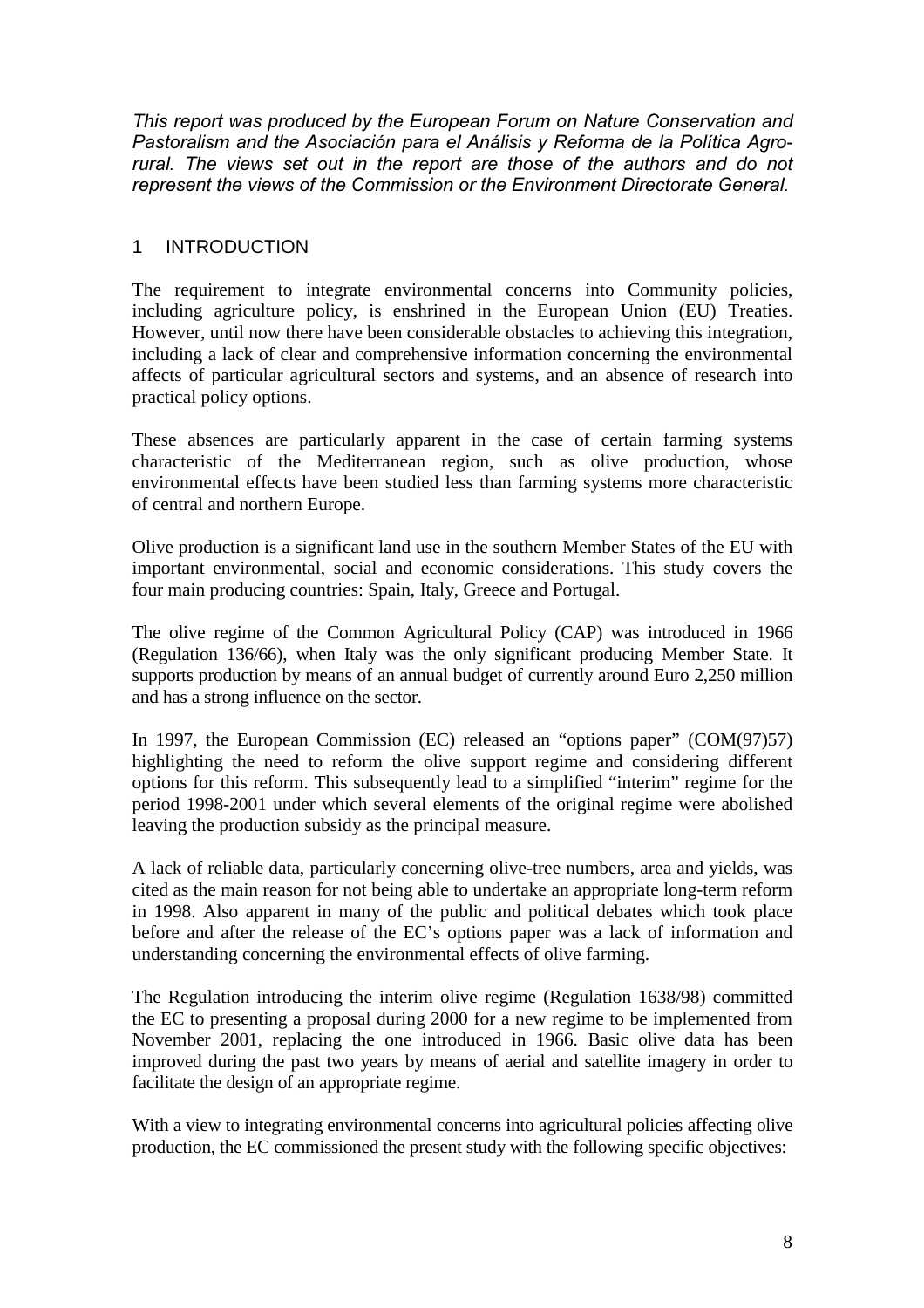- First, to provide a comprehensive and detailed description of the environmental impact (problems and benefits) of olive production in the EU, including an examination of several different production and management systems of varying intensity in a wide range of locations.
- Second, to produce a detailed series of practical suggestions of how to reduce or eliminate any identified negative environmental effects of olive production.

The contractor was requested to consider the definition of codes of "good agricultural practice" in relation to olive farming, incorporating basic environmental protection, as well as identifying environmental services which could be considered to go beyond good agricultural practice.

The study was carried out in three phases, as follows:

- A national report was produced for each of the four main producing countries by a national consultant.
- Six case studies were produced by national and local consultants. The case-study areas were selected in order to represent a selection of different olive-producing situations across the EU Mediterranean countries (see Index for areas).
- The main report (this Volume) and summaries of the national and case-study reports (Volume II) were produced by the study co-ordinator and distributed to the national and local consultants for comments.

The study was carried out on the basis of a review of existing literature and research, interviews with key actors and experts and visits to approximately 30 olive farms in the six case-study areas. Where possible, highly technical language has been avoided in order to make the report accessible to a wider group of readers.

The study is concerned specifically with the environmental effects of olive cultivation; the considerable environmental problems associated with the disposal of wastes from olive processing plants were excluded from the terms of reference for the study.

Socio-economic considerations also were not part of the terms of reference for the study. However, the consultants involved in the study and many of the persons interviewed stressed the importance of interactions between environmental and socioeconomic considerations and the desirability of developing an integrated policy approach to the olive farming sector. Consequently, certain socio-economic considerations are referred to in this report where these are of particular relevance to the analysis of environmental effects.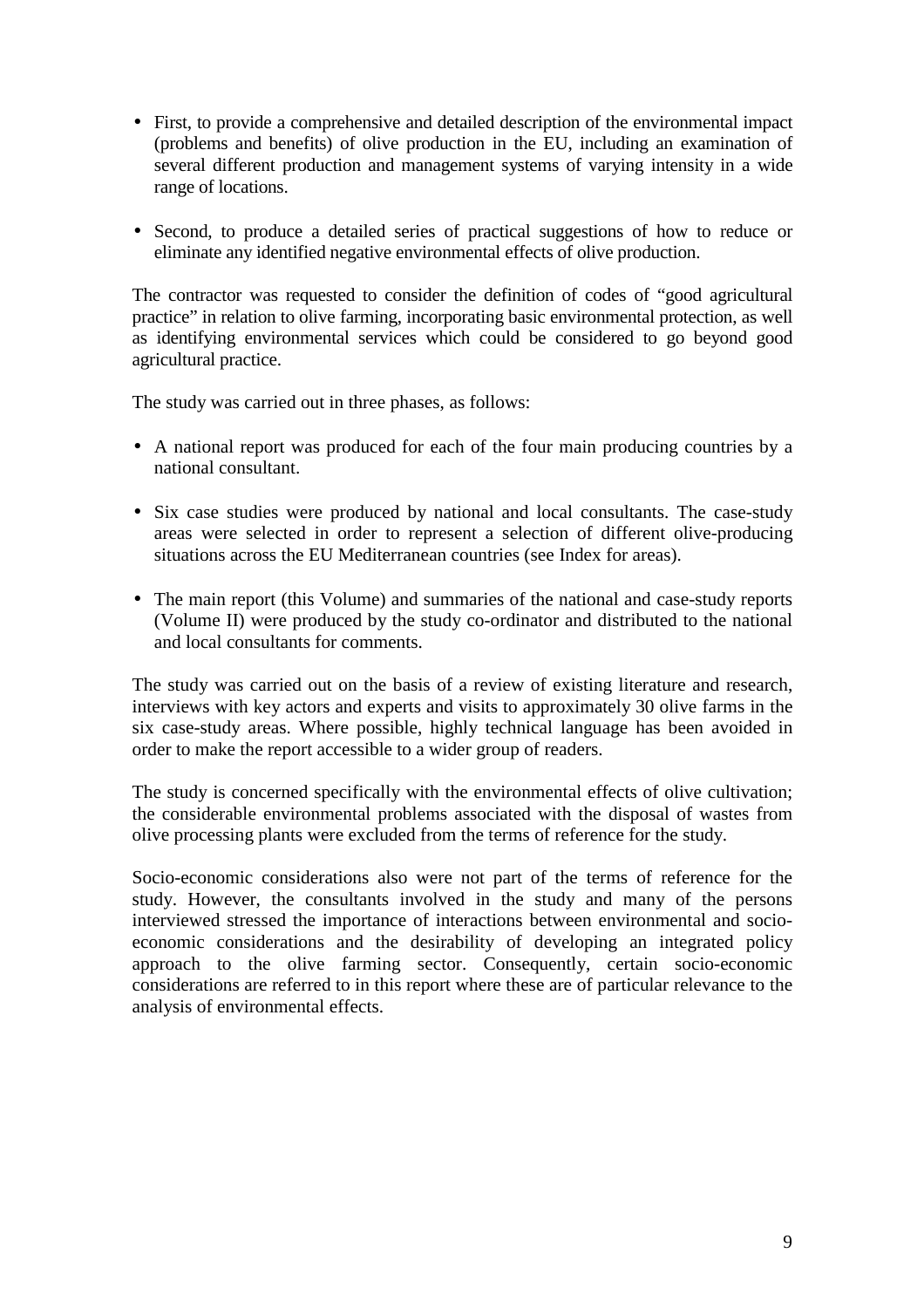# 2 CURRENT SITUATION OF OLIVE PRODUCTION IN THE EU

### 2.1 Production and land-use patterns

Olive farming is a significant land use in Mediterranean regions, covering over five million ha in the EU Member States. The main areas of olive oil production are in Spain (2.4 million ha), followed by Italy (1.4 million ha), Greece (1 million ha) and Portugal (0.5 million ha). France is a very much smaller producer, with 40,000 ha.

The percentage of national UAA occupied by olives is 7% and 9% in Spain and Italy respectively, but around 20% in Greece. Whereas 6.5% of all farms in Spain have olives as part of their production, this rises to 15% in Greece and 37% in Italy.

|          | Olive area   | Oil production | Producers $(1)$ | Approx. % world      |
|----------|--------------|----------------|-----------------|----------------------|
|          | $(ha)$ $(1)$ | tonnes(2)      |                 | olive oil output (2) |
| Spain    | 2,423,841    | 535,000        | 396,899         | 28%                  |
| Italy    | 1,430,589    | 467,000        | 998,219         | 24%                  |
| Greece   | 1,025,748    | 307,000        | 780,609         | 16%                  |
| Portugal | 529,436      | 35,000         | 117,000         | 2%                   |
| France   | 39,421       | 2,000          | 19,271          | $< 0.1\%$            |
| EU       | 5,449,035    | 1,346,000      | 2,311,998       | 70%                  |

| Table 1: General data on olive area and production in EU |  |
|----------------------------------------------------------|--|
|                                                          |  |

Sources:

(1) EC figures from "Oliarea" survey, quoted in *Agricultura*, 2000.

(2) Polidori *et al*, 1997. Production figures are annual average 1990/91 to 1995/96, IOOC estimates.

Olive statistics vary considerably, depending on the source and the criteria used. Data from the main producer countries are often inconsistent. The figures in Table 1 relating to olive area and number of producers are from a new survey undertaken by the EC following the interim reform of the CAP olive regime in 1998. This survey suggests a considerably greater olive area and number of producers in the four main producing Member States than was reflected in previous statistics. The production figures are from the International Olive Oil Council (IOOC) for the years 1990/91 to 1995/96. Average production in recent years has been considerably higher, especially in Spain.

Whilst olive plantations are found over most of the Mediterranean region, the greatest concentration of oil production is found in two Spanish provinces, Jaén and Córdoba in Andalucía, which between them account for over a third of EU output.

Plantations which produce table olives cover a far smaller area than those producing olive oil. In Spain, less than 6% of the total area is devoted to table-olive production whereas the figure in Italy is less than 3%.

The EU currently dominates the global market, producing over 70 per cent of the world's olive oil. Tunisia, Turkey and Syria are the only other producers of significance, accounting for over 20 per cent of world production.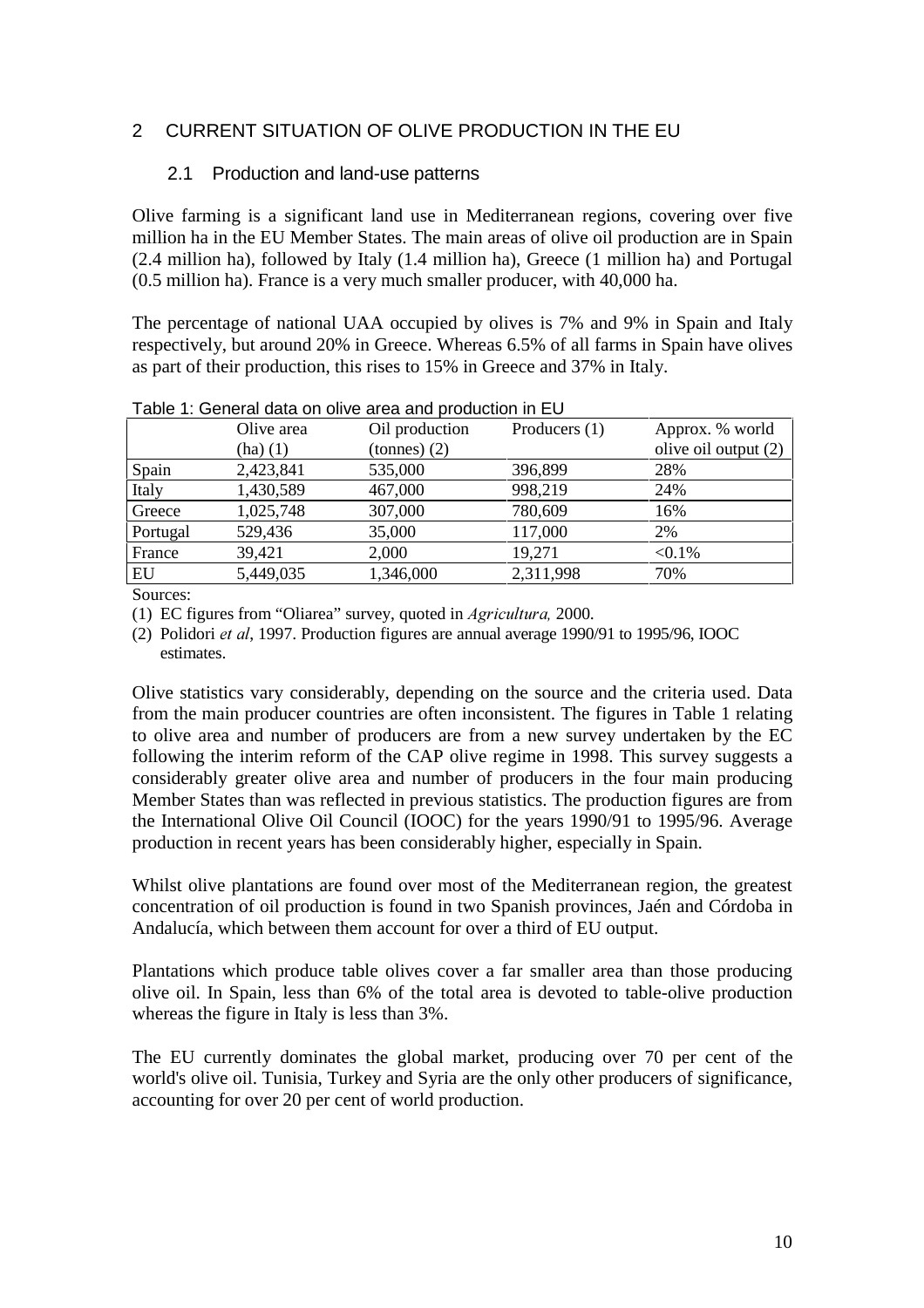# 2.2 Structural characteristics of olive farms

The average size of olive holding in the EU countries is extremely small. In Italy, the average olive holding has less than 1ha. In Portugal, the average size is 1.8ha, but with notable differences between regions. In Spain the average size of holding with olives as the main product is 7.7ha and over 90 % of olive holdings have an average UAA of less than 15 ha and an average olive area of less than six ha. In addition, olive holdings tend to be highly fragmented, especially in upland areas.

However, large olive holdings are also an important part of the sector even though there are few of them. In Spain, large holdings account for a considerable proportion of the land under olives. In fact 3% of olive holdings have an average UAA of over 40ha and account for 33% of the total area of holdings with olives as the main product (UPA, 1998).

The structural characteristics of olive holdings are relevant to the evaluation of environmental effects as they may have an important influence on the viability of production and thus on the risk of abandonment, which can have significant environmental consequences. It may also be more difficult in practical terms to influence farming practices in areas with a large number of very small, fragmented holdings.

# 2.3 Socio-economic considerations

Although not the main focus of this study, it is useful to provide a brief review of socioeconomic considerations which interact with the environmental issues identified in the study.

Olive farming provides an important source of employment in many rural areas of the Mediterranean, including many marginal areas where it is either a principal employer or an important part-time employer which can be combined with other activities, such as tourism. Olive farming is also an important part of local rural culture and heritage in many areas, and is being maintained and "valorised" through labelling schemes in some cases.

However, this employment is far from secure. In more productive regions, continued mechanisation (especially of harvesting and pruning) in more modern systems is leading to a considerable reduction in labour requirements which is likely to be accentuated in the near future. In marginal areas, employment in olive farming is seasonal and lowpaid, and ageing populations and emigration are leading to reduced availability of labour. For similar reasons, the cultural and heritage values are also being lost in many areas.

Olive production is an important economic sector in many rural areas of the Mediterranean. In some areas, it is the principal economic activity and the basis for other sectors, up and down-stream (inputs, processing). The Jaén case study provides an example. The olive sector has developed rapidly in recent years in the main producing regions of Andalucía, with notable increases in both productivity and quality of production. In certain areas of the EU, such as Toscana, a different model has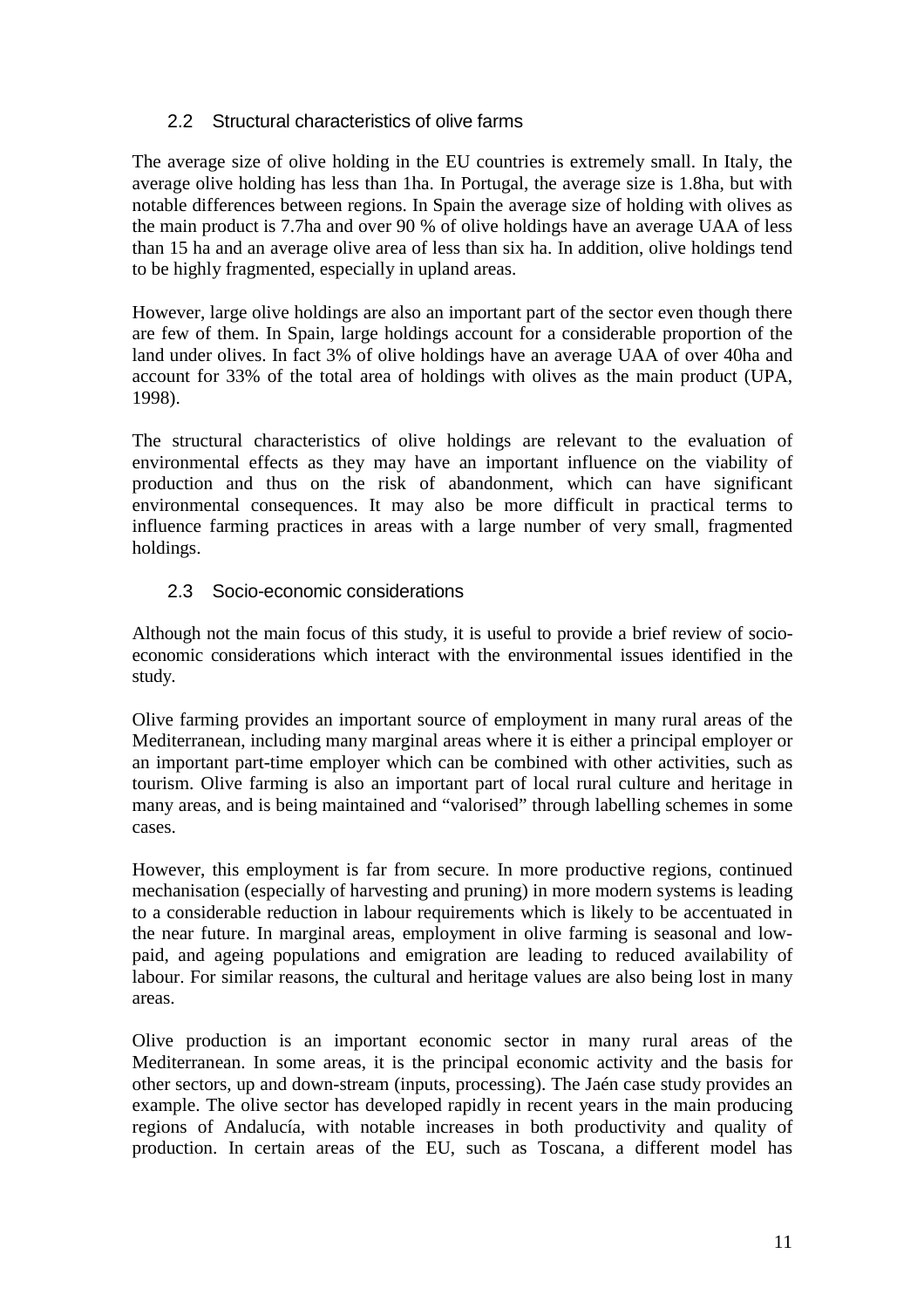developed, in the form of an artisan olive sector which is closely integrated with rural and cultural tourism.

However, this economic development associated with the sector has been concentrated in certain more progressive regions. Meanwhile, there are other areas where the olive sector has stagnated, kept alive by production subsidies but failing to develop either as a modern industrialised sector (cf. Jaén) or as a cultural-quality sector (cf. Toscana). The Puglia and Cáceres (especially La Vera) cases provide two very different examples of this less optimistic situation. The extremely small size of olive farms (typically around 1 hectare in most regions) and the advanced age of many farmers are fundamental obstacles to development.

# 3 FACTORS WHICH DETERMINE ENVIRONMENTAL EFFECTS

There are wide variations in olive farming within the EU. These differences are apparent across three broad categories:

- Plantation characteristics and farming practices.
- The physical and biological conditions in which farming takes place.
- The socio-economic situation of the holding.

Given these wide variations in olive farming, it is important to identify the main characteristics which determine the effects on the environment. The main emphasis of the study was on plantation characteristics and farming practices, but it is useful to review other factors briefly before discussing environmental effects in more detail.

#### 3.1 Plantation characteristics and farming practices

It is important to stress the great variation in plantation characteristics and, especially, in olive-farming practices, not only across the EU, but even within particular regions. It is extremely difficult to describe "standard" farming practices in the olive sector. The case studies, interviews and published literature all confirm that the practices recommended for olive cultivation in agronomic text books are applied in only a very small proportion of olive plantations.

In the great majority of plantations, practices depend on a mix of local conditions (physical, biological, socio-economic), tradition, hearsay and the farmer's own intuition, observation and opinion. Farm advisory services tend to be limited in olive-producing areas, especially in more marginal areas, and the only external advice available for many producers is from agro-chemical salesmen and farmer associations.

The following review therefore aims to provide an overview of the situation, based on information from the national and case studies, literature and interviews. A more exhaustive analysis was not possible given the resources of the study. More detail on specific practices is provided in the case studies (Volume II).

This review applies to olive farming both for oil and table-olive production. In fact, it is not always possible to make a clear distinction between plantations producing oil or table-olives: many of the varieties used for table-olives are also suitable for oil production and the output of a particular plantation in a given year may go partially for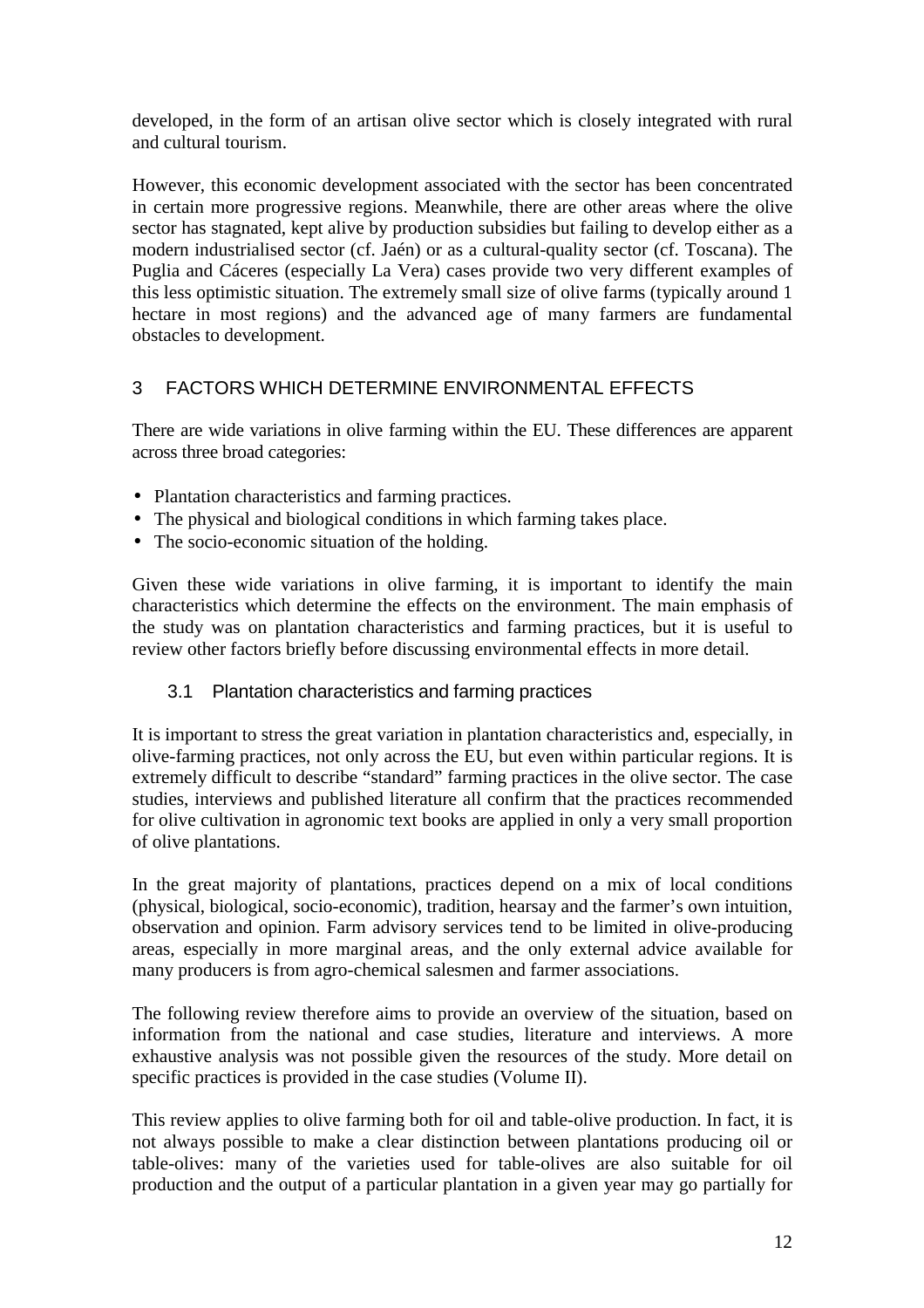oil and partially for table-olives, depending on various factors including market prices, size and quality of the olives, etc. The differences in production practices are relatively minor, for example, table-olive production usually involves more frequent and labourintensive pruning and earlier harvesting. Control of olive fly is also especially important, as fruits attacked by this pest have virtually no market value as table olives.

# 3.1.1 Tree characteristics and management

Olive trees range from ancient, large-canopied trees, which may have been cultivated by grafting onto wild olives and maintained by pruning for over 500 years, to modern dwarf varieties planted in dense lines, which may be grubbed-out and replanted every 25 years.

Tree densities vary from as few as 40-50 stems per hectare noted in some older plantations to 300-400 stems or more per hectare in the most intensive new plantations.

Modern, high-density olive plantations are comparable to intensive plantations of other fruit trees: in fact, they are as different from the traditional concept of an olive grove as an intensive apple plantation is from a traditional apple orchard.

Tree density and planting patterns depend partly on local tradition but water availability is also a determining factor: under rain-fed cultivation, the lower the rainfall, the lower the tree density, by necessity.

For example, in Jaén, an average rainfall of less than 400mm per year allows for densities of less than 80 trees per hectare; with 500mm per year, 100 trees per hectare are possible (Aguilar Ruiz et al, 1995). Irrigation permits much higher densities, typically between 200 and 400 trees per hectare.

Trees may be pruned every year (for table-olive production) or every two or more years, depending on local tradition, the individual farmer, etc. In some marginal situations, trees have not been pruned for many years and have developed a high, dense canopy which could only be recovered for efficient production at considerable cost (see Crete case study).

Pruning usually is carried out manually (with chainsaws for bigger branches) and requires a large labour input (for example, 1/5 to 1/3 of the total labour input on traditional farms in the Cáceres case study). However, the most modern type of plantation (using "dwarf" or "bush" varieties in dense rows) is designed for totally mechanised pruning, which greatly reduces the labour input (this system is not suitable for production of table olives).

There are many different olive-tree varieties, each with particular characteristics. For example, some are more suitable for mechanical harvesting than others: in Portugal the very widespread Galego variety is less suitable as the olives are difficult to shake off the tree. Some varieties, such as Gordal in Sevilla, are only suitable for table-olive production.

#### 3.1.2 Weed control and soil management

Traditionally in many regions, the understorey of olive plantations was used for growing other crops (cereals, vines, etc.) and/or for grazing. This partly explains why tree densities often were very low. Cultivation was with animal traction and a shallow plough which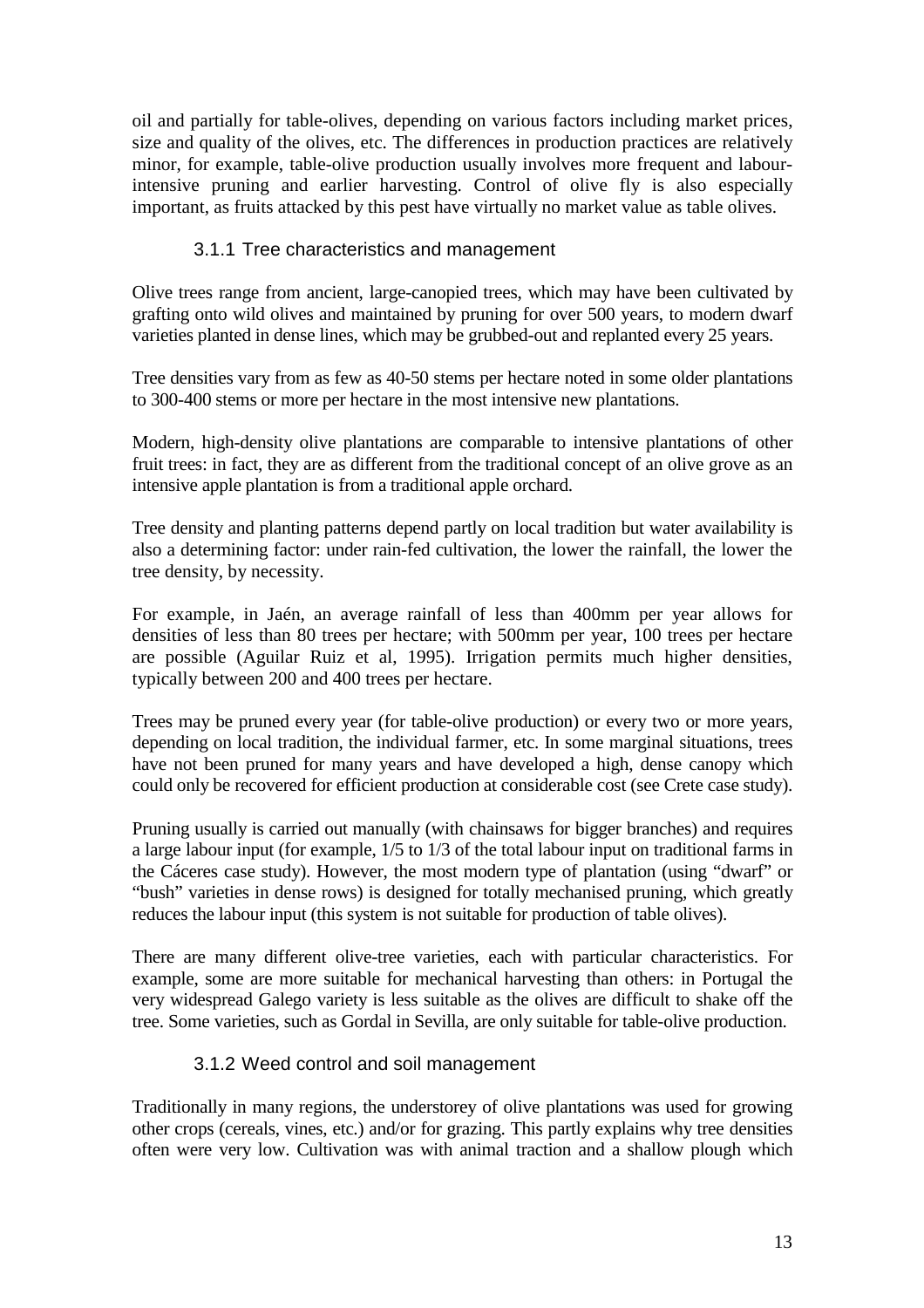followed the contours of slopes. Weed control was by means of cultivation and grazing or by hand.

From the 1970s, these traditional systems were replaced in the more productive areas and in many marginal areas. Crop cultivation and grazing were abandoned and mechanised tillage was introduced to control weeds. Weed control is considered necessary to prevent them from competing with the olive crop, particularly for moisture during the late spring and summer. Tillage is also thought to improve water penetration and reduce transpiration, although recent research has cast doubt on the usefulness of tillage for this purpose (for example, Guerrero, 1997).

Tillage may be with a cultivator, tine-harrow, disk-harrow or rotovator, or in some cases a plough. The number of passes per year varies considerably, depending on local practice, conditions (e.g. more tillage is needed in the event of high rainfall as this produces more weeds) and the individual farmer. More extensive cultivation systems use one or two passes at the most. Intensive systems use repeated tillage (four or more passes per year).

Herbicides were introduced as a complement or alternative to tillage from the 1970s, but have not been adopted on a large scale until recently. The most widespread types of herbicide are pre-emergence, such as Simazine, which are residual and require only one or two applications per year, and are used to keep the soil free of weeds throughout the year. A typical dosage is 3.5 kg (active ingredients) Simazine per hectare per year (Guerrero, 1997).

Post-emergence contact herbicides such as Glyphosate are also used increasingly, but require more applications, and may be used in combination with pre-emergence types. A typical dosage is 8 litres of 35% Glyphosate per hectare (Guerrero, 1997).

In order to conserve and improve the soil, various systems have been developed in recent years for maintaining a permanent or semi-permanent vegetation cover, either over the whole plantation or in the lines between the tree.

A permanent grass cover over the whole plantation which is maintained by mechanical mowing is known as "inerbimiento" in Italy. At least in areas with sufficient rainfall (or with irrigation), results suggest that this permanent grass cover does not affect the olive crop while soil conservation is extremely good (see Toscana case study). In certain areas of all four countries, sheep raising is practised in olive groves. With appropriate stocking densities, this integration of crop and livestock production is considered environmentally beneficial for several reasons, including effective weed control with a low risk of erosion, fertilisation without external inputs and the maintenance of important biodiversity and landscape values.

Other systems developed in Andalucía involve vegetation strips (spontaneous or sown) in the lines between the trees which are chemically "mown" with herbicides in spring before they start to compete for moisture, while the area under the canopy is kept free of vegetation with residual herbicides (for example, see Pastor and Castro, 1995).

3.1.3 Fertilisation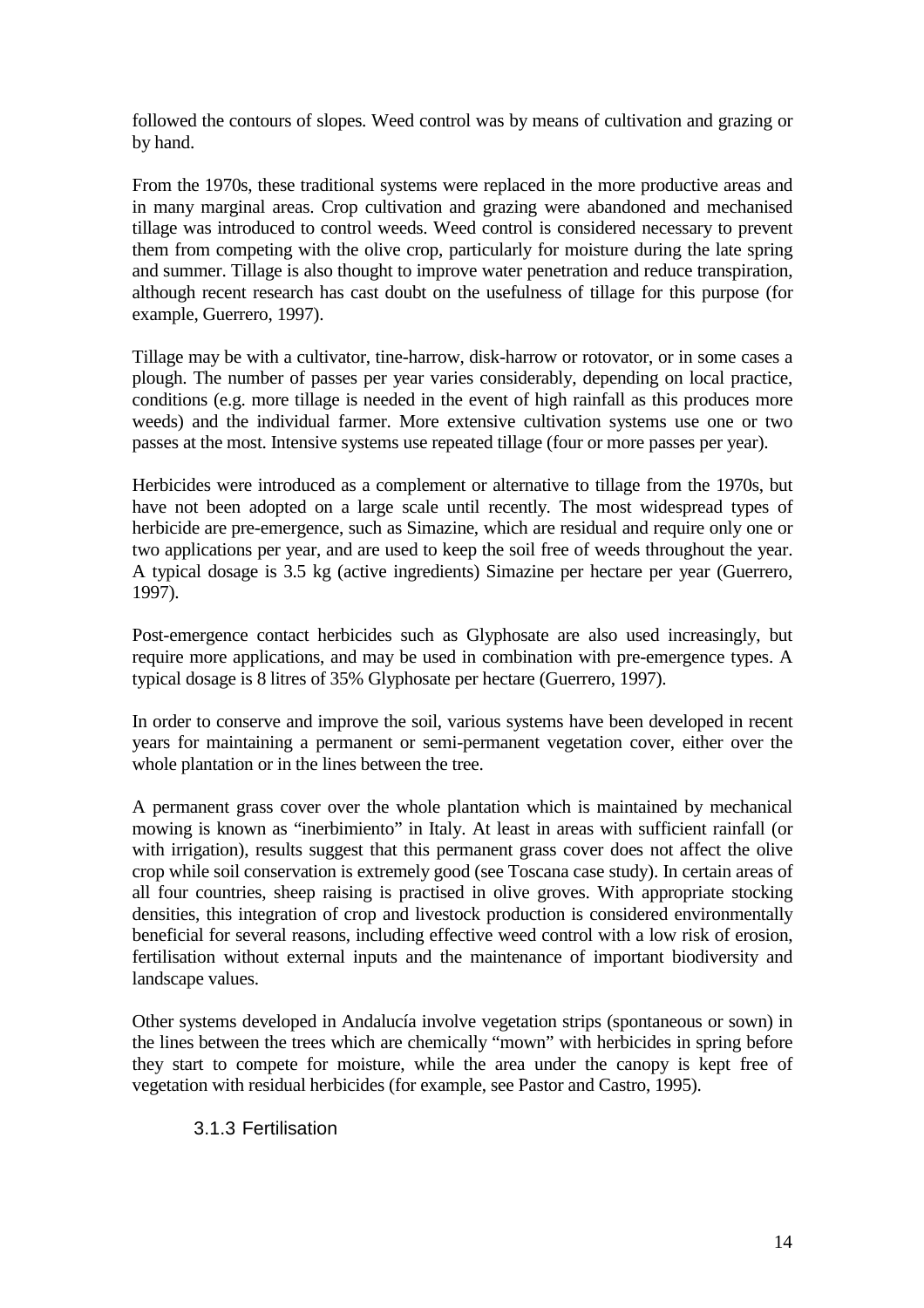Fertilisation systems include: no fertilisation (still common in some marginal areas), organic fertilisation (animal manure, leaves, compost, manufactured organic fertilisers), green manures (leguminous crops such as vetch, beans), chemical fertilisers (NPK applied by hand or machine beneath the tree canopy, usually in the form of combined fertilisers), fertilisation though irrigation water and through the foliage (modern intensive systems).

Traditionally, many plantations received no fertilisation, other than dung from grazing animals. Some organic olive farms follow this practice today. However, olive trees respond well to fertilisation and, since the 1970s, the use of chemical fertilisers has become increasingly widespread in most countries, even in many marginal, traditional types of plantation (for example, Crete and Cáceres case studies). "Fertigation" (fertilisation via irrigation water) and foliar systems (fertilisation via leaf sprays) are extending rapidly in the more intensified plantations.

There is no easily-defined standard practice for fertilisation in olive farming. The case studies and farm interviews revealed a range of different practices, from "a barrow-load of farm-yard manure for each tree every four years" to sophisticated systems of nutrient supply via irrigation and based on annual soil and leaf analysis.

Even within a broadly similar plantation types such as low-input traditional or intensified traditional plantations, the use of fertiliser varies enormously, depending on factors such as tree size (bigger trees need more fertiliser), rainfall and irrigation (fertilisers are less effective in very dry conditions), local tradition and the particular farmer.

For example, reported applications of combined chemical fertiliser range from 1kg per tree (e.g. Cáceres) to 6kg per tree (e.g. for the large *Throubolia* variety in Crete), approximately equivalent to a range of between 80kg and 600kg per hectare. In Portugal, applications of up to 400kg per hectare are reported in intensified traditional plantations and of 400-600kg in modern intensive plantations.

Other factors being equal, fertiliser input per hectare tends to increase in proportion to tree density, as tree density itself increases in proportion to the availability of water (precipitation and/or irrigation). Fertiliser input is considerably higher under irrigated systems than under rain-fed conditions.

Guerrero (1997) cites a standard annual dosage of nitrogen of 1 unit per tree, equivalent to 80 units per hectare in low density plantations and 200 units per hectare in plantations with a density of 200 trees per hectare.

For irrigated intensive plantations in Jaén, recommended annual inputs of nitrogen have been calculated at 0.5kg/tree applied to the soil plus 0.8kg/tree applied through irrigation water (Agricultura, 1998b). This equates to approximately 390kg of nitrogen per hectare for a plantation of 300 trees per hectare. In addition to these inputs, the same authors recommend 25kg of potassium nitrate per 1,000 litres of water added to copper or other pesticide sprays, applied three times per year.

Typical recommended doses quoted by Aguilar Ruiz *et al* (1995) for rain-fed cultivation in Jaén in Spain were 3kg combined fertiliser per tree, as follows: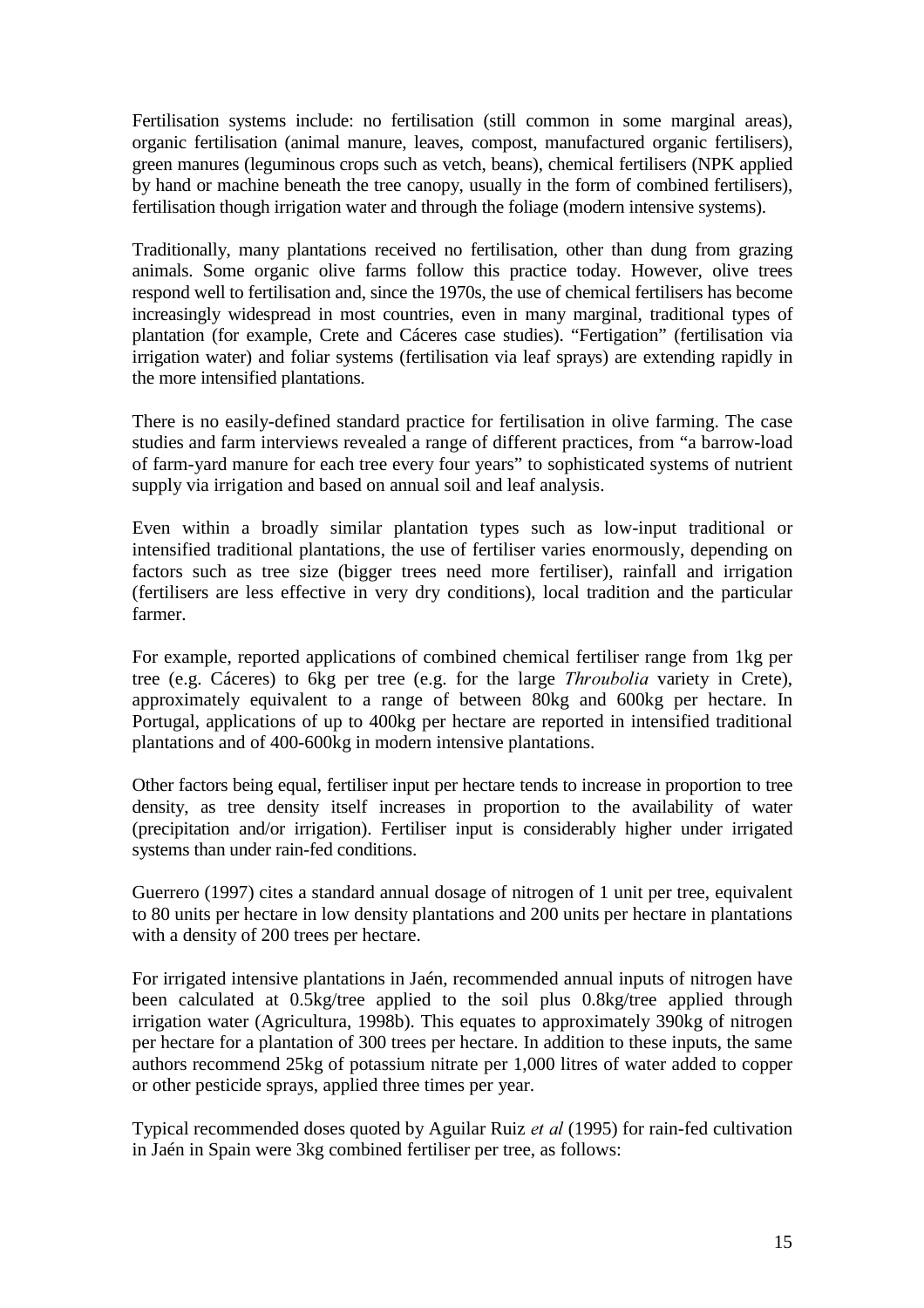| Nitrogen    | $1.3$ kg/tree/year                     |
|-------------|----------------------------------------|
| Phosphorous | $0.5\text{kg}/\text{tree}/\text{year}$ |
| Potassium   | $1-2kg$ /tree/year                     |

However, the same authors reported that the fertilisation of olive plantations in the province rarely follows these recommendations and is generally "anarchic", with very little planning and enormous differences between one area and another. Similar situations were reported in the other case-study areas.

#### 3.1.4 Pest control

There are 2-4 significant pests associated with olive plantations plus a further 10 or so of secondary or localised importance (including fungi and other problems). The main pests cited by Cirio (1997) are: *Bactrocera oleae* (olive fly), *Prays oleae*, *Saissetia oleae* and *Capnodium elaeophilum.* To these should be added *Cycloconium oleaginum*, which Guerrero (1997) cites as a widespread problem in Spain. The presence and seriousness of these pests, fungi, etc., depends partly on prevailing environmental conditions (temperature, humidity), but also on practices such as cultivation, pruning and irrigation (Cirio, 1997).

At least 40 species of "useful" insects are believed to be parasites of *Prays oleae* and a further 20 of olive fly and *Saissetia oleae* (Cirio, 1997). Practices which adversely affect these beneficial species may increase pest problems.

Olive fly is the most important pest. It is much more problematic in more humid, frost-free areas, where it can decimate the olive crop leading to greatly reduced oil quality. However, in dry, high-altitude areas, the presence of olive fly tends to be much less and control measures may not be necessary on a regular basis.

Olive fly is normally treated with Dimethoate sprays, either by the farmer or through largescale aerial spraying. Typical quantities applied are 1.5 litres of 40% Dimethoate per hectare for terrestrial application or 0.5 litres per hectare for aerial application according to Guerrero (1997). Alternative control systems are being developed, such as mass-trapping using baits, but these are more expensive and labour-intensive.

In some areas, chemical control measures against olive fly only started to be taken relatively recently while in some areas no measures are taken; as a result, olive oil may be of inferior quality, especially in years when this pest is widespread (see Cáceres case study).

Prays is also treated with Dimethoate and with Malathion, although there are many other suitable agents. Many farmers treat for Prays as a matter of course, even though the impact of this pest on production is often minimal, according to some authors (Pajarón Sotomayor, 1997).

Guerrero (1997) points out that Dimethoate is a very wide-spectrum agent which eliminates numerous different types of insect. It is therefore seen as a useful way of "cleansing" an olive plantation of potentially damaging pests, even though it eliminates various beneficial species (e.g. predators of olive fly) at the same time.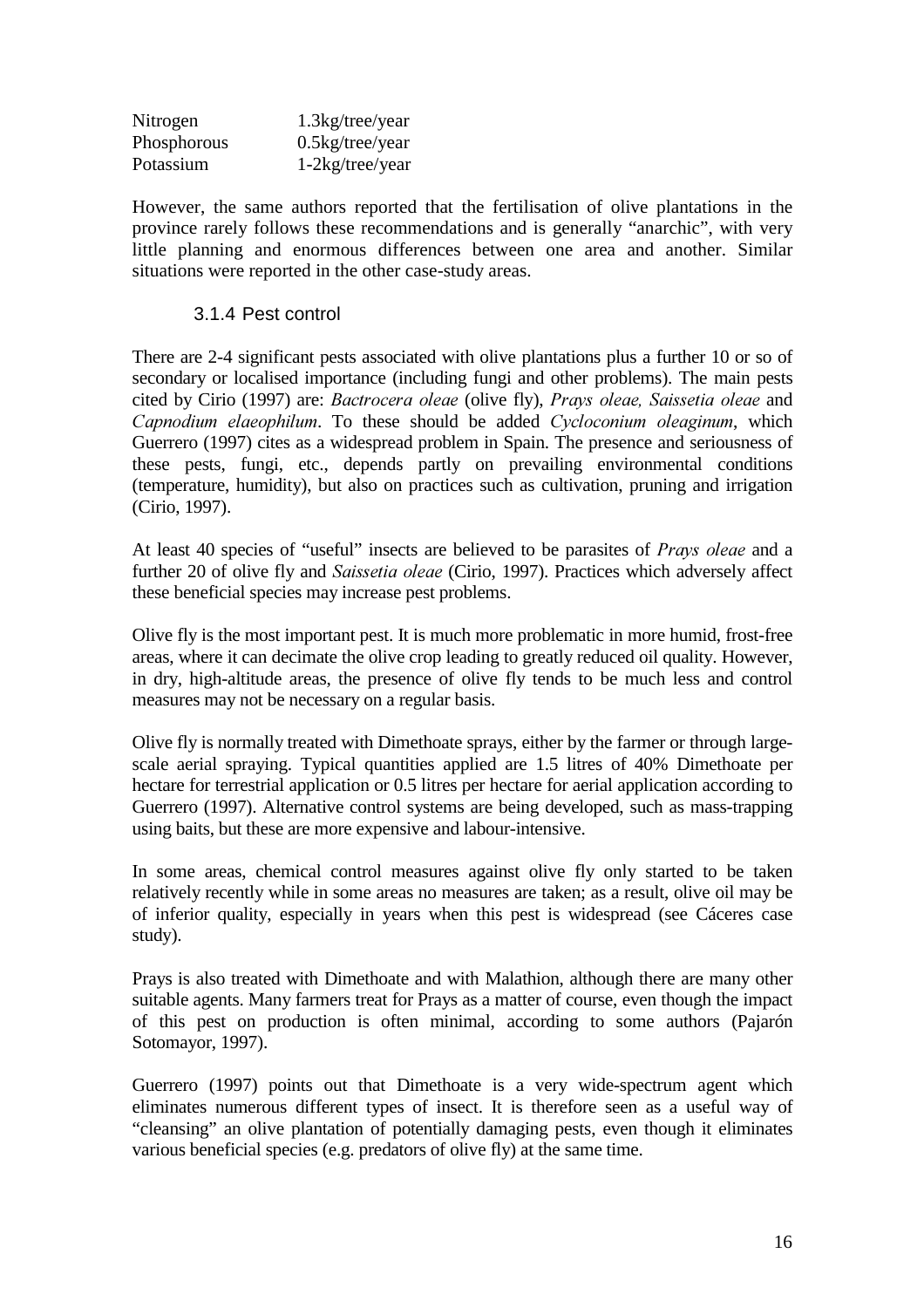For the treatment of *Saissetia oleae*, Guerrero (1997) cites five different pesticides which can be used (for example, Methidathion at a dosage of 0.1-0.15%).

Many other pesticides are used in olive plantations, including Fenthion, Triclorfon, etc. (see case studies for more details). Traditional pest control products, such as copper, lime, white oils, Bordeaux mixture (copper sulphate and lime), are still used in some areas (see Toscana and Crete case studies).

In more traditional plantations, pesticide use is low or non-existent, or limited to traditional products, as mentioned above. For example, in La Vera in Cáceres (Spain) it is estimated that less than five per cent of olive farmers use pest control methods. In organic systems, very high quality oils can be produced with no pest control other than preventive methods of cultivation, pruning, appropriate fertilisation, etc., and traditional products.

However, chemical treatments are relatively cheap and under intensive systems there is a tendency to make repeated applications with a range of pesticides (as many as ten treatments per year, according to Cirio, 1997) according to a fixed calendar, with the aim of ensuring a trouble-free crop. Under modern intensive systems it is common practice to add various pesticides and fungicides to fertilisation sprays (leaf fertilisation), thus further reducing the costs of pesticide application.

### 3.1.5 Irrigation

Traditionally, olive plantations epitomised dryland farming and were not irrigated, except in certain situations where water was readily available. However, irrigation with relatively small amounts of water enables plantations to produce much higher and more consistent yields. Water use varies considerably according to the irrigation system used, climatic and soil conditions, tree density, etc. Amounts range from under 1,500m3 to over 5,000m3 per hectare per year (see case studies).

In recent years, drip-irrigation has been introduced on a large scale in some areas (see Puglia, Crete and Jaén case studies). In regions where olive production is expanding (e.g. Andalucía, Castilla-La Mancha and Badajoz in Spain, Crete in Greece, parts of Alentejo in Portugal) installing drip-irrigation has become standard practice in new plantations and in traditional plantations which are being intensified and "densified" (new trees planted in the lines between existing trees).

Even in traditional plantations in hilly areas of Crete, irrigation has become extremely widespread (see case study).

Water for irrigation comes from different sources, including bore-holes, surface water courses and private and public reservoirs.

#### 3.1.6 Harvest

The harvest period ranges from September through to February, depending on climatic conditions, variety of olive tree, whether the olives are for table use or oil, etc. There is a tendency in many areas to harvest earlier now than in the past, in the pursuit of improved oil quality.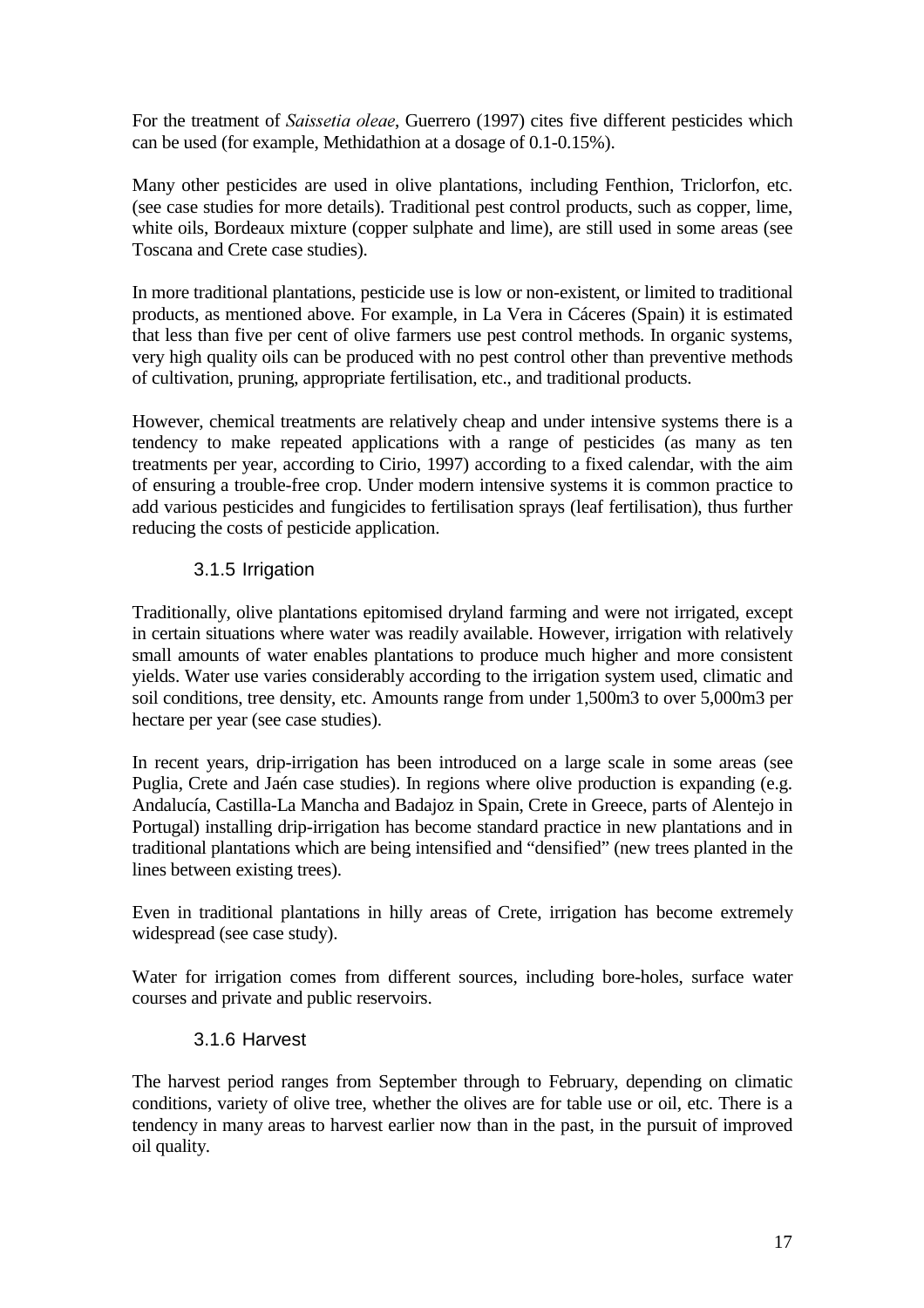In most plantations the olive harvest is manual, either by hand, with combs or by beating the branches with sticks to shake the olives off. Nets are usually extended under the tree to catch the olives. Many olives fall on the ground before the harvest, especially when attacked by olive fly. These olives are collected with rakes or new machines (rollers with spikes, vacuums, etc.). For quality oil, it is important to separate these olives from those taken directly from the tree.

Mechanised harvesting is becoming increasingly widespread, both in modern intensive plantations and in intensified traditional plantations (see typology below). Various models of vibrators (tractor-mounted, self-propelled, hand-held) are used to shake the trunk or individual branches of the tree. New "bush" type plantations are designed for harvesting with a vineyard harvester.

Manual harvesting requires a large labour input which can amount to between 1/3 and 2/3 of a plantation's direct costs during the year. Mechanical harvesting requires much less labour. The latest machines with "umbrellas" (a built-in automated net) can be operated by one person. Labour is thus greatly reduced compared with manual harvesting.

According to Tombesi et al (1996), one person using various different mechanical harvesting machines can harvest: 17kg, 40kg, 90kg or as much as 200-400kg in one hour, depending on the type of machine. This compares with a maximum under manual harvesting of 15-20kg per person per hour. In other words, to harvest one "average" hectare of 2,500kg manually requires 167 man hours, compared with 6 man hours using the most efficient mechanised systems.

Mechanised harvesting is difficult to introduce in plantations with old, awkwardly shaped trees or if the ground is water-logged, although some machinery is available which is suitable (e.g. hand-held "vibrating poles").

Indirectly, the harvesting method has important implications for the environment, in particular the question of whether olives are collected from the ground or only from the tree. The collection of olives from the ground requires completely bare and flat soil, which is achieved through intensive use of herbicides and/or mechanical methods. Preparing the ground in this way exposes the soil to erosion in winter rains as well as removing an element (the grass layer) in the biodiversity of the plantation. This is the normal system in the main producing regions of Andalucía, Puglia, etc.

On the other hand, if olives which have fallen on the ground are not collected, then it is beneficial to have a grass layer under the trees, as this facilitates the handling of the nets and avoids excessively muddy conditions in wet years, in addition to the environmental benefits of soil protection and biodiversity. This is the case in Toscana, for example, where production is focused on high quality oils and olives which have fallen on the ground before the harvest (and which produce inferior oil) usually are not collected (see case study). In this situation, practices for the pursuit of a high quality product coincide with those for environmental protection.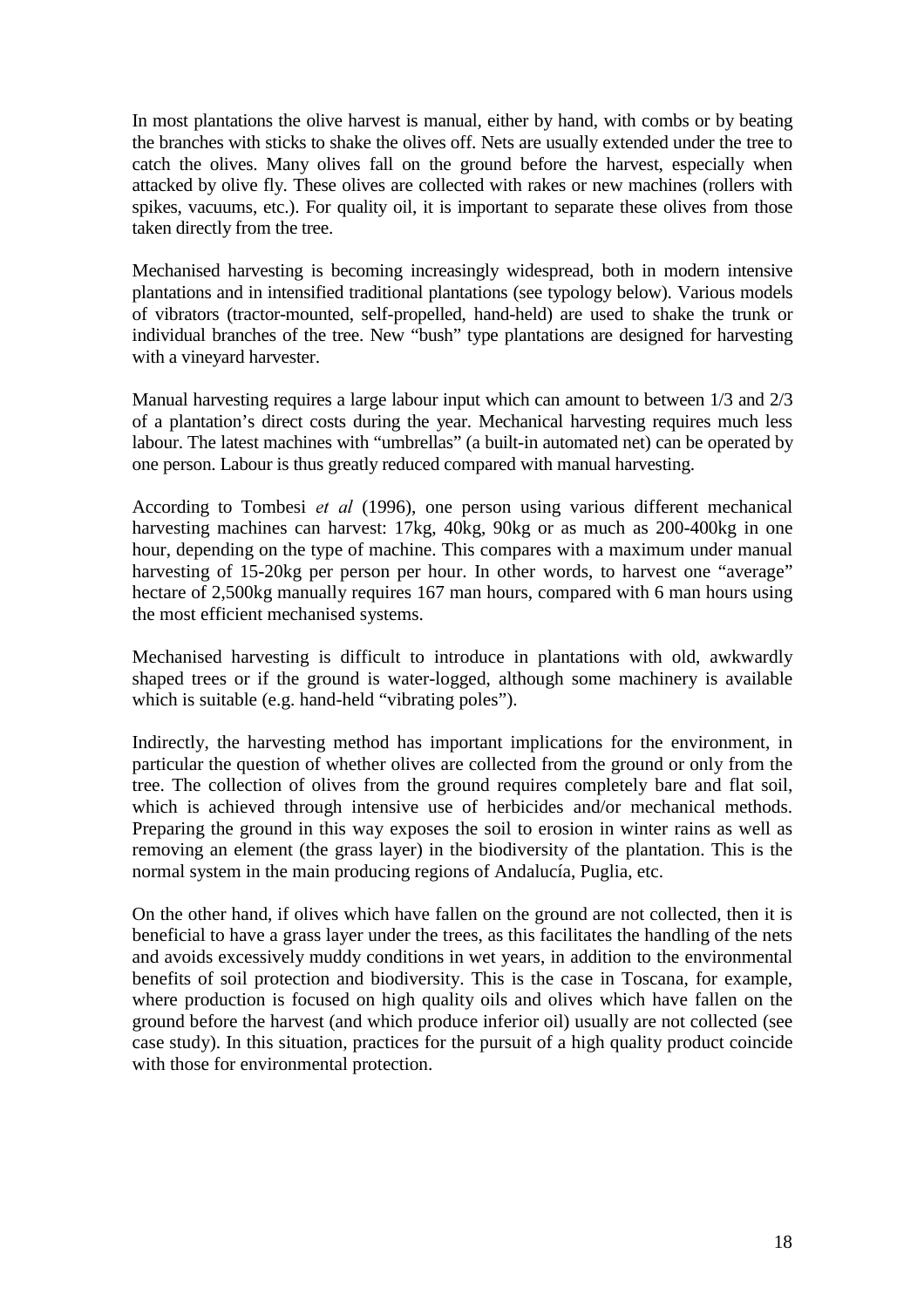#### 3.1.7 Yield

Average yields (taking account of good and bad years) range from as little as 200- 500kg/ha/year in traditional plantations in marginal areas to as high as 8,000- 10,000kg/ha/year in the most modern, intensive plantations on good soils with irrigation.

Consistency of yield is a very important factor in olive farming. The trees have a natural tendency to produce the main harvest once every two years. Traditional pruning and harvesting practices tend to accentuate this tendency, so that harvests may be reduced to almost zero in the "non-harvest" year.

Modern techniques, such as mechanical harvesting, combined with irrigation can reduce this fluctuating tendency greatly: modern intensive plantations with irrigation produce consistently high yields, even though there may be fluctuations from one year to another.

The percentage of oil obtained from olives varies greatly (between 10% and 25% of the olive's weight), principally according to the variety and the climatic conditions.

# 3.2 Physical and biological conditions

It is important to take account of the physical and biological conditions within which a particular olive plantation is managed. The environmental impact of particular practices depends in part on these conditions. Key factors can be considered according to the following categories: soil, water, biodiversity and landscape. Many of the criteria referred to below could be included relatively simply in a comprehensive data base (Geographic Information System) for olive producing regions in the EU, in addition to more conventional agronomic data. This would provide a basis for integrating environmental considerations into the support regime.

#### 3.2.1 Soil

The soil characteristics of an olive plantation are important especially in terms of vulnerability to erosion and, to a lesser extent, to leaching of potentially contaminating elements contained in fertilisers and pesticides.

The average slope of a plantation also has a major influence on soil erosion. In general terms, a slope of over 10% is considered especially vulnerable, whereas over 20% is an extreme situation in which soil cultivation is considered inadvisable.

However, various authors and commentators have pointed out that serious soil loss can occur on relatively gentle slopes, for example 3-5%, if other factors are favourable (soil type, rainfall, cultivation practices, etc.) (Agricultura, 1998).

In most Mediterranean countries, cartographic studies are available which indicate areas highly vulnerable to soil erosion, as well as average slope. In Spain, all agricultural land within the mountain Less Favoured Areas has an average slope of over 12%. It would be possible to incorporate such criteria into the design of olive support policies.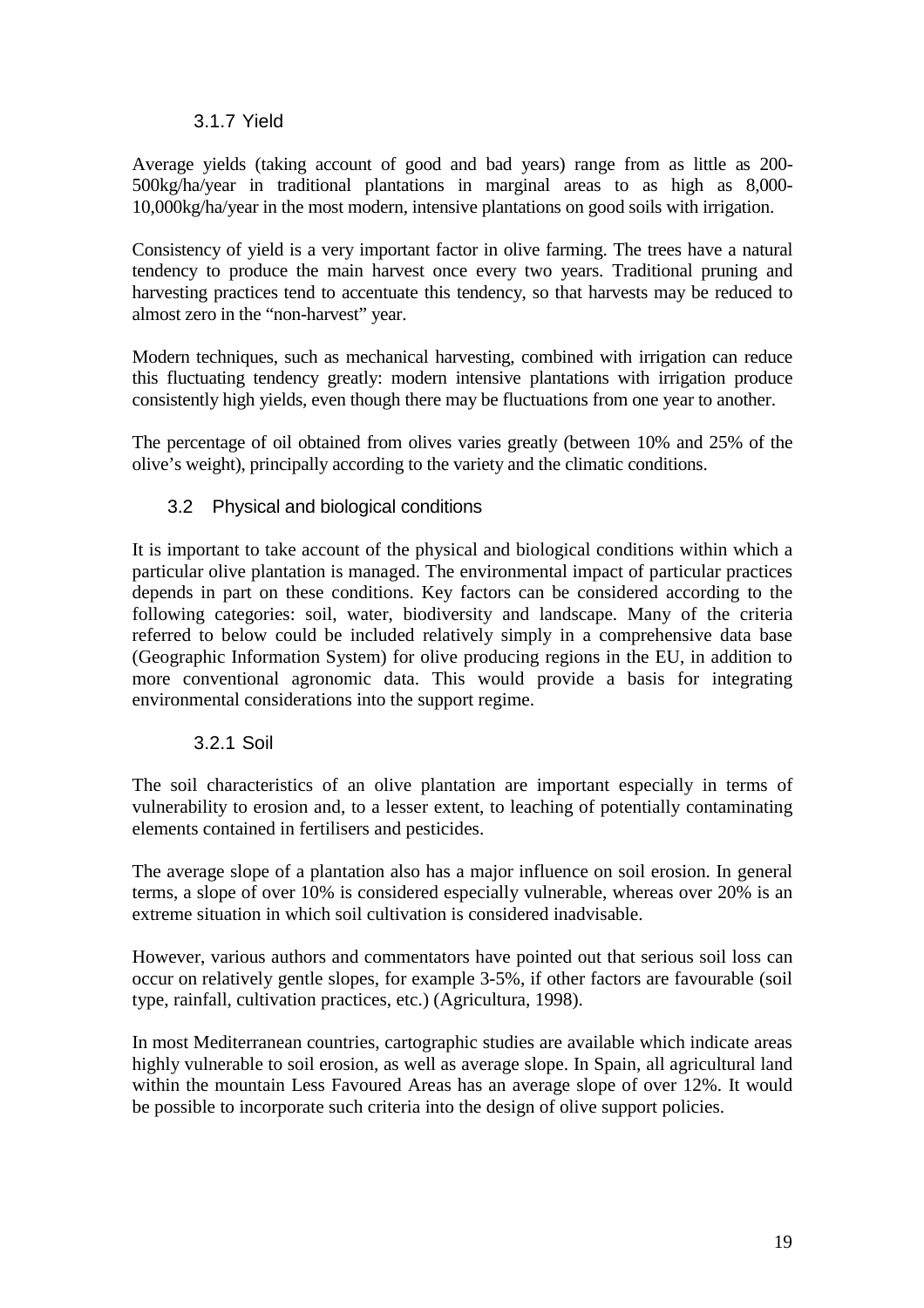Traditionally, terraces with supporting walls were constructed on sloping land to conserve the soil. This is an effective measure, although terraces may not eliminate the slope entirely and erosion may still occur.

The quantity and timing of rainfall are also key factors for soil erosion: torrential rains in autumn (and sometimes summer) are characteristic of many olive-growing regions and these can have a particularly erosive effect on bare, dry soils.

# 3.2.2 Water

The climatic and topographic conditions in some water catchments lead to a high risk of flooding and landslides. The land-use in such areas is an important factor in controlling this risk: for example, terraced land and/or forest cover can help to reduce the speed of run-off as well as the risk of landslides.

The status of water resources (ground and surface) in the farmed area is an important consideration, both in terms of quantity (extraction and recharge rates) and quality (present contaminated status and vulnerability to contamination, for example from leaching and run-off).

Average rainfall, evapo-transpiration and temperatures, as well as soil types and other factors, all have an influence on the benefits produced by irrigation and on the quantity of water consumed.

# 3.2.3 Biodiversity and landscape

In addition to the characteristics of the olive plantation and the effects of particular management practices, an analysis of the effects of a farming system on biodiversity should take account of the land-use pattern of the area in question. In particular, it is important to consider the land-uses and habitat types adjacent to the olive plantation and the presence in the area of species of conservation importance (e.g. species classified as rare, endangered or vulnerable). In common with many farming systems, olive plantations have more potential to make a positive contribution to biodiversity when they exist in a mosaic with other land uses, such as arable cropping, other tree crops or forest.

Similarly, olive plantations may add landscape diversity when they are present in areas dominated by other land-uses, such as forest or arable land. On the other hand, where olive monocultures themselves dominate the landscape, the result tends to be a monotonous landscape with very limited visual diversity.

# 3.3 Socio-economic situation

The socio-economic situation of an olive farm is relevant to an analysis of environmental effects because of its influence on the viability of production, on the potential for intensification and on the risk of abandonment. In particular, where olive production is not viable in socio-economic terms, abandonment is likely to occur. The abandonment of olive plantations can have important environmental effects (positive and negative) as discussed in Section 5.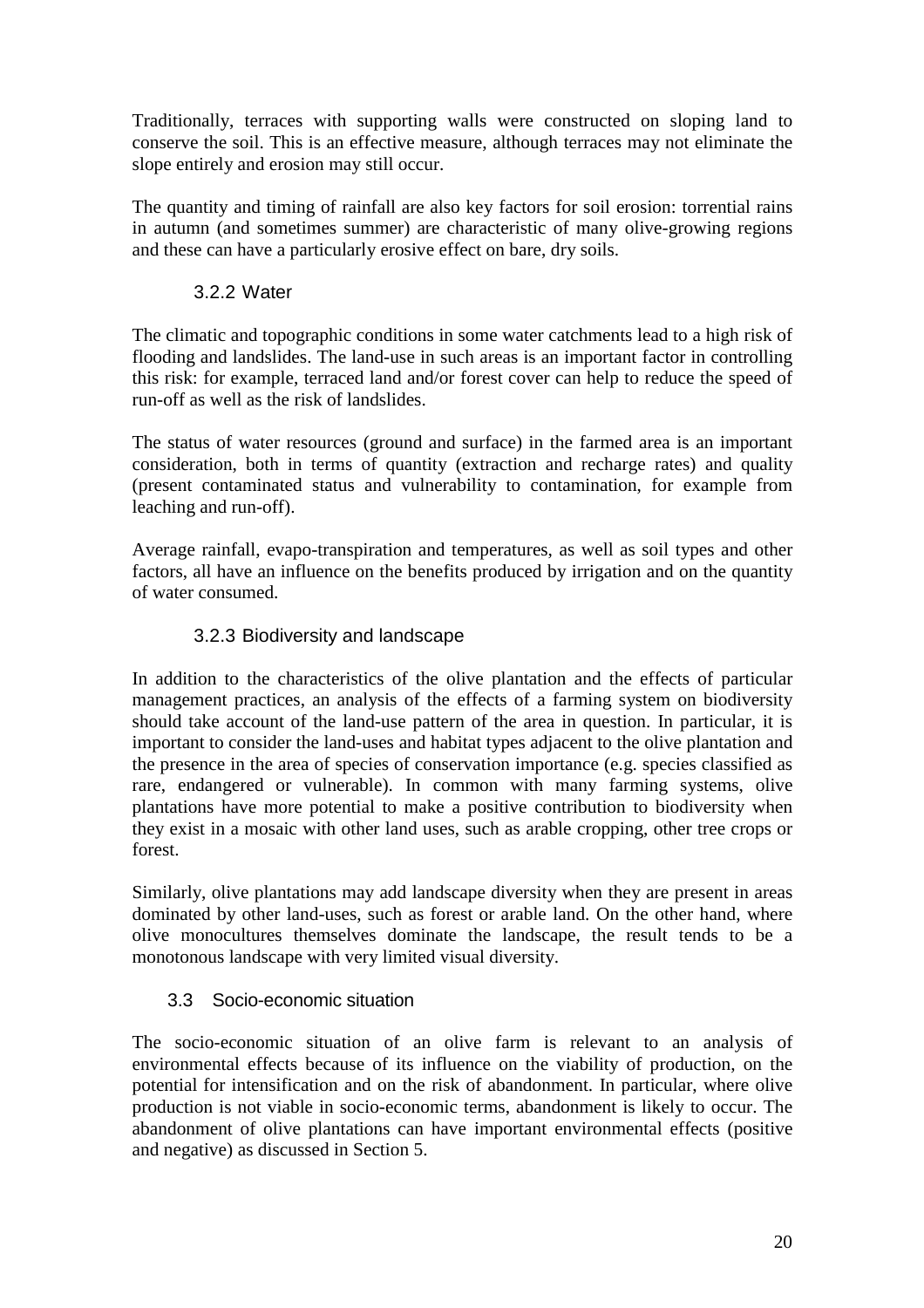It is clear from the national and case studies that there is a very wide range of socioeconomic situations in olive farming in the EU. Many small holdings in marginal areas appear to operate below the conventional limits of economic viability in the sense that the economic returns from the farming activity do not cover the labour costs involved. Olive production continues on these holdings because the labour input of the farmer and other family members is provided at no cost or below the prevailing rate for farm labour in the area. On the other hand, some of the larger and more productive olive holdings produce strong net margins under current market and support conditions.

Although the analysis of socio-economic factors was not included in the terms of reference for the present study it is clear that the risk of abandonment is far greater in certain situations (usually marginal areas with highly fragmented holdings) than in others. The indications from the present study are that the risk of abandonment is currently minimal in the main producing areas (see Section 4).

A socio-economic analysis into which types of olive holding and in which areas are most at risk of abandonment would provide an essential complement to the analysis of the potential environmental effects of abandonment. In turn, this would enable support measures to be targeted in order to prevent abandonment where this would be expected to have negative environmental effects.

### 3.4 Unified typology of production systems for the four countries

There seems to be no widely used and accepted typology of olive production systems in the EU. This report uses a simple typology which is adapted from that used by Petretti in Italy (Petretti, 1995) and which is similar to those used by other authors.

The typology covers general plantation characteristics and farming practices: due to the limited resources of the present study it does not incorporate wider physical and socioeconomic criteria, although this would be desirable as a basis for more effective policy making.

Three broad types of plantation are identified (see Table 2 for more detail):

- Low-input traditional plantations and scattered trees, often with ancient trees and typically planted on terraces, which are managed with few or no chemical inputs, but with a high labour input.
- Intensified traditional plantations which to some extent follow traditional patterns but are under more intensive management making systematic use of artificial fertilisers and pesticides and with more intensive weed control and soil management. There is a tendency to intensify further by means of irrigation, increased tree density and mechanical harvesting.
- Intensive modern plantations of smaller tree varieties, planted at high densities and managed under an intensive and highly mechanised system, usually with irrigation. A second type of modern plantation uses "bushes" in dense rows, resembling vineyards, which are almost totally mechanised.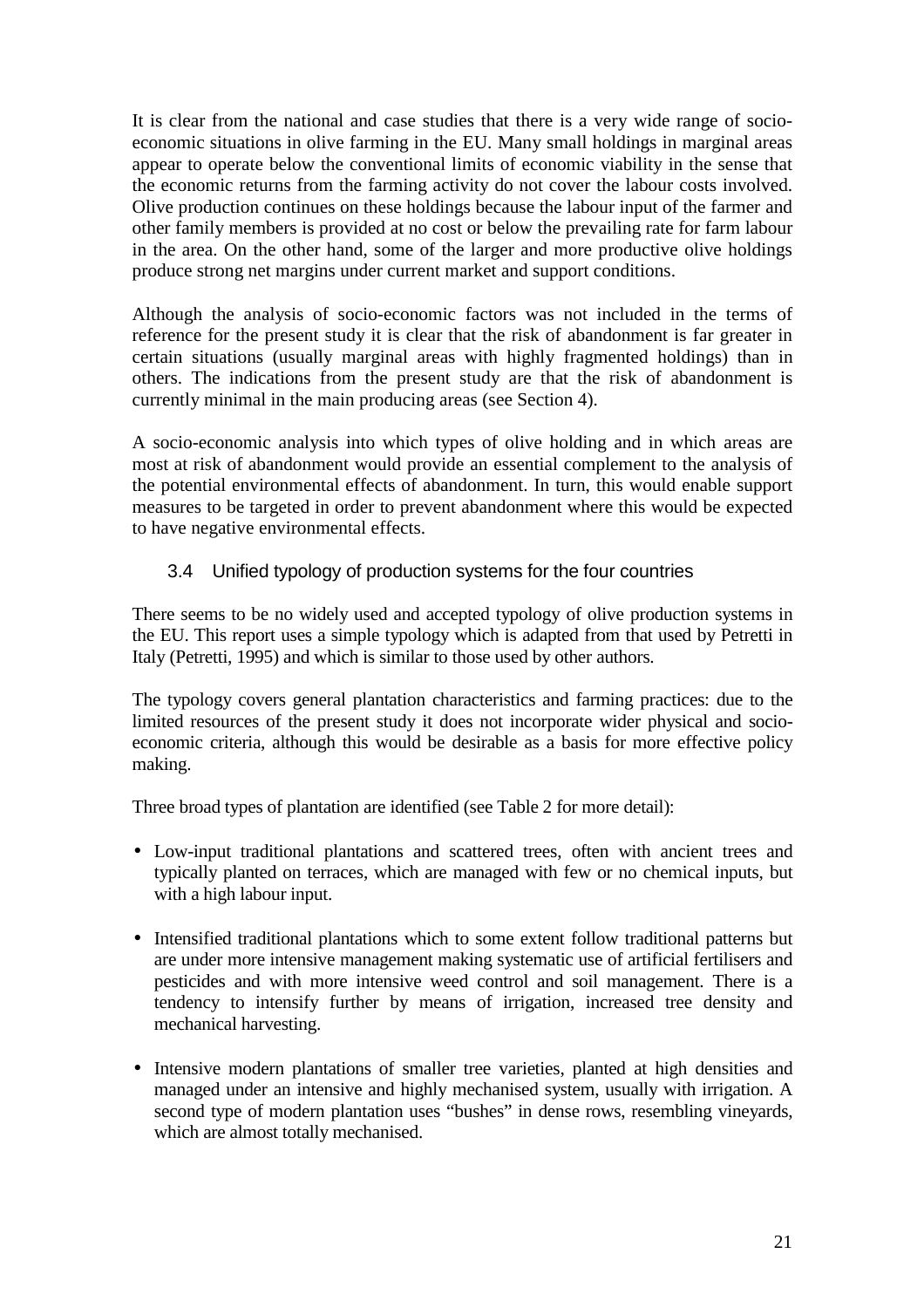It must be emphasised that this typology represents a considerable simplification of real conditions. Especially in the first two categories, the reality on the ground is more complex and it is not always easy to determine which category is appropriate for a particular plantation.

Nevertheless, the broad categories presented here reflect the different environmental considerations associated with olive production and provide a basis for their examination (see Section 5).

As a result of their particular plantation characteristics and farming practices, the lowinput traditional plantations have potentially the highest natural value (biodiversity and landscape value) and most positive effects (such as water management in upland areas) as well as the least negative effects on the environment. These plantations are also the least viable in economic terms and hence most vulnerable to abandonment.

The intensified traditional and modern intensive systems are inherently of least natural value and have potentially, and in practice, the greatest negative environmental impacts, particularly in the form of soil erosion, run-off to water bodies, degradation of habitats and landscapes and exploitation of scarce water resources.

The broad picture for the olive sector is of intensified production leading to certain negative effects on the environment, reflecting similar conclusions for European agriculture in general over recent decades in numerous studies, including the recent EC report on sustainable agriculture (EC, 1999).

However, the present study concludes that, at least in the olive sector, the negative environmental effects of intensification could be reduced considerably by means of appropriate farming practices; and that, with appropriate support, traditional low-input plantations could continue to maintain important natural and social values in marginal areas.

Table 3 illustrates the approximate distribution of these typologies in the four Member States covered by this study. No data are available to indicate the area covered by each plantation type in each Member State. The study consultants in Spain and Greece estimated that approximately 55-65% of the national olive areas corresponds to the "intensified traditional" type, with only 5-10% in the "low-input traditional" category and the remainder being "modern intensive" plantations. In Portugal, a far larger proportion of plantations was estimated to be of the low-input traditional type (70-80%). However, all of these figures are purely illustrative and based on estimates rather than concrete data.

Table 4 provides an illustration of the economic characteristics of the different plantation types in Spain, comparing approximate costs and incomes per hectare under the current CAP olive regime. The figures illustrate the very large differences in economic returns per hectare from the different plantation types and may provide some indication of the relative risk of abandonment, although a far more exhaustive analysis is required of this issue.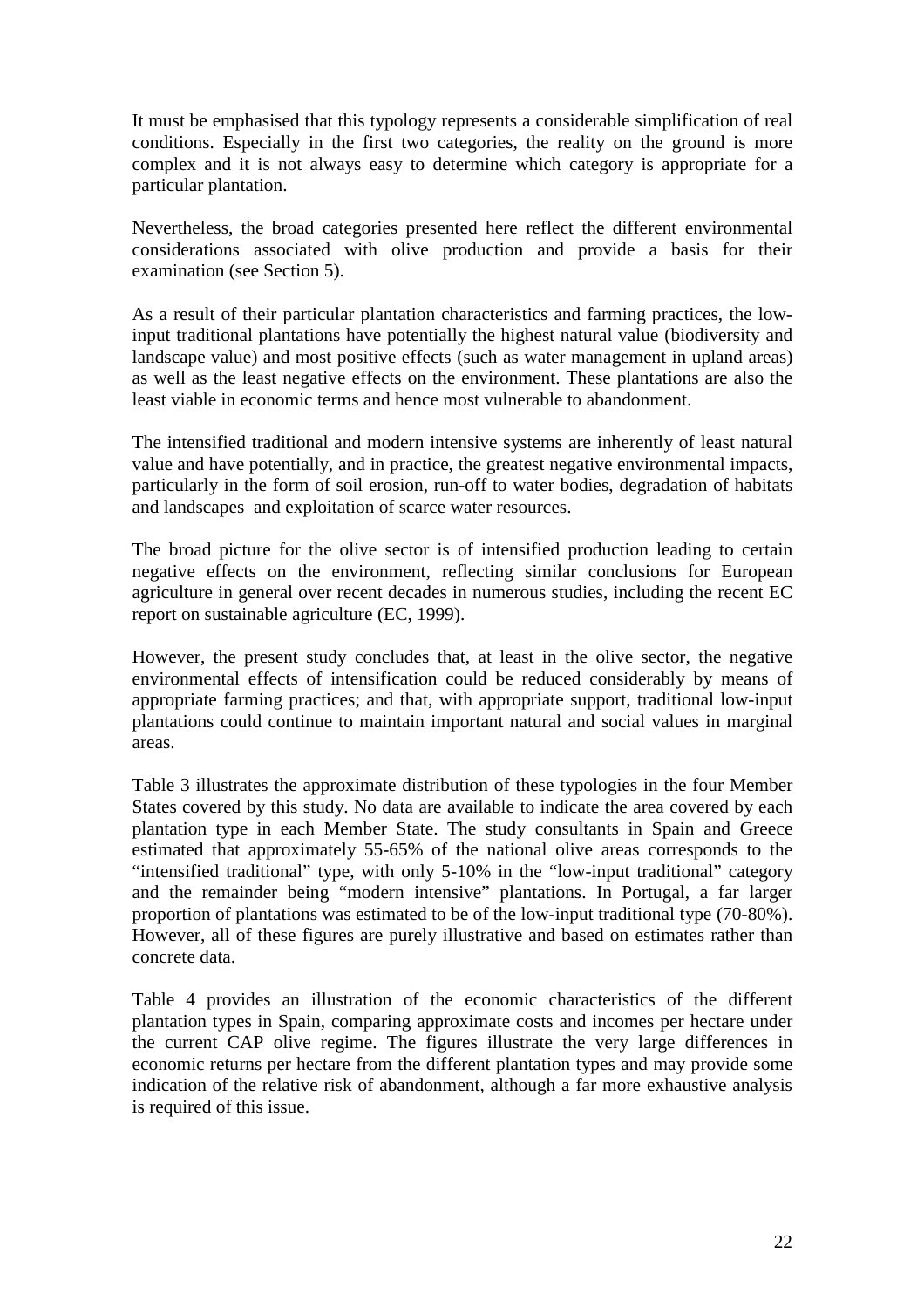|                                               | Low-input traditional plantations, scattered                                                                                                                                                                                                 | Intensified traditional plantations.                                                                                                                                                                    | Intensive modern plantations.                                                                                       |
|-----------------------------------------------|----------------------------------------------------------------------------------------------------------------------------------------------------------------------------------------------------------------------------------------------|---------------------------------------------------------------------------------------------------------------------------------------------------------------------------------------------------------|---------------------------------------------------------------------------------------------------------------------|
|                                               | trees.                                                                                                                                                                                                                                       |                                                                                                                                                                                                         |                                                                                                                     |
| <b>Typical location</b>                       | Hill and mountain areas. Also in marginal lowland<br>areas and around villages.                                                                                                                                                              | Hills and rolling plains.                                                                                                                                                                               | Rolling and flat plains.                                                                                            |
| Range of tree density                         | 40-250 per ha and scattered trees.                                                                                                                                                                                                           | 80-250 per ha                                                                                                                                                                                           | 200-400 per ha                                                                                                      |
| <b>Tree characteristics</b><br>and management | Old or ancient. Usually pruned, although may be<br>infrequent. In some cases, pruning is very limited<br>or non-existent and trees are allowed to develop a<br>very large canopy. Olives may be in mixed<br>orchards with other fruit trees. | Trees may be younger (due to replanting)<br>and have a regularly pruned canopy.<br>There is a tendency to increase the tree<br>density in traditional plantations by<br>planting between existing rows. | Short-stem varieties.<br>"Dwarf" or "bush" varieties may be<br>replanted at 25-30 years and mechanically<br>pruned. |
| <b>Terraces with</b><br>supporting walls      | Common.                                                                                                                                                                                                                                      | Common in some hill areas.                                                                                                                                                                              | Very rare.                                                                                                          |
| <b>Management</b> of<br>understorey           | Grazing and/or mowing and/or tillage, which may<br>be frequent or occasional. Animal traction or<br>rotovators and hand mowers on narrow terraces.                                                                                           | Repeated cultivation and/or herbicides<br>(e.g. Simazine, Glyphosate).                                                                                                                                  | Repeated use of herbicides (e.g. Simazine,<br>Glyphosate).                                                          |
| Fertilisation                                 | None or manure and/or chemical fertilisers (e.g. 1-<br>2kg combined fertiliser per tree).                                                                                                                                                    | Chemical fertilisers (e.g. 2-6kg combined<br>fertiliser per tree depending on plantation,<br>rainfall, irrigation, etc.).                                                                               | Chemical fertilisers usually applied<br>through irrigation and/or leaf sprays.<br>Nitrogen input 150-350kg/ha.      |
| Pesticide use                                 | None or occasional. Sometimes use traditional<br>products, such as Bordeaux mixture, copper, lime.                                                                                                                                           | 2-10 treatments per year depending on the<br>area, pests, year, etc. See main text.                                                                                                                     | 2-10 treatments per year depending on the<br>area, pests, year, etc. See main text.                                 |
| Irrigation                                    | Not usual, although becoming common in certain<br>specific areas, such as Crete.                                                                                                                                                             | Increasingly common (mostly drip<br>although some sprinkler systems).                                                                                                                                   | Usual (drip system).                                                                                                |
| <b>Harvest method</b>                         | By hand, or may be left in years of little harvest.                                                                                                                                                                                          | By hand or mechanical.                                                                                                                                                                                  | Mechanical.                                                                                                         |
| <b>Typical yield</b>                          | 200-1,500 kg/ha                                                                                                                                                                                                                              | 1,500-4,000 kg/ha                                                                                                                                                                                       | 4,000-10,000 kg/ha                                                                                                  |
| <b>Consistency of annual</b><br>yield         | Very low                                                                                                                                                                                                                                     | Low                                                                                                                                                                                                     | High                                                                                                                |
| Labour requirement                            | Very high: harvest, pruning, maintenance of<br>terraces and walls, scrub control, etc.                                                                                                                                                       | High: harvest (when manual), pruning.                                                                                                                                                                   | Low.                                                                                                                |

Table 2: General characteristics of the three main types of olive plantation – see main text and case studies for more details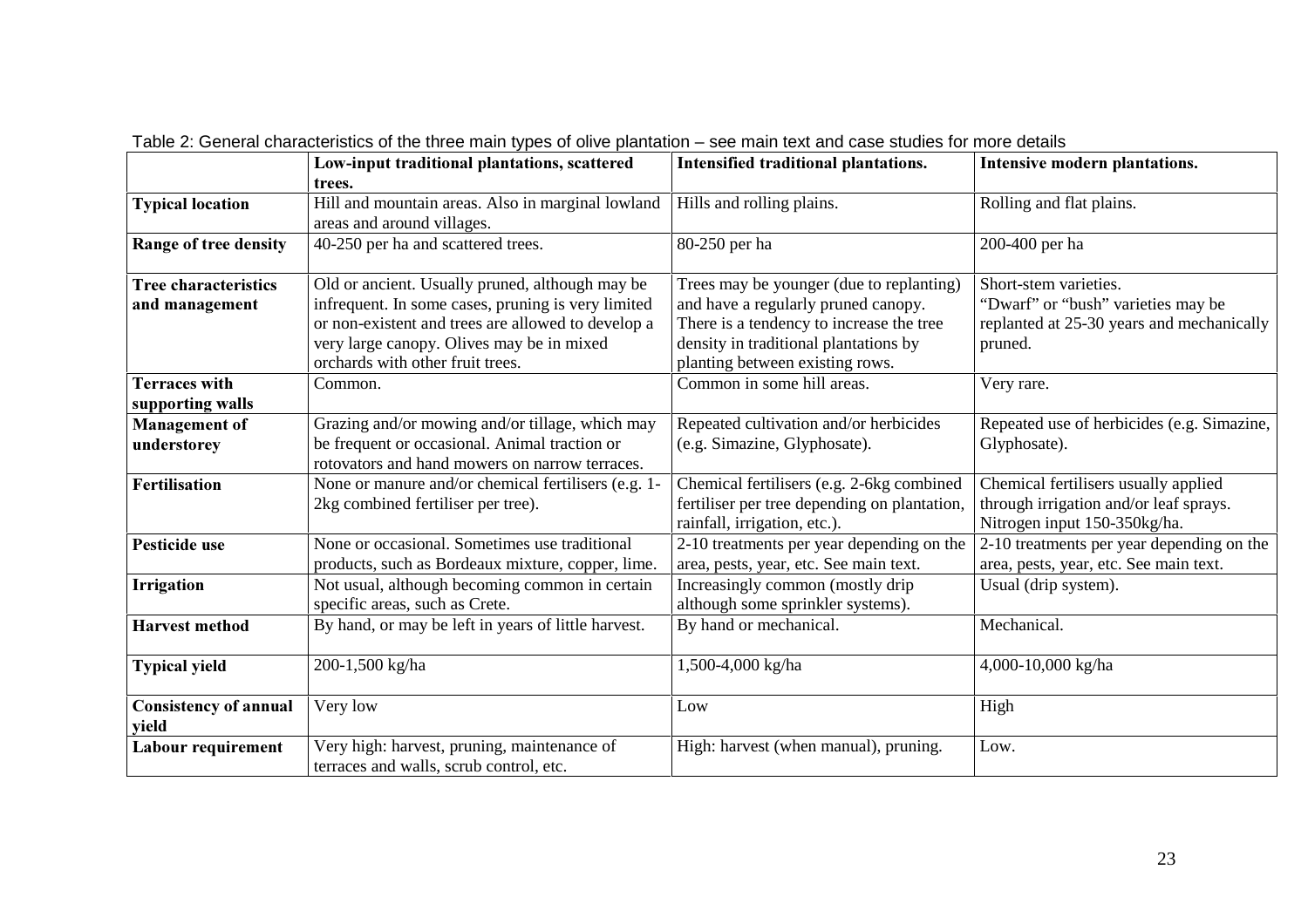|              | Low-input traditional plantations and Intensified traditional plantations  |                                                                                                                | Intensive modern plantations (1)                                                                                                |
|--------------|----------------------------------------------------------------------------|----------------------------------------------------------------------------------------------------------------|---------------------------------------------------------------------------------------------------------------------------------|
|              | scattered trees                                                            |                                                                                                                |                                                                                                                                 |
| Spain        |                                                                            |                                                                                                                | All olive regions in marginal hill, mountain Large areas of Andalucía, Castilla-La Andalucía, southern half of Castilla-La      |
|              | and some lowland areas and around   Mancha and parts of Extremadura.       |                                                                                                                | Mancha, Badajoz.                                                                                                                |
|              | villages.                                                                  |                                                                                                                |                                                                                                                                 |
| <b>Italy</b> |                                                                            | Liguria, Toscana, Marche, Umbria, Lazio, Toscana, Umbria, Lazio, Campania, Campania, Puglia, Calabria, Sicilia |                                                                                                                                 |
|              | Abruzzo, Molise, Campania, Basilicata, Calabria, Puglia, Sicilia, Sardegna |                                                                                                                |                                                                                                                                 |
|              | Calabria, Sardegna                                                         |                                                                                                                |                                                                                                                                 |
| Greece       |                                                                            | In marginal mountainous areas and in some Aegean islands, Ionian islands, Sterea Crete, Peloponese, Makedonia, | Evia,                                                                                                                           |
|              | small islands.                                                             | Ellada, areas of Crete, Peloponese, Evia coastal areas of Ionian sea                                           |                                                                                                                                 |
|              |                                                                            | and coastal areas of Ionian sea.                                                                               |                                                                                                                                 |
| Portugal     |                                                                            |                                                                                                                | All olive regions in marginal hill, mountain Alentejo, Tras-os-montes, Ribatejo-Oeste, Mainly Alentejo and Tras-os-montes. Some |
|              | and some lowland areas and around Beira Interior.                          |                                                                                                                | in Ribatejo-Oeste and Beira Interior.                                                                                           |
|              | villages.                                                                  |                                                                                                                |                                                                                                                                 |

Notes:<br>(1) Many of these plantations are not yet in full production.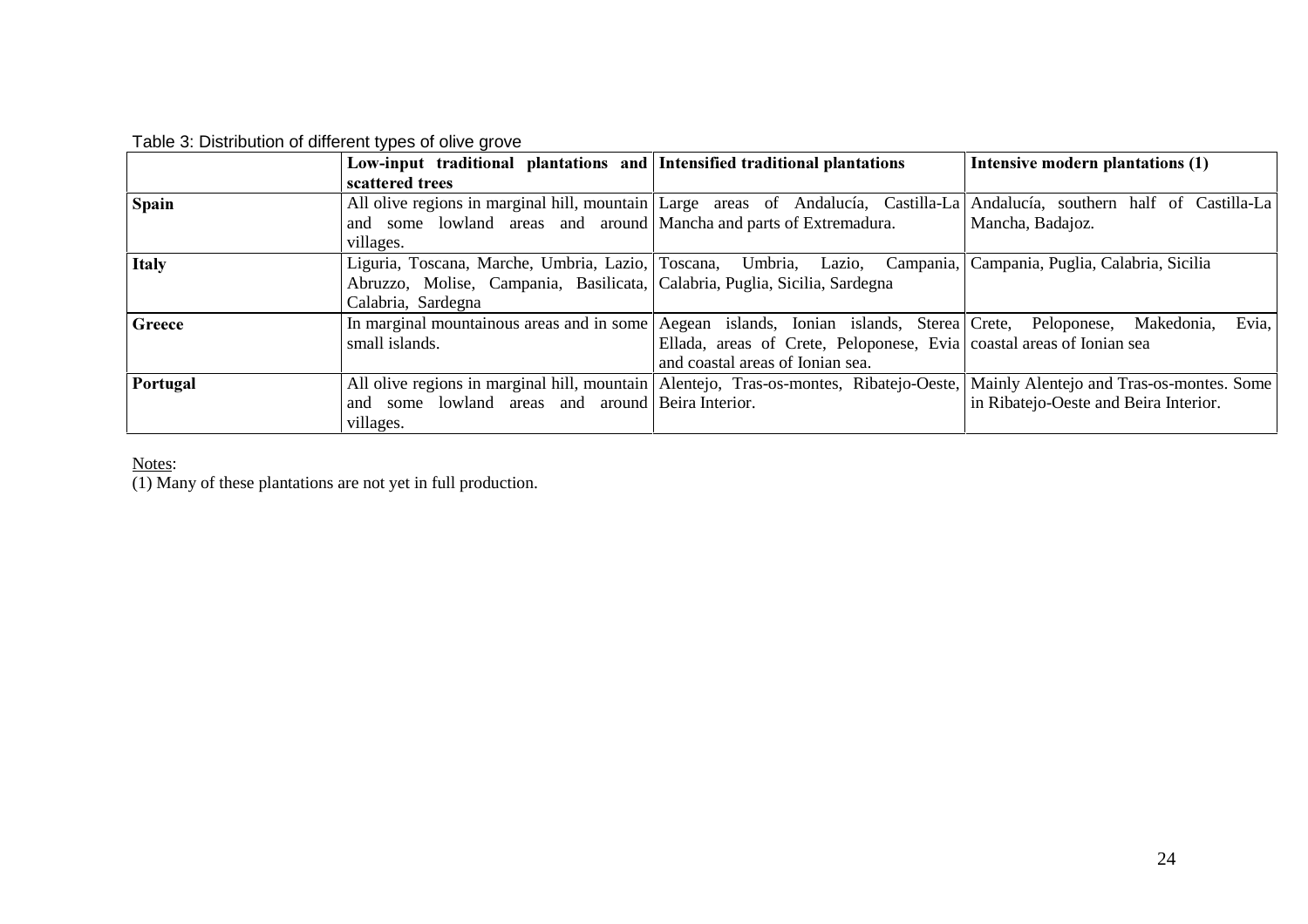|                              | Low-input traditional plantation | <b>Intensified traditional plantation</b> | Intensive modern plantation with |
|------------------------------|----------------------------------|-------------------------------------------|----------------------------------|
|                              |                                  |                                           | irrigation                       |
| Average annual yield of      | 500/75                           | 2,500/375                                 | 6,500/975                        |
| olives/oil $(1)$             |                                  |                                           |                                  |
| Sales income (Euro 0.30      | 150                              | 750                                       | 1,950                            |
| per kg olives)               |                                  |                                           |                                  |
| Direct costs                 | 650(2)                           | 900(3)                                    | 1,547(4)                         |
|                              |                                  |                                           |                                  |
| Production<br>support        | 97.50                            | 487.5                                     | 975                              |
| $(Cu$ ro 1.30 per kg oil)    |                                  |                                           |                                  |
| with<br>Gross<br>income      | 247.50                           | 1,237.50                                  | 2,925                            |
| production support           |                                  |                                           |                                  |
| with<br><b>Net</b><br>income | $-402.50$                        | $+337.50$                                 | $+1,378$                         |
| production support (4)       |                                  |                                           |                                  |

Table 4: Approximate economic characteristics of the main types of olive plantation in Spain under the current support regime - figures show estimated annual average *SHUKHFWDUH* for a representative plantation of each type. Monetary unit = Euro.

Notes:

(1) Oil production based on an average oil yield of 15kg per 100kg of olives. In practice, the percentage of oil extracted from olives varies considerably (ranges from 10% to 25%), depending on climate, olive variety, etc.

(2) From Cáceres case study, 1999. These costs include all labour input (including maintenance of terraces and walls) at local rates for farm labour. In practice, a large part of the labour in traditional plantations is provided by the farmer and his family so is not paid for directly. The negative net income shown in the table therefore does not reflect a real monetary deficit. Nevertheless, this is a real labour input which should be costed, as it gives an indication of the very low level of remuneration of this farm type and consequent risk of abandonment.

(3) From ETSIA/UPA, 1998

(4) Adapted (5% inflation added) from Guerrero, 1997.

(5) Gross income minus direct costs.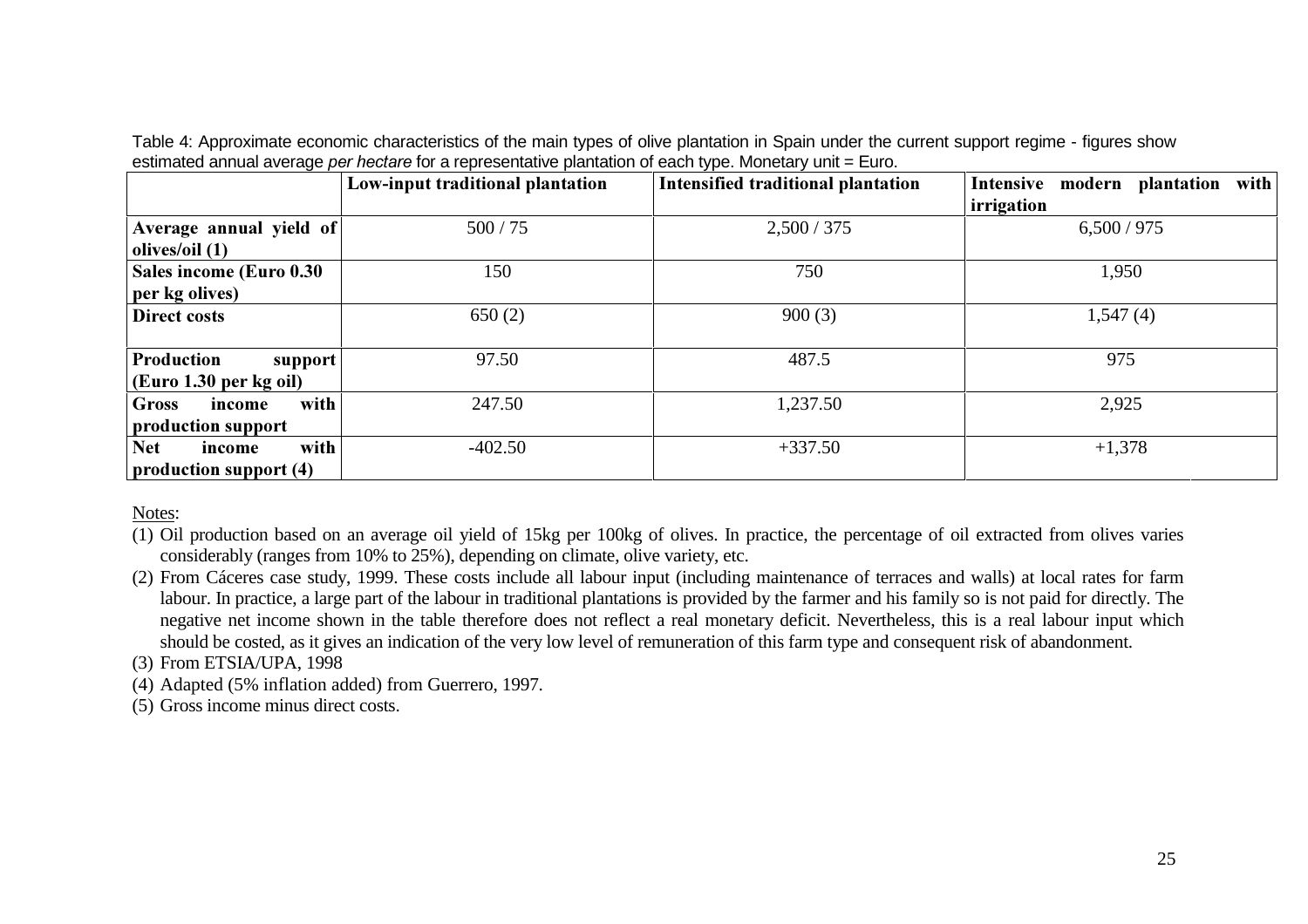# 4 MAJOR TRENDS IN OLIVE FARMING SYSTEMS

The area of land under olives in the EU countries has fluctuated considerably over recent decades, following different national and regional patterns. In general, a decline in the area of old olive plantations during the 1970s and 1980s due to a combination of abandonment and restructuring programmes (grants for grubbing-out old trees) seems to be common to all Mediterranean countries.

In the 1980s and 1990s, there was a strong expansion of new plantations especially in regions with a comparative advantage, in Spain and Greece and to a lesser extent in Italy and Portugal. Currently there is a tendency for planting up the lines between trees in existing plantations in order to increase the density, especially when irrigation is added.

In addition to these land-use changes there have been significant changes in production practices since the 1970s. Notable changes have been the abandonment of mixed cropping and livestock grazing in olive plantations, the mechanisation of tillage and the introduction of chemical fertilisers, crop-protection products, herbicides and modern irrigation systems.

These changes have occurred in most of the main producing regions, but in some more marginal areas, largely traditional practices survive, including minimal use of agrochemicals, sheep grazing and, in some cases, animal traction on land with difficult access for machinery. Data are not available to quantify this process of intensification in olive farming (data on input use usually relate to agriculture in general).

The abandonment and grubbing-out of traditional plantations, expansion of new plantations and intensification of production systems all have important environmental consequences which are discussed in Section 5.

#### 4.1 Spain

In Spain, olive plantations reached their greatest extent in the mid-1960s, when they covered nearly 2.4 million hectares, which was about three times the area covered only a hundred years previously. This expansion took place largely at the expense of Mediterranean woodlands, as a result of land privatisation (Parra, 1990). This was followed by the abandonment and subsidised grubbing-out of many older plantations in the 1970s and early 1980s. Some 300,000ha were cleared in Andalucía under a government restructuring scheme started in 1972, to be replaced mostly by arable crops (MAPA, 1988).

However, from the mid-1980s, this situation began to be reversed. Spain joined the European Community in 1986 and as CAP support for olive production in Spain and Portugal came up to the same level as for other Member States (accession period), the CAP regime appears to have provided an incentive to increase production, and new plantations have increased steadily while grubbing-out schemes ceased in the 1980s.

New plantations have been created over large areas of land previously under arable crops, grassland, scrub and forest, particularly in provinces with a high concentration of commercially orientated producers, such as Jaén, Córdoba, Sevilla, Ciudad Real, Toledo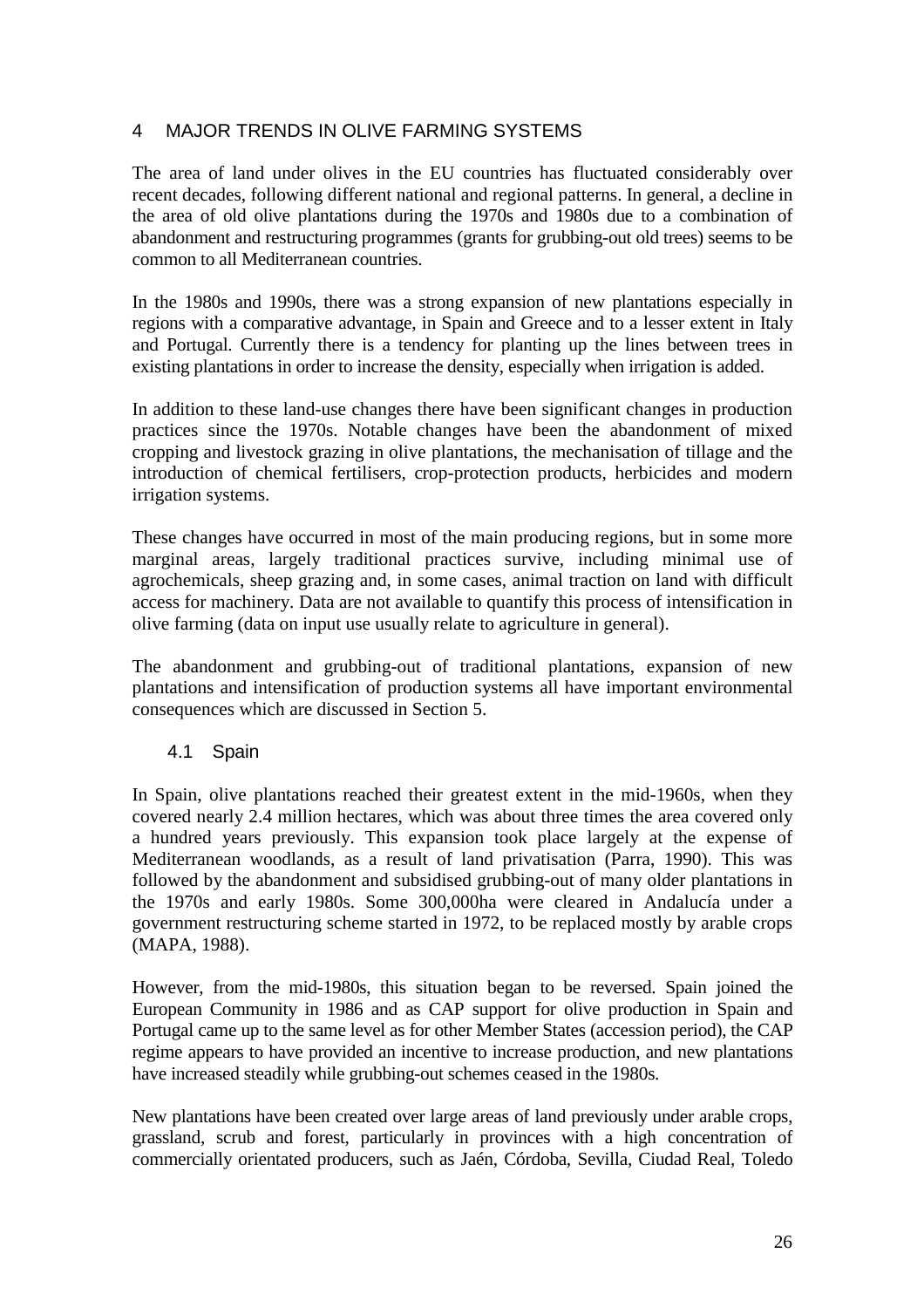and Badajoz. In some cases, natural vegetation is cleared illegally to make way for new plantations (see Jaén case study).

In 1995 alone, 67,000 ha of olives were reportedly planted in Spain (López Sánchez-Cantalejo, 1996). From the mid-1990s to 1998, it is estimated that around 150,000 ha of new plantations were created (ETSIA/UPA, 1998). The latest data produced by the EC as a result of research carried out following the 1998 interim reform of the CAP olive regime indicates a total olive area in Spain of just over 2.4 million ha, representing an increase of around 400,000 ha compared with the Spanish Ministry of Agriculture statistics for 1991 (*Agricultura*, 2000 and MAPA, 1992).

Overall, these figures indicate an average planting rate during the 1990s of about 50,000 ha per year. New plantations are still being established even though under the 1998 interim reform of the support regime subsequent plantations cannot receive CAP aid. New plantations, with trees clearly planted in the 1998-99 planting season and in some cases covering hundreds of hectares, were observed by the author in late 1999 and 2000 in parts of Córdoba, Badajoz and Toledo.

As several interviewees commented, if the current production aid continues, it will be very difficult (probably impossible in practical terms) for the authorities to prevent these plantations from receiving production support, as there is no system for knowing which trees a particular delivery of olives has come from.

The Spanish case studies confirm the above picture. In Cáceres (an essentially marginal region), some localised abandonment and grubbing-out in the late 1970s and early 1980s was more or less halted by accession to the EC in 1986. Over the past ten years, the situation has remained largely stable, with minimal abandonment and new planting in areas with a concentration of olive production.

In Jaén (by and large a productive region, although with some more marginal areas), there has been no significant abandonment (only some grubbing-out in the 1970s) and, in recent years, a steady increase in planting at the expense of scrub/forest and arable crops.

Intensification has been widespread in Spain since the 1980s. With the exception of organic producers, chemical pest control is practised in all but a few marginal areas. The use of chemical fertilisers is increasingly universal. Irrigation is becoming increasingly widespread in lowland areas and is standard in new plantations. Mechanical harvesting is also standard in new plantations and increasingly adopted in intensified traditional plantations, although the great majority of olive plantations continue to be harvested manually.

In more marginal upland areas, low-input systems are still present, at least among a significant proportion of producers. This is the case, for example, in much of Cáceres and to a lesser extent in certain upland districts of Jaén (see case studies).

Organic production is increasing rapidly, although still only a very small proportion of the total area and output. The largest number of organic producers is in Extremadura, where low-input traditional farmers have signed up for the agri-environment scheme.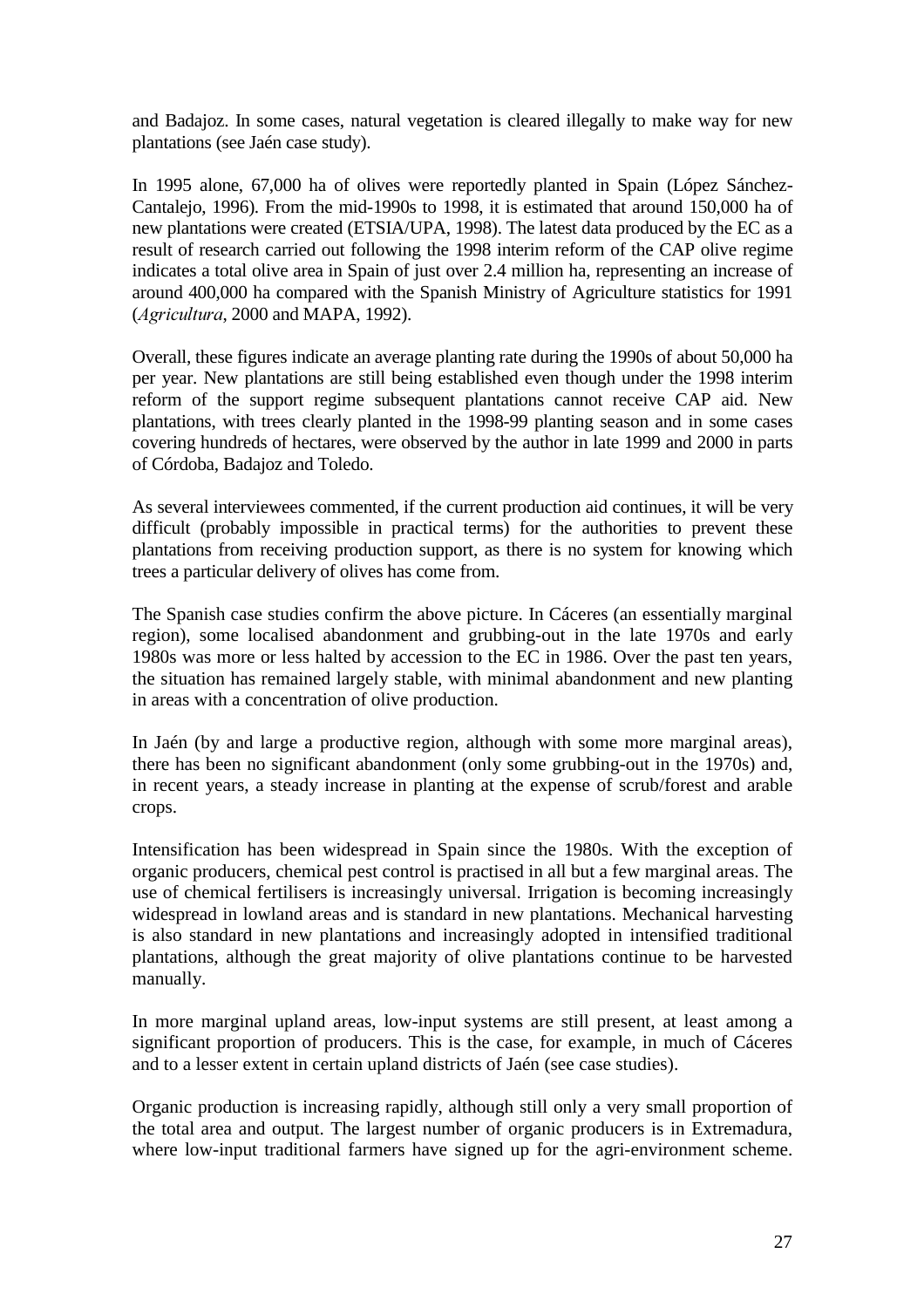Integrated pest control and integrated production systems have also developed, especially in Andalucía, although also on a small scale.

# 4.2 Italy

Different authors report slightly different situations in Italy. INEA (1998) reports that over the past 15 year period Italian oil production and surface area under olives have not substantially changed: there has been a very slight increase in the total surface area of olives but total production has remained stable, apart from the usual annual fluctuation. This suggests that, during the same period, significant technical innovations that would have increased output and consistency of yield from one year to the next did not take place on a large scale in Italy (e.g. introduction of new varieties, irrigation systems, fertilisation, pruning and harvesting techniques). The same conclusions are drawn from the recorded olive yields per hectare (INEA, 1998).

Petretti (1995) paints a rather different picture, reporting that in the period 1985-1989 53,645 ha of olive grove were lost in Italy (to replanting with citrus and vines in more productive areas and to abandonment in marginal areas) and a further 200,000 ha during 1990-95. Overall, a decrease in olive area of -7.2% 1974-90 apparently was compensated by an increase in productivity per hectare of +9.2%.

However, the latest data produced by the EC´s "Oliarea" survey indicates a total olive area in Italy of 1.4 million ha, which represents a 400,000 ha increase compared with the area thought to exist at the start of the 1990s.

It is clear that there are significant differences in trends between regions. For example, there seems to have been a considerable decline in olive area in Liguria and significant increases in area in Sardegna and Puglia (ISTAT, 1991). In Liguria the decline has been due mainly to abandonment.

In some regions, intensification has occurred, through the use of specialised cultivars (in some plain areas, old olive trees have been grubbed out, especially at the end of the 1980s, and new, easier and more productive cultivars were planted), specific farming techniques, irrigation, and a heavy mechanisation (for example, see Puglia case study). However, the scale of these developments in recent years seems not to be comparable with the situation in Spain.

The partial conversion of the olive-growing sector from traditional productive systems to modern systems was foreseen by a specific National Action Plan (*Piano Olivicolo Nazionale*) approved in 1990. The intention was to convert 25% of the total Italian olive area. In practice, the Plan has remained mostly non-operative, due to the lack of financial resources.

Organic olive-oil production is increasing in Italy: at the end of the 1980s, only 200ha of olive-groves were organic, but in 1996 the organic surface was approaching 6,200ha, plus 15,200ha in conversion (Santucci, 1997). This is still a very small proportion of the total olive area (just over 1%) but the tendency is increasing, partly thanks to the EC Regulation 2078/92.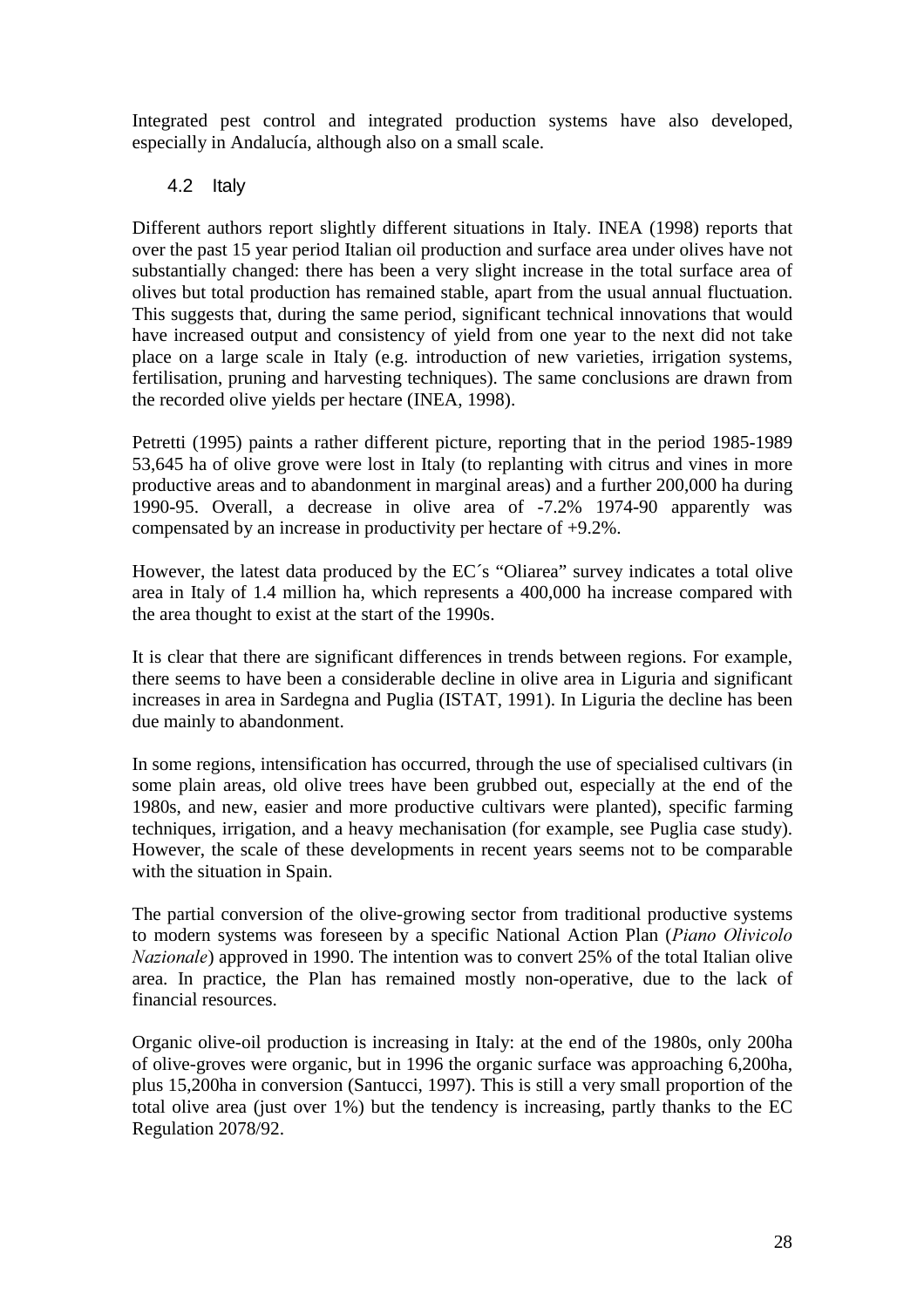# 4.3 Greece

The area of olive groves in Greece has increased constantly during the last 25 years as a result of the plantation of new groves with high-density plantings. In the same period the production of olive oil has increased considerably while there has been a small increase in the production of table olives.

Olive groves for olive oil have expanded in many semi-mountainous and coastal areas (mainly in Crete and Peloponese) and low stem varieties like the Koroneiki are predominant. Besides, levelling of the land, mechanisation, increased external inputs and irrigation in these groves has expanded.

This is due to a) the intensification and mechanisation as well as the use of external inputs and irrigation, b) improvements in olive cultivation, c) the sufficient net income comparing to other crops due to the high level of CAP support and high olive-oil prices and d) the lack of opportunities for other crops because the agro-climatic and socioeconomic conditions.

On the other hand, for similar reasons (cultivation in more fertile soils, where other more profitable crops bear, as well as for socio-economic reasons) the production and the area of table olives has remained constant for the last 25 years, reflecting the fact that this sector did not receive CAP support until 1998/99.

The tendency in olive production is to intensify production through mechanisation and increased used of external inputs. The mixed cultivation of olive trees with other tree or arable crops is disappearing. Olive trees are almost exclusively cultivated in singlespecies plantations. Old groves with large ancient trees are being grubbed-out for the establishment of new intensive plantations (see Crete case study).

These tendencies differ from region to region and are more apparent in the major producing departments and in the plain and semi-mountainous areas. This is because of the favourable agro-climatic conditions for olive production as well as the specialisation in olive production. This tendency is also more apparent in areas were irrigation water is available. Drip irrigation is expanding wherever irrigation water is available.

In the smaller islands and in higher mountainous areas olive production has not been intensified so much, due to the ageing population, urbanisation, farming is not attractive for the younger generations, competition from the tourist industry for labour and investments, harsh agro-climatic conditions (lack of irrigation water, rocky fields, small size of fields, difficulties of mechanisation, etc.).

In these areas olive production can be characterised as low-input and the groves are increasingly neglected often leading to the creation of a semi-natural agroecosystem. For example, this is the case in Corfu, Lesbos and the Aegean islands where farms are very small and tourism is well-developed. Organic farming is also a tendency and organic farming projects have been started in these areas.

#### 4.4 Portugal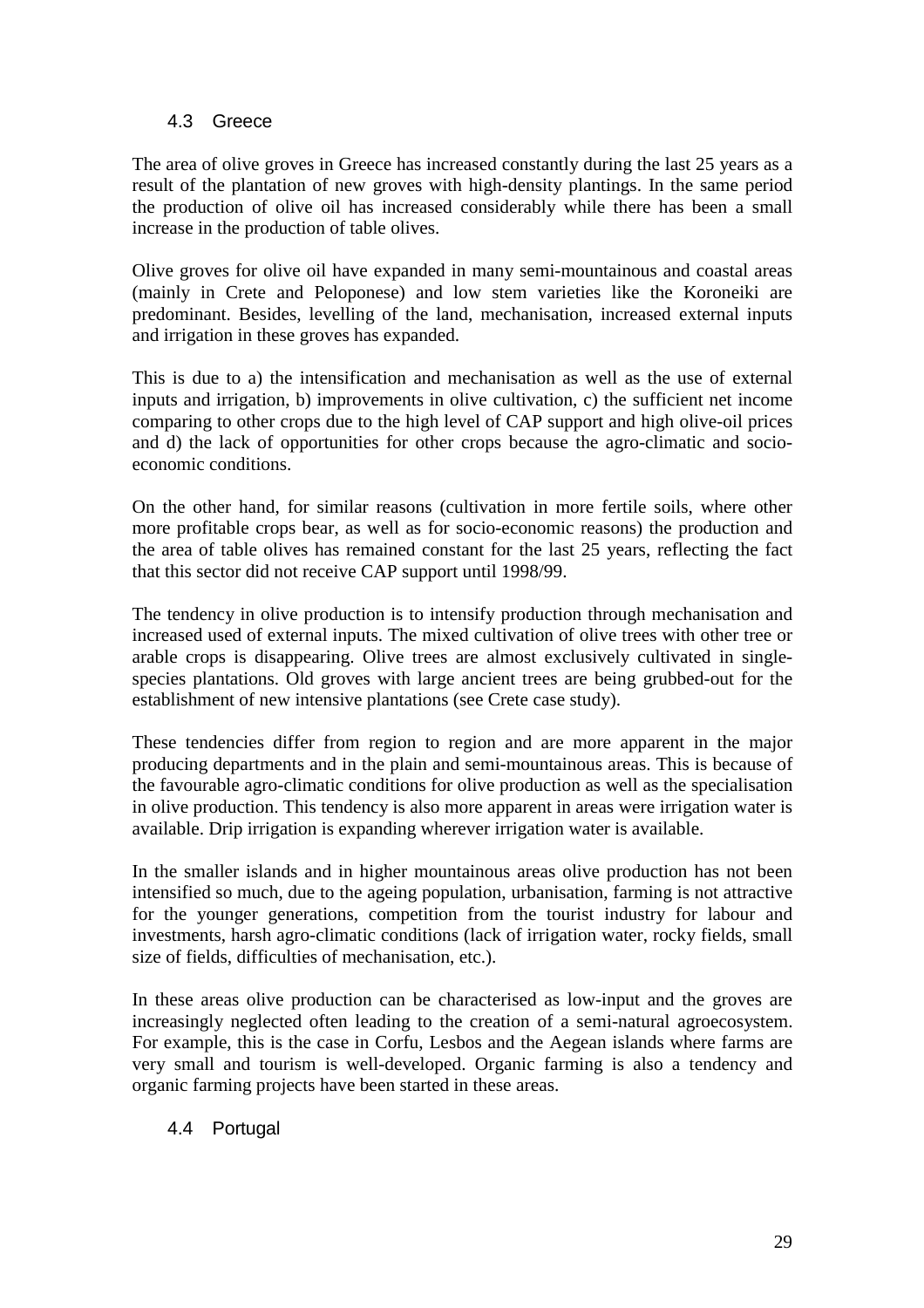Low-input traditional olive plantations still predominate in Portugal. Overall, average yields in Portugal are notably lower than in Spain, Italy and Greece.

However, new intensive plantations with densities of 200-300 trees per ha have been established in recent years: some 15,000ha were planted in the period 1987-96 (Castro *et al.* 1997).

In contrast to the other Member States, the olive area and total production in Portugal declined steadily from the 1950s. This process has been accelerated by structural programmes. By 1996, some 30,000ha of old plantations had been removed under the PEDAP programme since 1986, which was funded by FEOGA with the aim of aiding the adaptation of Portuguese agriculture to EC market conditions.

Intensification has been less apparent in Portugal than in Spain and Greece, although there is a tendency to develop more intensive irrigated production systems in some areas.

# 5 ENVIRONMENTAL EFFECTS OF OLIVE PRODUCTION IN THE EU

Generally speaking, there is an absence of concrete data concerning the environmental effects of olive farming in EU Member States, especially quantitative data on specific impacts such as soil erosion, water exploitation, chemical pollution and clearance of valued habitats. Concerning the biodiversity and habitat value of olive plantations, there is very little data on the effects of different production practices and systems.

However, an increasing number of reports and published articles make references to environmental issues associated with olive farming, suggesting an increasing awareness (for example, see Montiel Bueno, 1998 and Guzmán Álvarez, 1999). Furthermore, there seems to be general agreement in the scientific literature and among interviewed experts concerning environmental effects and their causes.

A clear overall conclusion is that olive farming has both positive and negative environmental effects. These effects depend on several factors, including prevailing environmental conditions in and around the plantation (soil type, slope, rainfall, adjacent land-uses, presence of water bodies, etc.) and farm management practices. Especially influential practices are weed control and soil management, pest control, irrigation and the type of land (and previous land cover) on which new plantations are established.

On the basis of the reviews and interviews undertaken in the course of this study in the four Member States, the following are considered the main categories of actual and potential environmental effects associated with the management of olive plantations:

- Soil
- Water
- Air
- Biodiversity (flora and fauna)
- Landscape
- Other effects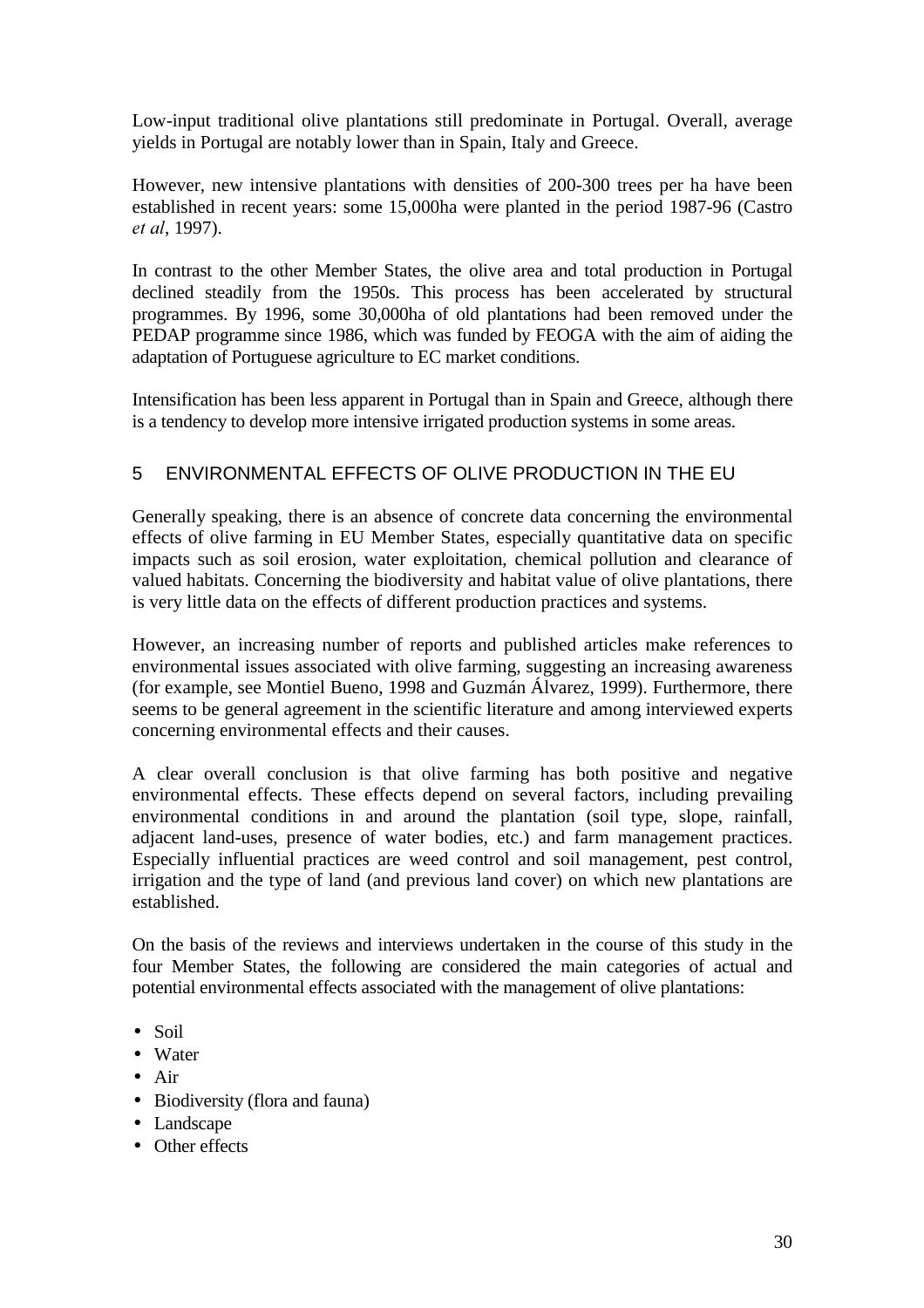In relation to some of these categories, the information reported in this study refers predominantly to Spain and particularly to Andalucía. This reflects several factors: that a quarter of the EU olive area and nearly a half of EU olive production is concentrated in this region; that land use in certain provinces of the region is increasingly dominated by olive cultivation, often under intensive systems; and that more information is available generally on environmental impacts of olive farming in this region, compared with other parts of the EU, probably because the impacts are more widespread.

The question of water pollution resulting from the olive-oil production process off the farm, which is a serious environmental problem in many olive producing regions, is not covered in this study.

#### 5.1 Soil

Soil erosion is cited in numerous publications as one of the principal environmental problems associated with olive farming in Mediterranean regions (Tombesi, Michelakis and Pastor, 1996). Soil erosion has various environmental impacts, notably the loss of productive capacity, leading to the need for increased external inputs and ultimately to desertification; and the down-stream effects of run-off, as topsoil, fertiliser and herbicides are washed into water courses and water bodies (García Torres, 1999).

Soil erosion also results in significant economic losses, although no data were encountered on this for the EU Member States. Studies in the US in the 1980s estimated the economic losses due to soil erosion caused by agriculture at \$US 44,000 million per year, of which \$US 27,000 million were due to the loss of soil fertility (García Torres, 1999). This calculation was based on an average rate of erosion of 17 tons/ha/year, which is very much lower than the 80 tonnes/ha/year estimated average rate of erosion in olive plantations in Andalucía, for example (see below).

Soil erosion results from a combination of soil type, slope, rainfall patterns and inappropriate farming practices. Intensive tillage not only exposes the soil to the erosive effects of rainfall, it also increases the soil's vulnerability by reducing its organic content, especially when combined with the use of non-organic fertilisers and residual herbicides. The decline in the organic matter content of many soils in southern Europe, as a result of intensive cultivation practices, has become a major process of land degradation (European Soil Bureau, 1999).

The most detailed and extensive information on the soil-erosion effects of olive farming concerns Spain, probably reflecting that the problem of soil erosion generally is more widespread and more extreme in this country. However, all of the national and case studies refer to soil erosion as a serious problem where inappropriate cultivation practices coincide with vulnerable soils.

In Spain, soil erosion is widely cited as the principal environmental problem associated with olive plantations. Dryland tree crops on slopes, principally olive plantations, have been identified as the land use with the highest rates of soil erosion (Díaz Alvarez and Almorox Alonso, 1994).

According to the draft National Action Plan Against Desertication (MMA, 1999), "very severe soil erosion" affects some 9 million ha or 18% of the national territory. Very severe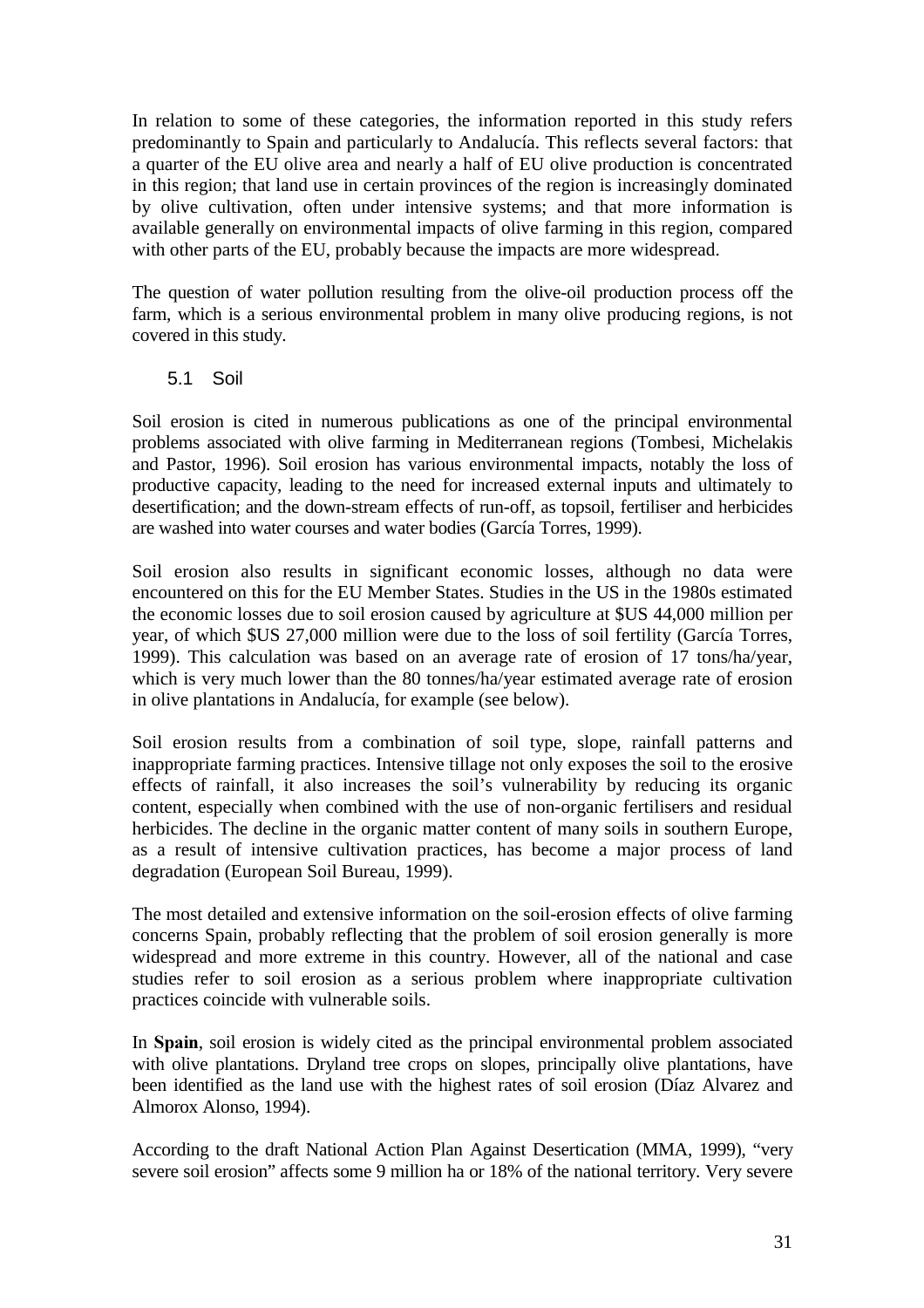erosion is defined as an average rate of 50 t/ha/year or more. The natural process of soil formation is approximately 2-12 t/ha/year, depending on physical and biological conditions.

Aggregate losses of topsoil from olive plantations in Andalucía have been estimated at 80 t/ha per annum (Pastor and Castro, 1995; MAPA, 1999), with even higher rates in certain situations. These estimates, which concur with others for the region (see references in Pastor and Castro, 1995), indicate a totally unsustainable farming system which is resulting in widespread desertification<sup>1</sup>, as defined by the draft National Action Plan Against Desertication (MMA, 1999). On the basis of these estimates, the approximately one million hectares of olive plantations in Andalucía are loosing as much as 80 million tonnes of soil per year.

Around 40% of olive plantations in Andalucía are reported to suffer serious erosion problems while some 20 per cent of all olive plantations in Spain are reported to have lost the upper soil horizon due to erosion (López Cuervo 1990, cited in Martín Bellido (ed.), 1999).

Soil erosion is especially severe on steep slopes (e.g. over 10%) but, with inappropriate management, considerable losses of topsoil can occur on slopes of only 3-5%, especially in the longer term (Agricultura, 1998). For example, Aguilar and Cuenca (1997) recorded soil losses of 40t/ha/year in olive plantations on flat land under conventional (repeated) tillage systems.

The problem of erosion has been greatly exacerbated since the 1970s by changes in practices associated with mechanisation of tillage (Díaz Alvarez and Almorox Alonso, 1994). It is now widespread practice, especially in intensified traditional plantations, for farmers to keep the soil of olive plantations bare of vegetation all the year round, by regular cultivation. Often, this tillage is carried out up and down the slope, rather than following the contours. The most severe erosion takes place with the arrival of the autumn rains on bare soils which have been cultivated to a fine tilth by summer harrowing.

In their book on olive production in Jaén, the soil-agronomists Aguilar Ruiz et al (1995) state that: "we should not forget that the Mediterranean region has witnessed in recent years the highest rate of soil loss in all Spain, and that this fact is due, at least in part, to the bad management of olive plantations".

Various factors are cited in Spain which account for the fact that very few olive producers have adopted soil conservation techniques (such as minimum or non-tillage cultivation systems):

- An ingrained mentality that land must be kept entirely free of weeds. Most farmers have a tractor and harrow and take pride in having a "clean" olive plantation completely free of weeds.
- Changing to a non-tillage system would require the purchase of new machinery in many cases, for applying herbicides or for mowing spontaneous vegetation.

 $\overline{a}$ <sup>1</sup> Desertification is defined as "serious degradation of the soil, for example through erosion, salinisation, etc".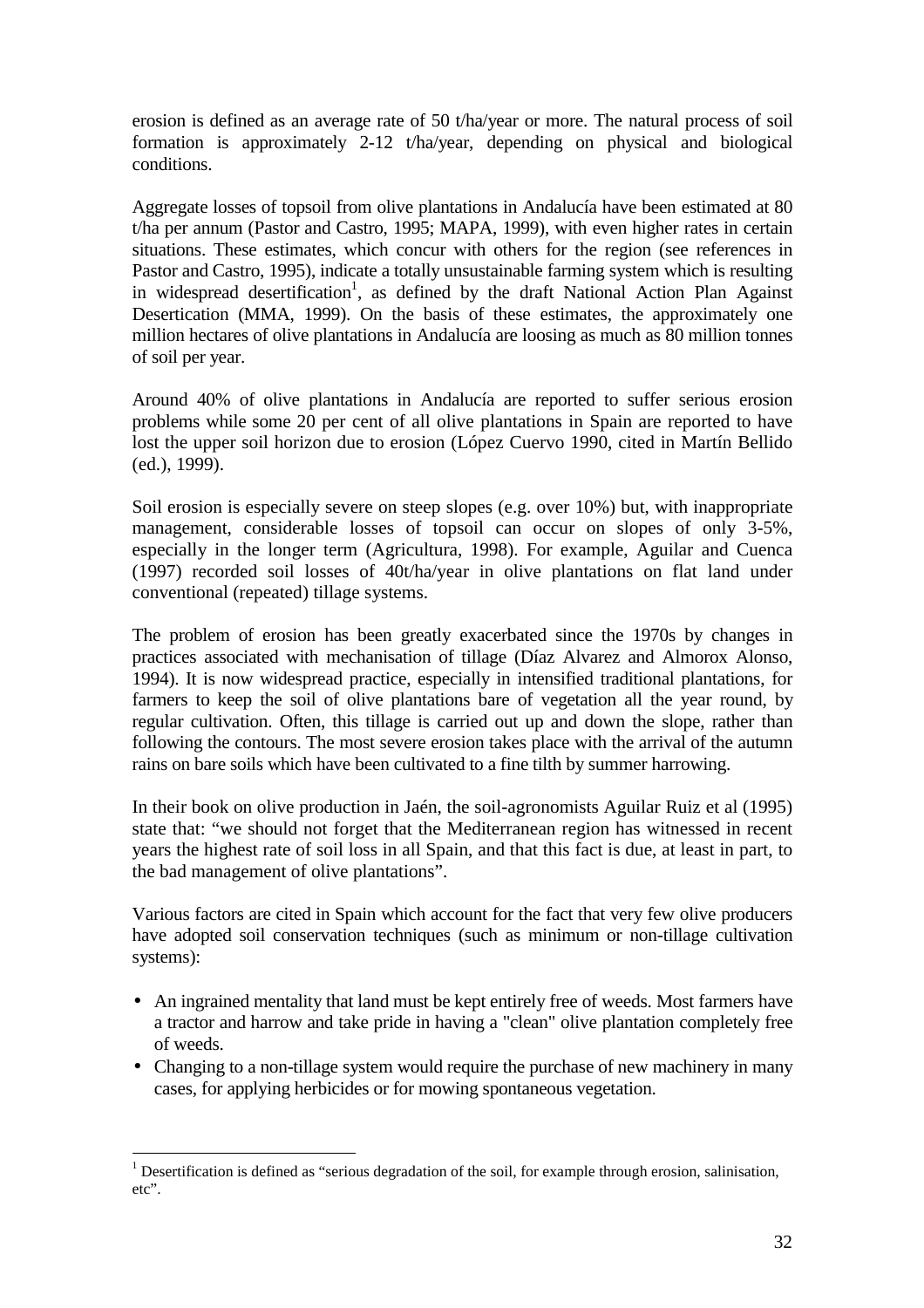- Grazing generally is not a practical option as sheep often are no longer present in olive producing areas.
- Lack of awareness and information. Farm extension services in most regions do not have inadequate resources for promoting alternative management systems among farmers.

Abandonment of olive plantations can also lead to erosion in certain very dry areas, especially when terraces collapse. This is a relatively localised problem, for example, in parts of south-east Spain. Erosion may also be a problem when plantations are grubbed-out prior to land abandonment, as occurred in some instances under national grant schemes in the 1970s and 80s, due to the removal of tree cover. However, such schemes have not existed for several years in Spain.

Except in very adverse conditions, abandonment without tree removal tends to result in scrub invasion and the gradual development of natural woodland, which provides a high level of soil protection, so long as the vegetation is not destroyed by repeated fires. A low level of continuous management (e.g. through light grazing and browsing) is advisable to reduce the fire risk of abandoned farmland.

Overall, soil erosion and desertification in Spain are problems associated with intensive and inappropriate cultivation of olive plantations, rather than with their abandonment.

In Greece, extensive hilly areas are cultivated with olives on shallow soils, which are very sensitive to erosion. These areas become especially vulnerable to erosion for two main reasons. First, because of the inadequate protection with vegetation due to intensive cultivation. Second, due to the reduction of infiltration rates which follows the compaction from farm machinery and the formation of soil surface crust (CEC, 1992; Yassoglou, 1971).

Widespread olive production in semi-mountainous and mountainous areas of Greece, in combination with the natural lack of water and with excessive grazing pressure, has resulted in desertification problems in semi arid areas, for example in South coastal areas of Peloponese, Central and East Crete, Central and East Aegean islands.

Also in Greece, large areas of land have been cleared in recent years for new olive plantations and are subsequently eroded by gullies. Soil erosion is also caused in some areas when intensive goat and sheep grazing follows the abandonment of olive cultivation.

In Italy intensive exploitation of the land through the continuous tillage or spraying of residual herbicides to control weeds is reported to cause an impoverishment of the soil and the loss of its structure leading to erosion, although more concrete data were not found in the course of the national study. In the Toscana case study it is reported that the predominant soil type is highly vulnerable to erosion. In those cases where the soil is often tilled, erosion is particularly serious and the loss of the fertile layer of the soil can easily be observed. Until recently, much of the land under olives was tilled repeatedly to control spontaneous grass and other weeds, although this practice is becoming less common in the study area.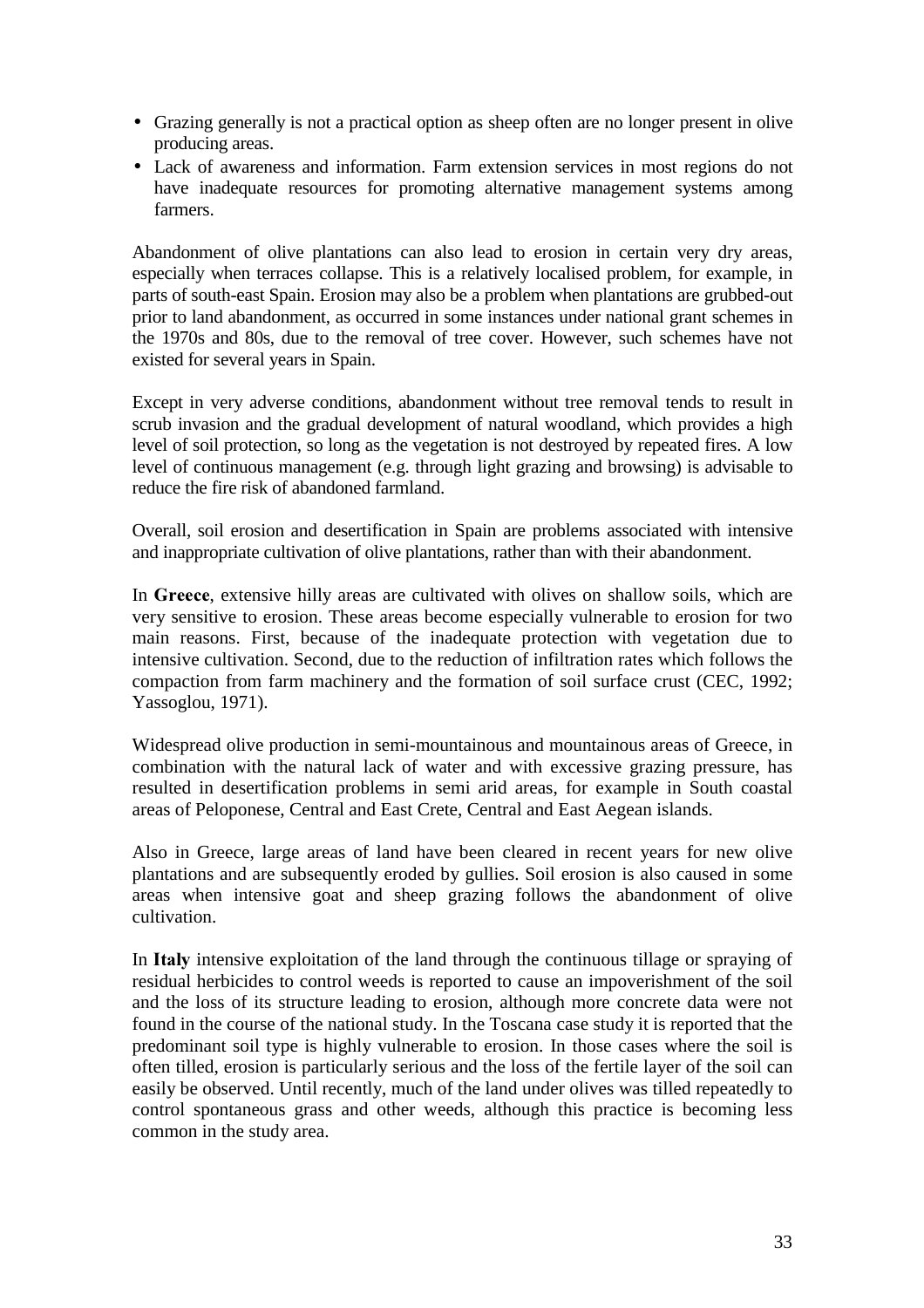The abandonment of olive plantations in marginal northern regions, such as Liguria, is a particular environmental problem in Italy. This has lead to an increased incidence of wild fires and subsequent risk of soil erosion. Soil erosion is also caused in some areas when intensive grazing follows the abandonment of olive cultivation.

# 5.2 Water

# 5.2.1 Controlling run-off in upland areas

Olive plantations on terraces (and their associated channels and ditches) in upland areas can help to slow run-off and improve water penetration, thus reducing the risk of floods in lowland areas following heavy periods of rainfall. This positive role is reported in all four countries, although without specific data to quantify the effect or identify the specific areas concerned.

# 5.2.2 Run-off to surface waters of soil, fertilisers and pesticides

In Andalucía, the pollution of surface waters by fertilisers and pesticides is an important consequence of soil erosion caused by olive cultivation, as confirmed by official government publications. Soil run-off into reservoirs also leads to important economic costs, for example Guadalén reservoir in Jaén (Pastor, Castro, Humanes and Saavedra, 1997). High levels of nitrates (>50mg/litre) have been reported in drinking water supplies in the lower Guadalquivir river basin and the run-off of nitrogen fertilisers into surface waters is thought to be one of the causes (García Rey, pers. com.).

Simazine (a residual herbicide very widely used in intensified traditional and modern intensive plantations) remains highly concentrated in the top 5-15cm of soil, even after several months, and spreads into untreated areas owing to soil erosion (Cirio, 1997). Where residual herbicides are used widely and intensively, large quantities are washed into streams, rivers and reservoirs with the soil that is eroded in heavy rains (e.g. see Jaén case study). In some EU countries, such as Sweden, the use of Simazine has been restricted due to its potentially negative impact on the environment.

# 5.2.3 Pollution of ground water

Excessive applications of nitrogen fertilisers in continuous cultivation without cover cropping can lead to nitrogen leaching. Nitrogen leaching may pollute surface and groundwater with hazardous compounds. Excess of potassium and phosphorus fertilisers contaminates also the soil with these macro-nutrients. This contamination may create nutrient deficiencies in olive trees and even leaching of these nutrients to surface and groundwater (Androulakis & Loupasaki, 1990; Gavalas, 1978; Kedros *et al*, 1988). Soil and water can be contaminated by the random uses and the overdoses of synthetic fertilisers and other agrochemicals (GEO.C.G, 1990; Vassiliou, 1989).

Kabourakis reports that concrete data on the extent of this problem are not yet available in Greece. The Ministry of Agriculture has only recently started a monitoring programme of ground water throughout the country, including olive producing areas. See Greece national overview.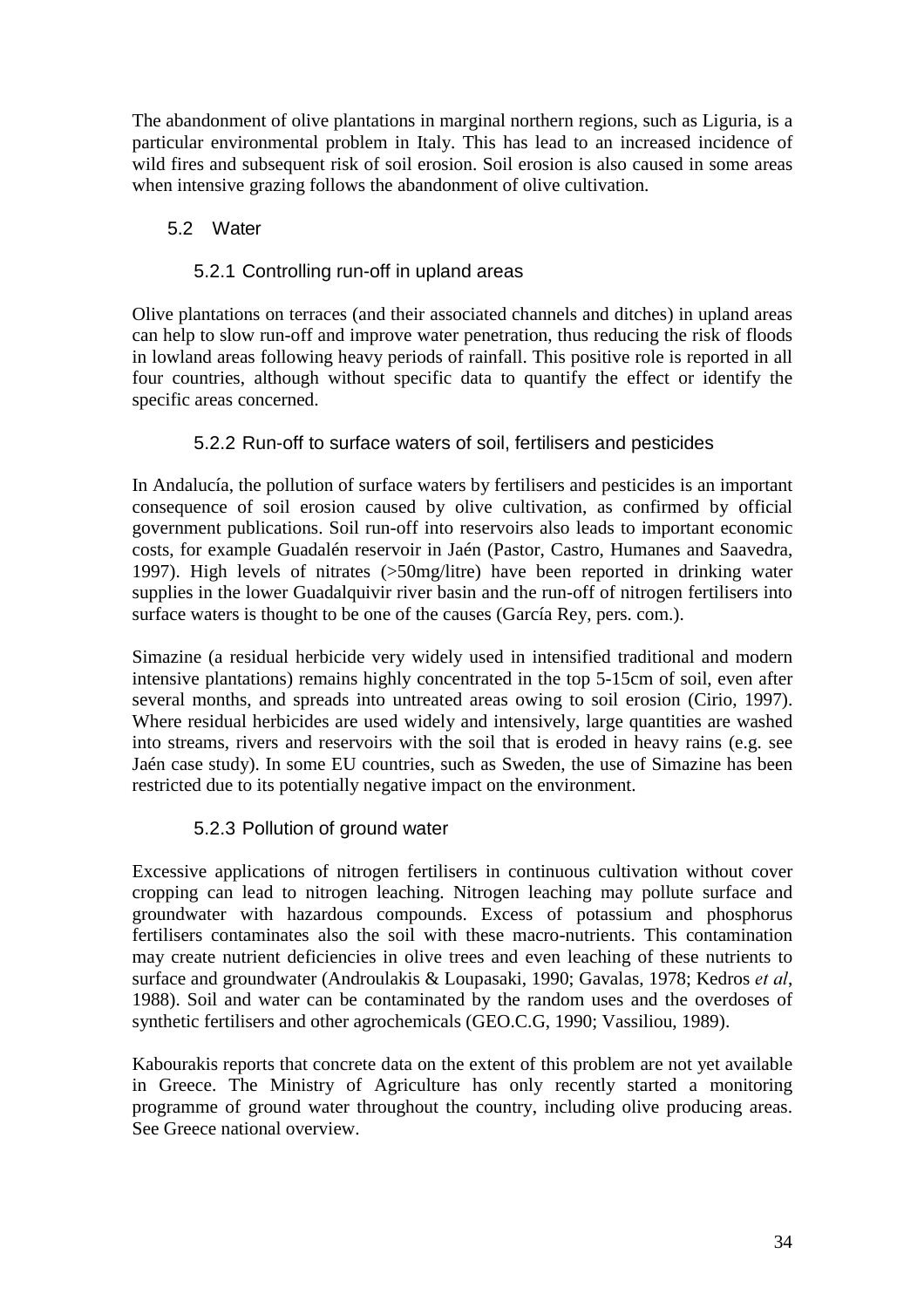In Spain, it is reported that monitoring of groundwater quality has only taken place in a few specific areas of the country which do not coincide with the main olive-producing areas (González Yélamos, 1997).

In general, no concrete data was encountered on the contamination of ground water due to olive cultivation in the EU, but it should be noted that nitrogen inputs in the most intensive, irrigated olive farming can reach relatively high levels (e.g. up to 350kg per hectare – see Section 3.1.3 above).

### 5.2.4 Exploitation of ground and surface waters for irrigation

Although drip irrigation is the most widespread system of irrigation in olive plantations and the quantities used per hectare are relatively low compared with arable cropping, irrigated olive plantations cover an increasingly large area in some regions are their total impact on water resources is considerable. The regions concerned often have serious water deficit problems (e.g. Puglia, Jaén and Crete case studies).

In the three areas studied, irrigated olive plantations have continued to expand even though ground waters are severely depleted (and suffering from salinisation, in the case of Puglia). There appear to be insufficient mechanisms to ensure that irrigation does not exceed the sustainable capacity of water resources.

Kabourakis reports that in Greece the ground water level is an important index for assessing both anthropogenic and climatic causes of desertification in many semi-arid olive production areas. Deep wells and irrigation has been installed in many areas especially in plains and their surrounding hills, which has converted what used to be dry cultivation of olive trees to drip-irrigated cultivation. The rise in productivity in olive groves has been achieved at the cost of a dramatic reduction in the groundwater level in many cases, as there is no effective control on the amount of water which is extracted.

Angelakis, et al. (1998) report that in parts of Messara plain there has been a 20 metre dramatic drop in the groundwater level since 1985 (see Crete case study), although it is not known to what extent olive irrigation has contributed to this over-exploitation. The question of which crops are the principal cause of over-exploitation needs to be clarified if the problem is to be addressed effectively.

In the case of Jaén, according to data from the regional environmental authorities, groundwater resources in the province were very near to over-exploitation in 1996, with extractions reaching over 95% of the recharge rate (Consejería de Medio Ambiente, 1996). These extraction figures do not take account of extractions from illegal boreholes, which are thought to be numerous.

Overall, the regional government's data for 1997 indicates a deficit of 480 hm3 for the Guadalquivir river basin (Consejería de Medio Ambiente, 1997), a problem which has been aggravated in recent years by the expansion in irrigated olive plantations, especially in Jaén (Pastor, Castro and Vega, 1998).

During the 1990s, irrigated olive plantations expanded greatly as farmers have exploited all available surface waters (including seasonal streams) and have taken advantage of modern techniques for drilling deep bore-holes. In some areas bore-holes of 200-300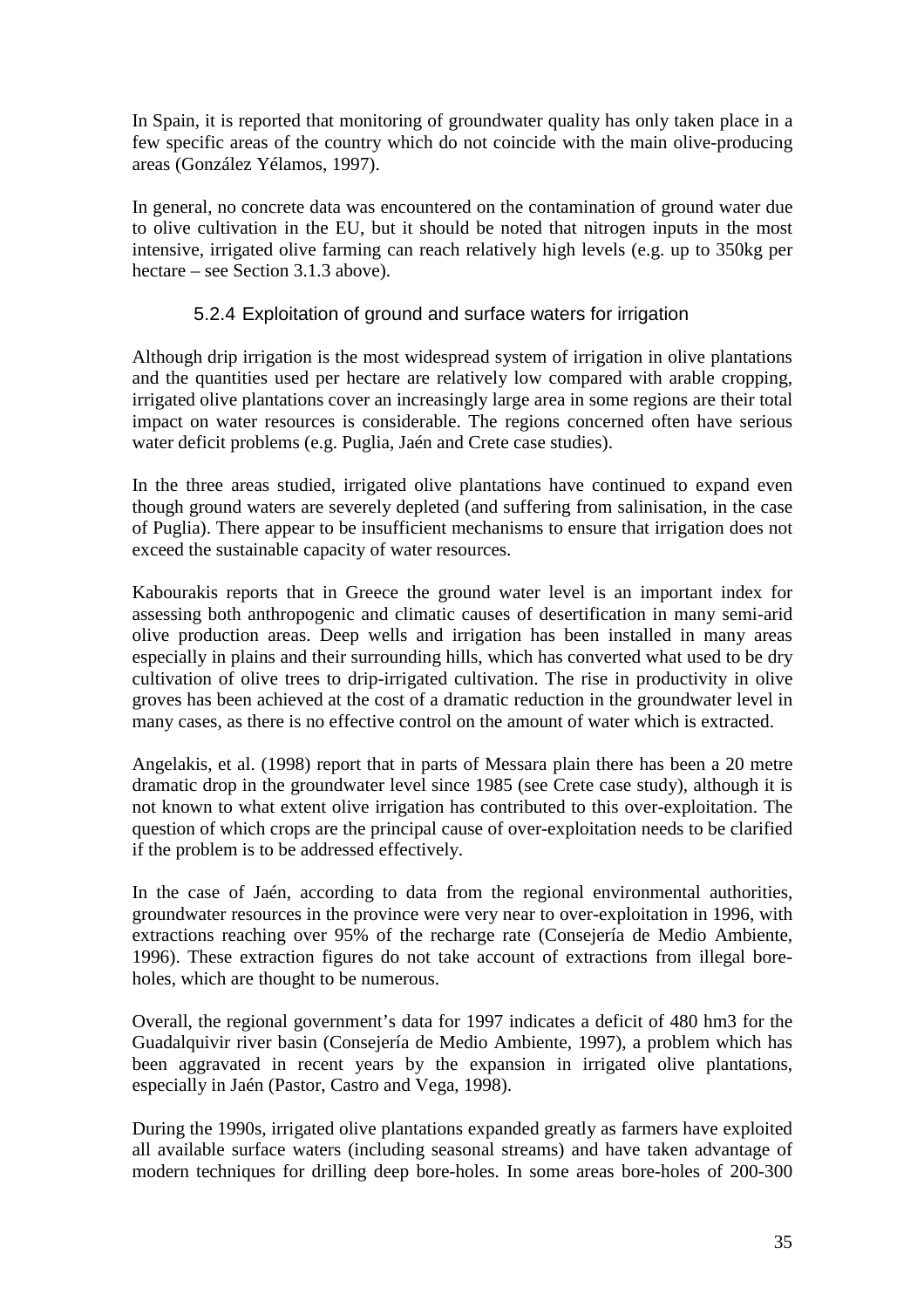metres depth are widespread (Aguilar Ruiz *et al*, 1995). The only cost of water to the farmer is the energy used to extract the water. Irrigated olives continue to expand in the province although it is reported that these often are not registered as such, due to the illegality of many bore-holes.

Agriculture accounted for 2,874 hm3 of the total 3,578 hm3 of water extracted from the Guadalquivir river basin in 1997. Although data are not available on the total quantity of water consumed by olive plantations, based on a theoretical average consumption of 2,000m3/ha/year and an estimated irrigated olive area of 150,000 ha, a very approximate estimate would be 300 hm3 per year for Jaén province. This theoretical figure represents 10% of total water consumption by agriculture in the Guadalquivir basin and is equivalent to some 60% of the deficit in this river basin in 1997.

The increasing demand for irrigation water leads to an indirect impact on the environment through the construction of reservoirs to supply irrigation water (see sections on biodiversity and landscapes, below). For example, in southern Spain and Portugal, several major dam-building projects have been identified as amongst the principal threats to the survival of the Iberian lynx  $(Lvnx\,partial x)$  – an endemic Iberian species on the verge of extinction, strictly protected under the EC Habitats Directive) (WWF, 1999). The projects in question have a combination of objectives, including improved domestic supplies and providing water for the needs of irrigated crops, including olives.

On the other hand, the creation of small reservoirs and ponds for the irrigation of individual plantations can make a positive contribution to biodiversity, if these are constructed in harmony with existing landscape and habitat values (see Portugal and Moura studies).

# 5.3 Air

No concrete data were encountered concerning effects on air. Factors to consider could include:

- Air pollution from burning pruning residues and the leaves and twigs washed from the olives before processing. The total volume of material burned is considerable but apparently no analysis has been made of the resulting air pollution.
- Air pollution resulting from chemical treatments, especially aerial spraying against olive fly (see Greece national overview for an estimate of air-exposure to biocides).
- Carbon dioxide emissions resulting from tractors, especially in the case of repeated tillage (Fernández Quintanilla, 1999).
- Carbon dioxide emissions resulting from the break-down of organic matter in the soil, which is accelerated by excessive tillage (Fernández Quintanilla, 1999).
- The natural function of olive trees in absorbing carbon dioxide and producing oxygen. No estimation of the scale of this function was encountered during the study. In making such an estimation it would be necessary to take into account the loss of natural vegetation cleared for olive plantations.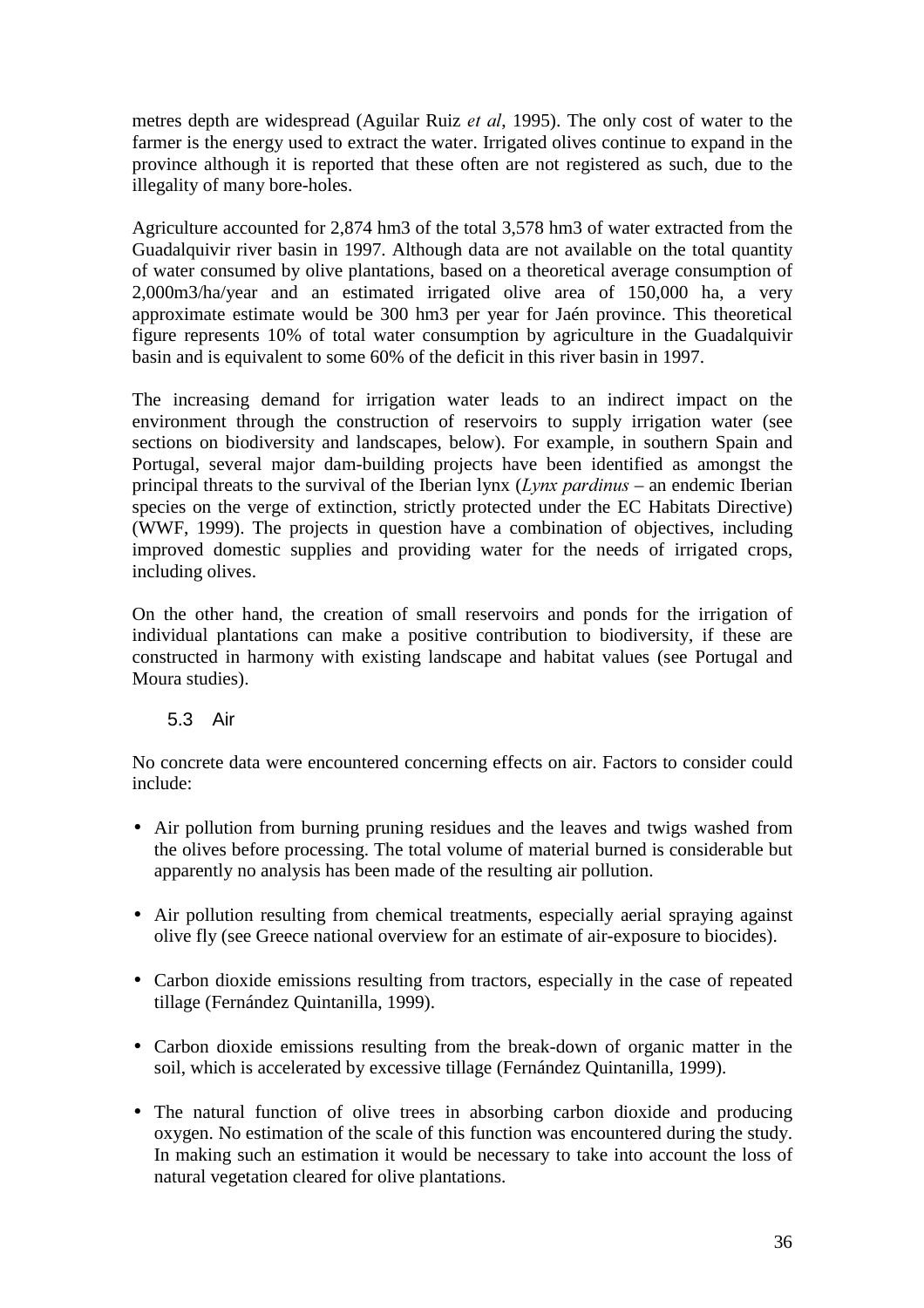### 5.4 Biodiversity

The biodiversity value of olive plantations varies according to a range of interconnected factors. Key factors to consider on the holding include:

- The type, quantity and timing of pesticides used.
- The method, frequency and timing of weed-control and whether a seasonal understorey is allowed to become established beneath the trees.
- The presence of natural and semi-natural features, such as scrub, woodland, dry-stone walls, ponds, etc.
- The age of the trees.

Potentially, olive plantations may harbour a notable diversity of species. For example, Saavedra Saavedra (1998) reports as many as 100 species of plant per hectare in the ground flora and over 500 species in the olive area of Córdoba province. The spontaneous vegetation which develops between tillage can be of a high floral diversity, if sufficient time is allowed for it to develop. In a selection of plantations in western Andalucía, 75 plant species were recorded prior to the spring cultivation (Rodenas *et al*, 1977). Montiel Bueno (1998) refers to 120 plant species, 70 vertebrates and 160 invertebrates associated with olive plantations.

However, it is also apparent from the national and case studies that the intensive application of techniques intended to increase production (especially frequent tillage and heavy herbicide and insecticide use) has a strongly detrimental effect on ground flora and insect populations and generally results in a very considerable reduction in the diversity and total numbers of flora and fauna.

Flora and invertebrate fauna are the foundations of biodiversity on which many of the typical communities of fauna in traditional olive plantations depend (mammals, birds, reptiles). Consequently, given the same soil, climate and variety of tree, low-yielding plantations tend to be of higher natural value than those from which high-yields are achieved through intensive management practices.

Little research is available concerning the effects on biodiversity of different olive management systems. However, there are specific data on the effects of certain products and practices. For example, Cirio found that treating plantations with Dimethoate (used very widely to treat olive fly) caused a heavy reduction in the number of individuals belonging to the 12 taxa of anthropods studied. The negative effect persisted over a month after treatment (Cirio, 1997).

Similarly, Ruiz Torres (1998) found that anthropod communities were dramatically affected by Dimethoate treatments, with a decrease in numbers by up to 44% and with no significant recovery one month after application. However, aerial treatments with the same insecticide were found to have a very much reduced impact on the same communities.

The use of growth regulators such as Fenoxycarb to control scale and olive-kernel borer has serious collateral effects on fauna, especially on useful insects such as *Neuroptera FRFFLQHOOLGDH* (Cirio, 1997).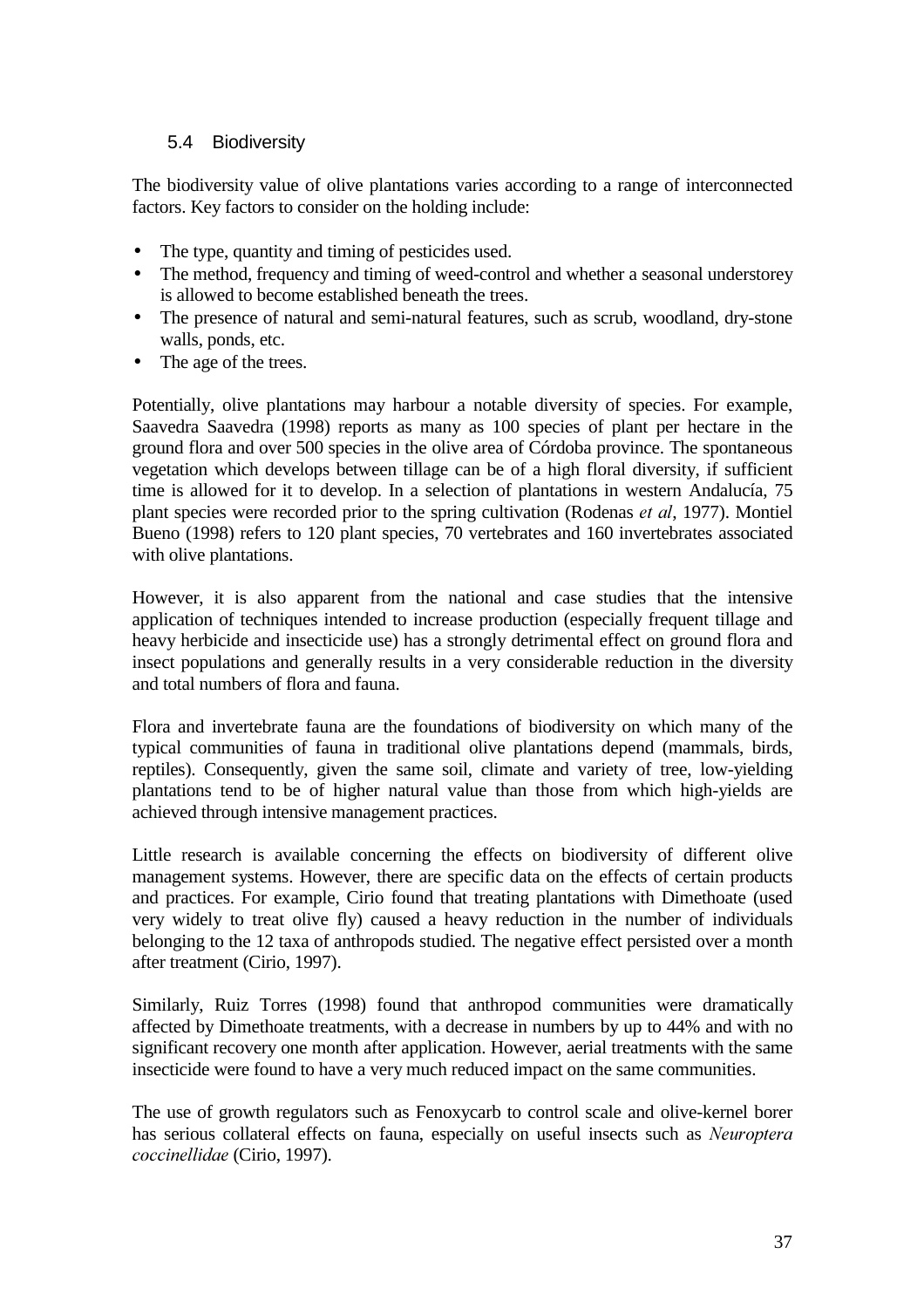Biodiversity tends to be high in traditionally managed olive plantations as their structural diversity (trees and understorey) provides a variety of habitats. The older trees support a high diversity and density of insects which, together with the tree's fruit, provide an abundant supply of food (Parra, 1990). The low level of pesticide use allows a rich flora and insect fauna to flourish, which in turn provides a valuable food source for a variety of avifauna.

Consequently, traditional olive plantations generally support a high diversity of wildlife, including reptiles, butterflies and other invertebrates, birds and small mammals. As well as many passerine species, typical nesting birds in Spain include hoopoe (*Upupa epops*), roller *(Coracias garrulus)* and scops owl *(Otus scops)*. The little owl *(Athene noctua)* traditionally is associated with old olive plantations where it nests in the hollows of older trees and hunts insects, lizards and small mammals. The trunks of older trees are also used by mammals, such as the genet (*Genetta genetta*), and by reptiles.

Concerning bird species, intensification of management is expected to be to the detriment of species that breed in the knarled trunks of old trees (e.g. little owls) or breed or feed in the vegetation around the bases of trees (quail and partridge) or between the trees on semi-open ground (woodlark and stone curlew) as many of these features are lost or modified through intensification (Pain, 1994).

The use of Mediterranean olive plantations as a food source by very large numbers of migrant passerine birds, both from northern and central Europe and from Africa, is well documented. Where pesticides are used intensively to control specific parasites, the overall insect population inevitably suffers and the trees' overall value as a food source for birds is reduced, although the olive fruit is still available to them.

Research seems to show that birds feeding on olives do not have a significant impact on production. The fruits taken are generally over-ripe, fallen to the ground and/or have been attacked by olive fly, and are therefore of little value. Birds may even help to control pests by eating infected fruits. This was confirmed by commentators, including some farmers.

The intermittent harvesting of olives which often occurs in marginal plantations is not detrimental to their natural value; on the contrary, research has shown that in drought years when many plantations are not harvested, birds take particular advantage of the availability of olives, given the scarcity of wild fruits. One option for the management of non-viable plantations may be to introduce livestock to graze the spontaneous vegetation. This is reported to have happened in some less-productive plantations west of Sevilla in Spain (Rodenas *et al*, 1977). The result is a more natural, *dehesa* type of landscape. The Cáceres case study suggests that sheep raising in olive groves is an interesting economic alternative to cultivation only for olive production.

On the other hand, the total abandonment of olive plantations leads to scrub invasion through natural succession, and consequently to a more fundamental ecological change. Forest fires permitting, some form of woodland or Mediterranean *maquis* will result. Research undertaken in Grosseto province in Italy has shown that abandoned olive plantations in this area develop into dense woodland within a period of 9-15 years. As a result, many species associated with the extensively managed olive plantations of the area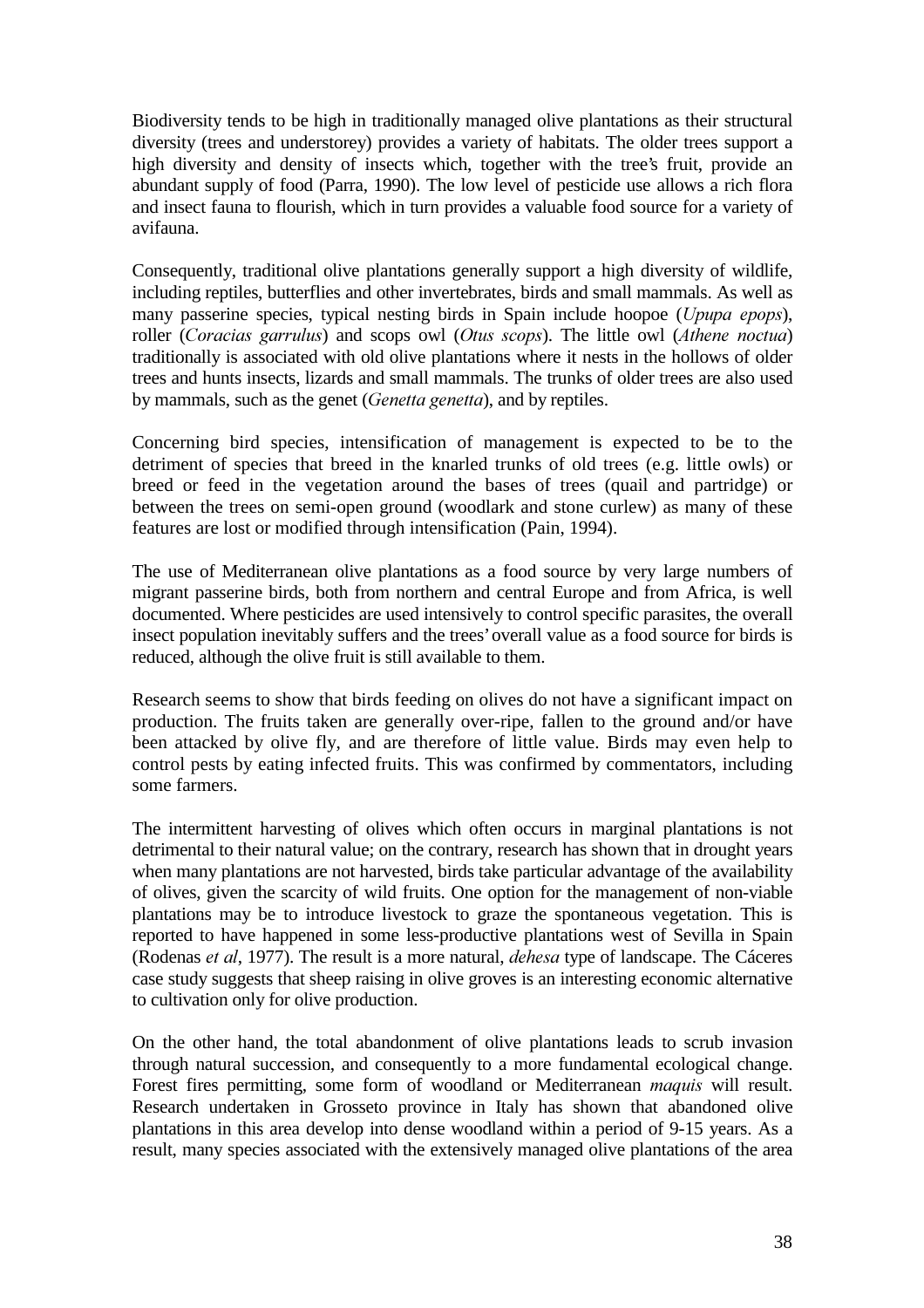decline or disappear, particularly reptiles, butterflies and birds. On the other hand, woodland species tend to benefit (Petretti, 1995).

The natural woodland which results from abandonment may develop into a habitat of high natural value. However, it is important to consider the wider context of the landscape within which abandonment takes place. In upland regions which have suffered agricultural abandonment in recent decades, and in which landscapes are in danger of becoming dominated by forest and scrub, remaining olive plantations provide an important element of more open habitat which should benefit overall biodiversity (Petretti, 1995). They also provide effective firebreaks, a very important consideration in Mediterranean areas suffering from widespread abandonment and forest fires.

The converse of the abandonment phenomenon can be seen in certain other regions. In the 1980s and 1990s, there has been an expansion in olive plantations in the main producing areas of Spain and Greece. In some cases, this expansion has taken place at the expense of natural woodland and other vegetation which is of high conservation value, because it contributes an element of diversity in landscapes already dominated by intensively managed olive plantations.

Although there has been little monitoring of such changes in land-use, a local project in Córdoba province revealed over 50 cases of clearance of Mediterranean forest habitats to make way for new olive plantations during the 1990s, including cases within protected areas such as the Parque Natural de las Sierras Subbéticas (see Jaén case study).

In Greece, Kabourakis reports that many olive producing areas were densely forested in the past and diverse in agricultural crops till the post war period. The forests were degraded during the centuries and this is completed today though the mismanagement and overgrazing, while crop diversity has been reduced drastically due to intensification and olive monocultures (see Greece national report).

There is also concern amongst conservationists in Spain and Portugal about intensive olive plantations encroaching on arable land in areas of importance for steppeland bird communities. This has happened to some extent in Córdoba and Málaga in Andalucía (F. Cabello de Alba Jurado, personal communication) and in Alentejo (see Portugal national overview).

# 5.5 Landscape

Where olives form a part of a diverse land use system, for example in combination with pastures, arable cultivation and vineyards or where vines are grown between rows of olive trees, they are an important landscape feature (as well as adding considerably to habitat diversity, particularly in countryside with few other trees). Traditional olive terraces are a characteristic of upland landscapes in many Mediterranean regions.

However, in certain oil-producing regions such as Andalucía, olive plantations dominate the landscape in some areas, forming vast monocultures in which the trees themselves are the only form of vegetation for the greater part of the year. In this situation, landscape and habitat diversity are very limited.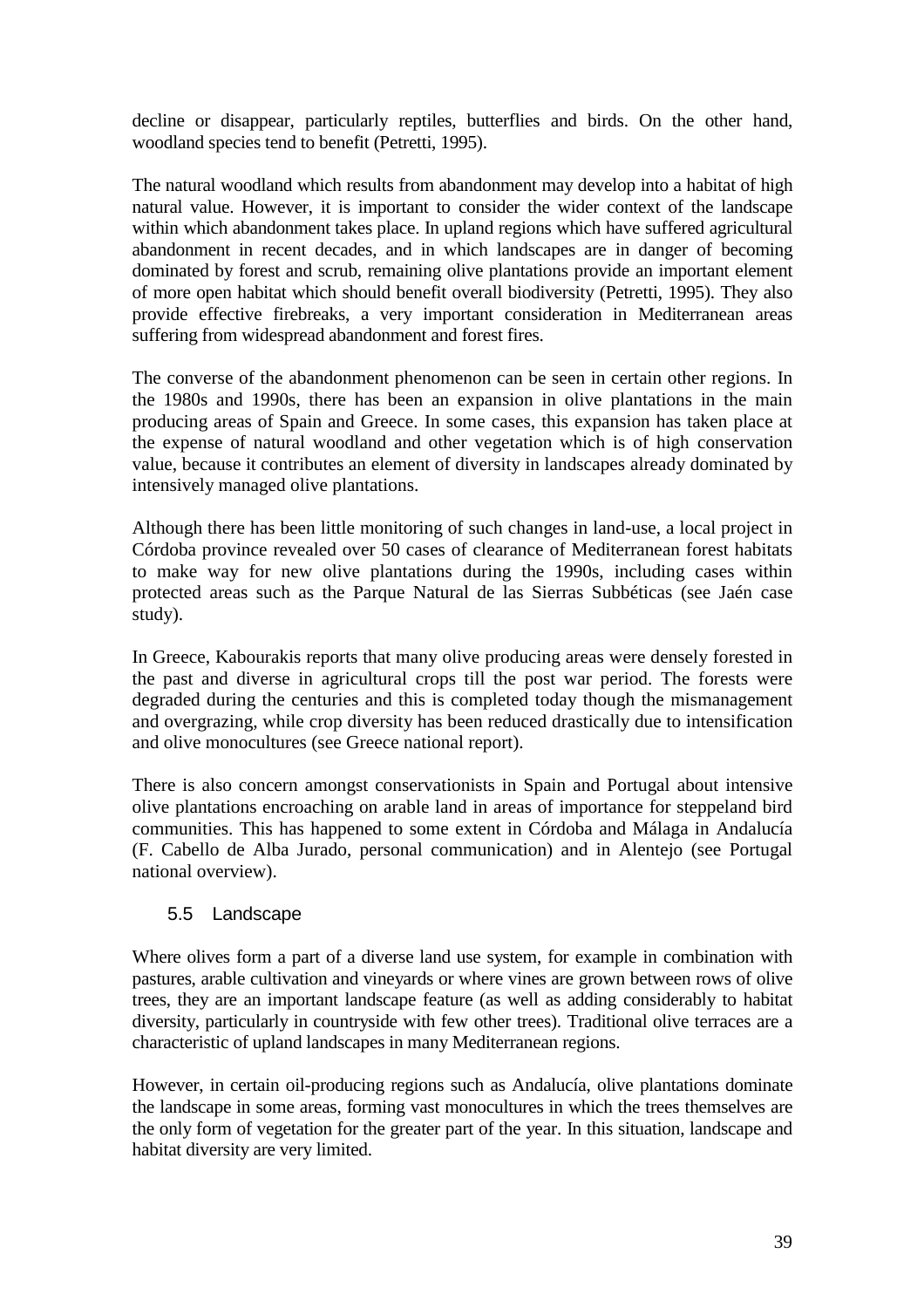### 5.6 Other effects

In certain areas with a high proportion of scrub and forest vegetation and a high risk of wild fires, olive plantations can act as useful firebreaks. Conversely, farmers may use fire to clear invasive scrub on their land, which adds to the fire risk in the event of fires getting out if control (for example, Toscana and Cáceres cases studies).

Indiscriminate use of wide spectrum products has led in some cases to explosions in coccid populations and other pests due to the removal of their natural enemies. Excessive herbicide treatment has caused die-back in the olive trees of some plantations. The creation of high levels of background pollution is a concern in regions where olive plantations cover extensive areas of land (Civantos, 1995).

Energy consumption in agriculture is an environmental concern which often receives less attention than other, more obvious, impacts. In general, fertilisers and diesel fuel are reported to represent the most significant consumption of non-renewable energy sources in agriculture (around 50% and 35% respectively according to Fernández Quintanilla, 1999). Energy consumption therefore may be a significant criteria for evaluating the environmental effects of intensive olive production, due to its relatively high use of manufactured fertilisers and repeated soil tillage.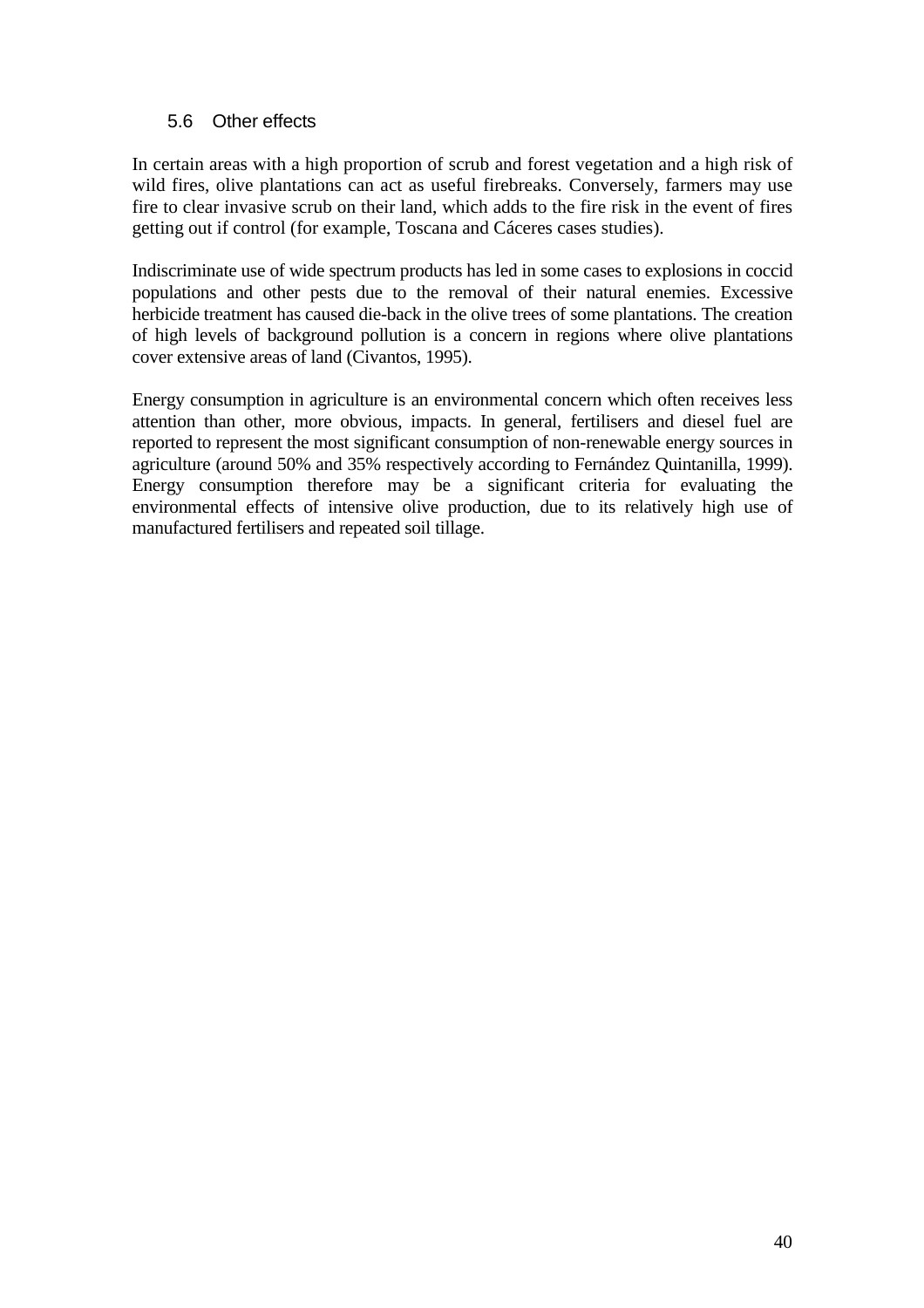|                                  | Low-input traditional plantations and                                                                                                                                                                | <b>Intensified traditional plantations</b>                                                                                                                                                                                                                                                                                                                                                                                                                        | <b>Intensive modern plantations</b>                                                                                                                                                                                                                                                                                          |
|----------------------------------|------------------------------------------------------------------------------------------------------------------------------------------------------------------------------------------------------|-------------------------------------------------------------------------------------------------------------------------------------------------------------------------------------------------------------------------------------------------------------------------------------------------------------------------------------------------------------------------------------------------------------------------------------------------------------------|------------------------------------------------------------------------------------------------------------------------------------------------------------------------------------------------------------------------------------------------------------------------------------------------------------------------------|
|                                  | scattered trees                                                                                                                                                                                      |                                                                                                                                                                                                                                                                                                                                                                                                                                                                   |                                                                                                                                                                                                                                                                                                                              |
| <b>Soil</b>                      | Low rates of erosion except in case of<br>excessive tillage on slopes and vulnerable<br>soils.<br>Where manure and grass cover are used,<br>organic content is maintained, reducing<br>erosion risk. | Repeated tillage or herbicide use and<br>chemical fertilisers reduce organic content<br>and make soil more vulnerable to erosion.<br>Some farmers now chip pruning residues<br>which adds organic matter.<br>Erosion also depends on slope, presence of<br>terraces, rainfall patterns and practices.<br>Repeated tillage not along contours can<br>lead to very severe erosion even on<br>moderate slopes, especially if soil is bare in<br>autumn-winter rains. | Repeated tillage or herbicide use and<br>chemical fertilisers reduce organic content<br>and make soil more vulnerable to erosion.<br>Some farmers now chip pruning residues<br>which adds organic matter.<br>Erosion is not normally severe as<br>plantations are not on steep slopes and no-<br>tillage systems are common. |
| Water                            | Terracing controls run-off and increases<br>infiltration on hillsides.                                                                                                                               | Run-off of soil (often laden with<br>herbicides) into water courses and<br>reservoirs.<br>Potential over-exploitation of surface and<br>groundwater in some areas.                                                                                                                                                                                                                                                                                                | Possibly some run-off of soil (often laden<br>with herbicides) into water courses and<br>reservoirs and leaching to groundwater.<br>Potential over-exploitation of surface and<br>groundwater in some areas.                                                                                                                 |
| Air                              | Some air pollution from burning of pruning<br>residues and invasive scrub.                                                                                                                           | Some air pollution from burning of pruning<br>residues.                                                                                                                                                                                                                                                                                                                                                                                                           | Some air pollution from burning of pruning<br>residues.                                                                                                                                                                                                                                                                      |
| <b>Biodiversity</b>              | High due to habitat diversity (old trees,<br>grass layer, adjacent land-use diversity) and<br>minimum or no use of biocides.                                                                         | Low due to reduced habitat diversity<br>(especially understorey) and intensive use<br>of biocides.                                                                                                                                                                                                                                                                                                                                                                | Very low due to reduced habitat diversity<br>(especially understorey) and intensive use<br>of biocides.                                                                                                                                                                                                                      |
| Landscape                        | High due to features such as terraces, old<br>trees, stone walls, floral diversity.                                                                                                                  | Ranges from low to high, depending on<br>overall landscape diversity.                                                                                                                                                                                                                                                                                                                                                                                             | Low to moderate, depending on age and<br>overall landscape diversity.                                                                                                                                                                                                                                                        |
| <b>Other environment effects</b> | Important role as fire break in areas with<br>high proportion of scrub/forest. But fires<br>can be caused by farmers burning invasive<br>scrub.                                                      | Local impact on habitats and landscapes of<br>reservoir construction for irrigation.                                                                                                                                                                                                                                                                                                                                                                              | Local impact on habitats and landscapes of<br>reservoir construction for irrigation.                                                                                                                                                                                                                                         |

Table 5: Summary of the environmental effects of different types of olive farming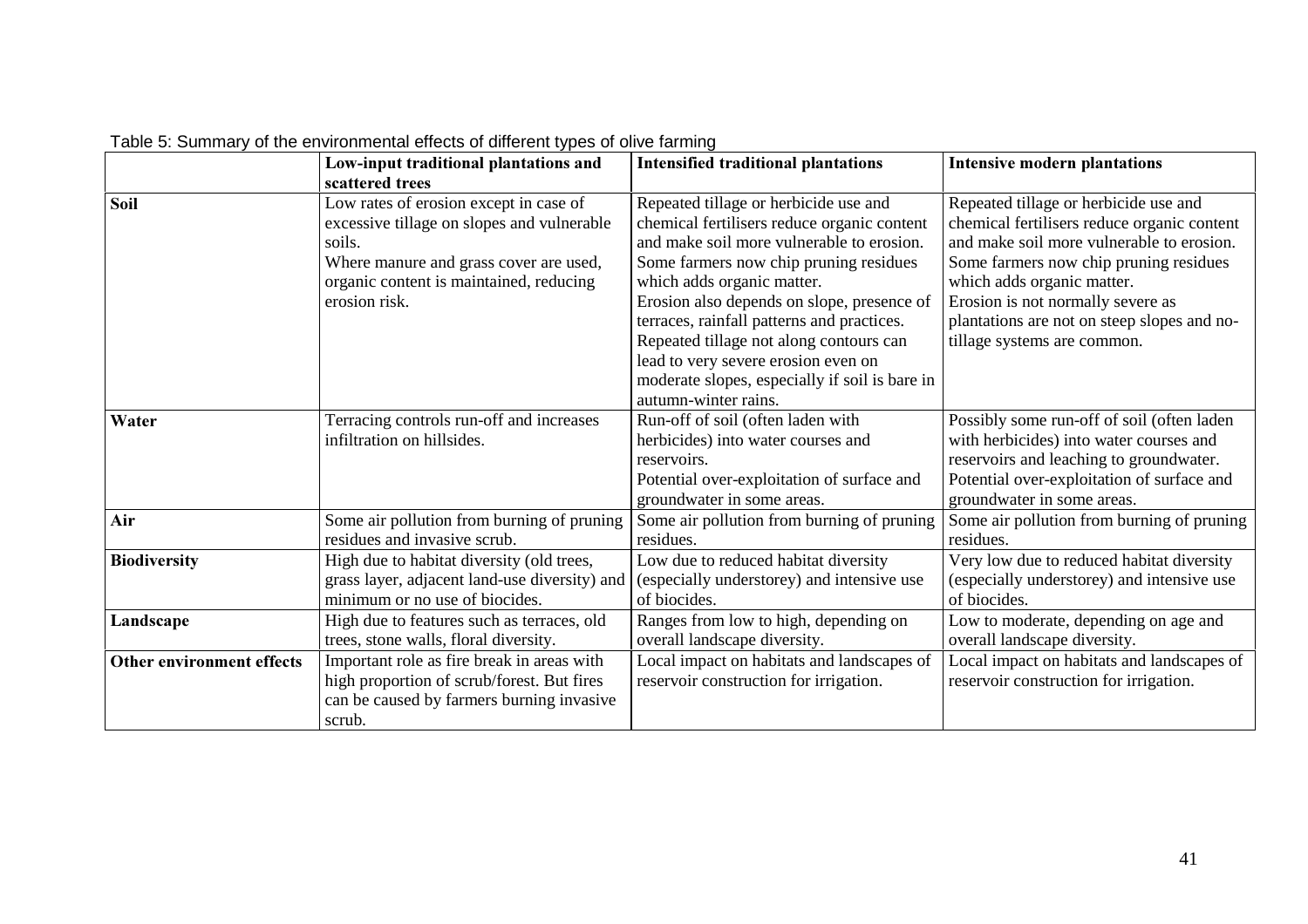### 6 KEY ISSUES FOR IMPROVING THE ENVIRONMENTAL EFFECTS OF OLIVE FARMING

On the basis of the present study, we can identify four key areas which need to be addressed in order to improve the environmental effects of olive farming:

- Improvement of farming practices.
- Monitoring and steering changes in land use.
- Providing effective information, advice and training for farmers.
- Researching and monitoring environmental effects and building integrated databases.

#### 6.1 Improvement of farming practices

In each of the countries and areas studied, there is ample scope for improving the environmental effects of olive production through changes in farming practice, particularly in the intensified-traditional systems and modern-intensive systems. The studies suggest that significant benefits could be achieved in terms of biodiversity, soil and water conservation.

In some cases, changes are required urgently in order to reduce severe and large-scale environmental impacts (for example, soil erosion in Jaén case study) or to prevent impacts in the near future (for example, increasing over-exploitation of water sources in Crete, Puglia and Jaén, soil salinisation in Crete and Puglia).

In certain areas, current practices are largely positive for the environment, with the exception of some farms where improvements could be achieved (for example, see Toscana case study).

As an overall recommendation, it is desirable for each olive farmer to prepare a management plan, with expert advice, to address the specific environmental issues on the plantation (or for the whole farm).

Possible improvements to current practices are discussed below according to the categories discussed in section 3.1 above. The following is a brief review of the scope for improvement. More detail is provided in the case studies.

#### 6.1.1 Tree management

The biodiversity and landscape value of old olive trees has been stressed in Section 5. When replanting old plantations, a proportion of old trees should be maintained.

Some of the case studies highlight the importance of regular pruning following established codes of practice in order to maintain trees in a healthy condition and as a preventive measure against certain pests and fungi (see Crete case study). Good tree management therefore can contribute to a more rational use of pesticides.

Pruning residues should be incorporated in the soil, rather than burnt, to increase the organic content. This practice is becoming more common in some regions.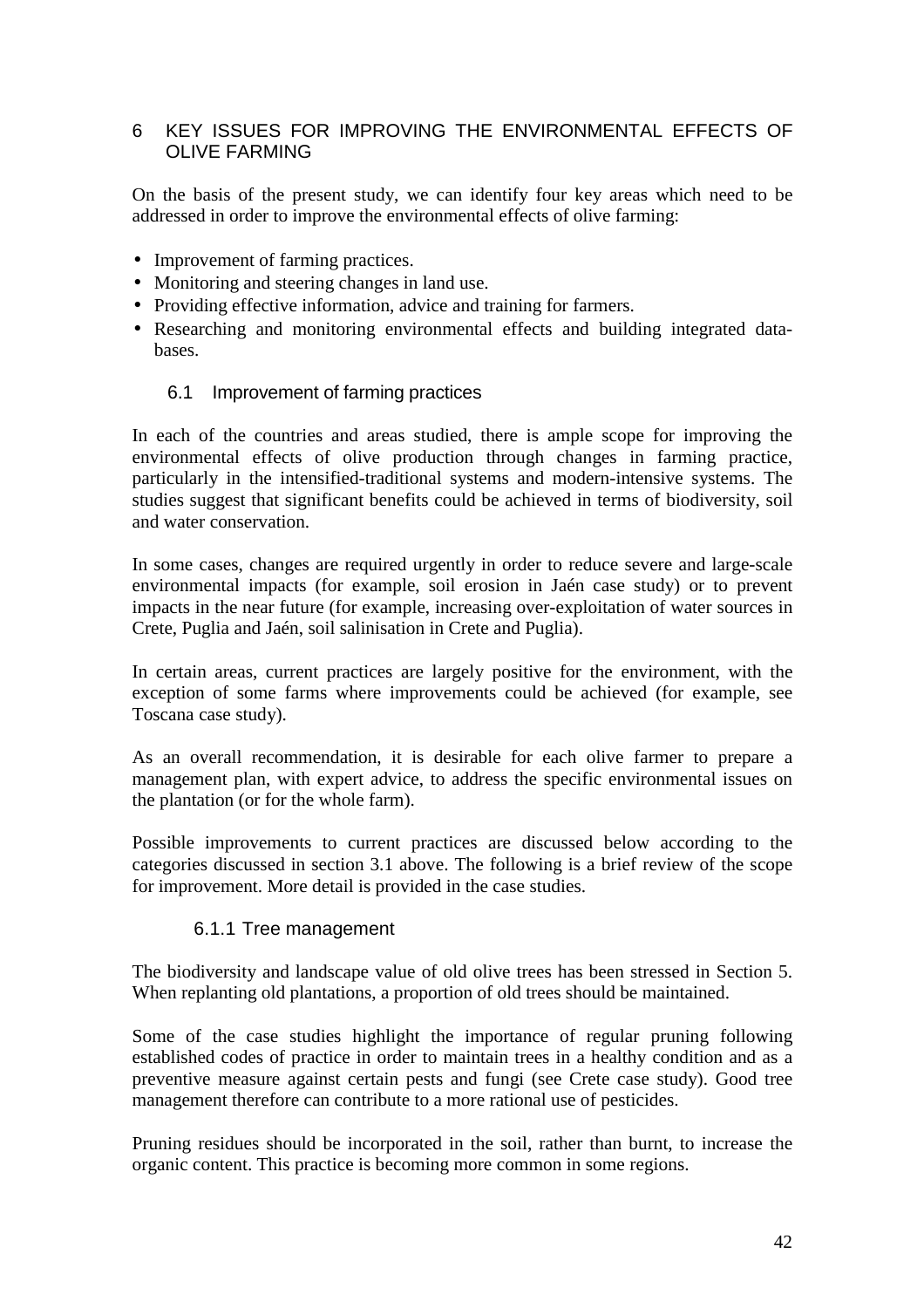#### 6.1.2 Weed control and soil management

As discussed in Section 5, inappropriate soil management is a major cause of soil erosion in olive farming. Changes in practice are required, even on land which is relatively flat (e.g. 3-5% slope).

There are various systems for reducing erosion, including contour tillage, minimum tillage (shallower and less frequent) and no-tillage. According to experts, the frequent tillage which is widely practised is of doubtful agronomic value. Shallower and less frequent cultivation would be equally effective as a means of controlling ground vegetation and would reduce the soil's vulnerability to erosion. However, several authors stress that it is difficult, if not impossible, to eliminate soil erosion entirely, especially on sloping land (Guzmán Álvarez, 1999).

Measures to increase the organic content are a very important part of good soil management in Mediterranean regions, especially to reduce vulnerability to erosion (European Soil Bureau, 1999). Practical measures are based on the incorporation of organic matter such as farm-yard manure, cover crops, pruning and processing residues, and on reduced tillage of the soil.

New minimum tillage and non-tillage systems have been developed which produce higher yields than conventional systems. These systems include techniques which greatly reduce erosion, particularly the maintenance of plant cover (crops such as barley or vetch, or spontaneous vegetation) on the strips of land between the lines of olive trees.

In Andalucía, no-tillage and reduced tillage systems have been shown to be effective in greatly reducing soil erosion in olive plantations, compared with conventional tillage systems. In the great majority of trials, yields have been found to increase under such systems, while costs tend to be reduced. In Spain there are now numerous publications on the trials and results of these systems. See for example Pastor, Castro and Humanes, 1997.

However, it is important to distinguish between the different systems. For example, the maintenance of a grass or crop cover on 30-50% of the soil area (between tree rows) has proved to be more effective in controlling erosion than "bare soil" systems based on intensive use of herbicides. In fact, no-tillage systems which involve an excessively intensive use of herbicides can expose the soil to severe erosion.

Under the systems developed in Andalucía, the plant cover is normally eliminated with herbicides, rather than by mechanical cultivation. The herbicides which are used are mostly residual products of relatively high toxicity (for example, Simazine and Diuron) (Guerrero, 1994). More environmentally friendly options are available, such as Glyphosate, but require more frequent application as they are not residual. Herbicides also may be combined with reduced-tillage systems (e.g. one shallow pass every 1-4 years).

Mechanical mowing or grazing by livestock to control vegetation involve more complex management and costs and may result in lower yields in some circumstances, but are preferable from an environmental point of view, especially the use of livestock grazing. In the case-study area of Toscana, permanent grass-cover systems which are managed through mowing and/or grazing have become widespread. Several of the case-study farms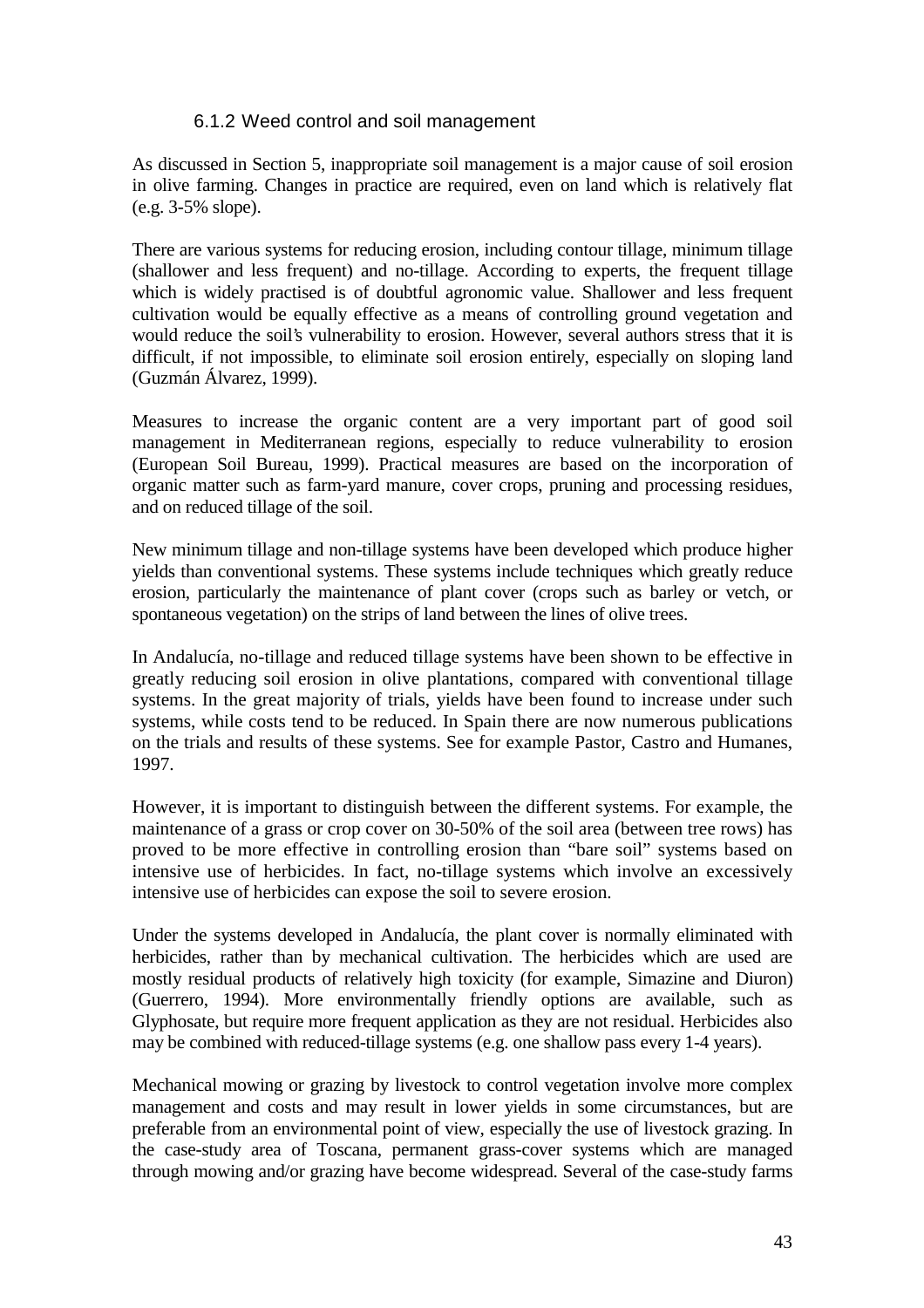in the Cáceres study area use a permanent grass cover which is grazed by sheep. This system tends to be associated particularly with organic olive production.

With appropriate stocking densities and management, sheep grazing probably can be considered the most environmentally beneficial system of understorey management, both in terms of biodiversity and landscape and in wider terms of sustainability. For example, sheep dung provides an adequate level and balance of fertilisation, so that external inputs of fertiliser are not required and the organic matter content of the soil is increased.

However, this system problematic for many farmers for practical reasons, such as the disappearance of sheep from many intensive olive-farming areas in recent years, the very small size of many olive holdings, a lack of shepherds and a lack of knowledge and expertise about livestock among olive farmers. Incentives and other measures would be needed to promote the integration of sheep and olive production on a significant scale.

Especially in upland areas where olives are planted on terraces, the maintenance of these features is of great importance, both as a soil-conservation measure, and as a landscape feature. In many areas, the stone walls supporting terraces are neglected, leading to gradual degradation and, ultimately, their collapse. Maintaining stone walls is a labour-intensive and expensive activity.

### 6.1.3 Fertilisation

In many cases farmers apply much more fertiliser than the crop really needs (Tombesi, Michelakis and Pastor, 1996). Most integrated production systems propose fertilisation on basis of soil and leaf analysis of tree requirements.

The regulation for integrated olive production in Andalucía (Regional Government Order of 12.08.97) sets maximum inputs of nitrogen at N75kg/year/ha (dryland traditional), N100kg (dryland intensive), N120kg (irrigated traditional) and N150kg (irrigated intensive). See Toscana case study for other proposed fertilisation guidelines.

The use of organic fertilisers and green manures can make a considerable contribution to improving the organic content of the soil and thus reducing vulnerability to erosion (see Crete case study).

### 6.1.4 Pest control

Measures have been taken in some intensive-producing areas to promote a more rational use of chemicals, according to principles of tolerance thresholds and pest monitoring (see Jaén case study). In practice, it seems to be possible to control pests in olive plantations with a much lower and more rational chemical input than has become the norm on many intensive farms.

Sánchez Parra (1998) found that new systems of "rational control" with insecticides rather than according to a fixed calendar produced a notable reduction in the level of residues in the plantation of organo-phosphate pesticides.

Biological and other control methods with a reduced environmental impact (masstrapping of olive fly and biological control of *Prays* with *Bacillus thurigiensis*) have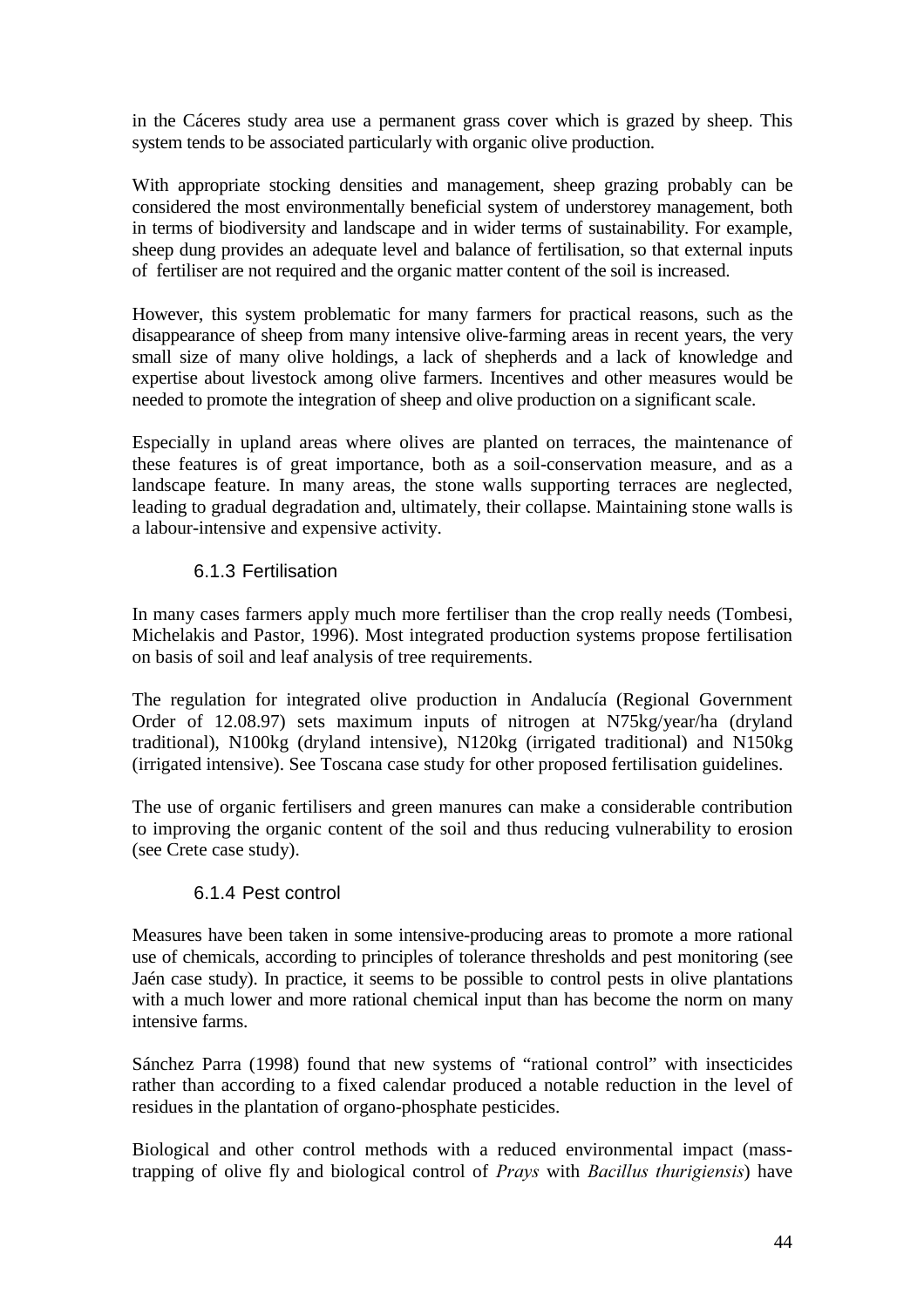been developed and could become much more widespread, especially if economic incentives were provided to help cover the increased cost compared with conventional chemical treatments.

# 6.1.5 Irrigation

As with fertilisation and pest control, there is great scope for improvement in this area. Currently, the irrigation of olive plantations often has little agronomic foundation, in terms of the quantities and timing of water applications and many farmers apply more water than is necessary or desirable for the health of the plantation and state of the soil (see Crete and Jaén case studies). In Andalucía, there have been some positive initiatives from the authorities, farm associations and researchers to promote a more rational use of irrigation in olive farming (Hidalgo et al, 1998).

There is an urgent need to establish guidelines and targets for the sustainable management of ground and surface water resources. The expansion of irrigation should be controlled by legal measures in areas with resources that are experiencing, or threatened with, over-exploitation.

# 6.1.6 Biodiversity and landscape conservation

Several of the national and case studies emphasise the importance for biodiversity of maintaining the "ecological infrastructure" of the olive plantation. This infrastructure is made up of elements such as patches of natural and semi-natural vegetation, hedges, dry-stone walls, wet areas and old trees. The elimination of such features has become common practice in many areas, as part of a general process of rationalisation and intensification of farm management (for example, see Crete and Jaén case studies). In some cases, the prevailing pattern is one of neglect rather than elimination.

The maintenance or restoration of these ecological features could be promoted in order to increase the natural value of olive plantations. At the same time, these features often contribute to landscape value and, in the case of terraces, stone walls and patches of vegetation, play an important role in reducing soil erosion.

# 6.2 Monitoring and steering changes in land use

A "change in land use" in this context refers to a change to or from use as an olive plantation, in other words, the establishment of a new plantation on land previously under another use (including natural vegetation) or the abandonment, grubbing-up or withdrawal from production (set-aside) of an existing plantation.

Both the expansion of new olive plantations and the abandonment of old plantations are occurring currently in the EU and both phenomena can have important environmental effects, as discussed above in Sections 5.4 and 5.5.

# 6.2.1 New planting

Controls are needed on new planting, which is still occurring on a considerable scale and, in some cases, causing the destruction of valuable semi-natural and natural habitats (see Greece and Spain overviews and case studies).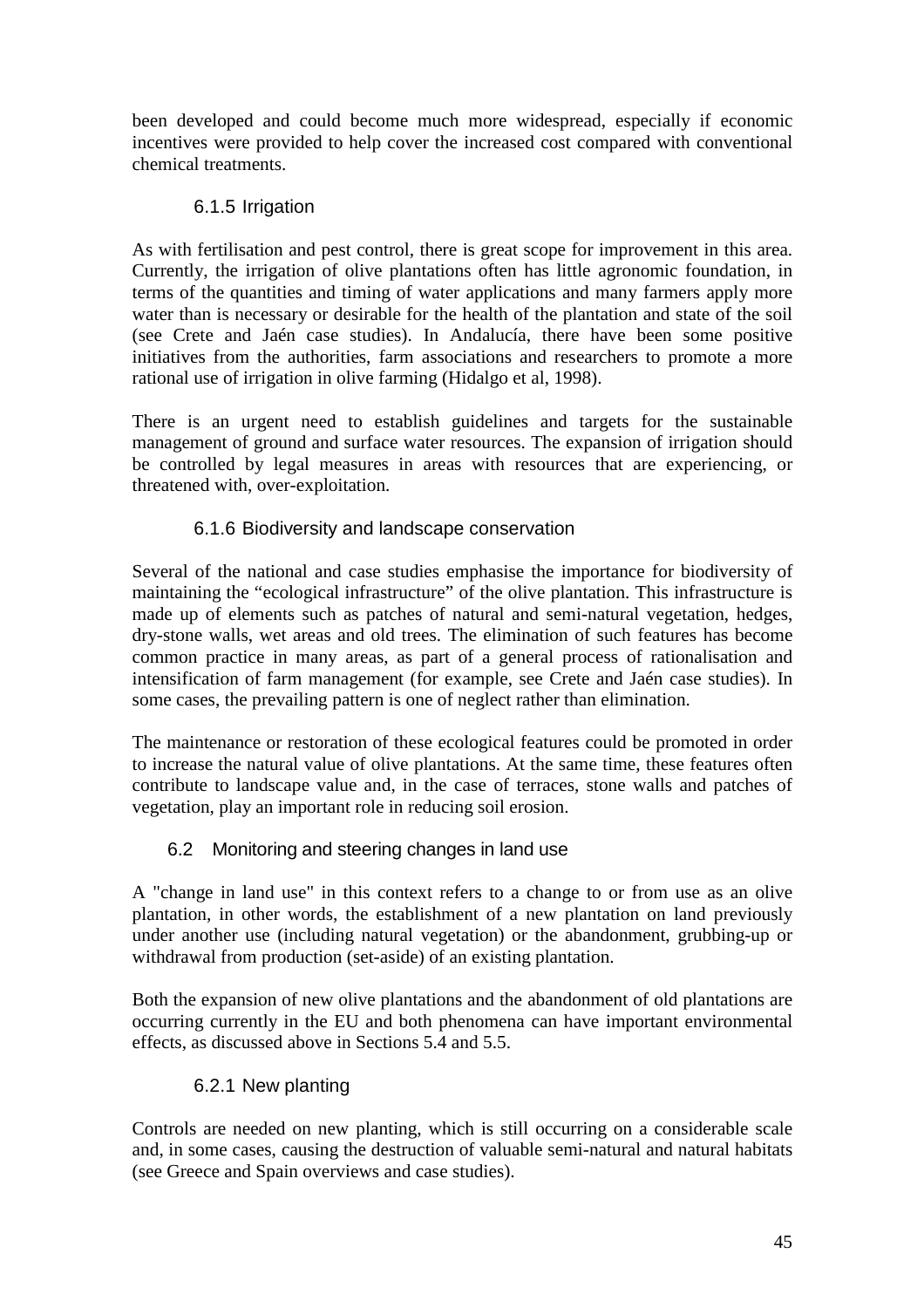# 6.2.2 Abandonment and grubbing-up

Both the abandonment and grubbing-up of olive plantations should be avoided where this will lead to significant loss of natural and landscape values or where it might result in the increase of environmental problems, such as wild fires and land-slips.

### 6.2.3 Set-aside of olive plantations

Where olive cultivation is causing extreme soil erosion on steep slopes (e.g. over 20%), changes to farming practices may not be sufficient to address the problem. In this situation, a change of land use is recommended, for example, to grazing and/or natural forest. The olive trees should not be grubbed-out, but rather should provide the basis for a dehesa-type of pasture or for sensitive afforestation projects. This could be a useful example of long-term set-aside with specific environmental objectives.

### 6.3 Information, advice and training

The case studies stress the need to providing effective information, advice and training to olive farmers on environmentally beneficial practices. Currently this only occurs on an extremely limited scale. An interesting model is the establishment of farmer associations who employ their own technical adviser (usually with financial aid from the government) as occurs under the Integrated Production Associations (API) scheme in Andalucía. By creating a much more direct link between the farmer and a specialist adviser, this system may be more effective than conventional farm advisory services or occasional training course and information campaigns.

# 6.4 Research, monitoring and data-bases

The present study provides an overview of the environmental effects of olive farming in the EU and highlights certain practices which are beneficial and others which are environmentally damaging. However, it also reveals that in most of the olive-producing regions of the EU there is a startling absence of data on these issues.

It is essential to undertake more comprehensive studies in each region in order to identify and quantify key environmental effects and thus provide the basis for effective policy measures with which to address them. Once problems have been identified and quantified, effective instruments can be designed to tackle them. It is important to set targets and to establish effective systems of monitoring.

Research and pilot projects are also required to develop and test alternative management systems for olive production, including organic systems for weed and pest control. Currently these exist only on a very limited scale.

To facilitate the quantification and monitoring of environmental effects, environmental criteria should be incorporated into the olive databases which currently are being developed, following the 1998 interim reform of the regime. With currently available technology (Geographic Information Systems, satellite imagery, etc.) and existing data and maps, it would be relatively simple to develop a cartographic data-base for all olive growing areas, including information such as: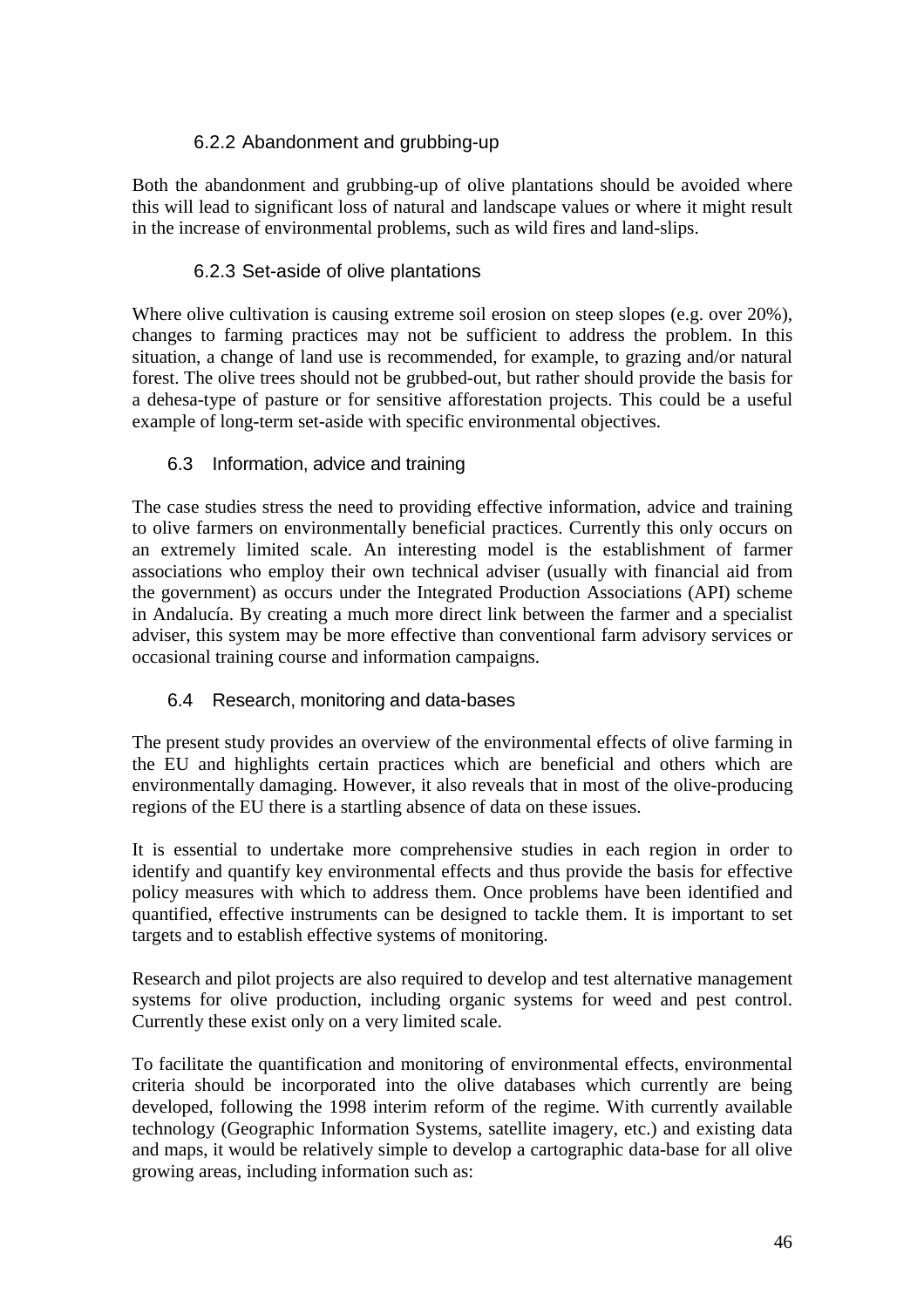- Soil type and vulnerability to erosion
- Average slope
- Satellite imagery of vegetation cover and the presence of terraces and other features (e.g. surface water bodies)
- Climate (rainfall etc.)
- Altitude
- Average olive yields according to homogeneous production areas
- Number of trees per hectare

Additional data could be provided for each holding by adding environmental criteria to the existing olive register. For example, producers could be required to include data on their normal farming practices (especially soil management, use of pesticides, irrigation, grazing) with the information they already provide on surface area and tree numbers.

### 7 OPTIONS FOR IMPROVING THE ENVIRONMENTAL EFFECTS OF OLIVE FARMING IN THE CONTEXT OF EXISTING POLICIES

From the data and analysis presented in Section 5, we can conclude that the following aims need to be addressed in order to improve the environmental effects of olive farming:

#### Reducing negative effects:

- To reduce currently high levels of soil erosion and run-off to water courses, mainly in intensified-traditional and modern-intensive systems, by promoting changes in management practices or, in extreme cases, a change in land use (maintaining olive trees and introducing grazing and/or afforestation).
- To promote a more rational use of agro-chemicals in order to reduce impacts on flora and fauna (biodiversity) and reduce the risks of pollution, especially of soil and water.
- To promote a more sustainable exploitation of water resources for irrigation and control the spread of irrigation in areas with sensitive water resources.
- To prevent the further expansion of olive plantations onto valuable habitats (natural and semi-natural) and soils that are vulnerable to erosion.

### Maintaining and improving positive effects:

- To prevent the abandonment of olive plantations where these make a positive contribution to natural and landscape values, mainly low-input traditional systems.
- To further develop and promote sustainable and environmentally-favourable olive farming systems, such as organic and integrated production systems.
- To promote the maintenance and improvement of natural values in olive plantations (maintenance and restoration of habitats and landscape features).

Furthermore, in Section 6 we conclude that action is required in four key areas in order to promote the above aims, namely:

- Improving farming practices.
- Monitoring and steering changes in land use.
- Information, advice and training.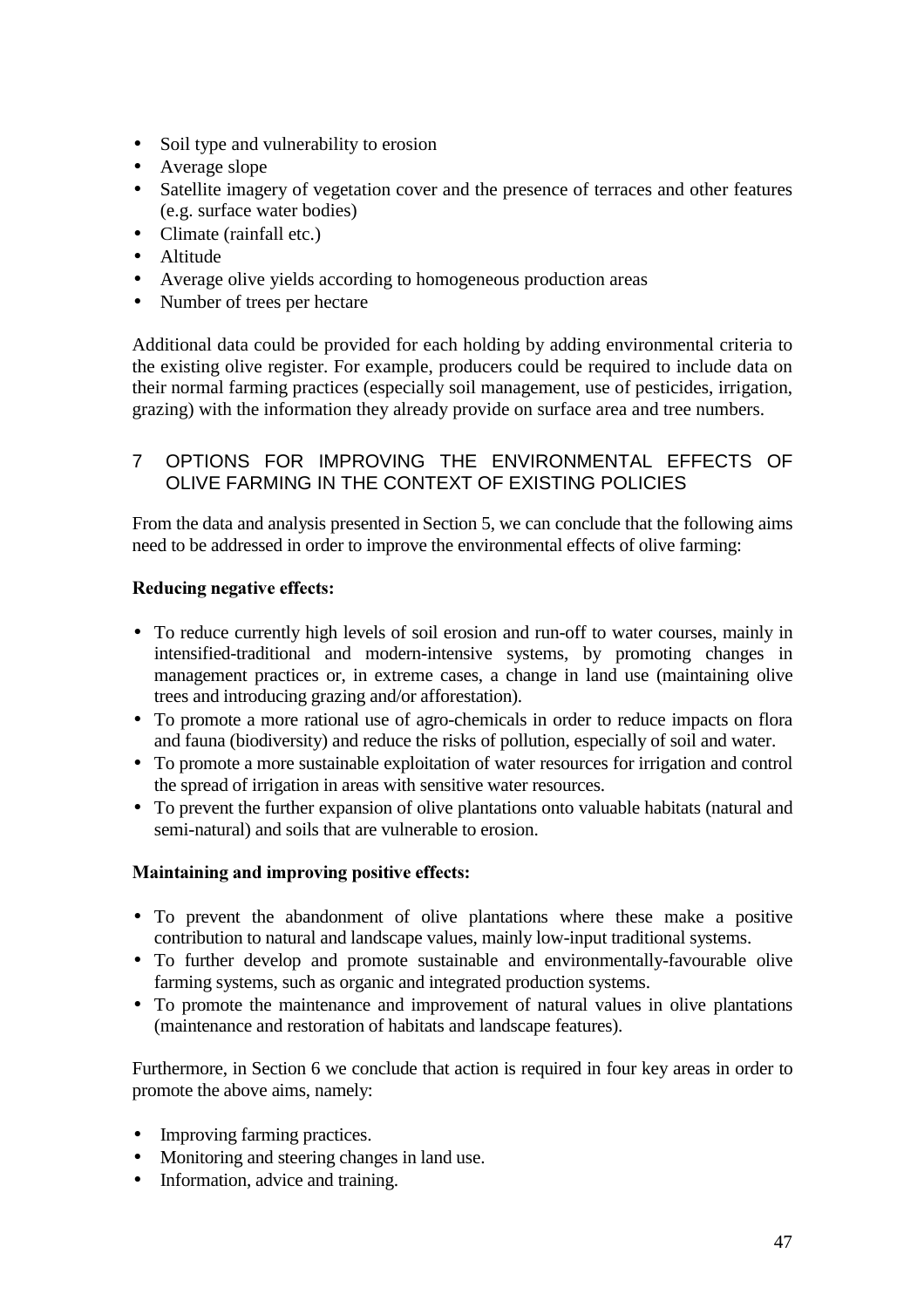• Research, monitoring and data-bases.

In this Section, we review the present policy framework affecting olive-farming and identify opportunities for implementing practical measures in these four areas, with a view to promoting the environmental aims set out above.

### 7.1 Review of the existing policy framework affecting olive farming

Community policies are the most significant policies affecting olive farming in the EU Member States. There are very few national and regional measures of significance outside the EU policy framework: some of these are relevant to the present study (for example, farm advisory services) while others are less relevant (for example, crop insurance schemes).

In particular, the CAP support regime for olive production, with an annual budget of 2,250 million Euros, has played a powerful role in the way in which the olive sector has developed since the 1980s (in Greece, Spain and Portugal) and earlier in Italy. The support regime continues to be an important driving force which strongly influences the scale and nature of olive farming in the EU.

Apart from the CAP olive regime, other EU policies of relevance include FEOGA structural measures (e.g. for grubbing-up old groves, for investments in replanting and irrigation and for setting up young farmers), aid for farmers in Less Favoured Areas and, since the mid-1990s, agri-environment programmes established under Regulation 2078/92.

Obviously these policies are not the only factor influencing olive farming in the EU Member States. Socio-economic and technological changes also play a fundamental role and it is not easy to distinguish these influences from those of policy.

The main policy measures of relevance to the present study and with opportunities for the establishment of practical measures for promoting environmental improvements are as follows:

- The CAP olive support regime, due to be reformed during 2000 for the implementation of a new regime from November 2001.
- New environmental measures provided for under Article 3 of the "common rules" Regulation 1259/1999, including the possibility for attaching environmental conditions to CAP support payments.
- Agri-environment measures, previously Regulation 2078/92 and now under Chapter VI of the "rural development" Regulation 1257/1999; and measures for less-favoured areas and areas with environmental restrictions, under Chapter V of Regulation 1257/1999.
- The rural development measures established under Regulation 1257/1999, particularly in Chapter IX (adaptation and development of rural areas) and in Chapter I (investment in agricultural holdings.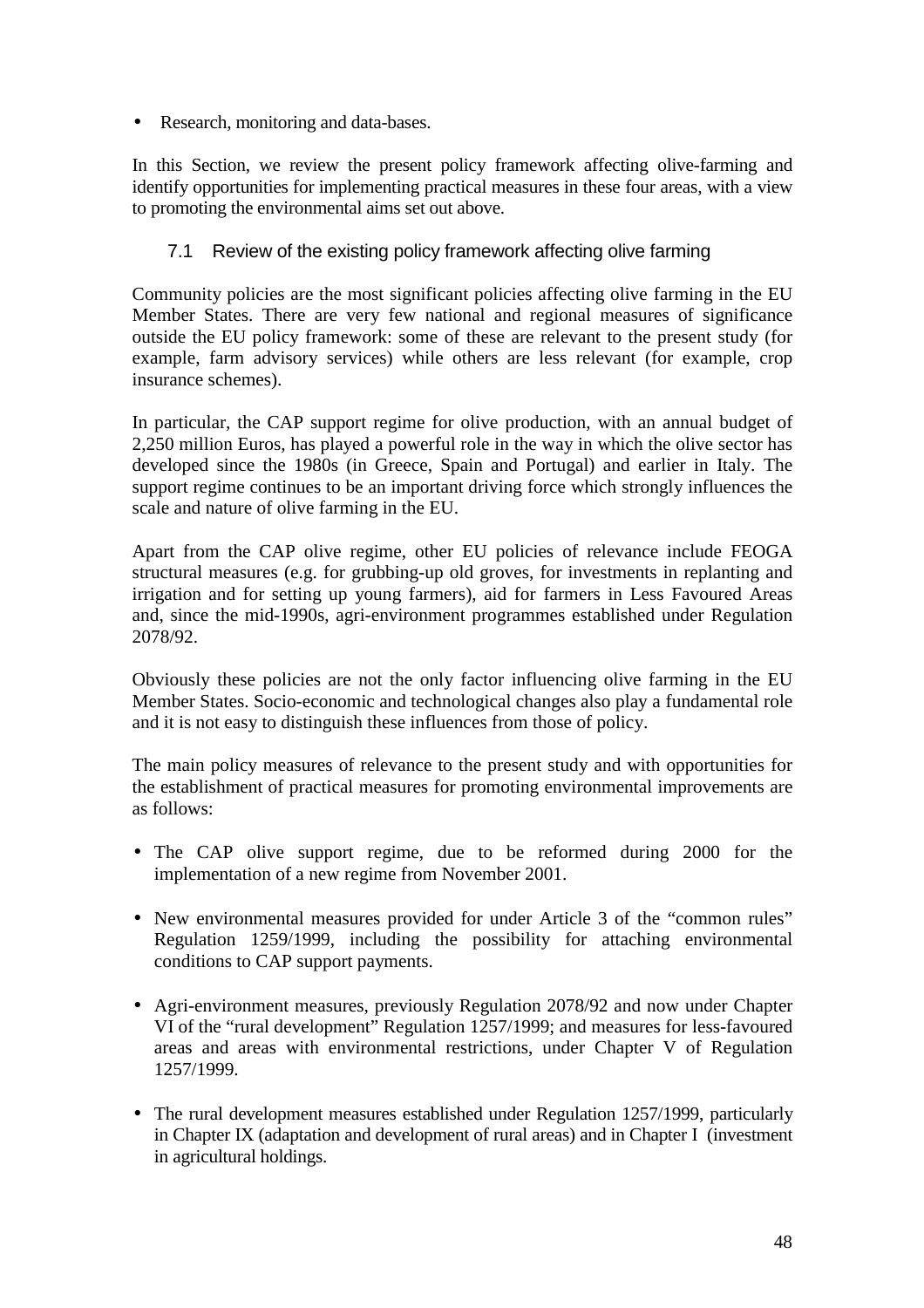The following discussion considers the environmental consequences of existing policies, as far as these can be evaluated, and reviews the practical options for improving the environmental effects of olive farming in the context of the above opportunities.

### 7.2 The CAP olive support regime and options for reform

### 7.2.1 Environmental consequences of the existing olive support regime

Since the 1998 "interim reform" of the CAP olive regime, the basic support provided for olive farming has been in the form of a subsidy paid in direct proportion to the production of olive oil or table olives. Previously, small producers (those producing less than 500kg of oil per year), received a support payment based on tree numbers and historic yields in the district.

While it is not possible, without more comprehensive research, to ascertain the exact role of the CAP olive regime in defining production patterns and tendencies, certain influences may be identified from the present study.

In Greece and Spain, the introduction of this policy during the 1980s and 1990s has coincided with intensification and increased planting and output in the main producing regions, with generally negative consequences for the environment. Furthermore, prior to Spain's accession to the EC in 1986, olive farming was in decline in this country. Intensification and expansion processes have been less pronounced in Portugal, where olive farming had been in strong decline for many years at the time of EC accession, but are discernible nevertheless. Factors not directly linked to the CAP, such as technological developments, no doubt have also contributed to the intensification of production systems.

In Italy, different circumstances seem to apply. The CAP regime has applied since the 1960s, but a large proportion of producers received aid on the basis of tree numbers, rather than real production. Holdings are smaller on average than the other countries and a significant proportion of production is for home consumption. Rural areas generally are not so dependent on olive production as equivalent areas in Spain and Greece; the agricultural economy tends to be more diversified.

For these and other reasons, it seems that the CAP olive regime has not promoted olive expansion and intensification in many parts of Italy on the same scale as in Spain and Greece. Even so, modern intensive systems have been developed in specific areas with favourable conditions (e.g. availability of irrigation water), such as in Puglia.

Some economists have concluded that the subsidisation of olive production provides a powerful incentive to maximise returns by for intensifying production systems (see for example Fotopoulos, Liodakis and Tzouvelekas, 1997). Whilst most notable in the more productive areas, in the form of developments such as new plantations, irrigation and intensive use of inputs, intensification is also apparent in many marginal areas (see Crete and Cáceres case studies).

The case studies and Section 5 of the present volume illustrate how the intensification process has lead to a reduction in environmental values (particularly biodiversity) and an increase in negative impacts (notably soil erosion and over-exploitation of scarce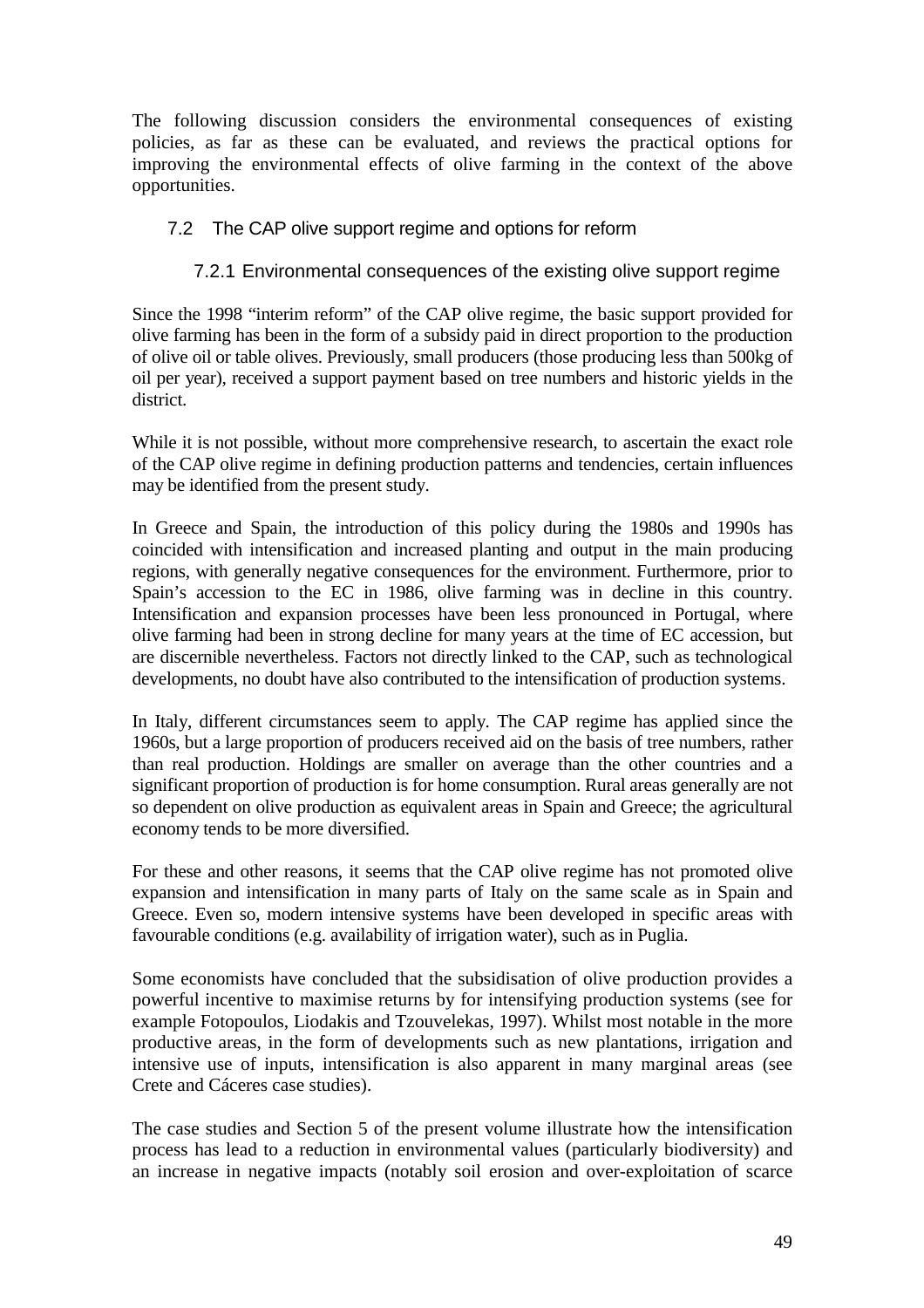water resources) in many olive-farming areas of the EU. However, they also highlight the clear potential for reducing negative environmental effects by modifying farming practices.

The Spanish national overview illustrates the incentive to intensify provided by the production support in the case of irrigated and non-irrigated intensive plantations: according to the calculations made, conversion to irrigation results in a gain in net returns of Euro 530/ha with the production support, compared with a gain of only Euro 90/ha without the production support.

The current production support clearly provides a very strong incentive for converting to irrigated production (almost a 600% increase in net return compared with a nonsubsidised situation), with the potential environmental impacts that this involves (see Section 5.2 above). The role of CAP support in promoting a rapid expansion in olive irrigation in Andalucía has been recognised by some authors (for example, Hidalgo et al, 1998). At a more general level, in the proceedings of a recent seminar on the implementation of the EC Water Framework Directive, the role of CAP production support regimes in favouring irrigated cropping in various sectors, including olives, is highlighted as a key issue to be addressed in order to establish sustainable river-basin management (WWF, 2000).

In interviews carried out in the course of the present study, some farmers commented that they probably exceed a rational level of pest control because of the large difference in income between a good and a poor harvest. In other words, excessive chemical treatments are considered a sort of "insurance policy" to ensure that income is not affected by pests. Irrigation serves a similar purpose: it provides a guarantee of income in dry years, when the crop might otherwise be poor. Clearly a production subsidy, as opposed to some other form of support "decoupled" from production, accentuates this attitude, as the farmer's income from both the market and the CAP regime depends entirely on output.

A more environmentally-positive influence of the CAP olive regime is that it probably has helped to reduce the abandonment of small, traditional plantations in many marginal regions, thus preventing the loss of certain environmental and social values. However, these values have also been eroded through intensification in some of the areas studied (see Cáceres and Crete case studies).

Furthermore, the support provided for the traditional low-input type of plantation is relatively low. Intensive systems produce very much higher yields and consequently benefit from a far higher level of production support per hectare than the former type. The production support for an intensive irrigated plantation is approximately ten times greater per hectare per year than the support for a traditional, non-intensive plantation. Furthermore, an intensive irrigated plantation achieves a relatively consistent harvest each year, which is reflected in the production support received; a traditional low-input plantation produces a harvest every two years, and consequently only receives support every two years.

The economic viability of farming, and the role of the CAP support regime in maintaining the viability of different types of olive farm, is an important environmental consideration, as it has a direct influence on the risk of abandonment and on the probability of expansion of new plantations. The current production-related support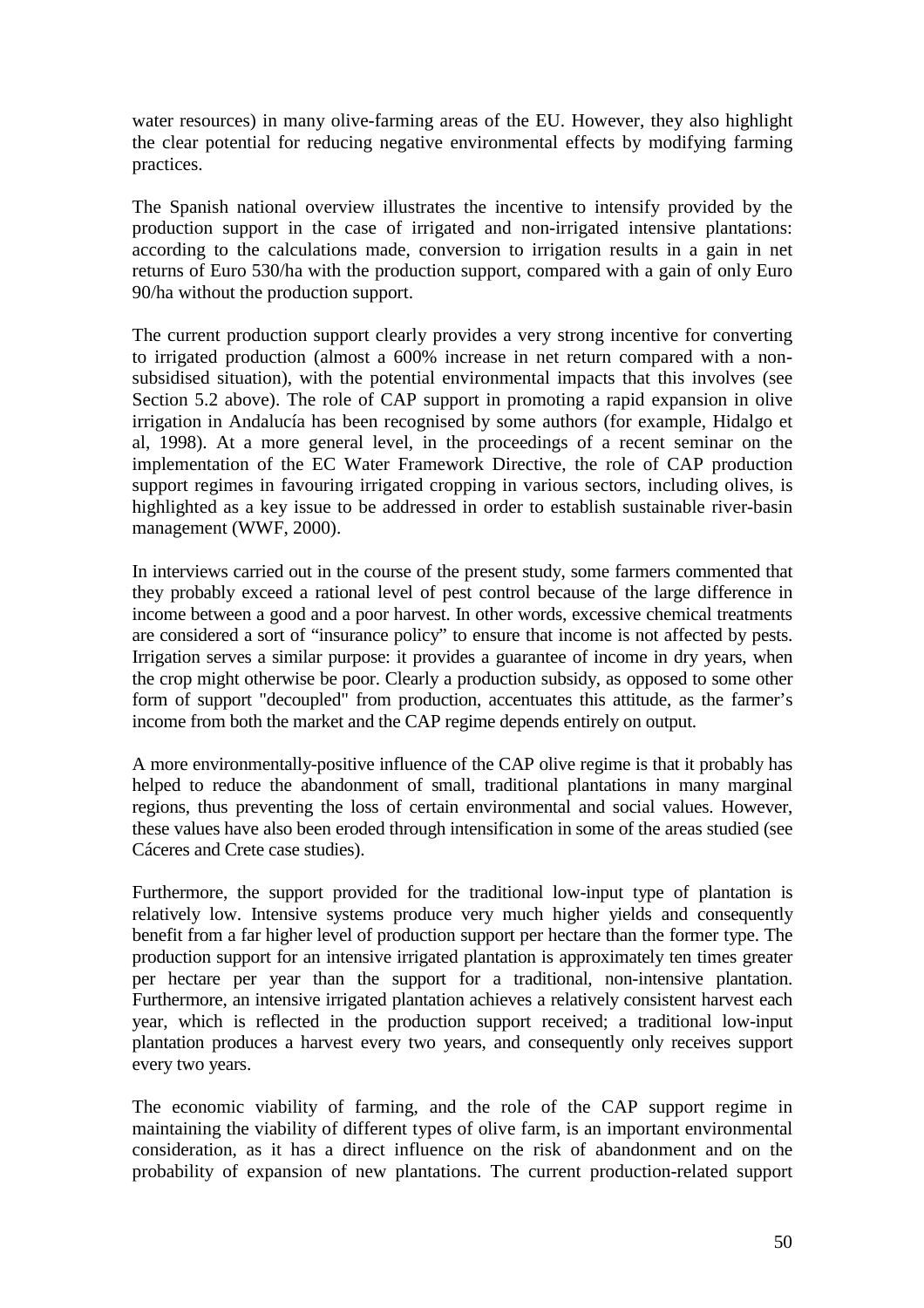system accentuates the inherent economic advantages of intensively managed plantations compared with traditional, low-input olive farming, whilst providing a lower level of support to the types of plantation most at risk from abandonment.

Indeed, traditional low-input plantations are barely viable under the present support system and many do not produce a positive net income (see Table 4 above and the Toscana and Cáceres case studies). Their relatively high costs per hectare reflect the high labour requirements of these systems (maintenance of terraces, difficulties of mechanisation, etc.), whilst their output is extremely low. The features which lead to high labour costs (terraces, old trees, etc.) also form an integral part of their environmental value.

In addition, the olive-oil regime has promoted a considerable increase in productivity and production, leading to a situation in which structural surpluses threaten to push down both prices and the level of support (through the penalisation mechanism) and thus further reduce the viability of marginal olive farms. This process continues today as new plantations continue to be established in the main producing regions.

Plantation prices in Spain provide an illustration of the expansionist influence of the CAP regime in this country. Average prices have increased by 300% since 1983, with striking increases registered since 1992, as the full rate of production support came into force in Spain, combined with strong market prices. In the most intensive producing areas, such as Córdoba and Jaén, average plantation prices were over Euro 12,000 per hectare by 1999, reaching Euro 24,000 per hectare in some cases (Europa Agraria, May 1997). These are exceptional price levels for farmland.

Not surprisingly under these circumstances, there has been a very strong expansion of new planting on marginal cereal and grazing or scrub land (Europa Agraria, May 1997). It was observed during the present study that this process continued during 1999-2000. See Section 4.

This study concludes that the existing production-support system produces negative environmental effects by rewarding intensification and expansion. Based on observations and interviews during 1999-2000, maintaining this system unchanged could push this process further for some more years, even with the national maximum guaranteed quantities and penalisation mechanism (see Spain national overview).

In addition to the negative effects of intensification and expansion, these processes would lead to increasing production and thus lower prices and subsidies for all producers, with potentially negative effects on low-input traditional farms which are of most environmental value but which are also at or below the limits of economic viability at present.

### 7.2.2 Options for improving the environmental consequences of the olive support regime

All of the national and case studies concluded that converting all or a part of the current production support into a direct payment decoupled from production would reduce the incentive for intensification (and promote some reduction in intensity) and thus could be considered broadly positive in environmental terms.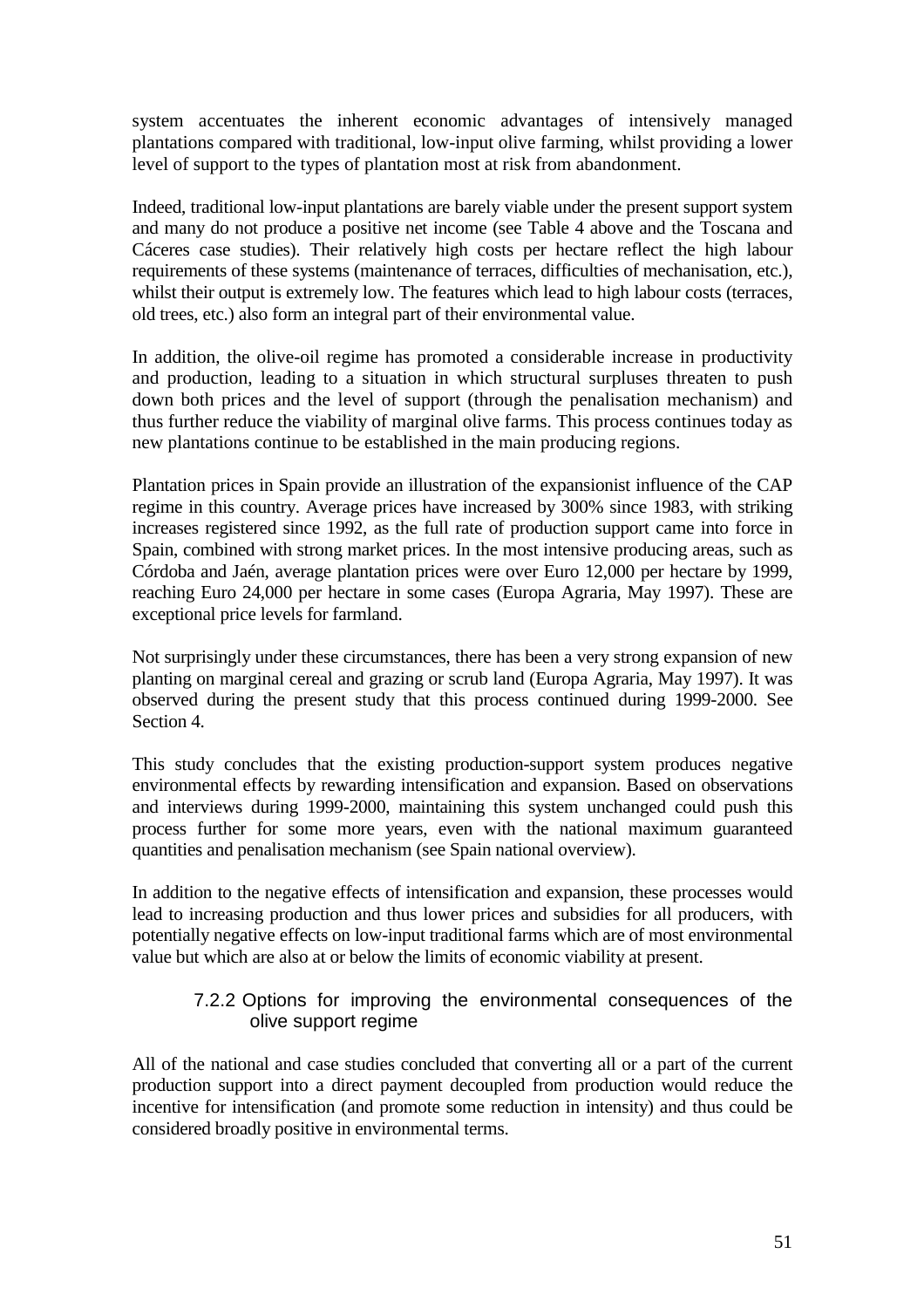Direct payments also would provide an important continuity of income for more traditional producers and thus may help to prevent abandonment of low-input, marginal plantations. All producers would benefit from the regularity of an area payment paid each year, as compared with a production subsidy which depends on the vagaries of rainfall, availability of irrigation water, pests and the alternate-year yield of olive trees. There would be less incentive for practices such as "total" pest and weed control, and irrigation.

An area-payment system would put the olive support regime on the same basis as other major CAP support regimes (e.g. cereals) and avoid the severe distortions inherent in a tree payment system. It would also achieve more clearly the objective of decoupling support from production. There would be no incentive for clearing older trees to create new intensive, higher-density plantations. To avoid claims from the owners of fields with only one or two trees, a minimum number per hectare would be required; this should be low enough to allow very extensive, traditional plantations to benefit (e.g. 40-50 trees per hectare). Scattered trees not in plantations and with an overall density below this limit could be paid the same level of aid, but converted to a tree-basis.

Some concerns have been raised about the economic viability of the olive harvest in the absence of production support. This report suggests that the concerns are genuine in some marginal areas but are probably exaggerated in general and especially in the main producing areas. No research was encountered in the course of this study to evaluate the possible effects on harvesting of removing production support.

In some marginal areas, olives currently are harvested by informal tenants purely for the market return on the oil, as the owner keeps the production subsidy (see Cáceres case study). This suggests that, at least in some areas, production support is not necessary to ensure that olives are harvested at present and should not be in the future, assuming that prices are not driven down by over-production.

To help address this concern, a continuation of management and harvesting could be pursued through the attachment of conditions to support payments. One option would be to require all producers to demonstrate that their olives have been processed. However, this would be difficult to verify as it is usually very easy to acquire enough olives to deliver to an oil-mill (this was the basis for the fraud problems attached to the old smallproducer aid).

Another possibility would be to require the recipients of the aid to maintain their plantations in production by undertaken particular management tasks. This would be a form of environmental and social "cross-compliance" (see Section 7.3, below): the direct payment would be for recognisable and regularly pruned olive plantations, not those invaded by scrub or woodland. The requirement could be to maintain the basic structure of an olive plantation with its key components (pruned trees and cultivated, grazed or mown understorey).

If required to maintain their plantation in this way, most owners probably would continue to harvest, with prices at current levels. It would be relatively simple to verify whether an olive plantation was being maintained to this basic standard, on the basis of spot-inspections and/or aerial and satellite observation.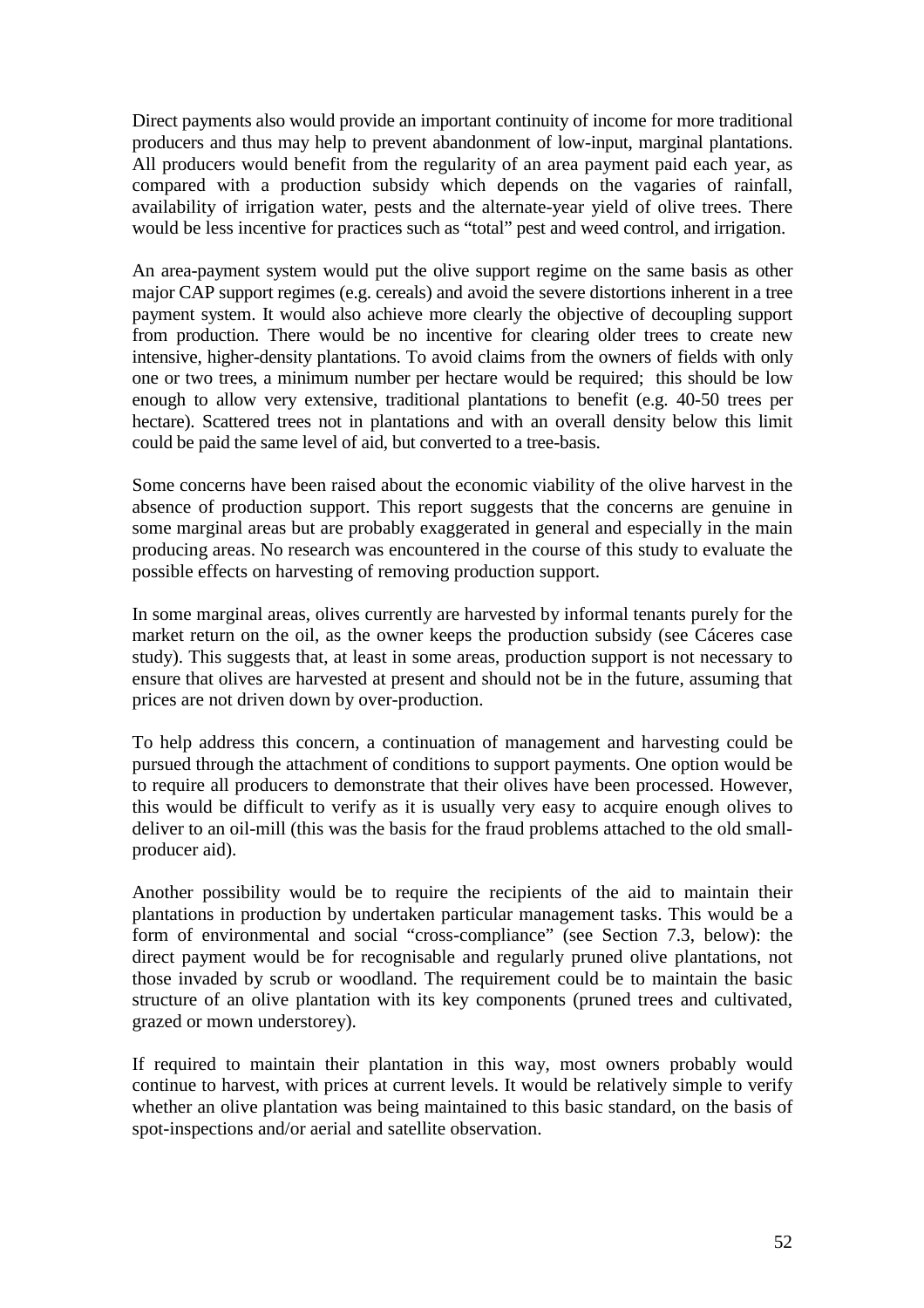From an environmental point of view, a reduced level of harvesting (for example, not harvesting in very low-yielding years or leaving the more inaccessible olives on the tree) can provide benefits for fauna. Research has shown that in drought years when many marginal plantations are not harvested at present, birds take particular advantage of the availability of olives, given the scarcity of wild fruits.

The removal of production support may result in some reduction in output throughout the EU, or at least a reduction in the current rate of growth, which should help to maintain stronger prices. Concerted programmes to improve quality and marketing, especially in marginal regions, should also strengthen demand in these areas. Several of the commentators interviewed during this study suggested that the economic viability of production should be pursued through strong demand and high prices for a quality product.

As with the direct payments in the arable and livestock sectors, a system of "base areas" would need to be established in order to prevent fraud or an unlimited expansion of area payments. However, it would be wrong to fossilise existing land use patterns and prevent all further expansion. From an environmental point of view, the main concern is to steer any future expansion of olive plantations onto the most appropriate land. This means principally avoiding steep slopes and land with particular conservation values, such as woodland, steppelands and wetlands.

Following such an approach there would still be areas of land currently under low-yielding arable cultivation, and with edapho-climatic conditions highly suitable for olive production, which could be planted with olives without environmental damage, and with potential environmental benefits, depending on the types of plantation and the management practices.

There is also a need to take some plantations out of production, where extreme soil erosion cannot otherwise be avoided. A base-area system therefore should be flexible enough to allow some redistribution.

An important question is whether a system of area payments should be weighted or "modulated" in order to provide more support to certain types of plantation, for example, reducing the amount of aid going to the most productive plantations and in order to direct more support towards plantations of environmental value and which are in danger of abandonment under current levels of support.

Ideally, environmental modulation should relate to particular management practices, or to the production of specific environmental benefits. For example, a higher level of support payment could be the maintenance of a permanent or semi-permanent grass understorey, cultivated no more than twice per year and managed without the use of residual herbicides.

Another criteria could be to allocate a higher payment for olives on terraces with retaining walls. This would help to correct the current situation under which a producer who is causing serious soil erosion by repeated tillage on steep slopes receives the same support as a producer who is conserving the soil and landscape through the maintenance of traditional terraces.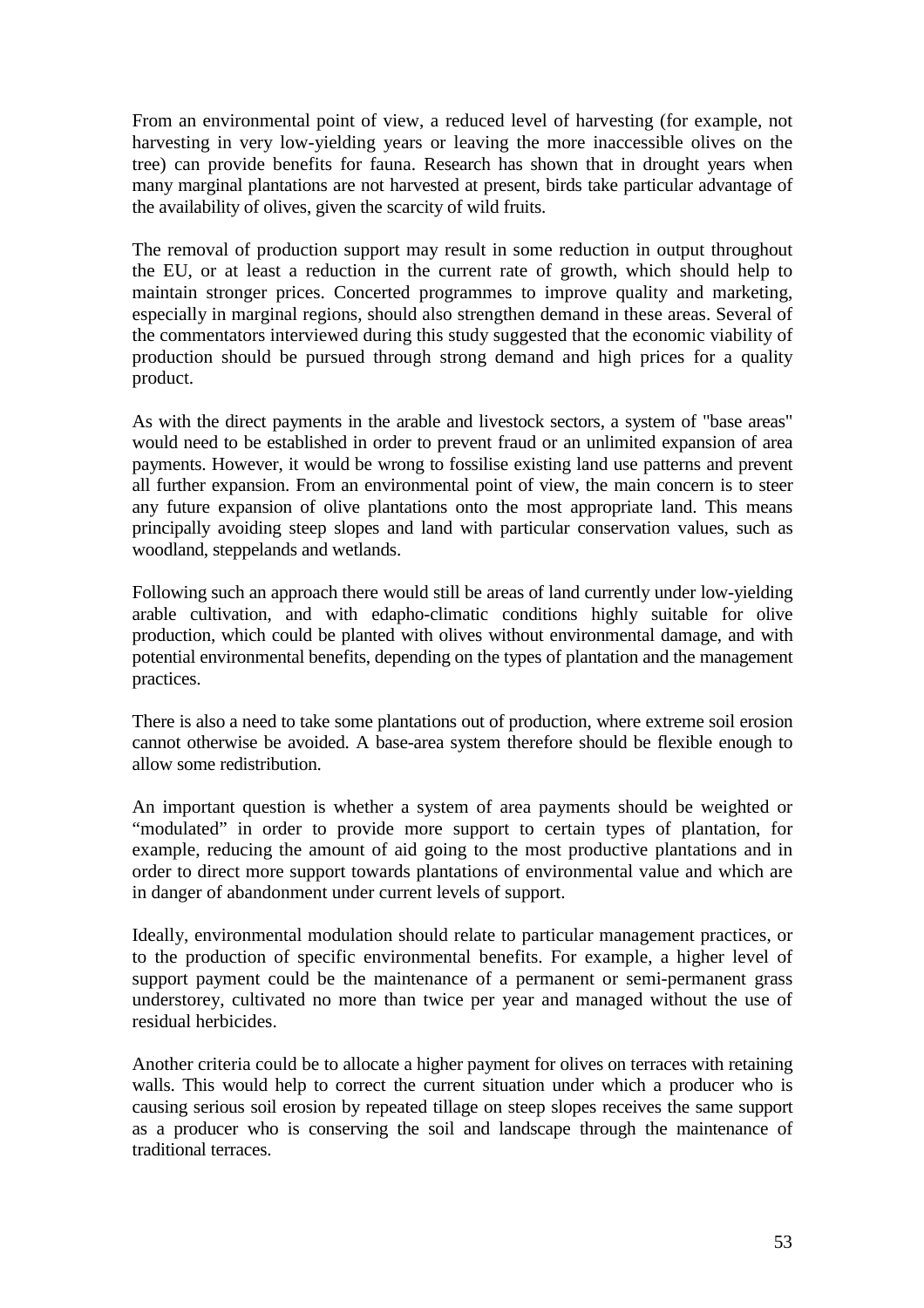However, trying to adjust the level of support on the basis of such criteria would be complex and expensive to administer. A simpler solution may be to introduce a flat-rate payment of basic support (i.e. the same level of payment per hectare for all olive plantations) supplemented by additional targeted payments under agri-environment programmes. The change from production support to this flat-rate payment could be introduced over time while additional targeted payments are introduced in response to regional assessments of the main issues to be addressed.

### 7.3 Article 3 of Regulation 1259/1999 and proposals for good agricultural and environmental practice in olive farming

The possibility of attaching environmental conditions to CAP support (sometimes know as "cross-compliance") was introduced in 1999 as part of the Agenda 2000 reform process.

Article 3 of Regulation 1259/1999 provides for Member States to take various environmental measures in relation to agriculture, when they consider these to be appropriate. These measures may include "specific environmental requirements constituting a condition for direct payments". Member States shall decide on the appropriate penalties for not observing environmental requirements, including the possibility of withholding payments. These provisions apply to the current production support for olive oil.

It is important to establish which type of environmental conditions would appropriate to attach to the receipt of support payments and, in particular, to differentiate these from environmental commitments which warrant the payment of an additional level of support, as occurs under the agri-environment programmes.

Regulation 1257/1999, which establishes the current Community framework for agrienvironment programmes, states in Article 23 that "agri-environment commitments shall involve more than the application of usual good farming practice" and that "they shall provide for services which are not provided by other support measures".

The logical conclusion from this is that there should be two levels of environmental commitment:

- Basic environmental responsibility, included within the concept of good agricultural practice, which constitutes a condition for the receipt of CAP support.
- Additional environmental services which go beyond currently accepted good agricultural practice and which a farmer provides in return for agri-environment payments.

# 7.3.1 Definition of good agricultural practice in olive farming

The concept of Good Agricultural Practice (GAP) is not clearly defined at present. GAP means different things to different people, depending on their point of view. Within the farming sector, it is a concept associated more with promoting efficient agricultural production than with achieving environmental protection.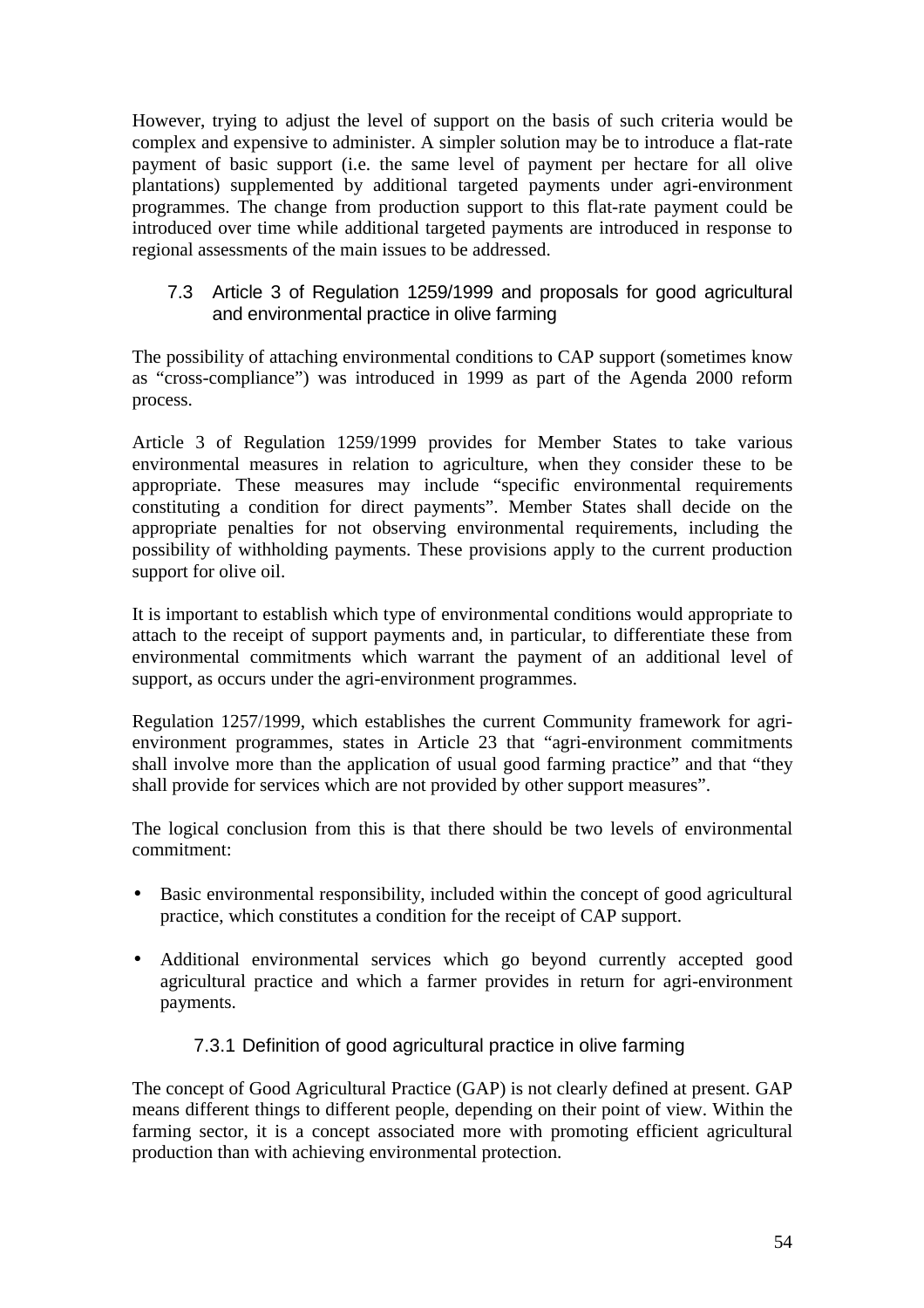However, many Codes of Practice in agriculture and in other sectors do address environmental issues. As the requirement to promote sustainable development and to integrate environmental protection into all policy areas is now enshrined in the EU Treaties, it is clearly necessary to incorporate environmental criteria into the concept of GAP.

GAP therefore should include a basic level of environmental responsibility or protection in the light of current environmental knowledge, concerns and legislation. All farmers should be required to comply with locally, regionally or nationally developed codes of GAP in order to promote this basic level of protection.

Beyond this level of basic environmental responsibility and protection there are additional levels of environmental action which involve the maintenance or creation of special environmental values, coinciding with the concept of special "stewardship" or "praesidium".

During the course of the study, only one example of a code of practice designed specifically for olive farming and incorporating concepts of sustainability was encountered (UPA-C-LM, 1999). The national and case-study consultants were therefore asked to develop proposals based on available material and interviews with farmers and other experts.

In making these proposals, it is important to distinguish *Good* Agricultural Practice from *common*, *widespread* or *standard* agricultural practice. Standard practice may not be good practice. This is why Codes of Practice are developed: in order to improve standards. From the reviews and interviews undertaken in the course of this study, it is clear that many olive producers currently do not comply with conventional, "agronomic" GAP: for example, many practise tillage up and down slopes instead of following contours; pest control is practised mostly according to fixed calendars and dosages, rather than monitoring pest thresholds; fertilisation is based often on "hearsay" rather than on technical recommendations.

Table 6 provides an overview of proposals for GAP for olive farming in the EU, incorporating basic environmental protection, as well as proposals for additional "environmental services" beyond GAP. The proposals in Table 6 cover aspects of agricultural practice which have significant environmental effects; full GAP should of course include other agronomic aspects, for example, to ensure a high quality of production, but these have not been included here.

It must be stressed that the best practice for environmental protection cannot be standardised across countries, regions or even at the local level. To tackle soil erosion, for example, each plantation requires an approach tailored to its circumstances (Tombesi, Michelakis and Pastor, 1996). Ideally, each farmer should prepare a management plan, with expert advice, to address the specific environmental issues on the plantation (or better still, for the whole farm).

It is important for the of GAP to be developed at a local level, as conditions vary widely throughout the EU producer countries, even in a clearly Mediterranean sector such as olives. Comparisons between different areas and conditions should be very informative and help to develop a system which is fair and widely accepted.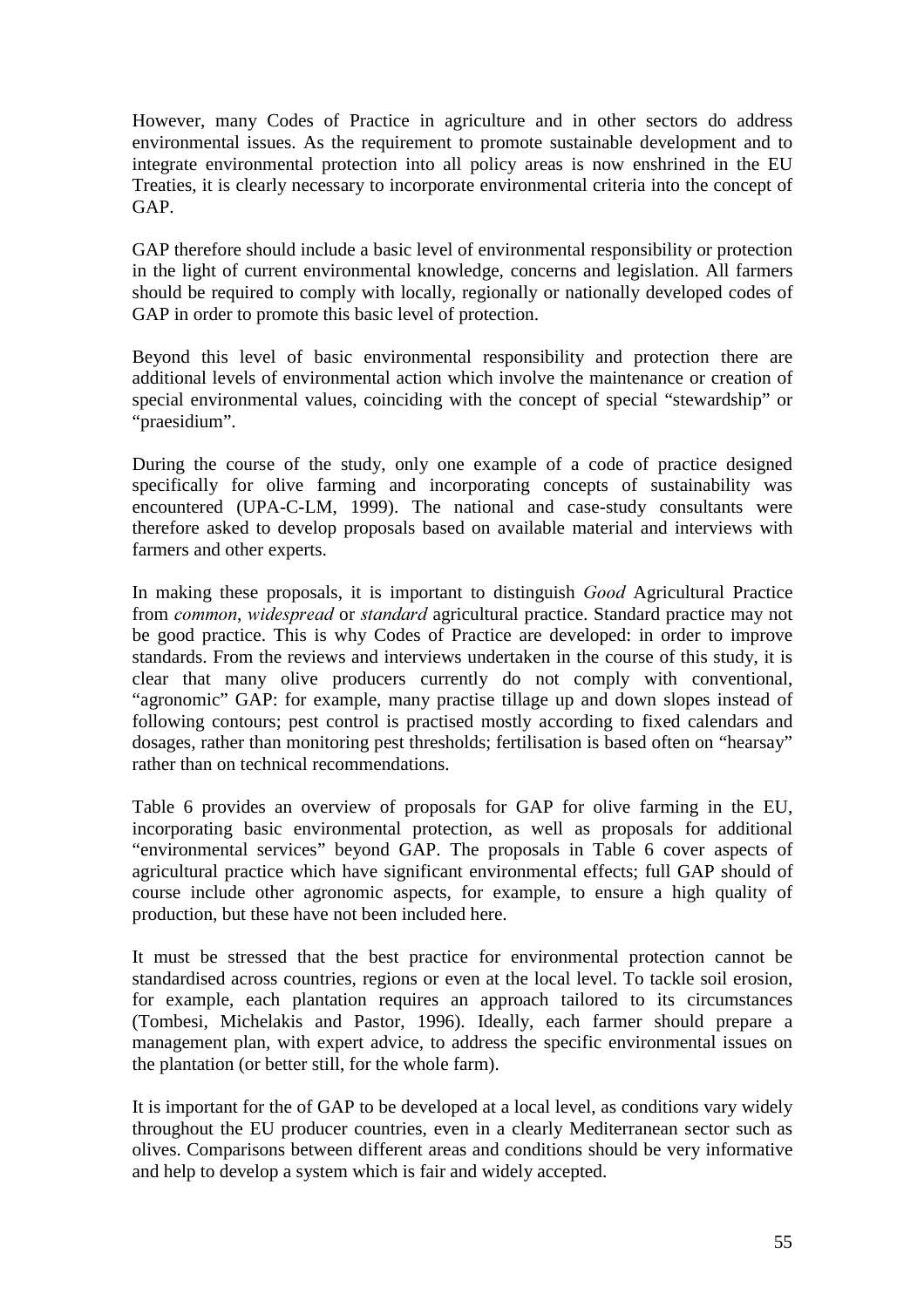More detailed GAP proposals for specific areas are provided in the case studies (see Annexes).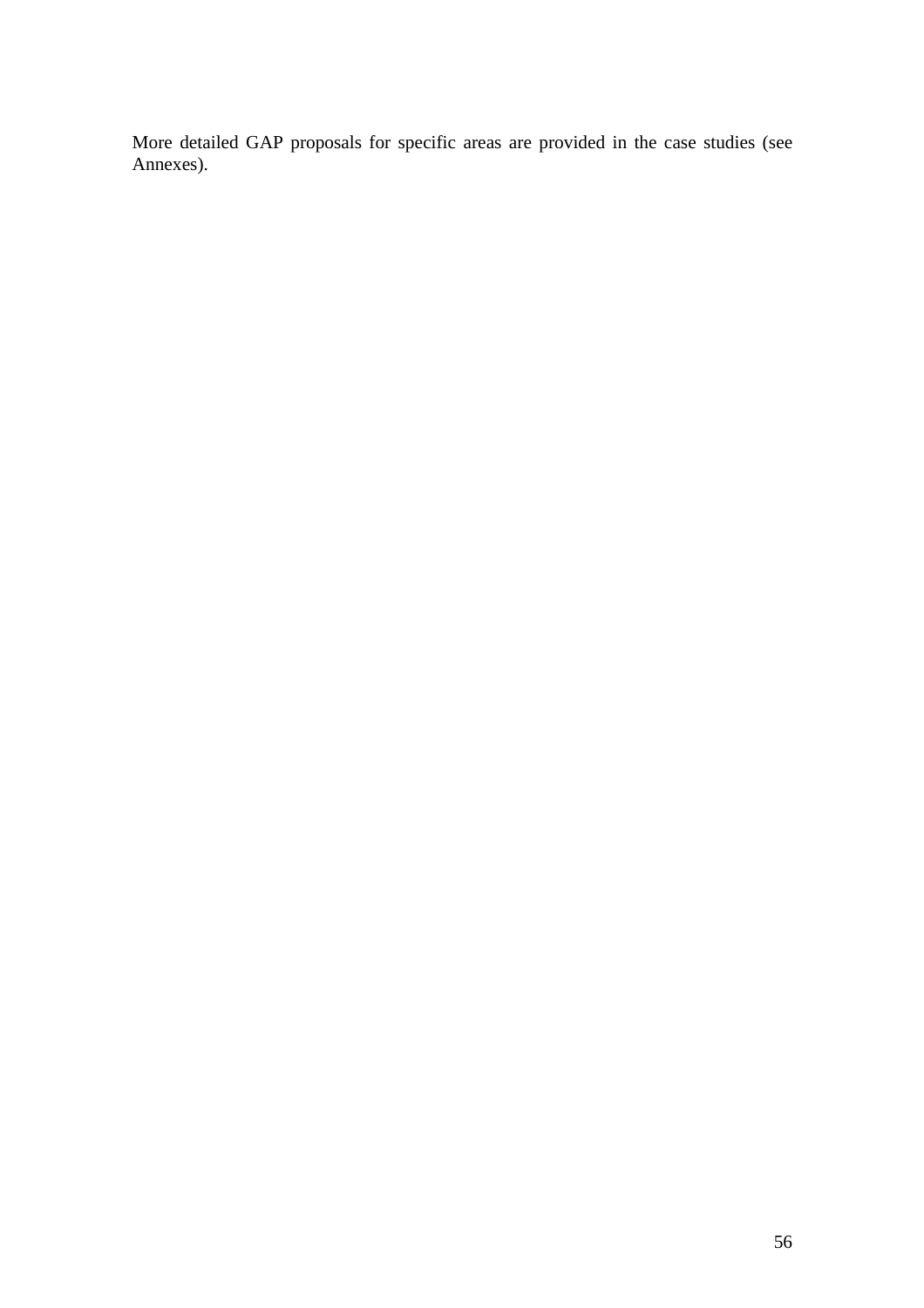|                                 | rabic 0. Odminiary or proposals for Oood Agnoditation ractice and additional Environmental Ocrvices in oirve rammig<br><b>Proposed Good Agricultural</b> | <b>Costs to farmers</b>             | <b>Environmental services in return</b>                        | <b>Costs to farmers</b>             |
|---------------------------------|----------------------------------------------------------------------------------------------------------------------------------------------------------|-------------------------------------|----------------------------------------------------------------|-------------------------------------|
|                                 | Practice incorporating basic                                                                                                                             |                                     | for agri-environment payments                                  |                                     |
|                                 | environmental protection (1)                                                                                                                             |                                     | $(in addition to GAP)$ (2)                                     |                                     |
| Weed control                    | Till slopes following contours. Till                                                                                                                     | No significant costs if permanent   | Maintain a permanent cover with                                | Costs of machinery (mower) and/or   |
| / understorey                   | no more than twice per year                                                                                                                              | vegetation is managed with          | mechanical mowing and/or                                       | bringing in livestock.              |
| management                      | (shallow tillage with harrow).                                                                                                                           | herbicides - possibly reduced costs | livestock. Occasional tillage (every                           |                                     |
|                                 | Allow vegetation to develop during                                                                                                                       | and improved yields. Mechanical     | 1-4 years) if necessary, following                             |                                     |
|                                 | Autumn-Spring period to reduce                                                                                                                           | mowing requires purchase or rental  | GAP.                                                           |                                     |
|                                 | erosion and run-off.                                                                                                                                     | of mower.                           | Plough and disk harrow not                                     |                                     |
|                                 | On slopes $>5\%$ , maintain                                                                                                                              |                                     | permitted.                                                     |                                     |
|                                 | permanent cover between tree rows                                                                                                                        |                                     | Residual herbicides not permitted.                             |                                     |
|                                 | (superficial tillage at most once per                                                                                                                    |                                     |                                                                |                                     |
|                                 | year).                                                                                                                                                   |                                     |                                                                |                                     |
| <b>Measures to</b>              |                                                                                                                                                          |                                     | Reduce vulnerability of soil by                                | Transport and spreading costs of    |
| conserve soil                   |                                                                                                                                                          |                                     | adding organic matter.                                         | organic matter.                     |
| and reduce                      |                                                                                                                                                          |                                     | Create small earth works to reduce                             | Cost of earthworks.                 |
| run-off (in                     |                                                                                                                                                          |                                     | run-off on steep slopes.                                       | Cost of maintaining terraces.       |
| addition to                     |                                                                                                                                                          |                                     | Maintain all existing terraces and                             |                                     |
| above)<br><b>Fertiliser use</b> | Follow regional guidelines for                                                                                                                           | No cost to the farmer. Possible     | their supporting walls.<br>Fertilise on basis of soil and leaf | Soil and leaf analysis is expensive |
|                                 | quantity and timing of fertiliser                                                                                                                        | savings from reducing excessive     | analysis of crop requirements.                                 | (e.g. 50 Euro/ha/year). Overall     |
|                                 | application in order to minimise                                                                                                                         | fertiliser application.             | Follow principles of integrated or                             | organic production costs are        |
|                                 | risk of run-off, leaching and soil                                                                                                                       | Possible increase in yields due to  | organic production (minimise or                                | estimated 20% higher than           |
|                                 | acidification.                                                                                                                                           | improved fertilisation.             | eliminate use of chemical                                      | conventional.                       |
|                                 |                                                                                                                                                          |                                     | fertilisers).                                                  |                                     |
| Pest control                    | Only treat pests when above                                                                                                                              | No costs to farmer if monitoring    | Minimise use of chemical (and                                  | Integrated production involves      |
|                                 | thresholds on advice of local                                                                                                                            | and advice is provided by           | biological) insecticides following                             | minimal extra costs for farmer if   |
|                                 | advisor. Follow regional guidelines.                                                                                                                     | authorities or other bodies.        | principles of integrated or organic                            | pest monitoring and advice is       |
|                                 | No aerial spraying. Minimise                                                                                                                             | Possible savings from reducing      | production.                                                    | provided by authorities or other    |
|                                 | pollution (air and water) pollution                                                                                                                      | excessive insecticide application.  |                                                                | bodies (co-ops., etc).              |
|                                 | and impacts on fauna.                                                                                                                                    | Possible improved production due    |                                                                | Organic production costs are 20%    |
|                                 |                                                                                                                                                          | to improved control.                |                                                                | higher than conventional.           |

Table 6: Summary of proposals for Good Agricultural Practice and additional Environmental Services in olive farming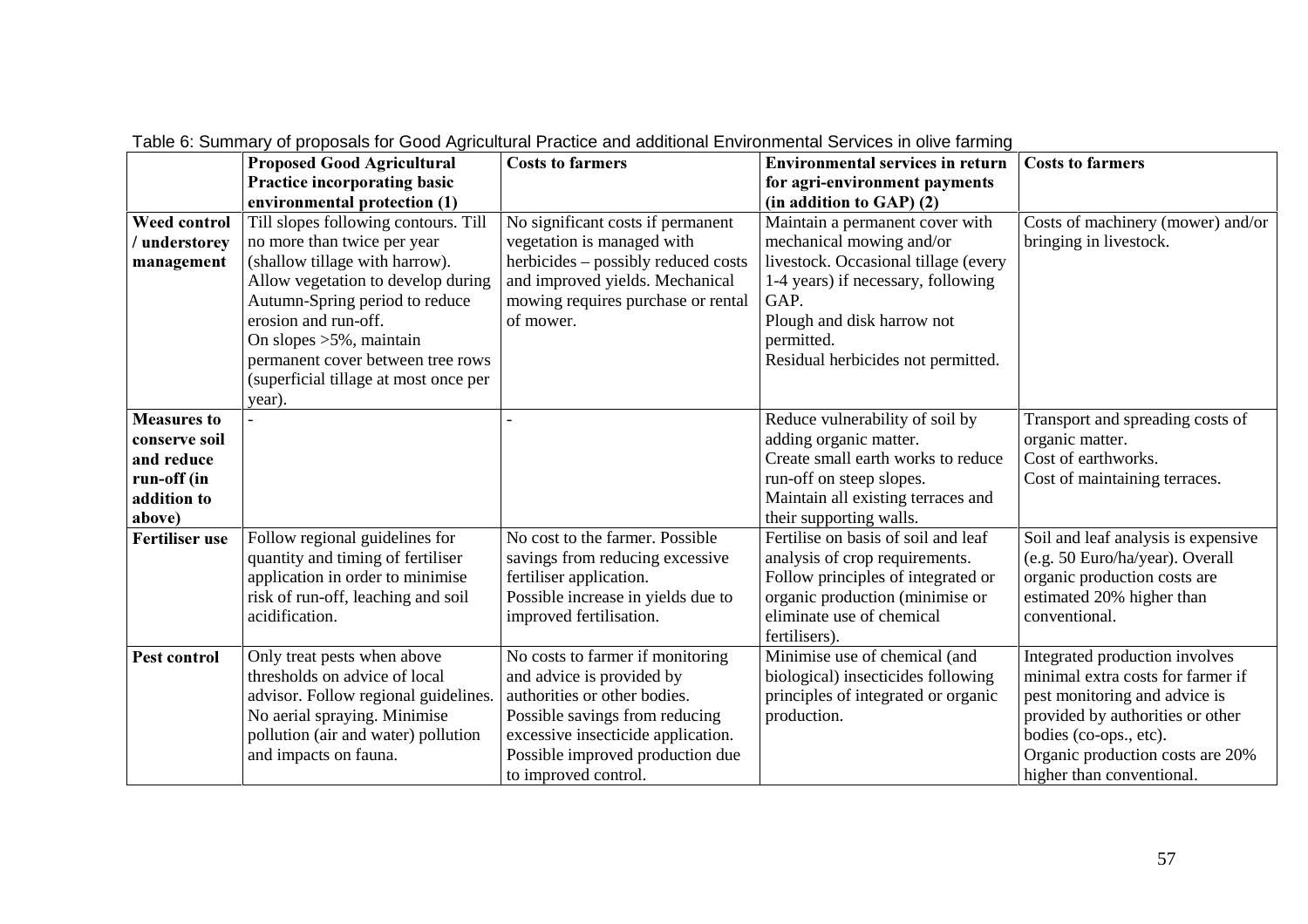|                           |                                                                                                                                                                                                                                                         |                                                                                                       | able c. Cammany or proposale for Cood Agricultural Fractice and additional Ermitorinomal Cornect in Olive ramming (commutacy)                                                                                                            |                                                                                                                                                                                                                                                                                                                                                         |
|---------------------------|---------------------------------------------------------------------------------------------------------------------------------------------------------------------------------------------------------------------------------------------------------|-------------------------------------------------------------------------------------------------------|------------------------------------------------------------------------------------------------------------------------------------------------------------------------------------------------------------------------------------------|---------------------------------------------------------------------------------------------------------------------------------------------------------------------------------------------------------------------------------------------------------------------------------------------------------------------------------------------------------|
| <b>Irrigation</b>         | Respect all laws on water extraction<br>and sinking of bore holes. Respect<br>established limits (laws and codes)<br>on water use according to crop<br>needs and sustainable water<br>management. Reduce water losses<br>to minimum.                    | Reducing water use and losses may<br>require investment in repair and/or<br>replacement of equipment. | Irrigate only in exceptional<br>circumstances (drought years,<br>newly planted trees) and not in<br>areas with water scarcity or where<br>irrigation infrastructure is a<br>significant threat to environmental<br>or landscape quality. | Under the current support regime<br>and very low water costs, ceasing<br>irrigation implies a considerable<br>loss of income. This loss would be<br>smaller if subsidies were de-<br>coupled from production and/or if<br>environmental and public costs<br>were internalised in water charges.                                                         |
| <b>Tree</b><br>management | Avoid excessive pruning. Do not<br>burn prunings – these should be<br>chipped and incorporated in the<br>soil. Maintain a proportion of old<br>trees when replanting or increasing<br>tree density.                                                     | Chipping pruning residues has<br>significant costs in machinery and<br>labour.                        | Maintain all old trees.                                                                                                                                                                                                                  | This service implies not being<br>allowed to rationalise production by<br>replanting old groves, hence there is<br>a restriction on increasing<br>productivity.<br>However, removing and replanting<br>old trees is expensive and normally<br>only undertaken with grant-aid.<br>Grubbing-out probably would not<br>occur if subsidies were de-coupled. |
| <b>New</b><br>plantations | Comply with existing laws on land-<br>use planning, EIA, etc. Avoid<br>planting in sensitive habitat and/or<br>landscape areas (e.g. steppes,<br>forest). No planting on slopes over<br>20% except with existing terracing<br>or permanent grass cover. | No costs.                                                                                             | Maintain or create natural and<br>semi-natural elements, such as field<br>boundaries, dry-stone walls,<br>patches of scrub, other tree species,<br>etc.                                                                                  | Costs depend on the situation of<br>each farm and the type and extent<br>of features created and maintained.                                                                                                                                                                                                                                            |
| Care of<br>biodiversity   | Comply with existing laws on<br>species and habitat protection.                                                                                                                                                                                         | No costs.                                                                                             | Maintain and improve habitats and<br>biodiversity. Following guidelines<br>of official biodiversity strategies.                                                                                                                          | Costs depend on the situation of<br>each farm and the type and extent<br>of features created and maintained.                                                                                                                                                                                                                                            |
| Care of<br>landscape      | Comply with existing laws on<br>landscape protection.                                                                                                                                                                                                   | No costs.                                                                                             | Maintain all landscape features and<br>improve, following guidelines of<br>official landscape strategies.                                                                                                                                | Costs depend on the situation of<br>each farm and the type and extent<br>of features created and maintained.                                                                                                                                                                                                                                            |

Table 6: Summary of proposals for Good Agricultural Practice and additional Environmental Services in olive farming (continued)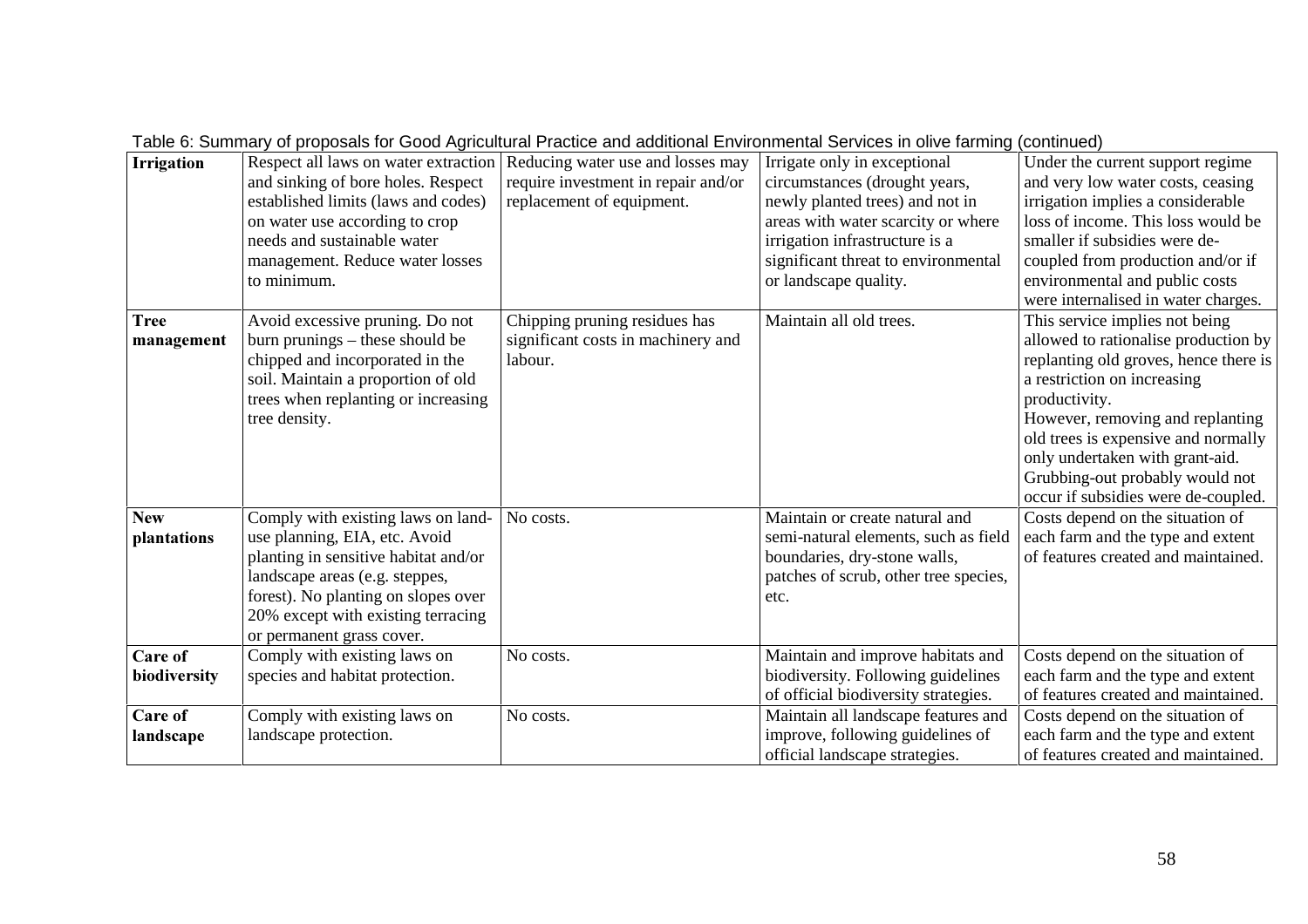#### 7.3.2 Practical application of environmental conditions to olive support payments

The present study concludes that in order to promote improved farming practices and environmental effects, as well as to ensure that plantations receiving aid are kept in good management, all CAP payments to olive farms should require compliance with GAP incorporating basic environmental protection and responsibility. All of the consultants involved and the majority of interviewees considered this an essential step for integrating environmental protection into the olive regime, whether or not there is a change from production to area payments.

In general, people consulted in the course of this study (including extension advisors currently involved in making farm inspections for compliance with the CAP arable regime and agri-environment schemes) felt that cross-compliance could be applied effectively to olive farming, if appropriate conditions and criteria are established.

The findings of this study indicate that the definition in Article 28 of Regulation 1257/1999 for "usual good farming practice" as "the standard of farming which a reasonable farmer would follow in the region concerned", should be applied with care, as the predominant olive farming practices in some regions appear to be unsustainable and cause significant environmental degradation.

New codes of good practice should aim to address this situation by improving existing practices. Such codes should be drawn up at the level of areas which are homogeneous in agricultural and environmental terms, with the full participation of agricultural and environmental authorities and non-government experts and bodies. At the same time, an EU framework is needed in order to ensure that standards are set at comparable levels between one region and another.

An interesting precedent is provided by the cross-compliance measures applied in the USA from the 1980s, especially since one of the principal environmental problems addressed by these measures was soil erosion. Farmers with highly erodible crop land were required to draw up and implement a soil-conservation plan in order to be eligible for crop support payments. These plans include options such as conservation tillage, contouring and the construction of terraces (Baldock and Mitchell, 1995).

Positive results seem to have been achieved in this case by requiring a change in "standard" farming practices in areas sensitive to erosion. Of the 59 million hectares identified as highly erodible at the start of the programme in the mid-1980s, conservation plans had been approved on 57 million hectares and fully applied on 34 million hectares by the early 1990s (USDA, 1993 quoted in Baldock and Mitchell, 1995).

In drawing up codes of GAP, certain common principles should be followed. For example, a report produced by the Institute for European Environmental Policy in 1995 suggested some basic criteria for defining minimum environmental conditions: relatively low cost of compliance for farmers; clear environmental benefits; administrative workability; monitorability; enforceability and familiarity to farmers (Baldock and Mitchell, 1995).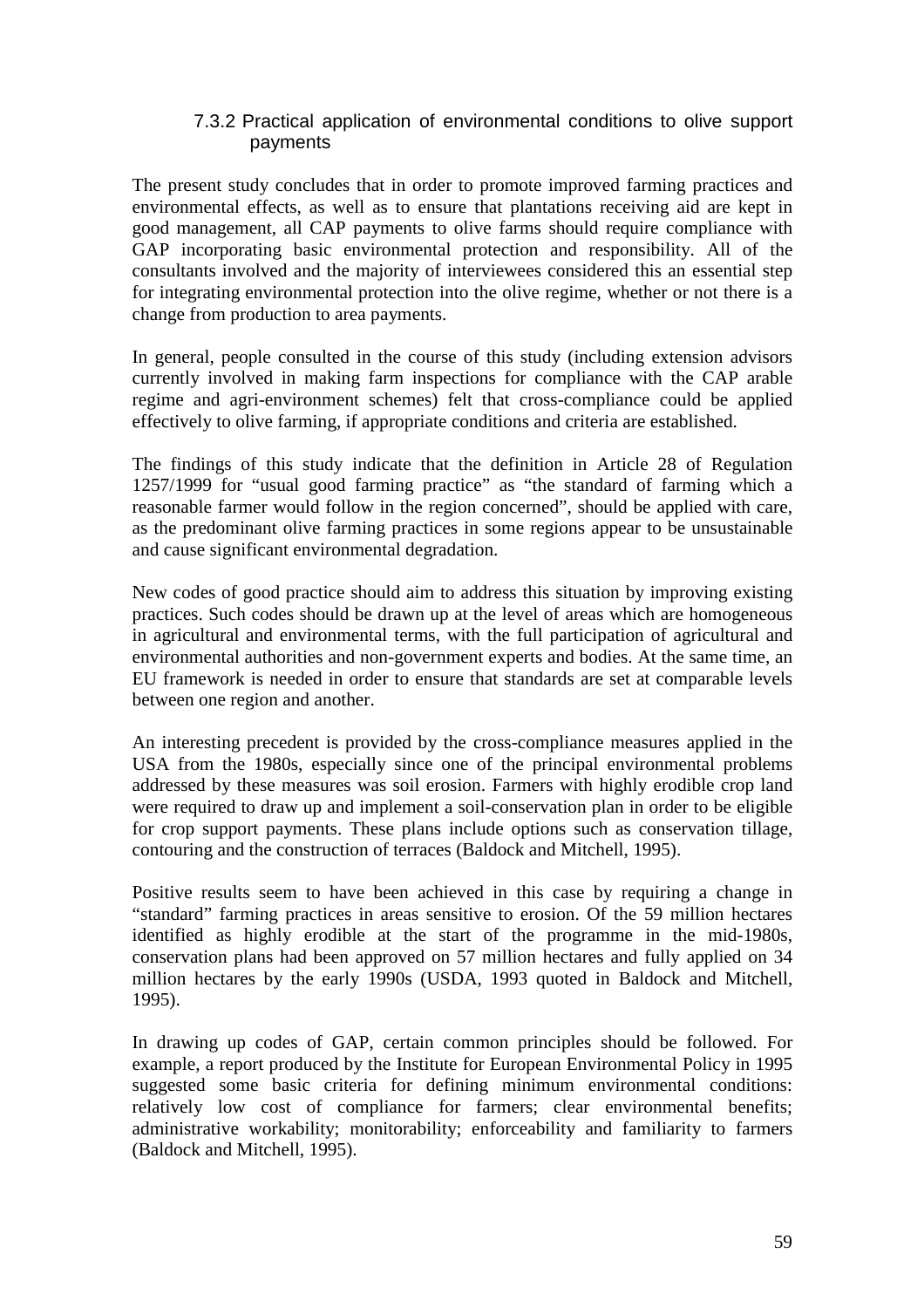In some particularly sensitive situations, it may be necessary to incorporate stricter environmental requirements into GAP in order to achieve a basic level of protection. Examples of such situations might include:

- Severely depleted aquifers or surface waters, where exceptional restrictions beyond existing limits are needed in order to restore the resource to a sustainable level.
- Land highly vulnerable to erosion (for example, vulnerable soil types on exceptional slopes in areas with torrential autumn rains).
- Areas with exceptionally high fire risks (restrictions would include no use of fire as a management tool, e.g. for scrub control).
- Presence of protected species and/or habitats requiring especially sensitive or specific management practices.

The payment of additional aid for compliance with stricter conditions could be implemented by means of the scheme for "less-favoured areas and areas with environmental restrictions" under Article 13(b) of Regulation 1257/1999 (this can be applied only to compensate for economic losses resulting from the implementation of Community environmental legislation). However, currently the Less Favoured Areas scheme operates on a very crude level of geographic zones and a large proportion of olive farmers are excluded due to the criteria applied (for example, minimum farm size, only full-time farmers are eligible, etc.).

Another possibility in this situation is to pay financial assistance under agrienvironment schemes (as happens now under many 2078/92 programmes). This would be permitted under the new EU Rural Development Regulation only if the undertakings paid for are considered as environmental services which go beyond GAP. See 7.4.1 below. Also, the budget currently available for this programme is not sufficient to allow its application on a very wide scale in the main olive-producing regions.

Alternatively, if production subsidies are converted into a new olive area payment, this payment could be weighted or "modulated" in order to provide more support for olive groves in areas with particular environmental values and/or handicaps.

Finally, an attempt was made in the present study to address the question of costs to farmers of complying with GAP. In many cases, it was found that compliance would involve no costs, or that the farmer would have potential economic benefits through reduced costs and/or improved production (quantity and/or quality). However, with certain specific exceptions, it is very difficult to quantify these costs and benefits at present. In many cases, the outcome will depend on the circumstances of each particular holding. Such calculations should be undertaken at the local level through consultation with a wider group of farmers and other experts.

- 7.4 Rural Development Regulation 1257/1999
	- 7.4.1 Agri-environment programmes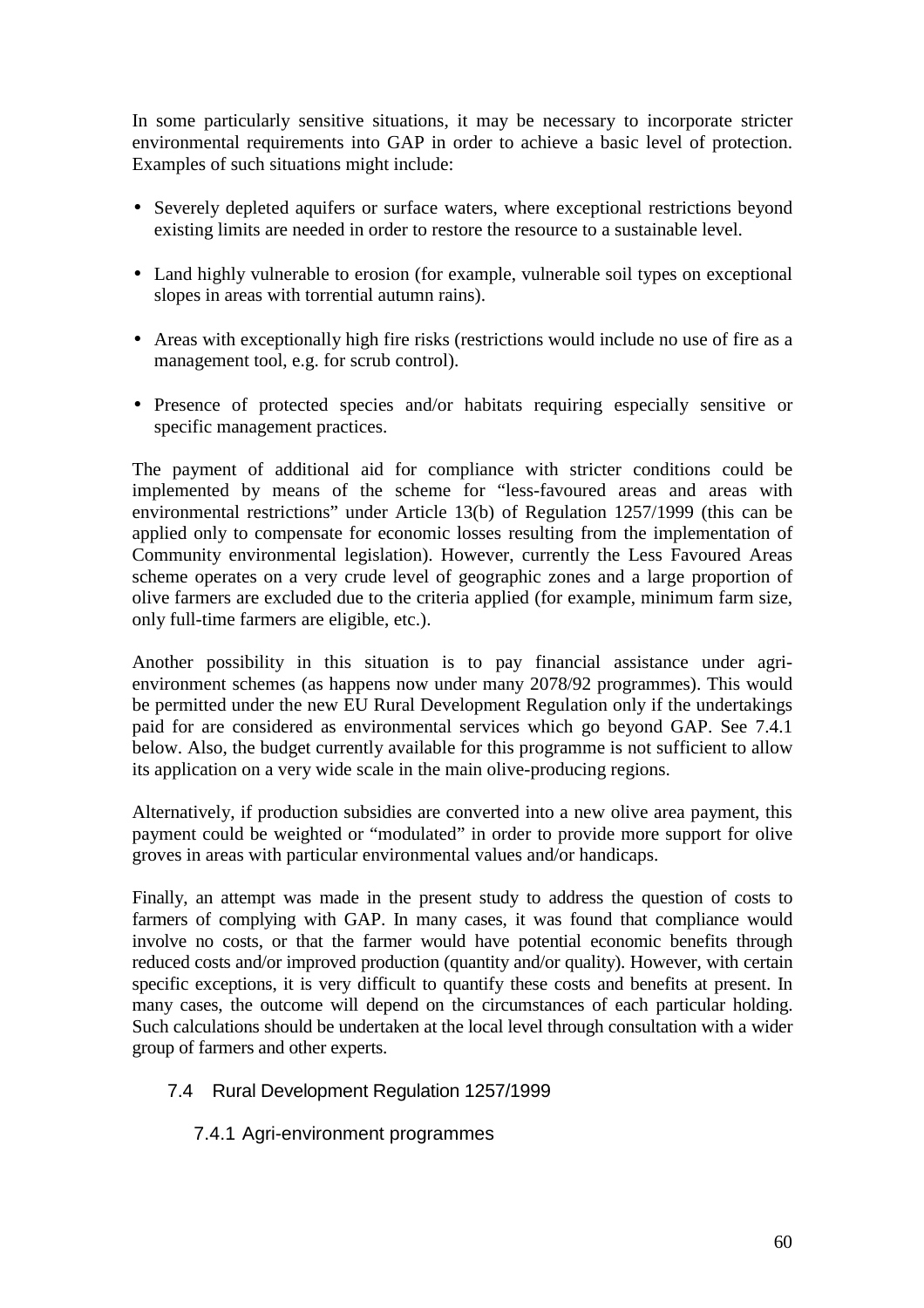During the eight years since they became obligatory for Member States under Regulation 2078/92 (and 15 years during which they have existed at least as an option) agri-environment programmes have been established slowly and often ineffectively in the case of olive farming.

Data are not available from the EC on the uptake of agri-environment measures by farming sector, but from the national and case studies it is apparent that, with the exception of Portugal, only an extremely small fraction of the current olive area is under agri-environment contracts. Most of these are for organic production, with rules which do not address directly two of the principal environmental concerns: soil and water conservation. Overall, agri-environment programmes have failed to address the scale and range of environmental issues identified in the present study.

Measures for promoting "integrated production", of particular environmental interest in more intensively farmed areas, have been developed extremely slowly, with limited results to date due to delayed or ineffective implementation (see Puglia and Moura case studies). Also, these programmes have different criteria depending on the region and/or country. It is important that the conditions for integrated production should include criteria relating to soil and water conservation and fertilisation, and not merely to pest control.

Agri-environment measures specifically designed for traditional olive groves, with features such as terraces and dry-stone walls, have been implemented on a significant scale only in Portugal. This is a striking absence in the case of the other three Member States covered by the study, given that traditional olive farming is a particular and valuable feature of the Mediterranean landscapes in these countries, a fact that is reflected extensively in existing literature.

There is an urgent need for all of the Member States concerned to develop comprehensive and effective agri-environment programmes for olive farming. These should not be limited to particular cultivation systems, such as organic and integrated production, as such systems generally do not address the full range of environmental issues concerning olive farming. Programmes should aim to integrate a set of measures with a view to addressing the range of environmental issues. Examples are shown in Table 7.

Table 6 (last column) summarises the type of conditions that should be required in agrienvironment programmes as distinct from conditions for Good Agricultural Practice. They should have clear aims and quantifiable objectives, with monitoring programmes to ensure that results are achieved or, if not, that the programmes are revised.

To promote benefits more effectively, it would be desirable if all farms receiving agrienvironment aids were required to produce and maintain an integrated farm management plan, specifying environmental objectives and practices to be followed. The costs of these plans could be covered by a specific payment under the agrienvironment schemes.

Comprehensive programmes of this sort potentially could result in significant new employment in marginal rural areas in activities such as: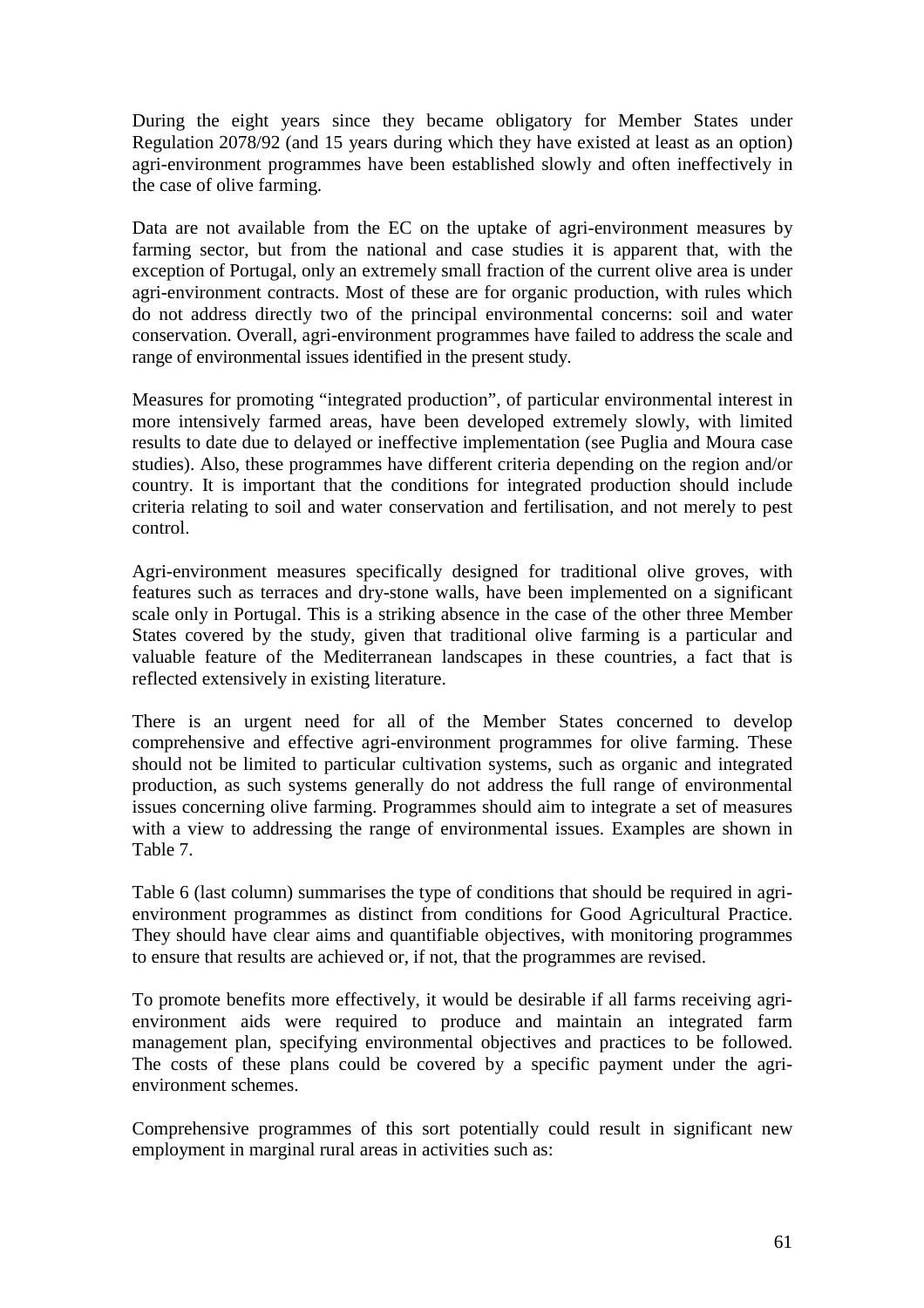- The maintenance and restoration of landscape and habitat features which are currently abandoned, including terraces.
- More labour-intensive farming systems, such as organic systems and systems involving livestock raising in association with olive plantations.
- Development and monitoring of integrated farm management plans.

Such programmes should also increase the tourist value of marginal areas through improved landscape value.

| Environmental aim                   | <b>Actions to be promoted</b>                                                  |
|-------------------------------------|--------------------------------------------------------------------------------|
| Soil conservation                   | Maintenance of terraces and walls. Establishment of permanent                  |
|                                     | grass-cover systems <i>(inerbimento)</i> maintained without residual           |
|                                     | herbicides with additional incentives for control by sheep grazing.            |
|                                     | Adoption of organic systems involving specific commitments to                  |
|                                     | improve soil fertility and resistance to erosion through increased             |
|                                     | organic matter.                                                                |
|                                     | Creation of small earth works to reduce run-off on steep slopes.               |
|                                     | Sensitive afforestation of plantations on extreme slopes.                      |
| Sustainable water use               | Conversion of irrigation to "deficit systems" for use only in                  |
|                                     | critical circumstances, such as drought. This would reduce                     |
|                                     | extraction in areas with over-exploited resources.                             |
| Landscape                           | conservation Maintenance of all existing landscape features (walls, buildings, |
| and improvement                     | hedges, trees), removal of constructions which degrade landscape,              |
|                                     | establishment of new features in harmony with landscape.                       |
| conservation<br><b>Biodiversity</b> | Maintenance of all existing habitats and creation of new habitats              |
| and improvement                     | (natural vegetation, small ponds, etc.                                         |
|                                     | Measures to favour species conservation.                                       |

Table 7: Environmental aims to be pursued through agri-environment measures

# 7.4.2 Rural development measures

Structural policies (FEOGA-Guidance horizontal measures and Objective 1 regional programmes) have added to the impetus for intensification, promoting actions such as grubbing out of old olive groves and the establishment of new plantations with irrigation (see Portugal and Italy national overviews).

They have also funded some important initiatives for improving environmental integration, such as funding for ATRIAs (*Agrupaciones para Tratamientos Integrados en Agricultura*) in Spain. These are associations of farmers which employ a technical adviser to promote a more rational use of pesticides by means of integrated pest control – see Spain national overview. To date, the scope of these initiatives has been somewhat restricted due to the limited availability of funding, but they provide a model which should be developed further and on a larger scale.

Measures providing farm investment aid and aid for setting-up young farmers exclude a very large number of small olive farms which do not meet the eligibility requirements concerning economic viability. Apart from being "condemned" in this way to perpetual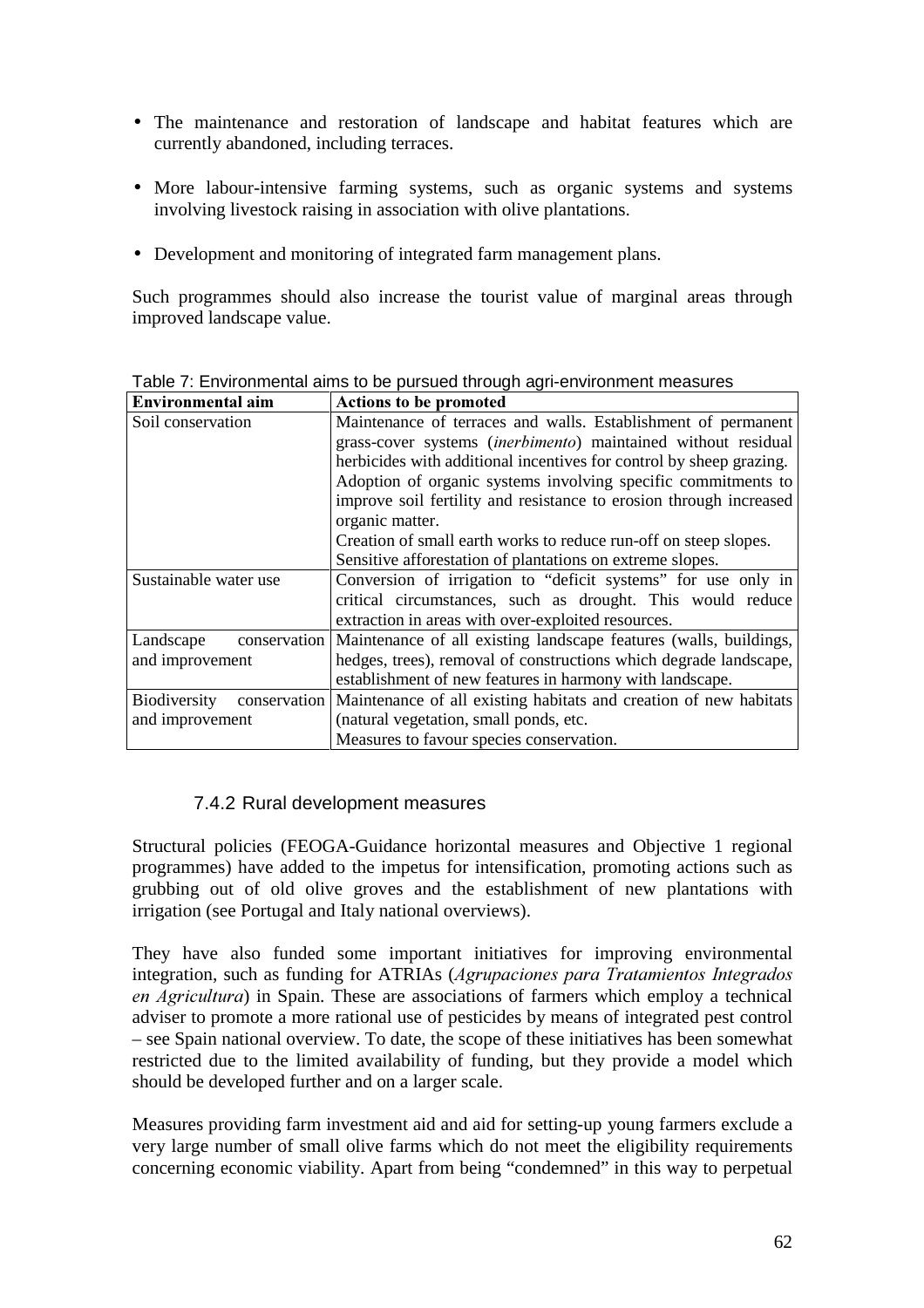non-viability (by definition, they are also excluded from diversification aid), such farms also have not been able to receive aid for environmental improvements, such as restoring stone walls, old buildings or other features (see Toscana and Cáceres case studies).

To be sustainable in socio-economic terms and reduce the threat of abandonment, olive farming in many marginal areas requires a concerted programme of awareness-raising, training, incentives and investment aids. Until now, horizontal and regional programmes funded by FEOGA have tended to focus on increasing productivity and quality in areas that are not marginal, in the context of the region in question. Initiatives such as LEADER offer interesting opportunities, but only on a limited scale until now.

Specific programmes aimed at addressing the needs of the olive sector in the most marginal areas are needed, with a view to:

- Improving farming practices through advisory, training and information programmes. These should apply to environmental aspects and also factors such as and cultivation and harvesting techniques to improve quality.
- Improving farm structures and co-operation between farmers.
- Improving the "valorisation" of natural and cultural values through labelling and marketing schemes.
- Promoting agro-tourism and other forms of diversification on olive farms.

These points were made strongly by many of the people interviewed during the study in all countries.

### 8 PRACTICAL SUGGESTIONS FOR INTEGRATING ENVIRONMENTAL PROTECTION INTO EXISTING POLICIES

Based on the information provided by all of the national and case studies and the discussion presented above, this report proposes the following policy framework for integrating environmental concerns into the CAP olive regime:

- The change from production support to a flat-rate area payment unrelated to production or yields. With the current olive regime budget and total EU olive area, a flat-rate payment would equate to approximately Euro 450 per hectare. A minimum number of trees per hectare should be established, low enough to allow very extensive, traditional plantations to benefit (e.g. 40-50 trees per hectare). Scattered trees not in plantations and with an overall density below this limit could be paid the same level of aid, but converted to a tree-basis.
- All olive producers receiving CAP support would be required to comply with locally-established codes of Good Agricultural Practice (GAP) incorporating basic environmental protection, within an EU framework.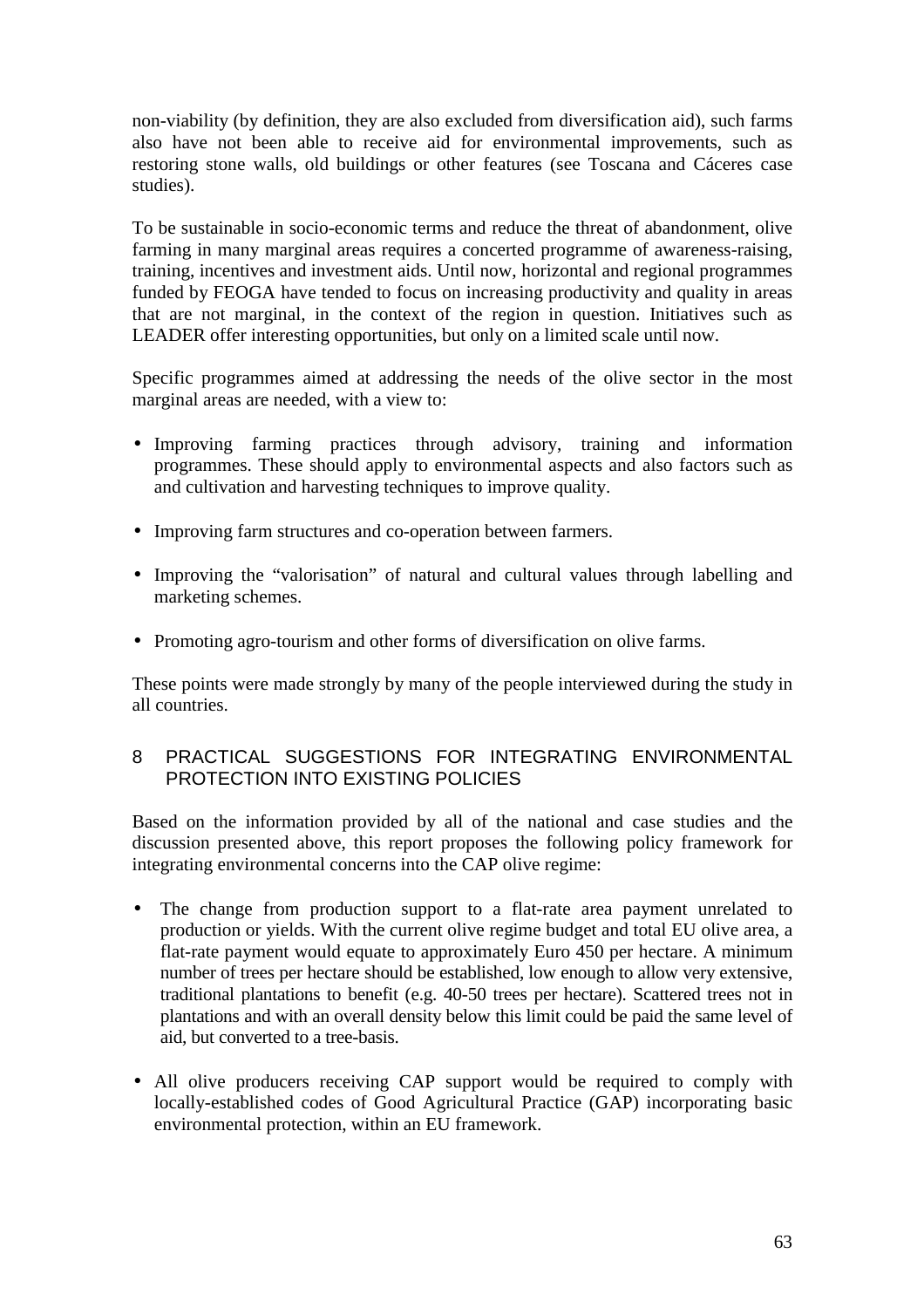- A higher level of area payment could be introduced (for example under the Less Favoured Areas scheme or within the proposed area-payment support scheme) for plantations in environmentally very sensitive areas and for which GAP is more demanding and implies a higher cost than in other areas.
- Agri-environment programmes would offer payments to all olive farmers in return for additional environmental services beyond GAP under schemes designed to address specific environmental priorities in the region or area.

Under a flat-rate area payment of Euro 450 per hectare, the level of support per hectare for the average, semi-intensive plantation producing around 2,500 kg of olives per hectare would be similar to at present. The support for marginal plantations would be considerably higher than at present whereas there would be a reduction from the current level of support for the most intensive plantations.

For the many marginal plantations which are not economically viable under the current regime, this higher and more consistent payment could greatly reduce the threat of abandonment and associated environmental problems.

The authors believe that the policy recommendations made in this study could, if implemented effectively, result in:

- Reduced environmental impacts of intensified olive farming, with effective maintenance and improvement of existing environmental values.
- Reduced economic losses resulting from the over-exploitation and degradation of natural resources, especially soil and water.
- Improved incomes, viability and employment on olive farms in marginal rural areas.
- Reduced production incentive leading to less risk of structural surpluses and thus more stable prices and improved viability for marginal farms.
- Practical control of payments, so that plantations established since 1998 would not receive production support, as intended by Regulation 1638/1998.

### 9 REFERENCES

Accademia Nazionale di Agricoltura, 1992. Agricoltura e Ambiente. Edagricole.

Agricultura, 1998a. *El problema eterno de la erosión*. Editorial in Agricultura No. 794, September 1998. Editorial Agrícola Española, S.A. Madrid.

Agricultura, 1998b. *Programación de riegos en olivar en la provincia de Jaén*: recomendaciones de riego para el olivar en el año 1998. Agricultura No. 795, October 1998, p 810. Editorial Agrícola Española, S.A. Madrid.

Agricultura, 2000. *Bruselas "contó" olivares y olivos*. Agricultura No. 812, February 2000, pp 95-96. Editorial Agrícola Española, S.A. Madrid.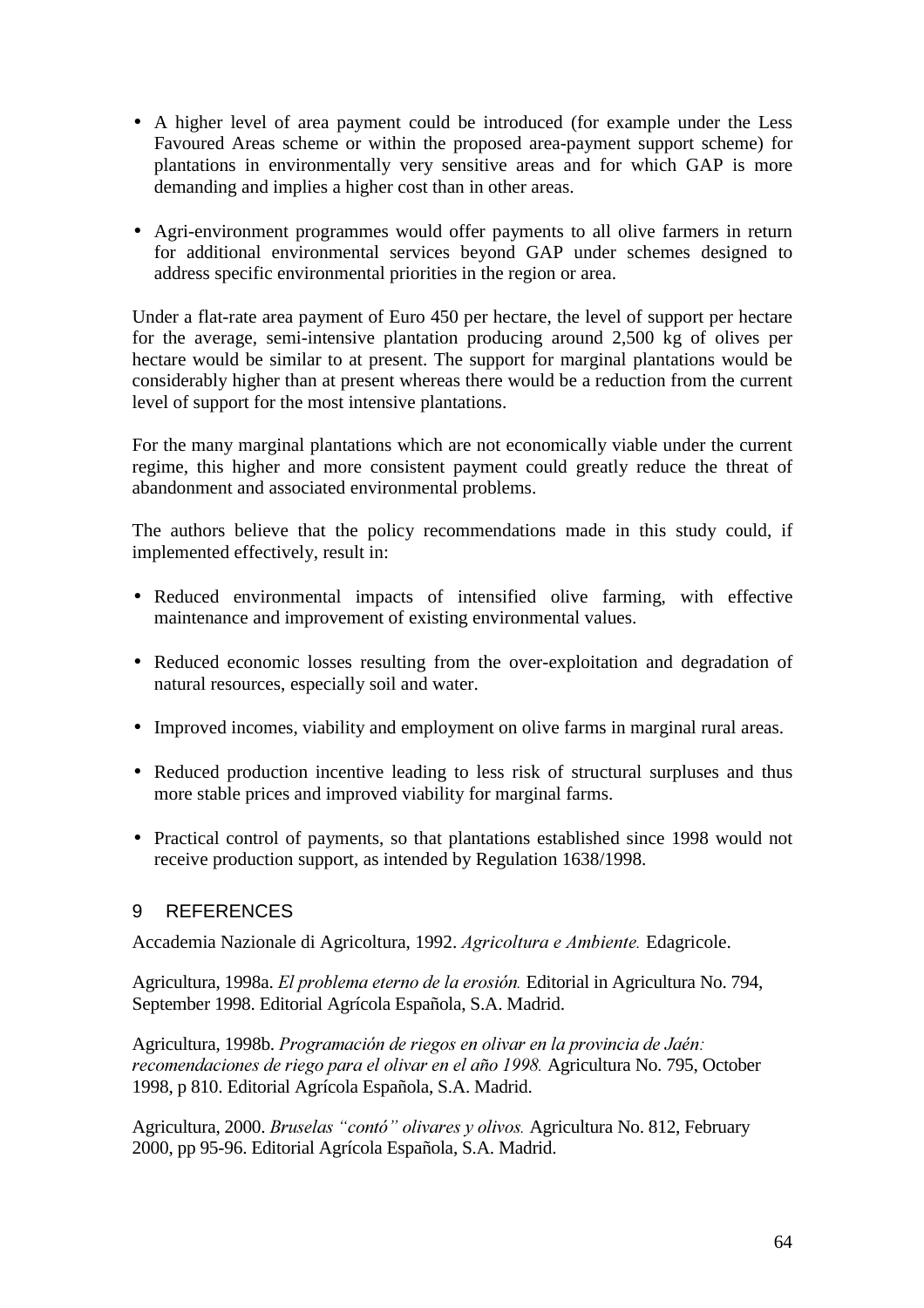Aguilar J.C. and Cuenca A. D., 1997. *Técnicas isotópicas para la cuantificación de la* erosión. Agricultura No. 776, March 1997, pp. 230-234. Editorial Agrícola Española, S.A. Madrid.

Aguilar Ruiz et al, 1995, *El olivar jiennense*. Universidad de Jaén.

Alexandrakis V., 1990. *Effect of Dacus control sprays, by air or ground, on the ecology of Aspidiotus nerii <i>Bouche (Hom. Diaspididae)*. Acta Horticulturae, 286: 339-342.

Alexiou S., Platon N. and Guanella H., 1968. *Ancient Crete*. London, UK.

Allaya M. (ed.), 1988. *The olive economy*. Proc. EC-ICAMAS Ceminar, Tunisia, 20-22 January 1987. Options Mediterrannées, OQEH. Tunis, Tunisia.

AMAB, 1999. *Disciplinare di produzione*. Conditions for obtaining the brand «Garanzia Biologico AMAB». Associazione Mediterranea Agricoltura Biologica.

Anagnostopoulos P. T., 1951. *The origins of the olive tree*. Athens, Greece. (In Greek).

Androulakis I. and Loupasaki M., 1990. Effects of synthetic fertilisers on soil fertility. In: GEO. C. G. *Agrochemicals and Environment*. Proc. GEO.C.G Workshop, Chania, Crete. 7-8 Dec. 1989. Chania, Greece. (In Greek.)

Angelakis A. N., 1993. Integrated water resources management in the region of Crete. In: Water resource management in Crete. Greek Geotechnical Chamber, Dpt. Of Crete. May 27-28, Chania, Crete.

Angelakis A., Kosmas C. and Monopolis D., 1998. Land and water resources and their degradation in the island of Crete, Greece. *Desertification Control Bulletin*, 32: 40-50

ARSIA, 1996. *Disciplinare di produzione integrata olivo.* 

ARSIA, undated. *Regione Toscana "Dieci anni di sperimentazione olivicola in Toscana*".

Associazione Culturale Buggiano Castello, undated. *Atti dei convegni "Premio Le* colline dell'ulivo" 1992-95. Provincia di Pistoia.

Associazione di produttori olivicoli, 1997. *Esperienze di assistenza tecnica in ROLYLFROWXUHQHOODSURYLQFLDGL%DUL*, a cura di ASSO. Pr.Oli.

Balatsouras G., 1994. *The olive tree*. Pelekanos, Athens (In Greek).

Baldari M. and Di Gregorio D., 1997. *Produzioni biologiche e biodiversità: effetti del* Reg. 2078 sull'olivicoltura calabrese. Seminar report.

Baldock D. and Mitchell K., 1995. *Cross-compliance within the Common Agricultural Policy: a review of options for landscape and nature conservation.* Institute for European Environmental Policy. London.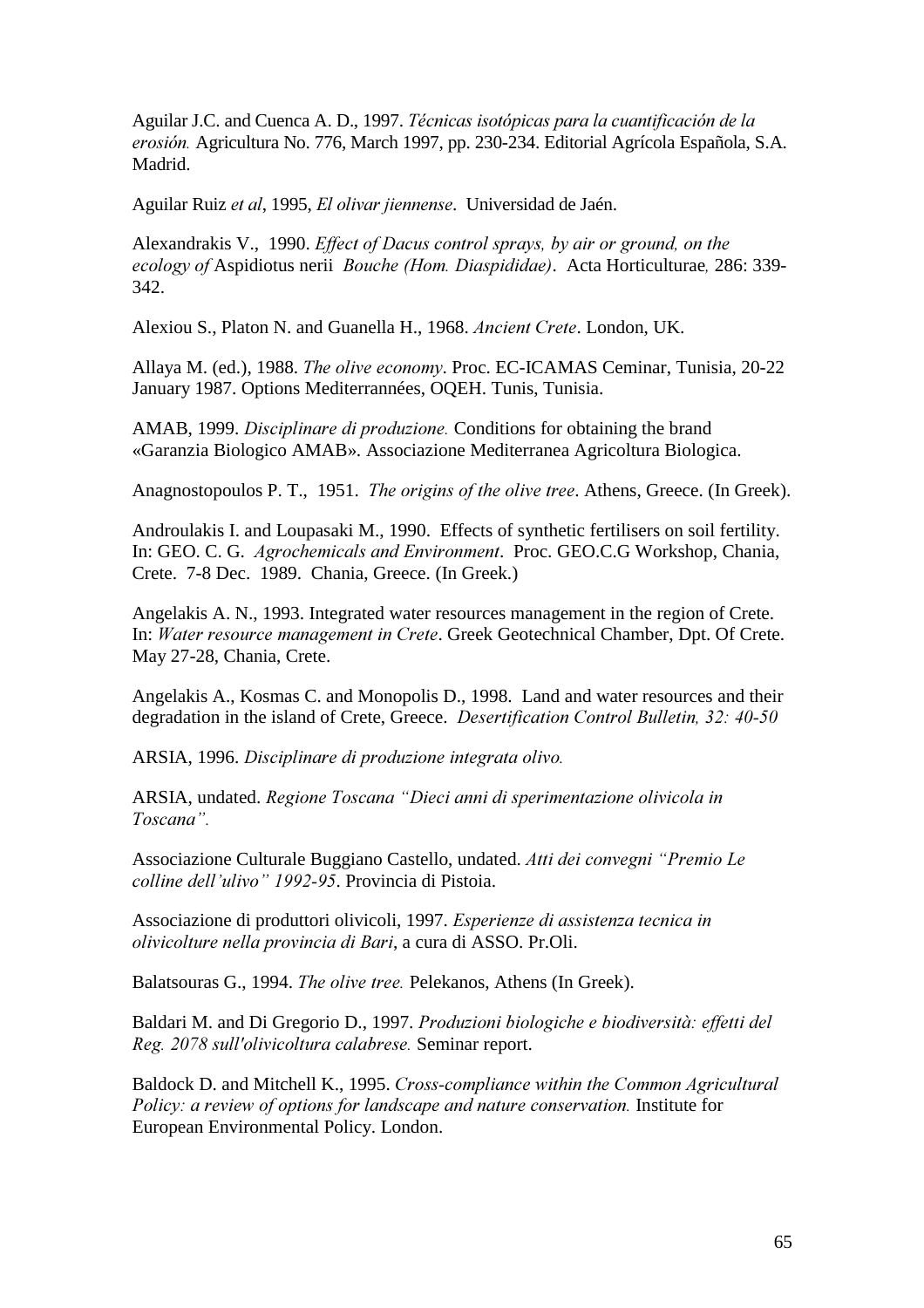Beaufoy G., Baldock D. and Clark J., 1994. *The Nature of Farming: low-intensity farming systems in nine European countries.* Institute for European Environmental Policy, London.

Benvenuti V., 1995. *Agricoltura Ecocompatibile - per ridurre il rischio chimico.* Provincia di Roma.

Briccoli Bati C., undated. Metodi e sistemi dell'impianto degli oliveti. Convegno AIAB, Cosenza.

Buckwell A., Campli M., Davidora S., Hervieu B., Rabinowicz E., Sotte F., Sumpsi Viñas J.S. and Von Meyer H., 1997. Coltivare l'Europa. Liocorno.

Castro C., Guerreiro M., Caldeira F. and Pinto P., 1997. *The Olive Oil Sector in Portugal: General Aspects.* Olivae 66, April 1997. International Olive Oil Council, Madrid.

CEC, 1992. *CORINE* - Soil erosion risks and important land resources in the southern regions of the European Community. EUR 13233. Office for the Official Publications of the European Community. Luxembourg.

Cirio U., 1997. *Agrichemicals and Environmental Impact in Olive Farming*. Olivae 65, February 1997. International Olive Oil Council, Madrid.

Civantos M., 1995. *Development of integrated pest control in Spanish olive orchards.* Olivae N°59: 75-81, December 1995. International Olive Oil Council, Madrid.

CNEL – Consiglio Nazionale dell'Economia e del lavoro, 1998. *La strategia della TXDOLWjQHOODILOLHUDDJULFRORDOLPHQWDUH*, 3rd Dossier, 1998.

Consejería de Medio Ambiente, 1996. *La información ambiental de Andalucía*. Junta de Andalucía. Sevilla.

Consejería de Medio Ambiente, 1997. La información ambiental de Andalucía. Junta de Andalucía. Sevilla.

Consorzio Interprovinciale per il Montalbano, 1993. Montalbano, geologia, flora, *Iguna, storia, arte and Montalbano, itinerari storico-naturalistici, Tamari Montagna* Edizioni.

Convenzione ARSIA e Associazione Ambiente Lavoro Toscana, 1999. *Progetto contabilita' ambientale in agricoltura.* Final report 1999.

Delrio G., 1992. Integrated control in olive groves. In: J. C. van Lenteren, A. K. Minks and O. M. B. de Ponti (ed.) *Biological control and integrated crop protection*: *towards environmentally safer agriculture.* Pudoc, Wageningen, The Netherlands.

Díaz Alvarez M. C. and Almorox Alonso J., 1994. La erosión del suelo. In *Agricultura* y *Medio Ambiente.* El Campo, BBV, Bilbao.

EC, 1997. COM(97)57 final. Commission of the European Communities, Brussels.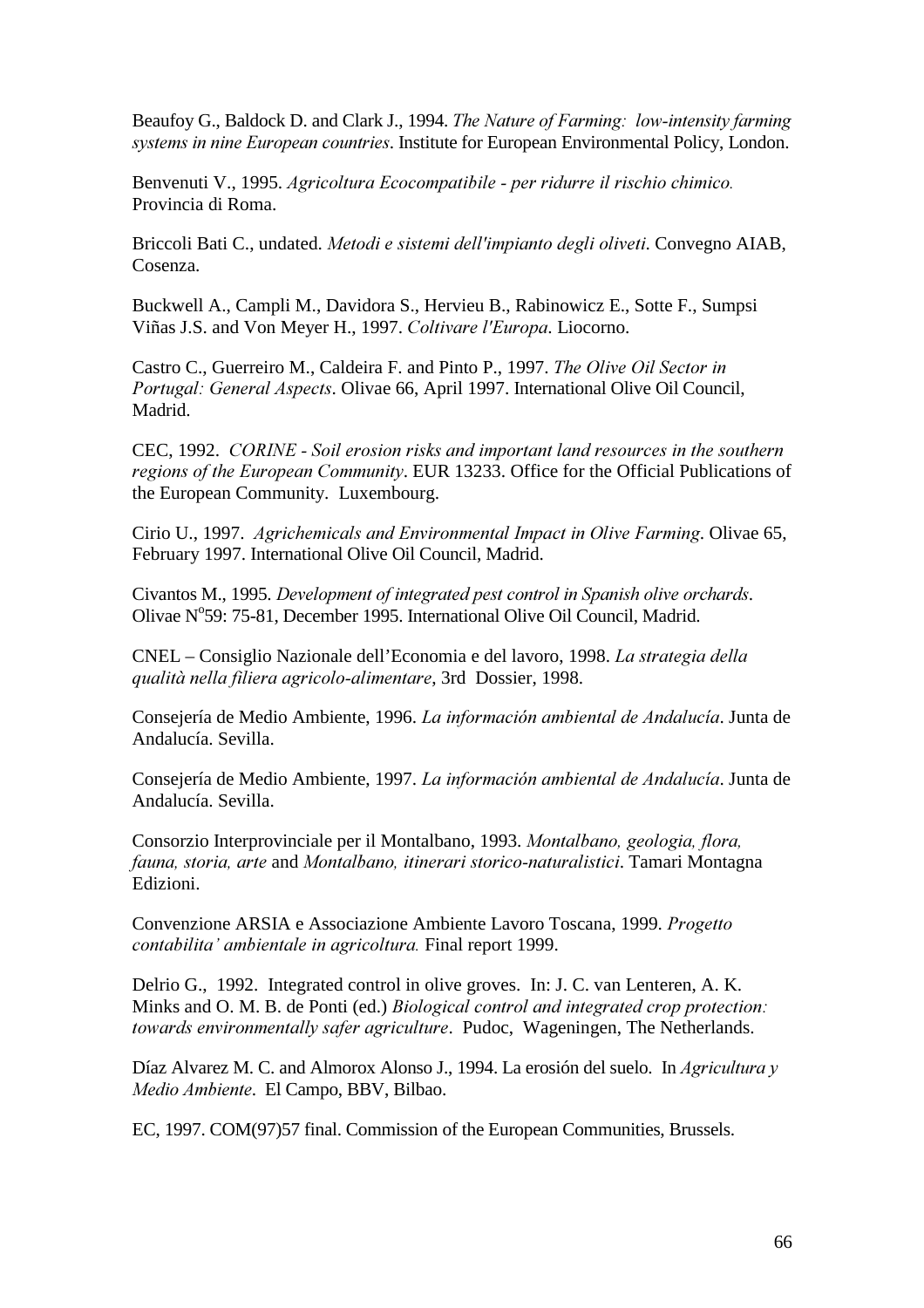EC, 1999. *Directions towards sustainable agriculture*. COM(1999)22 final. Commission of the European Communities, Brussels.

Elaiourgiki, 1996. Information Bulletin, 40 (in Greek).

European Soil Bureau, 1999. *Organic matter in the soils of southern Europe*. European Commission Joint Research Centre. Ispra.

FAO, 1972. *Study of water resources and their exploitation for irrigation in eastern Crete, Greece. Overall study of the Messara plain.* UNDP and FAO, Iraklion, Greece.

Farina A., 1981. *Osservazioni sul comportamento alimentare di alcune specie di uccelli Dasseriformi svernanti in zone coltivate ad olivo.* Atti Congr. S.I.E., Firenze

Fernández Quintanilla C., 1999. *Impacto ambiental de las prácticas agrícolas*. Agricultura No 810, pp. 1092-1096. Madrid.

Fialho M., 1996. *Olival & azeite: recuperar o atraso*. III Congresso da Agricultura Alentejana, Évora, 1.2.1996.

Fontanazza G., 1993. *Olivicoltura intensiva meccanizzata*. Edagricole, Bologna.

Fotopoulos C., Liodakis G. and Tzouvelekas V., 1997. *The changing policy agenda for European agriculture: its implications for the Greek olive-oil sector.* In Tracy, M., (ed.) CAP reform: the southern products. Agricultural Policy Studies, Belgium.

García Torres L., 1999. *Agricultura de conservación: estado actual y perspectivas.* Universidad Internacional de Andalucía, Baeza, 23-25 February 1999.

Gavalas N. A., 1978. *The mineral nutrition and the fertilisation of the olive tree.* Benaki Phytopathological Institute. Athens, Greece. (In Greek.).

GEO. C. G, 1993. *Management of the water resources of Crete*. Proc. GEO. C. G Workshop, Chania, Crete. 27-28 May. 1993. Chania, Greece. (In Greek.)

GEO. C. G, 1990. *Agrochemicals and Environment*. Proc. GEO.C.G Workshop, Chania, Crete. 7-8 Dec. 1989. Chania, Greece. (In Greek.)

GEO.C.G, 1994. *Management of liquid waste from oil mills*. Proc. GEO. C. G 3rd International Conference on Management of Liquid Waste from Oil Mills, Sitia, Crete. 16-7 June. 1994, Sitia, Greece.

Giuseppe de Meo, 1996. *La filiera olivicola – olearia in Puglia*. Puglia grafica Sud – Bari.

González Yélamos J., 1997. *La contaminación de acuíferos por pesticidas agrícolas*. Vida Rural No.55, 15 November 1997, p.72.

Grazia Valentino, Domenico Ragno, Sebastian De Giuseppe, 1998. *Le politiche agroambientali*, Rapporto annuale-sistema agroambientale e programmazione, INEA.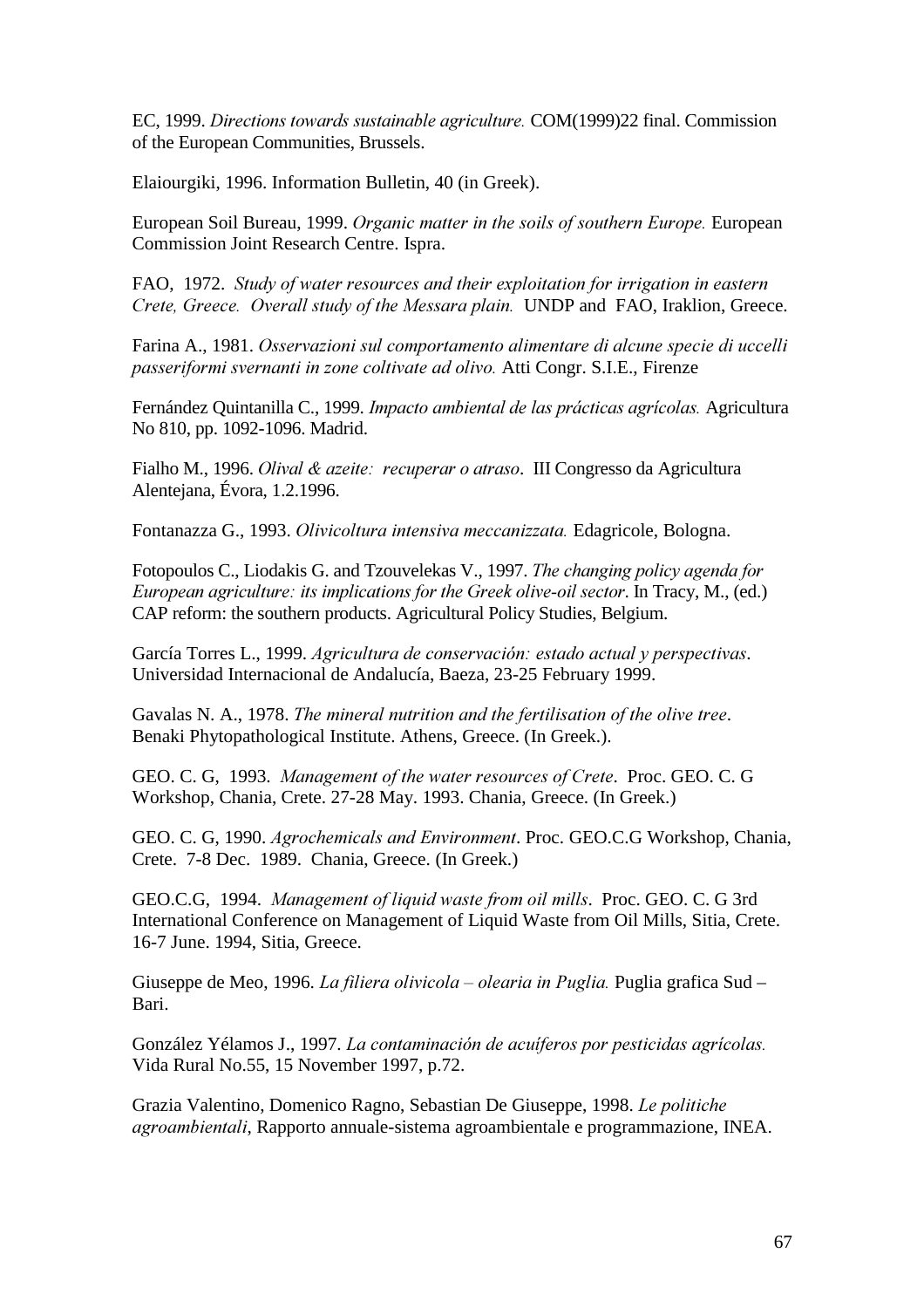GRFA, 1987. *Gli antiparassitari nell'agricoltura italiana - Effetti su salute e ambiente*. Atti.

Grove A. T. and Rackham O., 1996. *Physical, biological and human aspects of environmental change*. In: Medalus II Project 3, Managing desertification. EV5V-CT92-0165.

Grove J. M. and O. Rackham, 1993. *Threatened landscapes in the Mediterranean: examples from Crete.* Landscape and Urban Planning, 24:279-292.

Grove J. M., Grove A. T. and Rackham O., 1991. *Crete and the South Aegean Islands*: *effects of changing climate on the environment*. Unpublished Report. EC Contract EV4C-0073-UK.

Guerrero A., 1994. *Nueva olivicultura*. Third edition. Ediciones Mundi Prensa.

Guerrero A., 1997. *Nueva olivicultura*. Fourth edition. Ediciones Mundi Prensa.

Guzmán Álvarez J. R., 1999. *Olivar y ecología: estado de la cuestión en España*. Olivae No. 78, October 1999, pp. 41-49. International Olive Oil Council, Madrid.

Hartmann H. T., Optiz K. W. and Beutel A. J., 1980. *Olive production in California*. Division of Agricultural Sciences, University of California, Davis, Leaflet 2474:45.

Hidalgo J., Bellver A., Gallego C., Vega V. and Pastor M., 1998. *Olivares de riego en* Jaén. Agricultura No. 795, October 1998, pp 806-809. Editorial Agrícola Española, S.A. Madrid.

Iacoponi L., Miele M. and Rovai M., 1988. *Strutture e tecniche produttive* nell'agricoltura intensiva e riflessi ambientali. In Atti del XXV Convegno studi SIDEA. Ancona.

Iannotta N. and Maiolo B.. *Valore territoriale dell'olivicoltura: sistemi olivicoli e* paesaggio. Convegno AIAB, Cosenza.

Il Divulgatore, 1997. *Agricoltura e dissesto Idrogeologico CDA*. Edagricole.

Il Divulgatore, Monography, 1998. *Olio, Qualità e Tipicità*. Centro Divulgazione Agricola, Provincia di Bologna, Dec. 1998.

INEA, 1997. *L'Agricoltura in Puglia 1997*, Osservatorio sul mondo rurale e sul sistema agroindustriale della Puglia. Istituto Nazionale di Economia Agraria.

INEA, 1998. *Rapporto sull'olio di oliva*. Istituto Nazionale di Economia Agraria. September 1998.

INEA, 1999. *Le misure agroambientali in Italia - Analisi e valutazione del Reg. QOT8/92 nel quadriennio 1994-97 - Rapporti regionali ; Rapporto nazionale (2)* volumes). Istituto Nazionale di Economia Agraria.

IOOC, 1996. Information report. 806, Madrid: IOOC.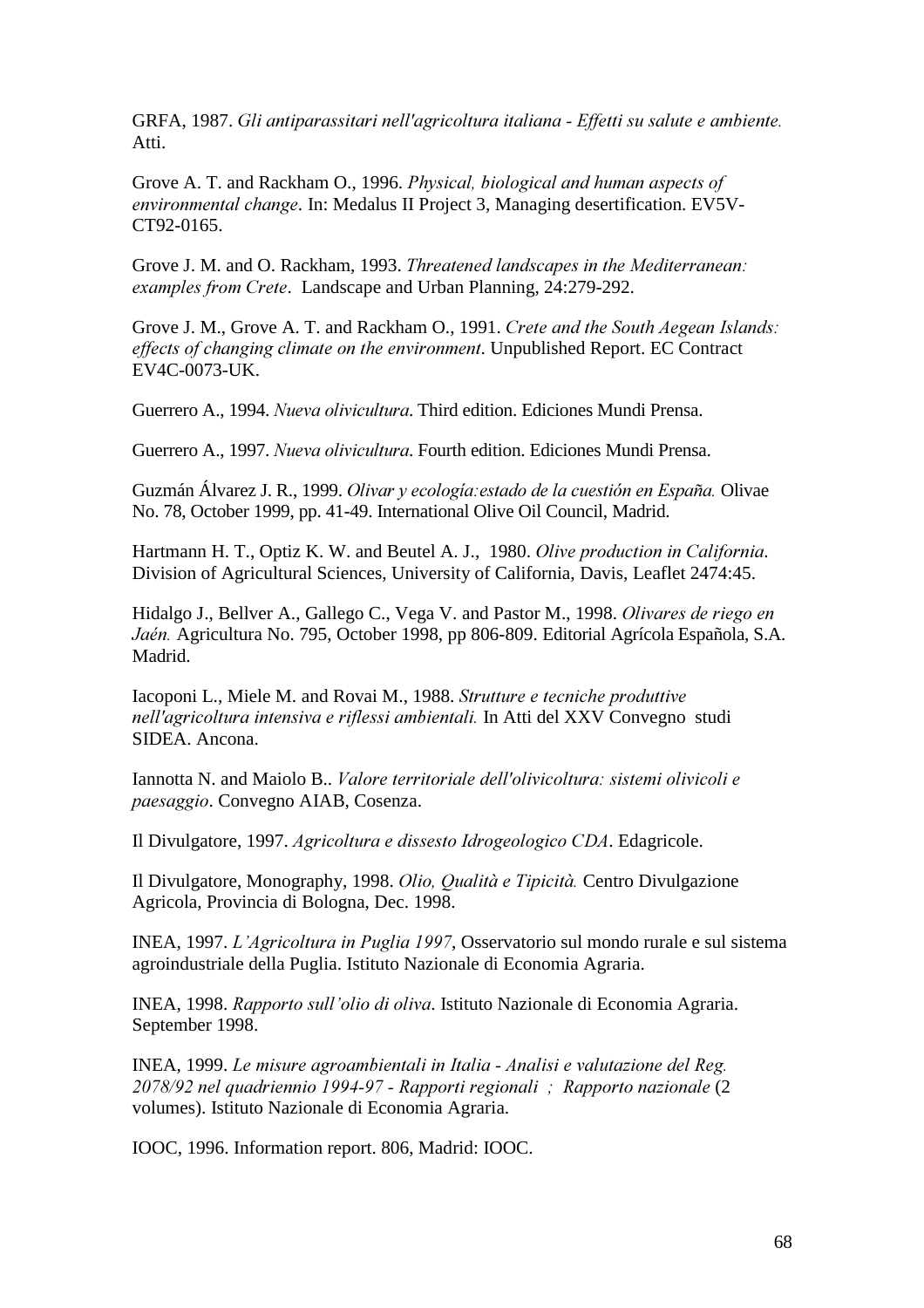IRPET (Istituto per la Programmazione economica della Toscana), 1981. *Schema di piano per l'area del Montalbano.* Relazioni ed interventi del convegno di Vinci, July 1981.

ISMEA, 1998. *La filiera dell'olio di oliva*.

ISPOT/IOOC, 1980. *Proceeding of the IIId International Congress on the biological Value of the olive oil.* Institute of Subtropical Plants and Olive Tree, Crete, 8-10 Sep. 1980, Chania, Greece.

ISPOT/IOOC, 1991. *Olive oil quality improvement*. Proc. Institute of Subtropical Plants and Olive Tree International Seminar, Chania 26 Nov.-1 Dec. 1990, Crete, Greece.

ISTAT, 1995. Agricultural Statistics. Istituto Italiano di Statistica.

Jardak T. and Ksantini M., 1996. *Key elements of, and economic and environmental need for, a modified approach to olive crop care in Tunisia. Olivae 61:24-33* 

Junta de Andalucía, 1997. Orden de 12 de agosto de 1997, por la que se aprueba el Reglamento Específico de Producción Integrada de Olivar. Boletín Oficial Junta de Andalucía No 100, pp. 10,543-10,555. Sevilla.

Kabourakis E., 1995. *Designing ecologically advanced olive production*. Proc. 10th IFOAM Scientific Conference, Lincoln University, New Zealand, 11-16 December 1994, Lincoln University, New Zealand.

Kabourakis E., 1995. *Practiche colturali per un'olivicoltura ecologicamente avanzata: l'esperienza di Creta.* Bioagricultura, July 1995 (In Italian).

Kabourakis E., 1996. *Prototyping and dissemination of ecological olive production Systems. A methodology for designing and a first step towards validation and dissemination of prototype ecological olive production systems (EOPS) in Crete.* PhD Thesis. Wageningen Agricultural University. The Netherlands.

Kabourakis E., 1996. *Prototyping and dissemination of ecological olive production Systems. A methodology for designing and a first step towards validation and dissemination of prototype ecological olive productions systems (EOPS) in Crete.* Published PhD thesis. Wageningen Agricultural University, The Netherlands.

Kabourakis E., 1997. Corrette pratiche di olivicoltura ecologica a creta. In: *Tembi*, *PRGREET Inodie e problematiche della fase di conversione.* Proceedings of an international seminar, 27 September, Umbertide (PG), ARUSIA, Perugia, Italy. (In Italian).

Kabourakis E., 1998. Ogranic olive production. In: 2000 olive production. Agricultural Technology Publications, Athens Greece (In Greek).

Kabourakis E., 1998. *Traditional mixed farming systems in Crete - paradigms of developing sustainable farming systems.* Proc. Workshop on Mixed Farming Systems in Europe, 25-28 May, Wageningen, The Netherlands.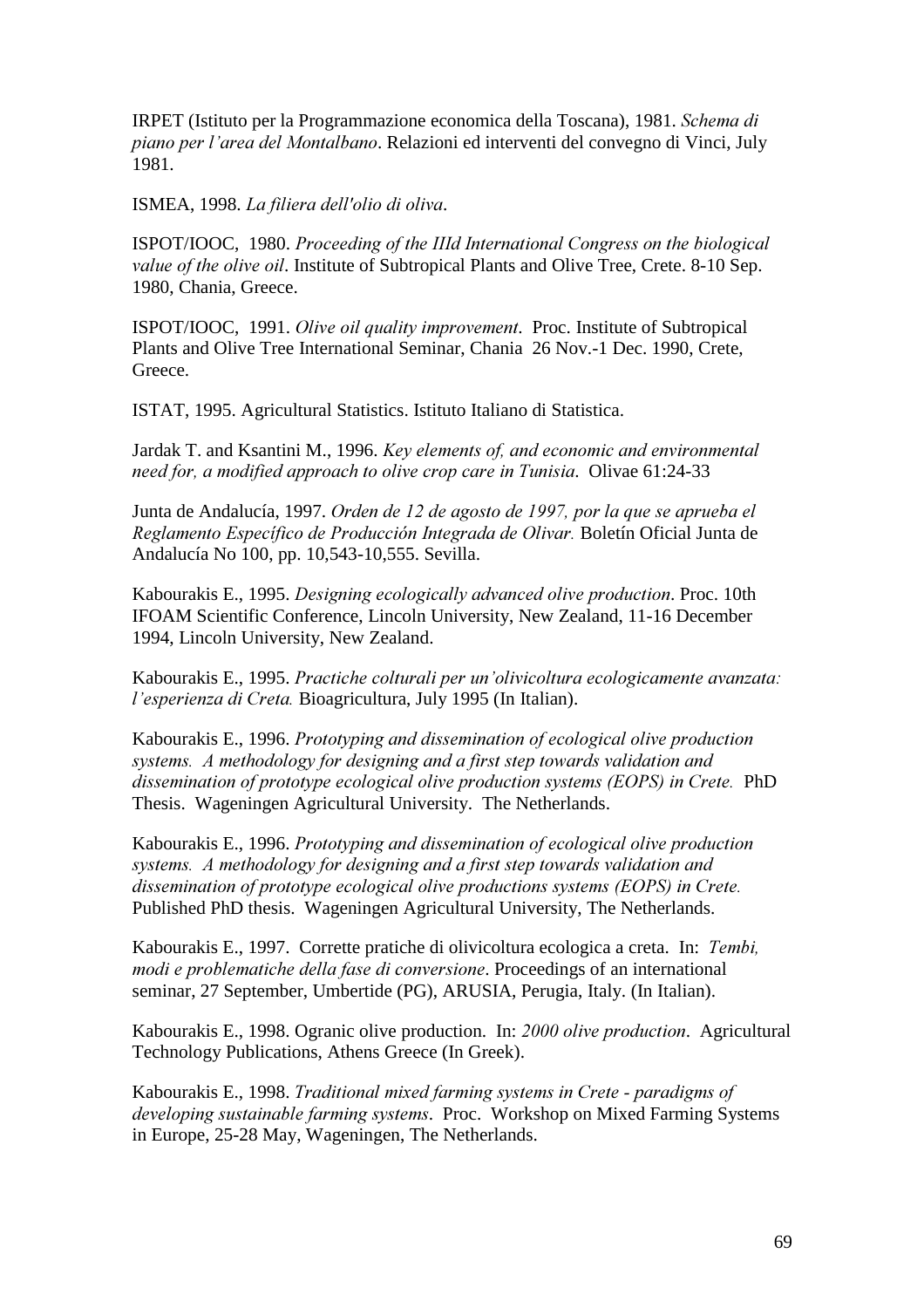Kabourakis E., 1999. *Code of practices for ecological olive production systems in Crete.* Olivae 77: 46-55

Kedros, K., Margaris N. S. And Chodzeas S. (eds.), 1988. *The olive groves of the Aegean Sea.* Proceedings of the scientific conference in Mitilini 25-27/2/1988. University of Aegean Sea, Ministry of Agriculture, District of Lesbos, Mitilini, Greece. (In Greek.)

Lenza, X. 1991. *Biocide residues in olive oil. A primary qualitative characteristic.* (In Greek) Elaiourgiki 25: 37-49.

López Sánchez-Cantalejo J., 1996. *1983-1995: trece años de mudanza en la agricultura* española. In El Boletín Nº31, Ministerio de Agricultura, Pesca y Alimentación, Madrid.

MAPA, 1988. *El olivar español: planes de reestructuración y reconversión*. Ministerio de Agricultura, Pesca y Alimentación, Madrid.

MAPA, 1994. *Programa de ayudas para fomentar métodos de producción agraria Compatibles con las exigencias de la protección y la conservación del espacio natural.* Ministerio de Agricultura, Pesca y Alimentación, Madrid.

MAPA, 1999. *Programa agroambiental de apoyo y mantenimiento del olivar* - draft. Ministerio de Agricultura, Pesca y Alimentación, Madrid.

Martín Bellido M. (ed.), 1999. Congreso hispano-luso: agricultura de conservación y *medio ambiente.* Proceedings p123. Don Benito 21-22 October 1999. Junta de Extremadura. Badajoz.

Ministry of Agriculture, 1993. *Medias Agro-Ambientais: Proposta de Aplicação a Portugal Para o Período 1994-1998*. Instituto das Estruturas Agrárias e Desenvolvimento Rural. December 1993. Lisbon.

Ministry of Agriculture, 1999. *Medias Agro-ambientais 1998/99*. Lisbon

Ministry of National Economy 1992. Report/discussion paper on the oil sector. Athens.

Mitsotakis A., 1999. Sectorial study for the production and process of oils with special *emphasis in olive oil.* ATE, Athens. In press.

MMA, 1999. *Programa de acción nacional contra la desertificación. Borrador de trabajo*. Ministerio de Medio Ambiente, Secretaría General de Medio Ambiente. Madrid.

MODAA, 1998. *A Agricultura Alentejana e o Futuro*.

Mondo Agricolo: Difesa dell'olio d'oliva, un impegno a 360 gradi (Oct. 1998)

Montiel Bueno A., 1998. *Olivicultura tradicional, olivicultura sostenible*. Agricultura No. 795, October 1998, pp 802-804. Editorial Agrícola Española, S.A. Madrid.

National Statistical Service. *Agricultural statistics*. Several years. Athens, Greece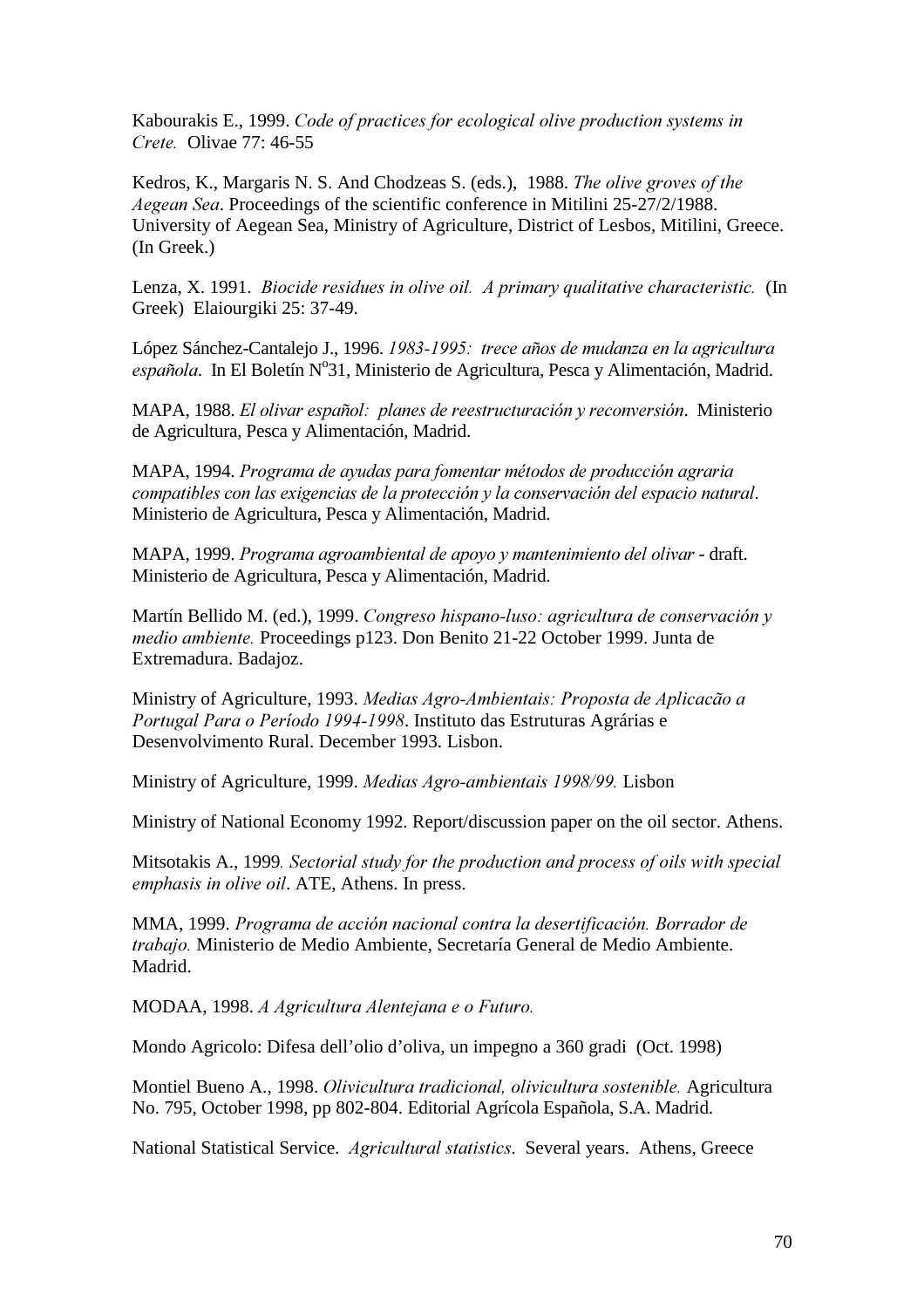Naveh Z., 1993. *Red books for threatened Mediterranean landscapes as an innovative tool for holistic landscape conservation. Introduction to the western Crete red book case study.* Landscape and Urban Planning 24: 241-247.

Pain D, 1994, Case studies of farming and birds in Europe: olive farming in Portugal. Studies in European Agriculture and Environment Policy N<sup>o</sup>9, RSPB, Birdlife International.

Pajarón Sotomayor M., 1997. Manual para el cultivo ecológico del olivar. Paper presented at Ecoliva 1997, Jaén.

Papageorgiou, C. L. 1994. *The role of the olive tree in Greece*. Olivae 19 : 7-11.

Parra, F., 1990, *La dehesa y el olivar*. Enciclopedia de la Naturaleza de España. Editorial Debate/Adena-WWF España, Madrid.

Pastor M. and Castro J., 1995. Soil management systems and erosion. Olivae N°59, December 1995. International Olive Oil Council, Madrid.

Pastor M., Castro J. and Humanes M. D., 1997. *La erosión y el olivar*. AELC/SV Ficha técnica no. 2, Córdoba.

Pastor M., Castro J. And Vega V., 1998. *Programación del riego de olivar en Andalucía*. Agricultura No. 788, March 1998, pp 206-207. Editorial Agrícola Española, S.A. Madrid.

Pastor M., Castro J., Humanes M. D. and Saavedra M., 1997. *La erosión y el olivar*: *Filivo con cubierta vegetal.* Junta de Andalucía, 1997.

Petretti F., 1995. *The cultivation of olive trees in Grosseto*. Unpublished report produced for the Institute for European Environmental Policy, London.

Polidori R., Rocchi B. and Stefani G., 1997. Reform of the CMO for olive oil: current situation and future prospects. In Tracy, M., (ed.) *CAP reform: the southern products.* Agricultural Policy Studies, Belgium.

Porciani G., undated. *Manuale Edagricole*, Edizioni agricole.

Provincia di Pistoia, Servizio Economie aziendali: atti della Conferenza Provinciale Agraria, 8 novembre 1996

Regione Toscana, proposta di Deliberazione n. 2095: *Piano di sviluppo rurale della Toscana periogdo 2000-2006* Reg. (CE) n. 1257 del 17/05/99 *Sostegno dello sviluppo rurale da parte della FEOGA* 

Regolamento C.E. 528/99 *Progetto Regionale per il miglioramento qualitativo M, della* produzione di olio di oliva

Renato Ferretti, undated. *Agricoltura collinare, difesa del suolo e ruolo dell'olivicoltura in Valdinievole.* Associazione culturale Buggiano Castello, Provincia di Pistoia.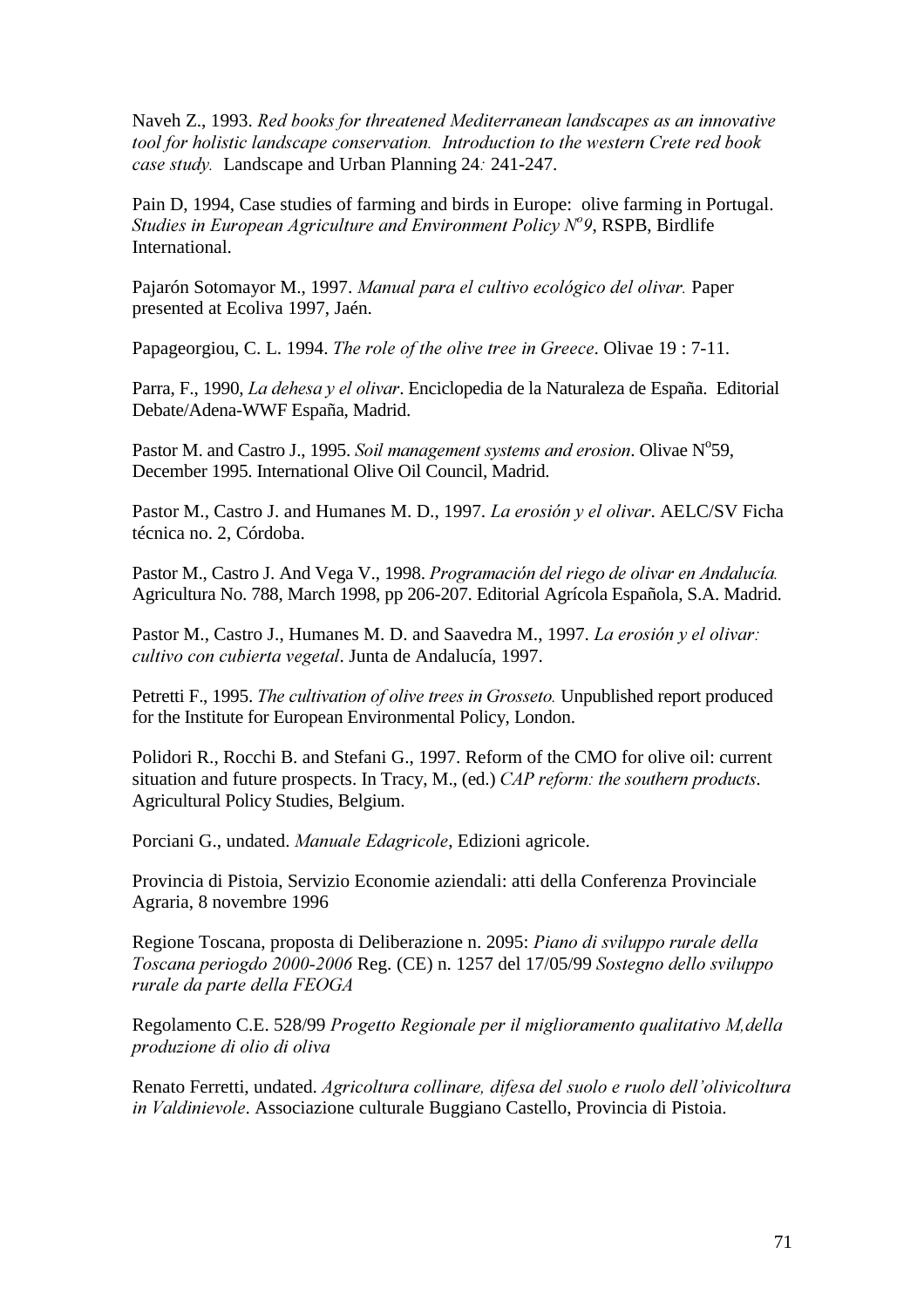Rodenas Lario M., Sancho Royo F., Ramirez Díaz L. and Gonzalez Bernaldez F., 1977. Ecosistemas del area de influencia de Sevilla. Monografía 18. Doñana: *Prospección e Inventario de Ecosistemas. ICONA, Madrid.* 

Rubiales M. D., 1996. *La pérdida de biodiversidad y la erosión provocan la emigración de tierras agrarias.* Europa Agraria, December 1996, p.46. Sevilla.

Rubio J. L. and Rickson R. J., 1990. *Strategies to combat desertification in Mediterranean Europe.* CEC, EUR 11175, Office for Official Publications of the European Communities, Luxembourg.

Ruiz Torres M. J., 1998. *Efectos secundarios de plaguicidas sobre la entomofauna del <i>olivar*. Paper presented at Ecoliva, II Jornadas mediterráneas de olivar ecológico.

Saavedra Saavedra M. M., 1998. *Flora del olivar y manejo de herbicidas*. Paper presented at Universidad Internacional de Andalucía, Baeza.

Sánchez Parra I., 1998. *Estudio comparativo de residuos de pesticidas producidos por diferentes técnicas de control de plagas del olivo*. Paper presented at Ecoliva, II Jornadas mediterráneas de olivar ecológico.

Scazziota B., Toscano P. and Agostino M., 1999. *Olivicoltura di qualità a basso impatto ambientale.* Bio Agricoltura – AIAB.

Sfakiotakis E., 1993. *Courses on olive growing*. Typo MAN. Thesaloniki, Greece (In Greek).

Sfikas G., 1989. *Animals and mammals of Crete*. Efstathiadis. Athens, Greece.

Sfikas G., 1992. *Wild flowers of Crete*. Efstathiadis. Athens, Greece.

Silvestri E., 1999. *Le catture massali per il controllo della Mosca delle olive*, Olivo & Olio No. 9.

Standish R., 1960. *The first of trees: the story of olive*. London: Phoenix House Ltd.

Stobbelaar D. J., Kuiper J., van Mansvelt J. D. and Kabourakis E., 2000. *The landscape* quality on organic farms in the Messara valley, Crete. Organic farms as components in *the landscape.* Agriculture, ecosystems and environment 77 (2000) 79-93

Studio preliminare sull'agricoltura biologica in Puglia, Istituto Agronomico di Bari, 1998.

Tombesi A., Michelakis N. and Pastor M., 1996. *Recommendations of the Working* Group on Olive Farming Production Techniques and Productivity. Olivae 63, October 1996.

Tzouvalekas V., 1998. *Efficiency in agricultural production: the case study of olive*growing farms in Greece. PhD Thesis. Welsh Institute of Rural Studies. University of Wales, Aberystwyth.